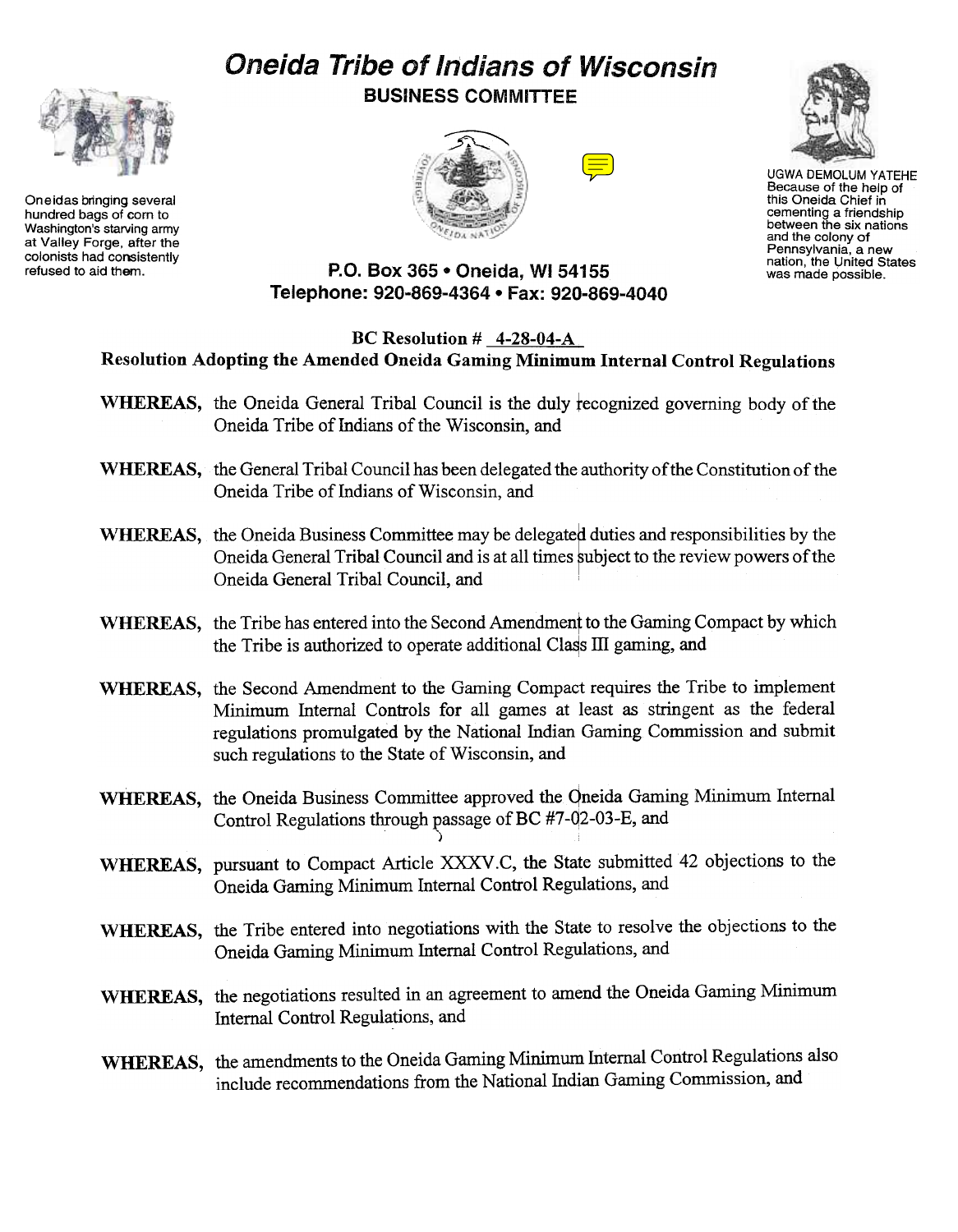# Resolution #4-28-04-A Page 2

WHEREAS, statements concerning the internal management of an area are exempt from the Administrative Procedures Act (APA) requirements for adoption of rules/regulations.

NOW THEREFORE BE IT RESOLVED, that the Oneida Business Committee hereby adopts the attached Oneida Gaming Minimum Internal Control Regulations as amended, and

BE IT FINALLY RESOLVED, that the Gaming General Manager is hereby directed to forward these regulations to the appropriate representatives in the gaming operations to complete the training necessary to have these regulations fully implemented as soon as is practicable.

# **CERTIFICATION**

T, the undersigned, as Secretary of the Oneida Business Committee, hereby certify that the Oneida Business Committee is composed of 9 members of whom 5 members constitute a quorum. 8 members were present at a meeting duly called, noticed and held on the 28<sup>th</sup> day of April, 2004; that the foregoing resolution was duly adopted at such meeting by a vote of  $\overline{1}$  members for;

 $-0$  members against, and  $-0$  members not voting; and that said resolution has not be rescinded or amended in any way,

Jille Sarton, Trib

Julie Barton, Tribal Secretary Oneida Business Committee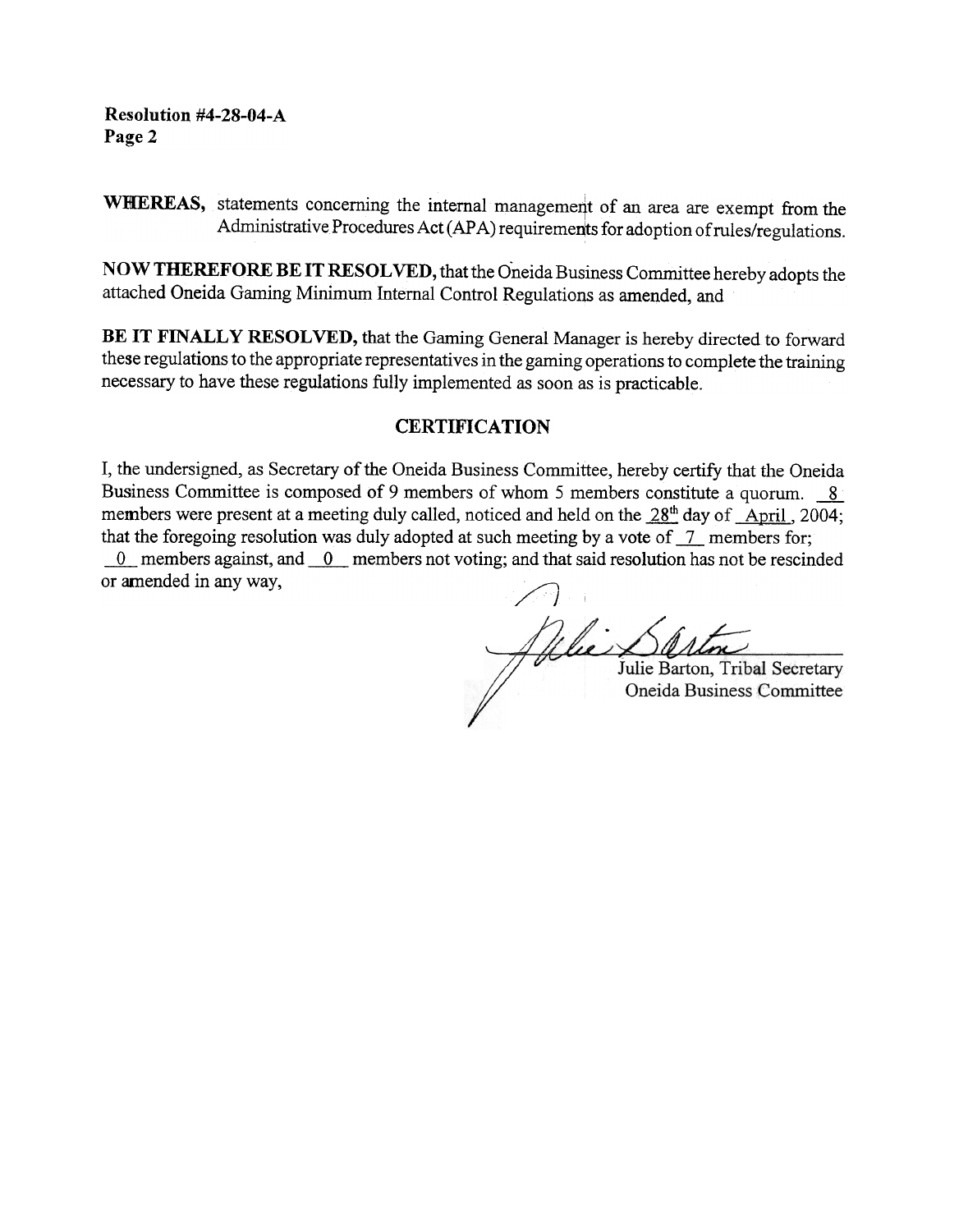# **Oneida Gaming Minimum Internal Control Regulations<br>Table of Contents**

| 1-2. Internal Controls for Preparation of Financial Statements  Page 1 |  |
|------------------------------------------------------------------------|--|
|                                                                        |  |
|                                                                        |  |
|                                                                        |  |
|                                                                        |  |
|                                                                        |  |
|                                                                        |  |
|                                                                        |  |
|                                                                        |  |
|                                                                        |  |
|                                                                        |  |
|                                                                        |  |
|                                                                        |  |
|                                                                        |  |
|                                                                        |  |
|                                                                        |  |
| $3-6.$                                                                 |  |
|                                                                        |  |
|                                                                        |  |
|                                                                        |  |
|                                                                        |  |
|                                                                        |  |
|                                                                        |  |
|                                                                        |  |
| 3-14.                                                                  |  |
| $3 - 15$ .                                                             |  |
| $3-16.$                                                                |  |
| $3 - 17$ .                                                             |  |
| $3-18$ .                                                               |  |
|                                                                        |  |
| $3 - 20$ .                                                             |  |
| $3-21$ .                                                               |  |
| $3-22$ .                                                               |  |
| $3 - 23$ .                                                             |  |
|                                                                        |  |
|                                                                        |  |
|                                                                        |  |
|                                                                        |  |
|                                                                        |  |
| $3 - 28$ .                                                             |  |
| $3-29.$                                                                |  |
| $3 - 30$ .                                                             |  |
| $3 - 31$ .                                                             |  |
|                                                                        |  |
|                                                                        |  |
|                                                                        |  |
|                                                                        |  |
|                                                                        |  |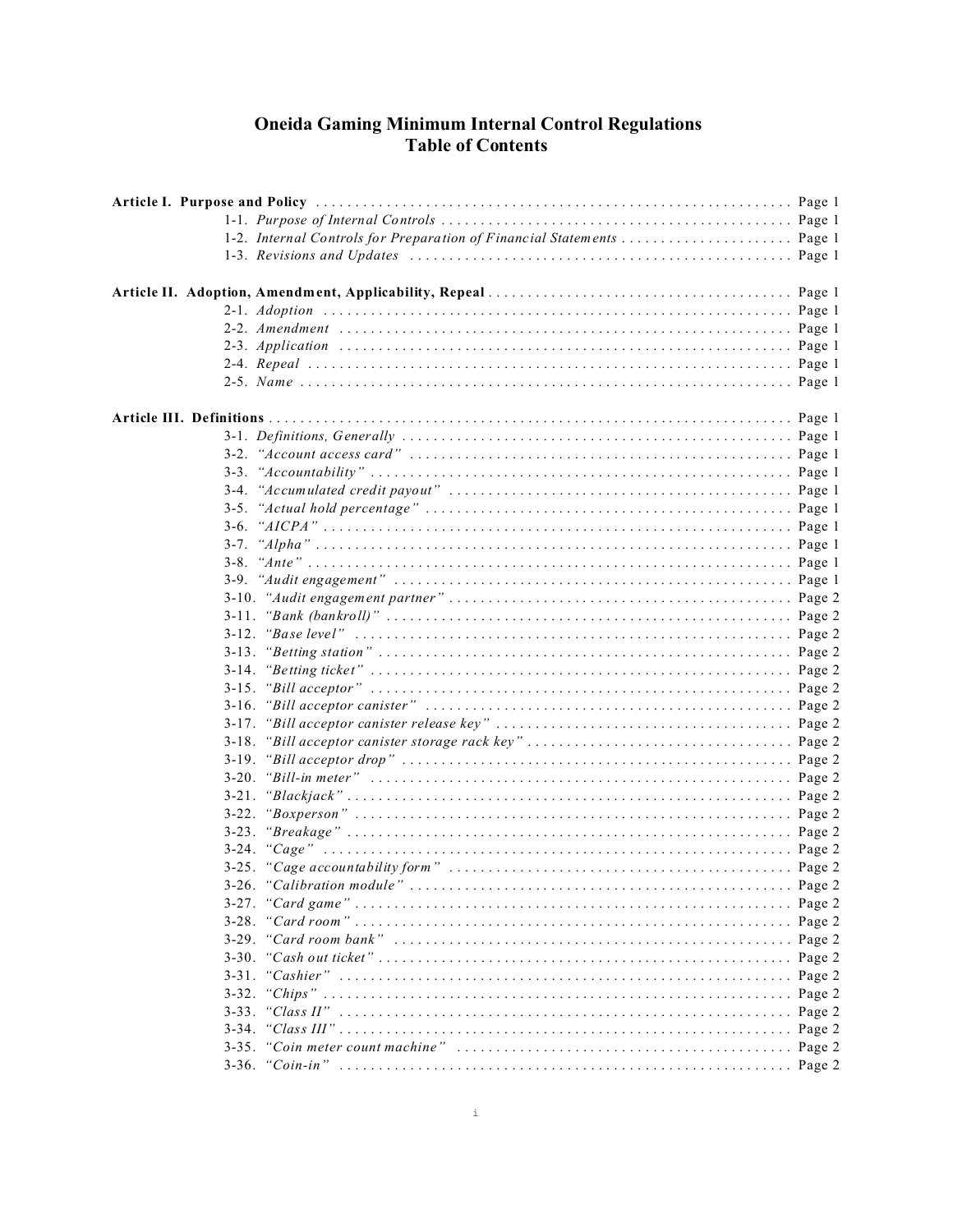| $3 - 38$ . |  |
|------------|--|
|            |  |
| $3-40.$    |  |
| $3-41$ .   |  |
|            |  |
| $3-43$ .   |  |
| $3-44$ .   |  |
| $3-45.$    |  |
| $3-46.$    |  |
| $3-47.$    |  |
| $3-48.$    |  |
| $3-49.$    |  |
|            |  |
| $3 - 51$ . |  |
| $3 - 52$ . |  |
| $3 - 53$ . |  |
| $3 - 54$   |  |
| $3 - 55$ . |  |
| $3-56$ .   |  |
| $3 - 57$ . |  |
|            |  |
| $3 - 58$ . |  |
| $3-59.$    |  |
| $3-60$ .   |  |
| $3-61$ .   |  |
|            |  |
|            |  |
|            |  |
| $3-65$ .   |  |
|            |  |
|            |  |
| $3 - 68$ . |  |
|            |  |
|            |  |
|            |  |
| $3 - 72$ . |  |
| $3 - 73$ . |  |
| $3 - 74.$  |  |
| $3 - 75$ . |  |
|            |  |
| $3 - 77.$  |  |
| $3 - 78.$  |  |
| $3 - 79.$  |  |
| $3 - 80$ . |  |
| $3 - 81$ . |  |
| $3 - 82$ . |  |
| $3 - 83$ . |  |
| $3 - 84$ . |  |
| $3 - 85.$  |  |
| $3 - 86.$  |  |
| $3 - 87.$  |  |
| $3 - 88.$  |  |
| $3 - 89.$  |  |
| $3-90.$    |  |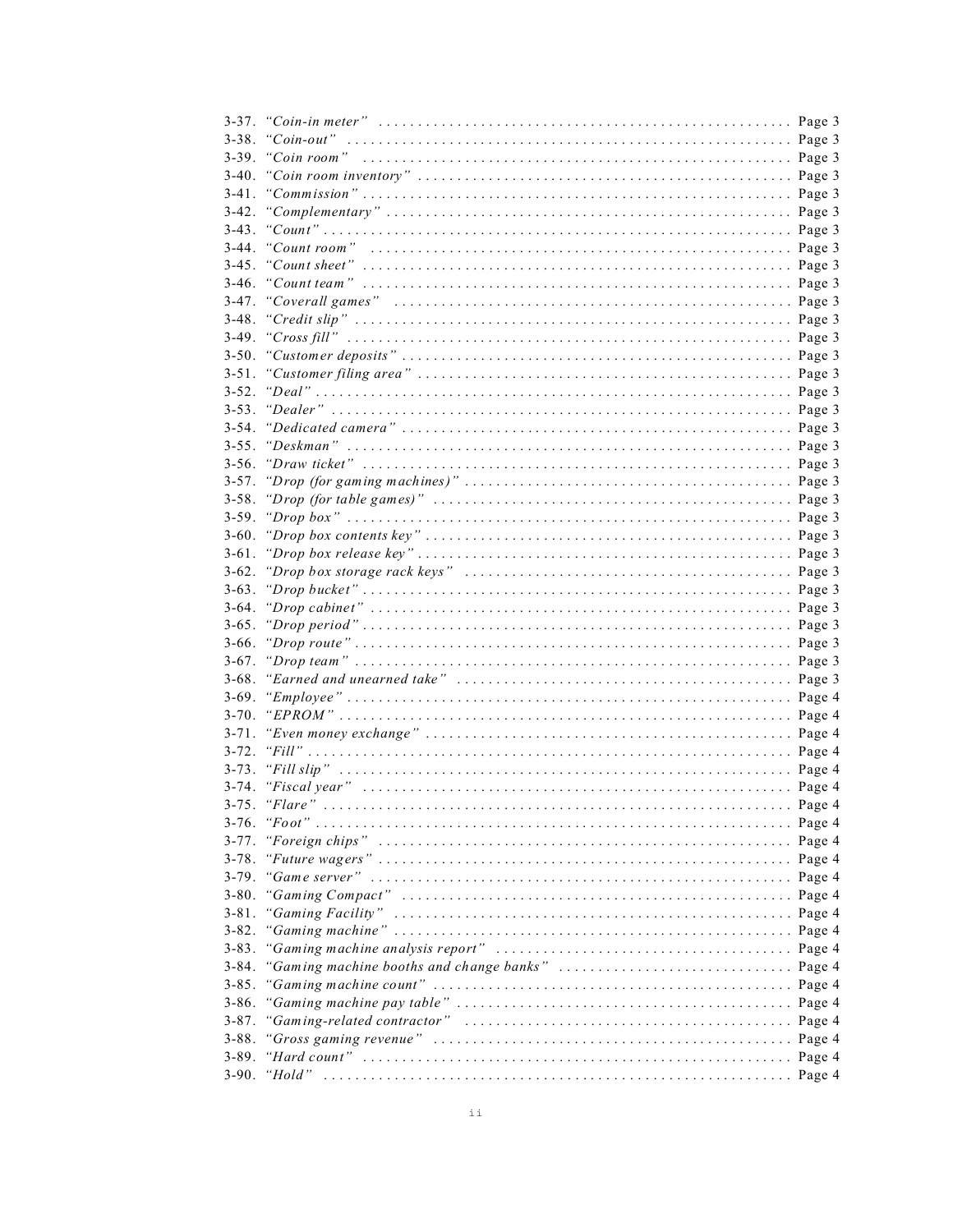| $3-93.$     |                                                                                                                          |        |
|-------------|--------------------------------------------------------------------------------------------------------------------------|--------|
|             |                                                                                                                          |        |
| $3-95.$     |                                                                                                                          |        |
| $3-96.$     |                                                                                                                          |        |
| 3-97.       |                                                                                                                          |        |
| 3-98.       |                                                                                                                          |        |
|             |                                                                                                                          |        |
|             |                                                                                                                          |        |
| $3-101.$    |                                                                                                                          |        |
| $3-102.$    |                                                                                                                          |        |
|             |                                                                                                                          |        |
|             |                                                                                                                          |        |
|             |                                                                                                                          |        |
|             |                                                                                                                          |        |
|             |                                                                                                                          |        |
|             |                                                                                                                          |        |
|             |                                                                                                                          |        |
|             |                                                                                                                          |        |
|             |                                                                                                                          |        |
|             |                                                                                                                          |        |
|             |                                                                                                                          |        |
|             |                                                                                                                          |        |
|             |                                                                                                                          |        |
| $3 - 116$ . |                                                                                                                          |        |
|             |                                                                                                                          |        |
|             |                                                                                                                          |        |
|             |                                                                                                                          |        |
|             |                                                                                                                          |        |
|             | 3-121. "On-line gaming machine monitoring system" Page 6                                                                 |        |
|             |                                                                                                                          |        |
|             |                                                                                                                          |        |
|             |                                                                                                                          |        |
|             |                                                                                                                          |        |
|             |                                                                                                                          |        |
|             |                                                                                                                          |        |
| $3 - 128$ . |                                                                                                                          |        |
|             |                                                                                                                          |        |
| $3 - 130.$  | " $PIN"$                                                                                                                 |        |
| $3 - 131$ . | " $Pit$ "                                                                                                                |        |
| $3 - 132$ . |                                                                                                                          |        |
| $3 - 133$ . |                                                                                                                          |        |
| $3 - 134.$  |                                                                                                                          |        |
| $3 - 135$ . |                                                                                                                          |        |
| $3 - 136$ . |                                                                                                                          |        |
| $3 - 137$ . |                                                                                                                          | Page 6 |
| $3 - 138.$  |                                                                                                                          |        |
| $3 - 139.$  |                                                                                                                          |        |
| $3 - 140.$  |                                                                                                                          |        |
| $3 - 141.$  | "Progressive table games" $\ldots \ldots \ldots \ldots \ldots \ldots \ldots \ldots \ldots \ldots \ldots \ldots$ . Page 6 |        |
| 3-142.      |                                                                                                                          |        |
| $3 - 143.$  |                                                                                                                          |        |
| $3 - 144.$  |                                                                                                                          |        |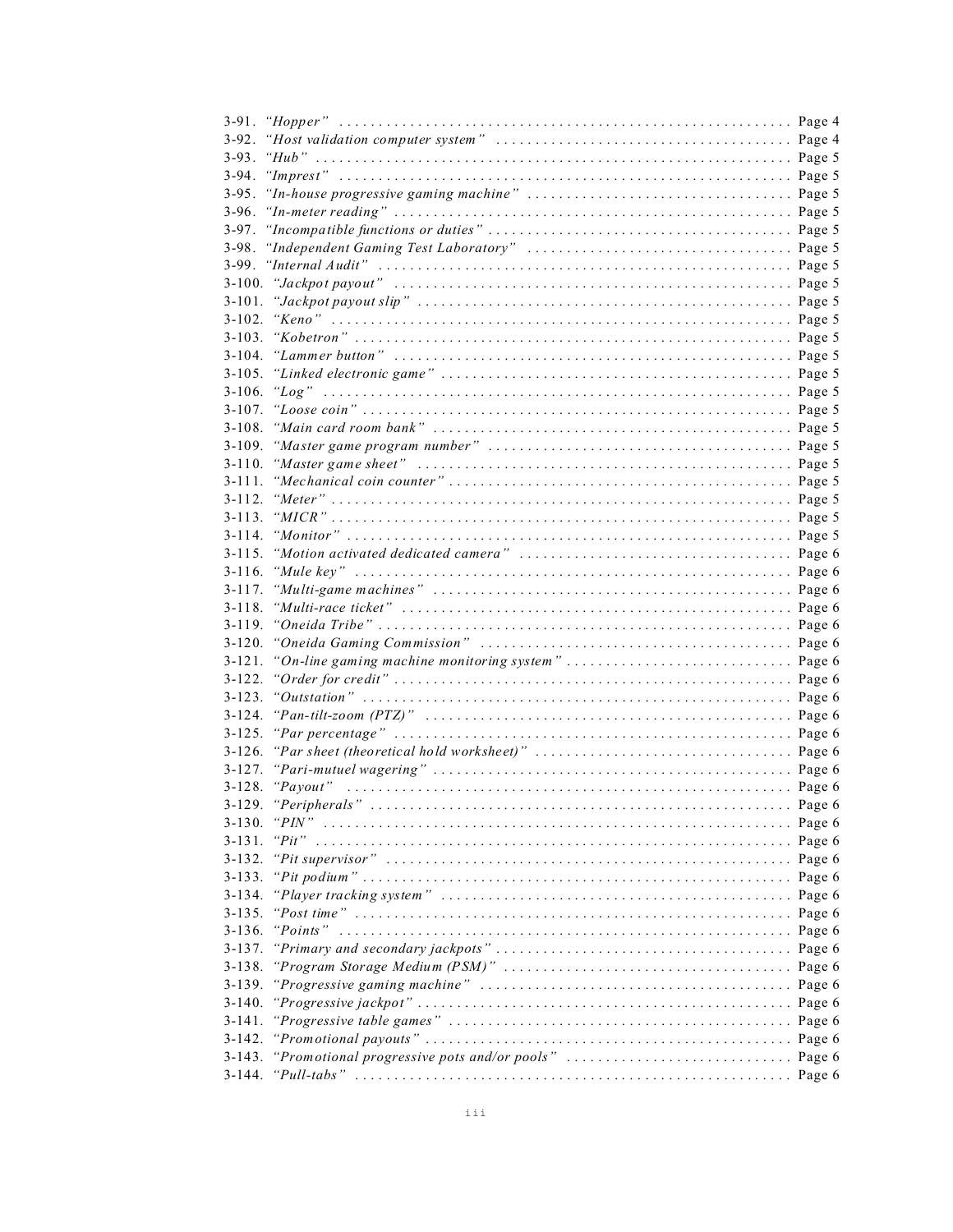| 3-172. "Theoretical payback/theoretical payback percentage"  Page 7                      |  |
|------------------------------------------------------------------------------------------|--|
|                                                                                          |  |
| 3-174. "Tier $B$ "                                                                       |  |
|                                                                                          |  |
|                                                                                          |  |
|                                                                                          |  |
|                                                                                          |  |
|                                                                                          |  |
|                                                                                          |  |
|                                                                                          |  |
|                                                                                          |  |
|                                                                                          |  |
|                                                                                          |  |
|                                                                                          |  |
|                                                                                          |  |
|                                                                                          |  |
| 3-188. "Wide area progressive gaming machine"  Page 8                                    |  |
|                                                                                          |  |
| 3-190. "Wisconsin Department of Administration, Division of Gaming (Department)"  Page 8 |  |
|                                                                                          |  |
|                                                                                          |  |
|                                                                                          |  |
|                                                                                          |  |
|                                                                                          |  |
|                                                                                          |  |
|                                                                                          |  |
|                                                                                          |  |

Article IV.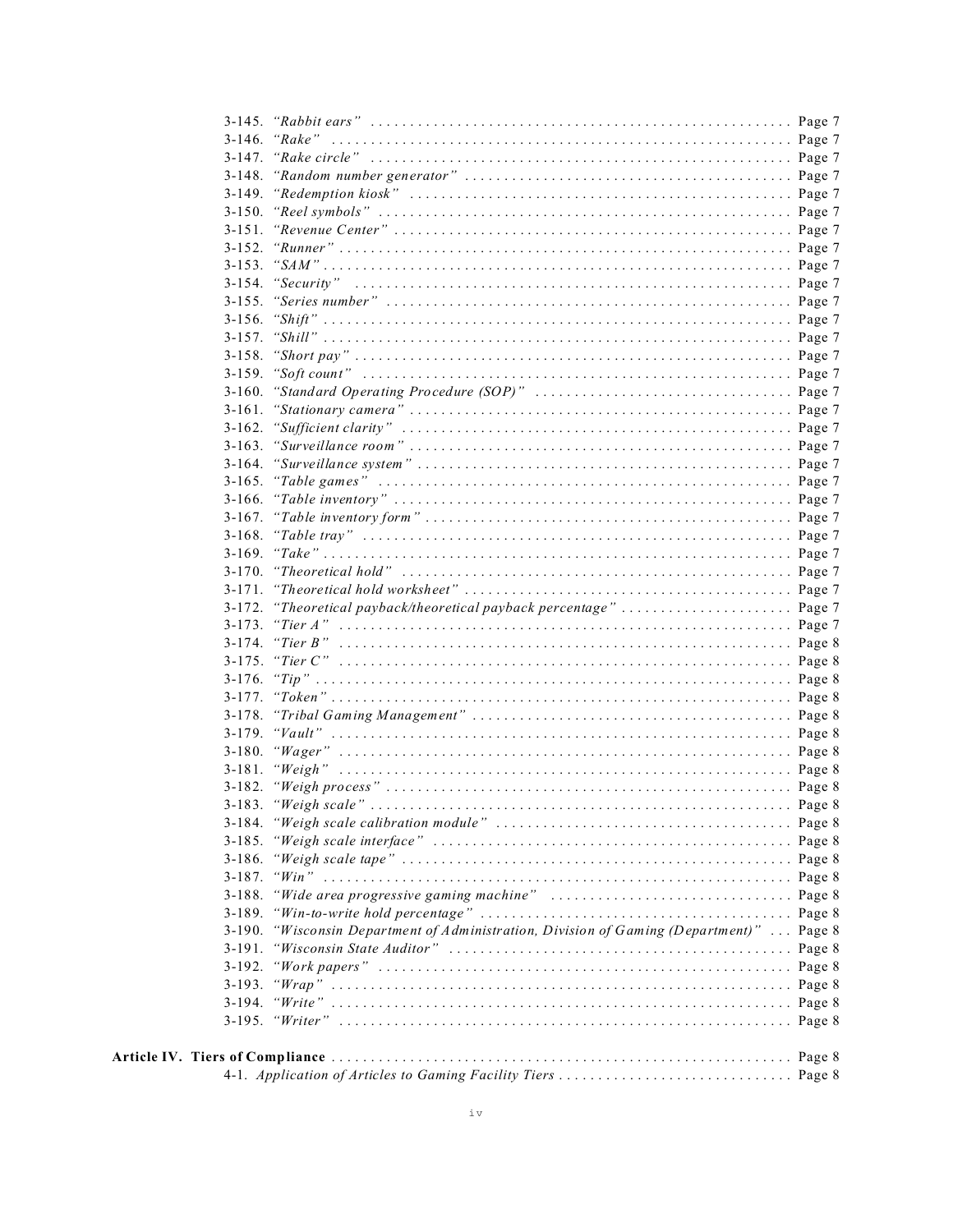| 5-2. Jackpot Payouts, Gaming Machine Fills, Short Pays, and Accumulated Credit Payout   |  |
|-----------------------------------------------------------------------------------------|--|
|                                                                                         |  |
|                                                                                         |  |
| 5-5. In-house Progressive Gaming Machines Standards  Page 10                            |  |
|                                                                                         |  |
|                                                                                         |  |
|                                                                                         |  |
| 5-9. Gaming Machine Accounting, Audit Procedures  Page 13                               |  |
| 5-10. Removal of Gaming Machines and Gaming Machine Hopper Contents Standards . Page 14 |  |
|                                                                                         |  |
|                                                                                         |  |
|                                                                                         |  |
|                                                                                         |  |
|                                                                                         |  |
|                                                                                         |  |
|                                                                                         |  |
|                                                                                         |  |
|                                                                                         |  |
|                                                                                         |  |
|                                                                                         |  |
|                                                                                         |  |
|                                                                                         |  |
|                                                                                         |  |
|                                                                                         |  |
|                                                                                         |  |
|                                                                                         |  |
|                                                                                         |  |
|                                                                                         |  |
|                                                                                         |  |
|                                                                                         |  |
|                                                                                         |  |
|                                                                                         |  |
|                                                                                         |  |
|                                                                                         |  |
|                                                                                         |  |
|                                                                                         |  |
|                                                                                         |  |
|                                                                                         |  |
|                                                                                         |  |
|                                                                                         |  |
|                                                                                         |  |
|                                                                                         |  |
|                                                                                         |  |
|                                                                                         |  |
|                                                                                         |  |
|                                                                                         |  |
|                                                                                         |  |
|                                                                                         |  |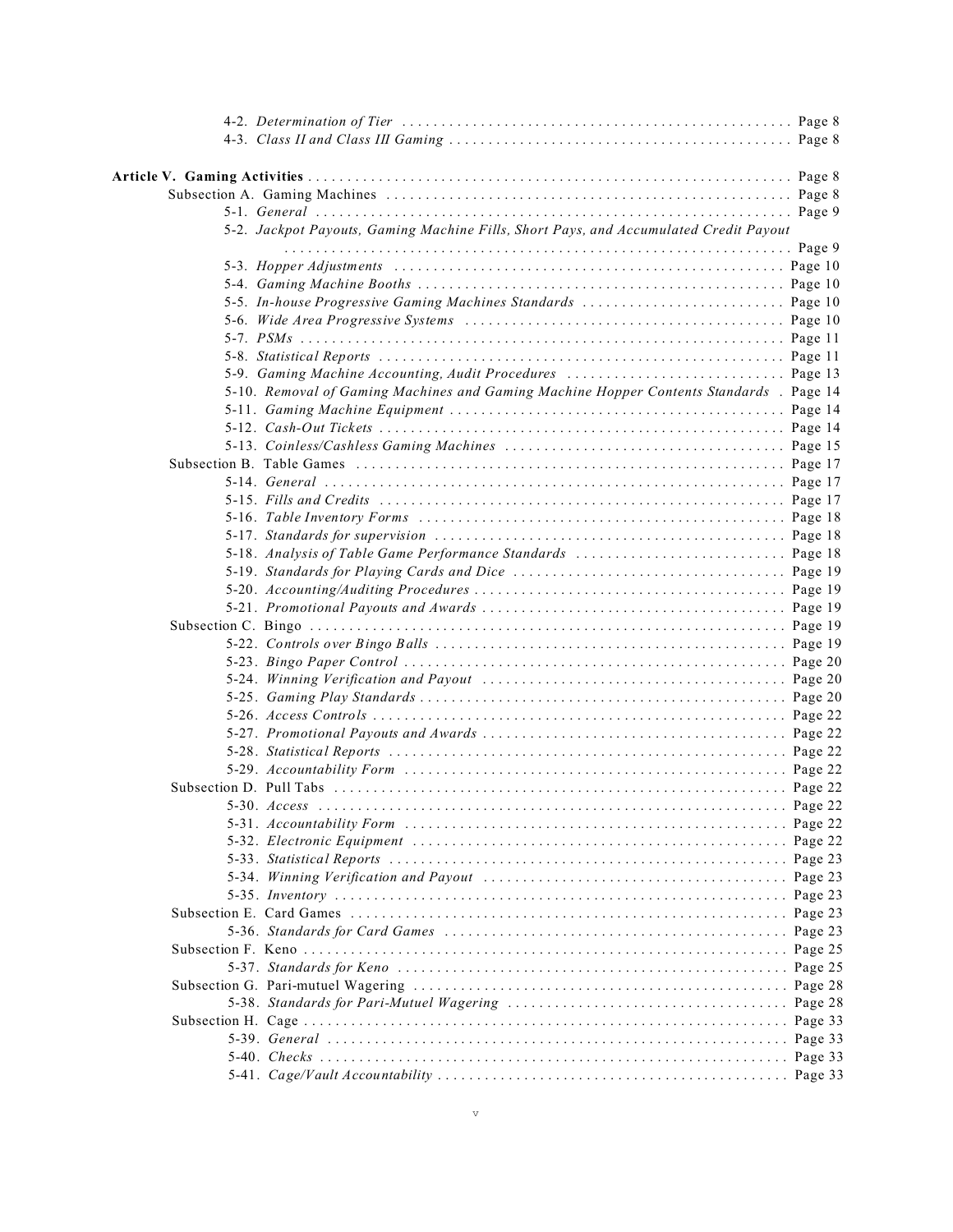| 6-14. Testing and Approval of Blackjack Automatic Shuffling Devices  Page 44   |  |
|--------------------------------------------------------------------------------|--|
|                                                                                |  |
|                                                                                |  |
| 6-16. Receipt, Inventory, Storage and Destruction of Chips and Tokens  Page 47 |  |
|                                                                                |  |
| 6-18. Redemption and Disposal of Discontinued Chips and Tokens  Page 48        |  |
|                                                                                |  |
|                                                                                |  |
|                                                                                |  |
|                                                                                |  |
|                                                                                |  |
|                                                                                |  |
|                                                                                |  |
|                                                                                |  |
|                                                                                |  |
|                                                                                |  |
|                                                                                |  |
|                                                                                |  |
|                                                                                |  |
|                                                                                |  |
|                                                                                |  |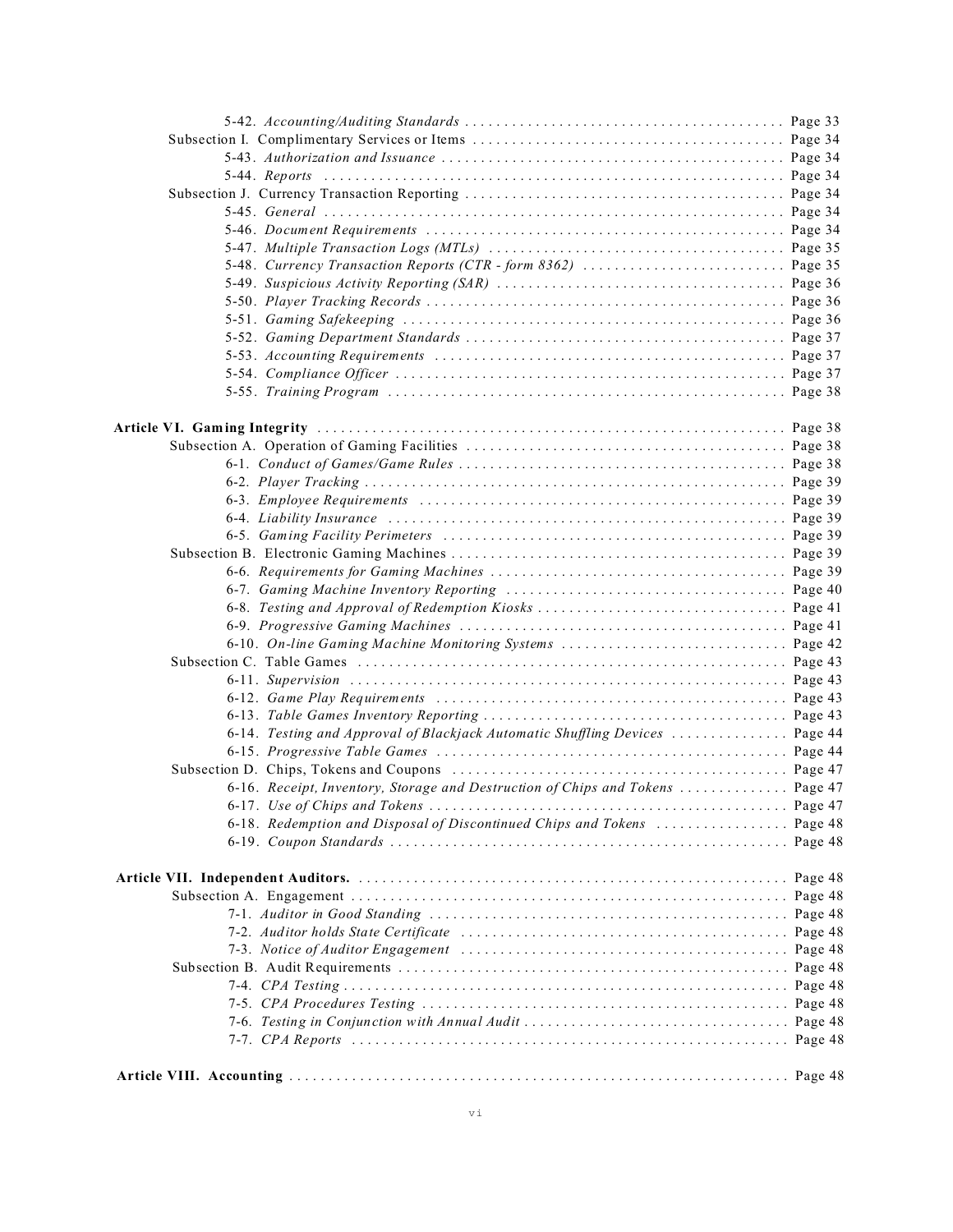| 9-5. Restricted Access, Non-Information Technology Employees  Page 52                                                  |         |
|------------------------------------------------------------------------------------------------------------------------|---------|
|                                                                                                                        |         |
| 9-7. Password Controls $\dots \dots \dots \dots \dots \dots \dots \dots \dots \dots \dots \dots \dots \dots$ . Page 52 |         |
|                                                                                                                        |         |
|                                                                                                                        |         |
| 9-10. System-generated Computer Security Logs  Page 52                                                                 |         |
|                                                                                                                        |         |
|                                                                                                                        |         |
|                                                                                                                        |         |
|                                                                                                                        |         |
| 9-14. Restricted Transactions, Information Technology Employees  Page 52                                               |         |
|                                                                                                                        |         |
|                                                                                                                        |         |
|                                                                                                                        |         |
|                                                                                                                        |         |
|                                                                                                                        |         |
|                                                                                                                        |         |
|                                                                                                                        |         |
|                                                                                                                        |         |
|                                                                                                                        |         |
|                                                                                                                        |         |
|                                                                                                                        |         |
|                                                                                                                        |         |
|                                                                                                                        |         |
|                                                                                                                        |         |
|                                                                                                                        |         |
|                                                                                                                        |         |
|                                                                                                                        |         |
|                                                                                                                        |         |
| 10-10. Security of the Coin Room Inventory During the Gaming Machine Coin Count and Wrap                               |         |
|                                                                                                                        |         |
| 10-11. Transfers During the Gaming Machine Coin Count and Wrap  Page 59                                                |         |
|                                                                                                                        |         |
|                                                                                                                        |         |
|                                                                                                                        |         |
|                                                                                                                        |         |
|                                                                                                                        |         |
|                                                                                                                        |         |
|                                                                                                                        | Page 61 |
|                                                                                                                        |         |
| 10-21. Equipment Standards for Gaming Machine Count  Page 61                                                           |         |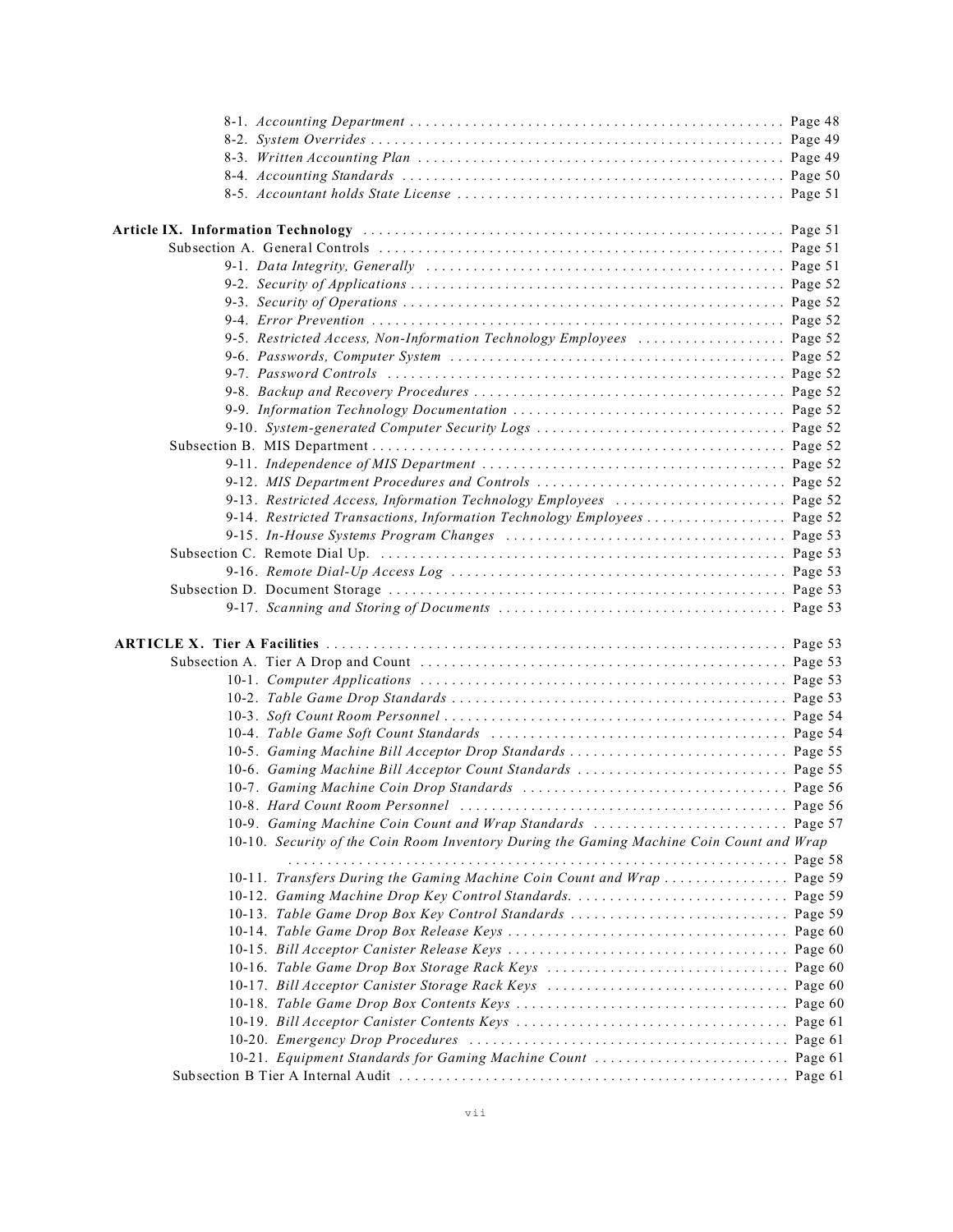| 10-40. Video Recording and/or Digital Record Retention  Page 65                          |  |
|------------------------------------------------------------------------------------------|--|
|                                                                                          |  |
|                                                                                          |  |
|                                                                                          |  |
|                                                                                          |  |
|                                                                                          |  |
|                                                                                          |  |
|                                                                                          |  |
|                                                                                          |  |
|                                                                                          |  |
|                                                                                          |  |
| 11-5. Gaming Machine Bill Acceptor Drop Standards  Page 68                               |  |
| 11-6. Gaming Machine Bill Acceptor Count Standards  Page 68                              |  |
|                                                                                          |  |
|                                                                                          |  |
|                                                                                          |  |
| 11-10. Security of the Coin Room Inventory During the Gaming Machine Coin Count and Wrap |  |
|                                                                                          |  |
| 11-11. Transfers During the Gaming Machine Coin Count and Wrap  Page 72                  |  |
| 11-12. Gaming Machine Drop Key Control Standards  Page 72                                |  |
|                                                                                          |  |
|                                                                                          |  |
|                                                                                          |  |
|                                                                                          |  |
|                                                                                          |  |
|                                                                                          |  |
|                                                                                          |  |
|                                                                                          |  |
| 11-21. Equipment Standards for Gaming Machine Count  Page 74                             |  |
|                                                                                          |  |
|                                                                                          |  |
|                                                                                          |  |
|                                                                                          |  |
|                                                                                          |  |
|                                                                                          |  |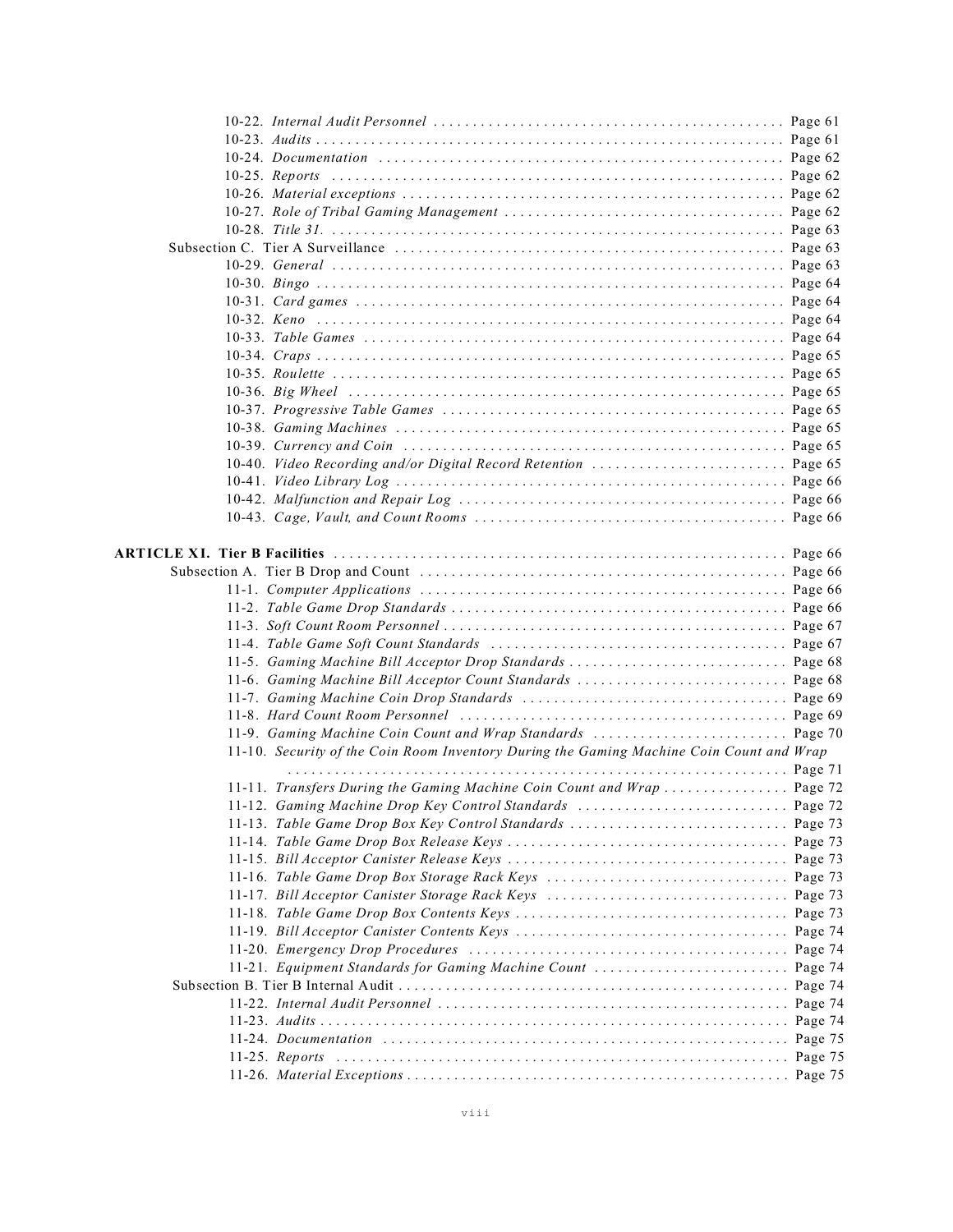| 12-5. Gaming Machine Bill Acceptor Drop Standards  Page 82                               |  |
|------------------------------------------------------------------------------------------|--|
| 12-6. Gaming Machine Bill Acceptor Count Standards  Page 82                              |  |
|                                                                                          |  |
|                                                                                          |  |
| 12-9. Gaming Machine Coin Count and Wrap Standards  Page 84                              |  |
| 12-10. Security of the Coin Room Inventory During the Gaming Machine Coin Count and Wrap |  |
|                                                                                          |  |
| 12-11. Transfers During the Gaming Machine Coin Count and Wrap  Page 86                  |  |
|                                                                                          |  |
|                                                                                          |  |
|                                                                                          |  |
|                                                                                          |  |
|                                                                                          |  |
|                                                                                          |  |
|                                                                                          |  |
|                                                                                          |  |
|                                                                                          |  |
| 12-21. Equipment Standards for Gaming Machine Count  Page 88                             |  |
|                                                                                          |  |
|                                                                                          |  |
|                                                                                          |  |
|                                                                                          |  |
|                                                                                          |  |
|                                                                                          |  |
|                                                                                          |  |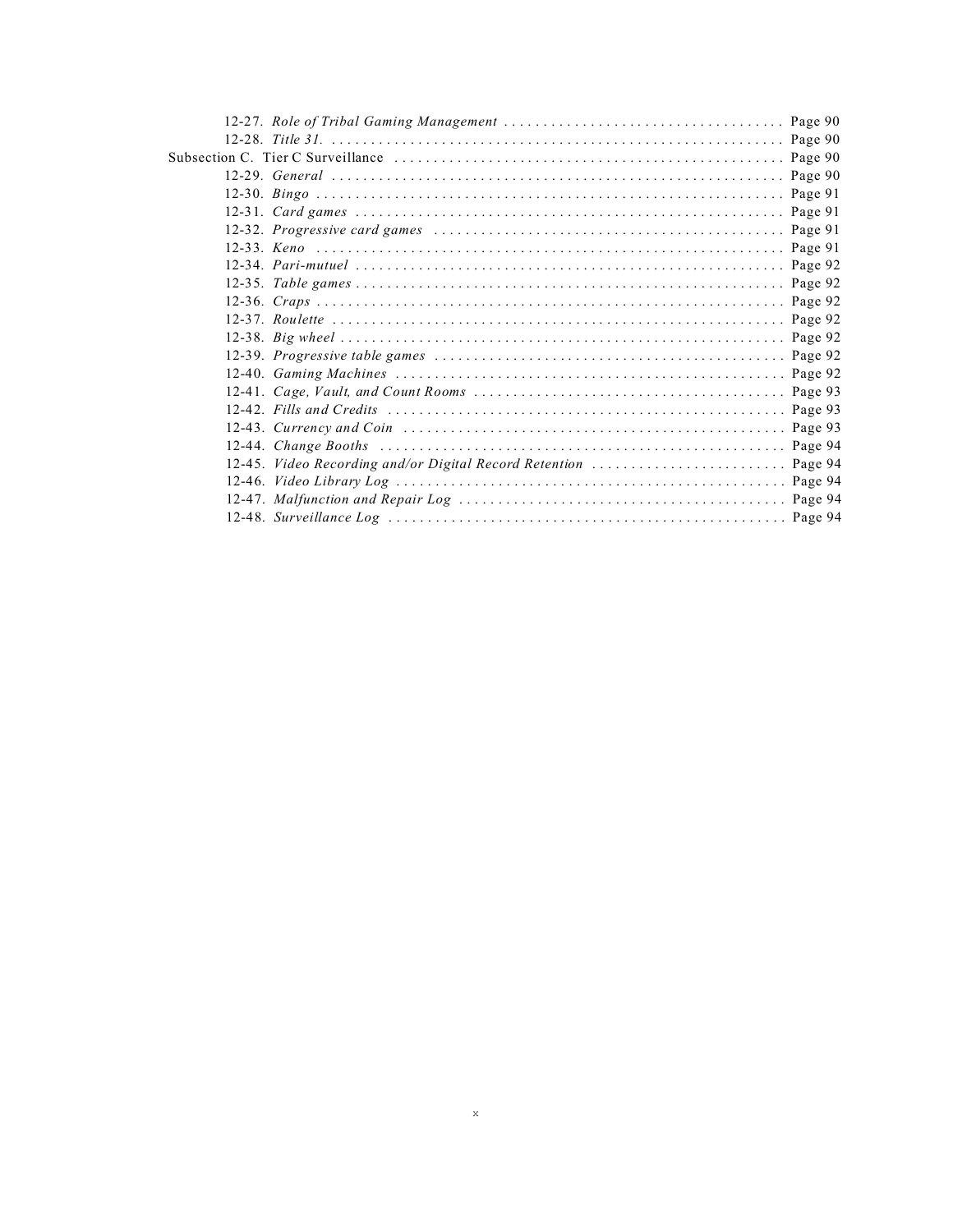# **Article I. Purpose and Policy**.

1-1. *Purpose of Internal Controls.* The Oneida Tribe recognizes the essential nature of internal controls to ensure integrity and fairness of its games. Internal controls also protect tribal assets and permit accountability of gaming enterprises to tribal government, the primary regulator of its gaming.

1-2. *Internal Controls for Preparation of Financial Statements.* The Oneida Tribe is responsible for the maintenance of internal control regulations that permit the timely preparation of accurate financial statements in accordance with generally accepted accounting principles.

1-3. *Revisions and Updates.* The Oneida Gaming Minimum Internal Control Regulations must be a living document which can be revised and updated in order to keep pace with technology and the business environment.

## **Article II. Adoption, Amendment, Applicability, Repeal**.

2-1. *Adoption.* This policy is adopted by the Oneida Business Committee under authority delegated by the Oneida General Tribal Council.

2-2. *Amendment.* These Regulations may be amended by the Oneida Business Committee or the Oneida General Tribal Council.

2-3. *Application.* Should a provision of these Regulations or the application of this Regulations be held as invalid, such invalidity shall not effect other provisions of these Regulations.

2-4. *Repeal.* These Regulations shall repeal all previous Internal Control Regulations regarding the Oneida Tribal Gaming Enterprises. These Regulations shall repeal all other Oneida policies, regulations, rules, motions,

memoranda, and other similar acts which are inconsistent with these Regulations.

2-5. *Name.* These Regulations shall be known as the Oneida Gaming Minimum Internal Control Regulations ("OGMICR").

## **Article III. Definitions**.

3-1. *Definitions, Generally.* This article shall govern the definitions of words as phrases as used herein. All words not defined herein shall be used in their ordinary and everyday sense.

3-2. *"Account access card"* means an instrument used to access customer accounts for wagering at a gaming machine. Account access cards are used in connection with a computerized account database.

3-3. *"Accountability"* means all items of currency, chips, coins, tokens and customer deposits constituting the total amount for which the bankroll custodian is responsible at a given time.

3-4. *"Accumulated credit payout"* means credit earned in a gaming machine that is paid to a customer manually in lieu of a machine payout.

3-5. *"Actual hold percentage"* means the percentage calculated by dividing the dollar amount of win by dollar amount of coin in (gaming machines) or drop (table games). Can be calculated for individual tables or gaming machines, type of table games or gaming machines on a per day or cumulative basis.

3-6. *"AICPA"* means the American Institute of Certified Public Accountants.

3-7. *"Alpha"* means a number or numeral spelled out and arranged in the letters of the language.

3-8. *"Ante"* means a player's initial wager or predetermined contribution to the pot before the dealing of the first hand.

3-9. *"Audit engagement"* means the terminology used by CPA firms to describe an independent financial audit of the books, records and financial statements of an organization that they have been contracted to perform, for the purpose of providing an opinion on the reliability and accuracy of the information included within the financial statements.

3-10. *"Audit engagement partner"* means the individual at the CPA firm, who is a legal partner in the firm, and has been assigned to be responsible for the performance of the audit engagement and delivery of the completed product to the customer/organization.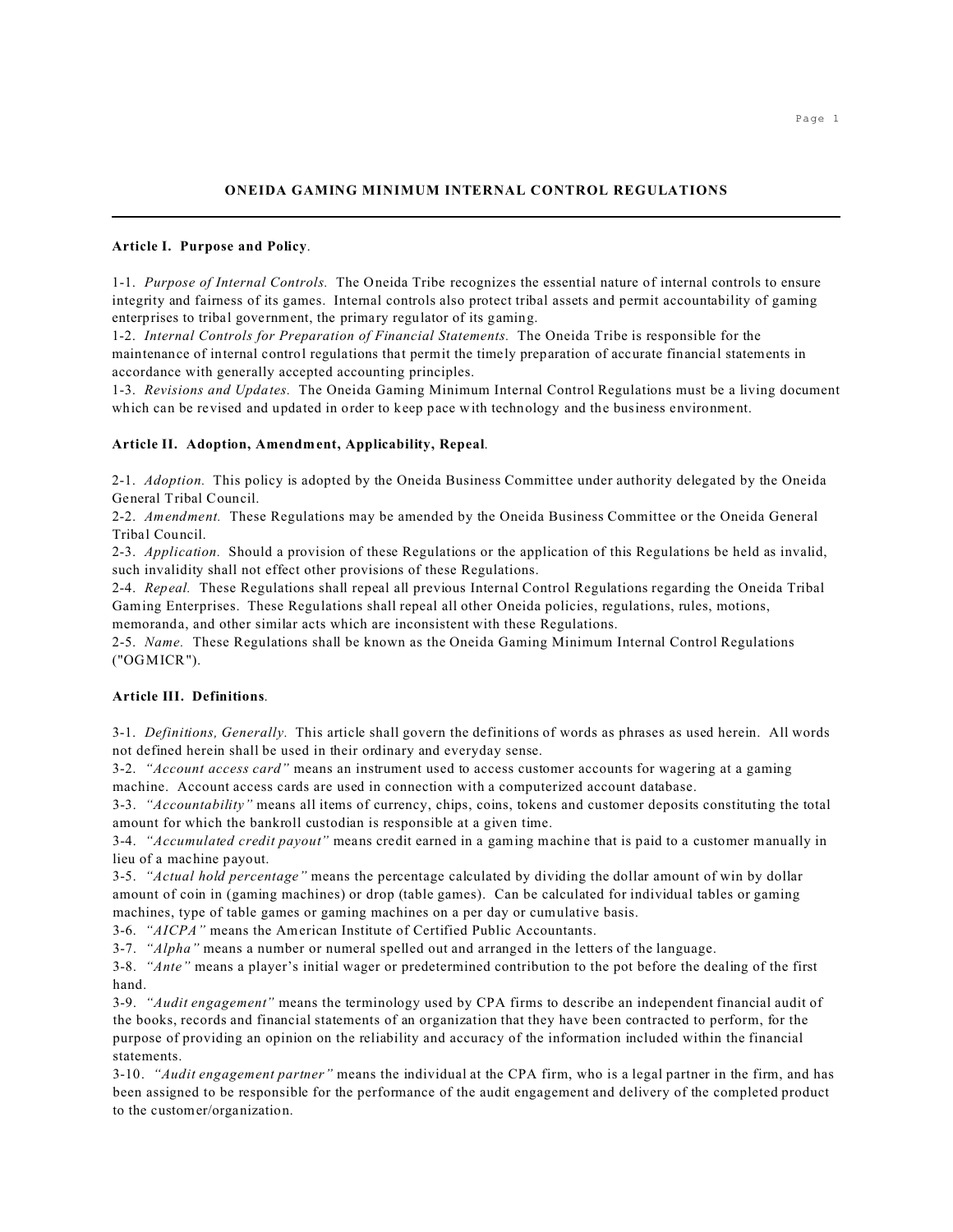3-11. *"Bank (bankroll)"* means the inventory of currency, coins, chips, tokens and customer deposits in the cage/vault, gaming machine booths, on the tables and cash in bank used to make change, pay winnings and pay gaming machine jackpots.

3-12. *"Base level"* means the Gaming Facility's statistical win to statistical drop percentage for the previous fiscal year.

3-13. *"Betting station"* means the area designated in a pari-mutuel area that accepts wagers and pays winning bets.

3-14. *"Betting ticket"* means a printed, serially numbered form used to record the event upon which a wager is made, the amount and date of the wager, and sometimes the line or spread (odds).

3-15. *"Bill acceptor"* means the device that accepts and reads cash by denomination in order to accurately register customer credits.

3-16. *"Bill acceptor canister"* means the box attached to the bill acceptor used to contain cash received by bill acceptors.

3-17. *"Bill acceptor canister release key"* means the key used to release the bill acceptor canister from the bill acceptor device.

3-18. *"Bill acceptor canister storage rack key"* means the key used to access the storage rack where bill acceptor canisters are secured.

3-19. *"Bill acceptor drop"* means cash contained in bill acceptor canisters.

3-20. *"Bill-in meter"* means a meter included on a gaming machine that accepts cash that tracks the number of bills (and their denomination) put in the machine.

3-21. *"Blackjack"* means a card game in which each player opposes the dealer and the dealer opposes each player. It is played with a single deck or multiple decks of cards from which each player and a dealer are dealt two cards and may draw additional cards. The object is to accumulate a total of twenty-one points or a total closer to twenty-one points than that of the opposing hand, without exceeding twenty-one points.

3-22. *"Boxperson"* means the first-level supervisor who is responsible for directly participating in and supervising the operation and conduct of a craps game.

3-23. *"Breakage"* means the difference between actual bet amounts paid out by a racetrack to bettors and amounts won due to bet payments being rounded up or down. For example, a winning bet that should pay \$4.25 may actually be paid at \$4.20 due to rounding.

3-24. *"Cage"* means a secure work area within the Gaming Facility for cashiers and a storage area for the Gaming Facility bankroll.

3-25. *"Cage accountability form"* means an itemized list of the components that make up the cage accountability.

3-26. *"Calibration module"* means the section of a weigh scale used to set or adjust the scale to a specific amount (by weight) or number of coins to be counted.

3-27. *"Card game"* means a game in which the Gaming Facility is not party to wagers and from which the Gaming Facility receives compensation in the form of a rake, a time buy-in, or other fee or payment from a player for the privilege of playing.

3-28. *"Card room"* means the location where card games are played in which the gaming operation is not party to wagers and from which the gaming operation receives compensation in the form of a rake, a time buy-in, or other fee or payment from a player.

3-29. *"Card room bank"* means the operating fund assigned to the card room or main card room bank.

3-30. *"Cash out ticket"* means an instrument of value generated by a gaming machine representing a cash amount owed to a customer at a specific gaming machine. This instrument may be wagered at other machines by depositing the cash-out ticket in the machine bill acceptor.

3-31. *"Cashier"* means the custodian of the bankroll for the cage or vault.

3-32. *"Chips"* means cash substitutes, in various denominations, issued by a Gaming Facility and used for wagering.

3-33. *"Class II"* means Class II gaming as defined in the Indian Gaming Regulatory Act.

3-34. *"Class III"* means Class III gaming as defined in the Indian Gaming Regulatory Act.

3-35. *"Coin meter count machine"* means a device used in a coin room to count coin.

3-36. *"Coin-in"* means the total amount wagered which includes physical coins-in and credits played.

3-37. *"Coin-in meter"* means the meter that displays the total amount wagered in a gaming machine that includes coin-in and credits played.

3-38. *"Coin-out"* means the money that is paid by the slot machine to the player.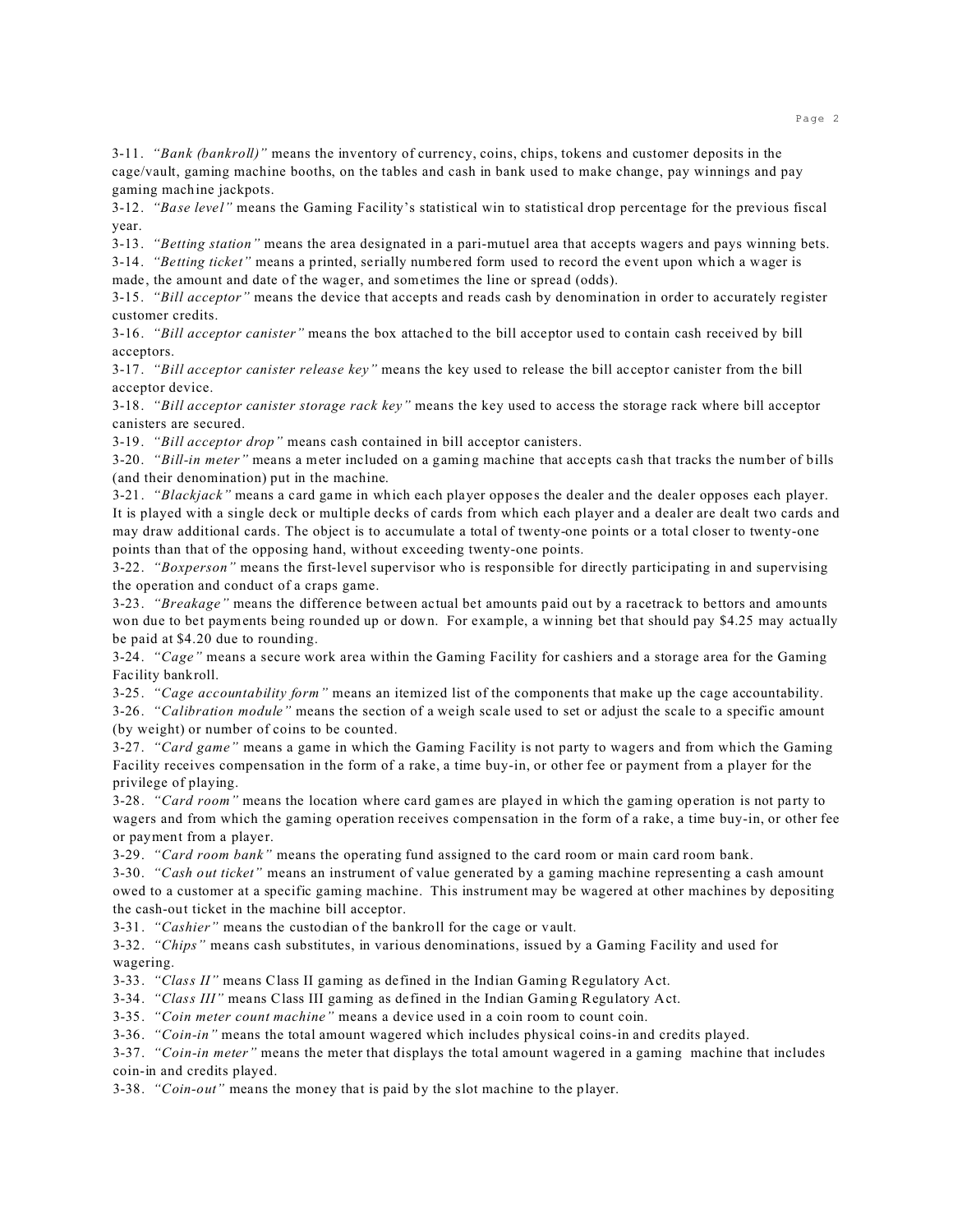3-39. *"Coin room"* means an area where coins and tokens used in the gaming machine department operation are stored.

3-40. *"Coin room inventory"* means coins and tokens stored in the coin room that are generally used for gaming machine department operation.

3-41. *"Commission"* means the National Indian Gaming Commission.

3-42. *"Complementary"* means a service or item provided at no cost, or at a reduced cost, to a customer for promotional purposes.

3-43. *"Count"* means the total funds counted for a particular game, gaming machine, shift, or other period.

3-44. *"Count room"* means a room where the coin and cash drop from gaming machines, table games or other games are transported to and counted.

3-45. *"Count sheet"* means the form used to record the contents of the bankroll as they are counted (e.g., cage count sheet, check out sheet, etc.).

3-46. *"Count team"* means personnel that perform either the count of the gaming machine drop and/or the table game drop.

3-47. *"Coverall games"* means the objective of the bingo game is to cover all of the numbers on the bingo card.

3-48. *"Credit slip"* means a form used to record the return of chips from a gaming table to the cage.

3-49. *"Cross fill"* means the transfer or even exchange of cash or chips from one gaming table to another.

3-50. *"Customer deposits"* means the amounts placed with a cage cashier by customers for safekeeping or the customers' use at a future time.

3-51. *"Customer filing area"* means the area outside of the cage where customers line up for transactions.

3-52. *"Deal"* in Pull Tabs games means the numerical sequence of all pull tabs in a specific pull tab game that are sold or available for sale to customers.

3-53. *"Dealer"* means an employee who operates a game, individually or as part of a crew, administering house rules and making payments.

3-54. *"Dedicated camera"* means a camera required to continuously record a specific activity.

3-55. *"Deskman"* means a person who authorizes payment of winning tickets and verifies payouts for keno games.

3-56. *"Draw ticket"* means a blank keno ticket whose numbers are punched out when balls are drawn for the game. Used to verify winning tickets.

3-57. *"Drop (for gaming machines)"* means the total amount of cash, cash-out tickets, coupons, coins and tokens removed from drop buckets and/or bill acceptor canisters.

3-58. *"Drop (for table games)"* means the total amount of cash, chips, and tokens removed from the drop boxes.

3-59. *"Drop box"* means a locked container affixed to the gaming table into which the drop is placed. The game type, table number, and shift are indicated on the box.

3-60. *"Drop box contents key"* means the key used to open the drop boxes.

3-61. *"Drop box release key"* means the key used to release drop boxes from tables.

3-62. *"Drop box storage rack keys"* means the key used to access the storage rack where drop boxes are secured.

3-63. *"Drop bucket"* means a container in the drop cabinet (or in a secured portion of the gaming machine in coinless/cashless configurations) for the purpose of collecting coins, tokens, cash-out tickets and coupons from the gaming machine.

3-64. *"Drop cabinet"* means the wooden or metal base of the gaming machine that contains the gaming machine drop bucket.

3-65. *"Drop period"* means the time when the drop buckets, currency acceptor boxes and drop boxes are removed from the gaming machines and table games.

3-66. *"Drop route"* means the customary direction the drop team takes when dropping gaming machines and table games.

3-67. *"Drop team"* means personnel that perform the removal of drop buckets, currency acceptor boxes and drop boxes from the gaming machines and table games.

3-68. *"Earned and unearned take"* means race bets taken on present and future race events. Earned take means bets received on current or present events. Unearned take means bets taken on future race events.

3-69. *"Employee"* means any executive, worker, independent contractor or agent of the Oneida Tribe that works for or at a Gaming Facility.

3-70. *"EPROM" see* Program Storage Medium (PSM).

3-71. *"Even money exchange"* means the act of exchanging currency and chips for coin or other chips of equivalent value.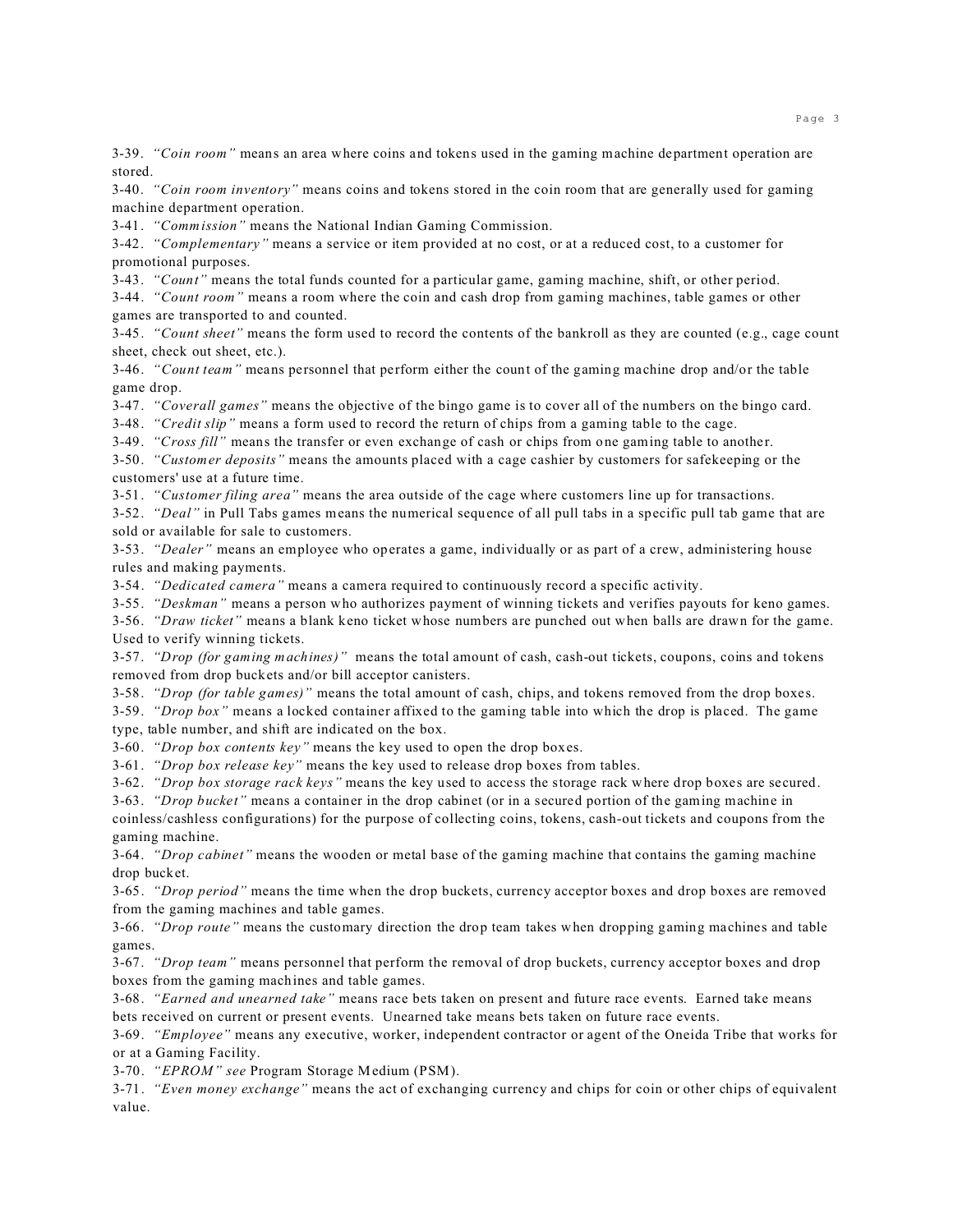3-72. *"Fill"* means a transaction whereby a supply of chips, coins or tokens is transferred from a bankroll to a table game, gaming machine or the bingo department.

3-73. *"Fill slip"* means a document evidencing a fill to a table game or gaming machine hopper.

3-74. *"Fiscal year"* means the annual period used by the Oneida Tribe for internal accounting for its gaming operations conducted under a Gaming Compact.

3-75. *"Flare"* means the information sheet provided by the manufacturer that sets forth the rules of a particular pull tab game and that is associated with a specific deal of breakopen tickets. The flare shall contain the following information:

1. Name of the game;

2. Manufacturer name or manufacturer's logo;

3. Ticket count; and

4. Prize structure, which shall include the number of winning tickets by denomination, with their respective winning symbols, numbers or both.

3-76. *"Foot"* means to add a column or series of numbers and write the total at the bottom.

3-77. *"Foreign chips"* means chips that are issued by an entity unrelated to the Oneida Tribe.

3-78. *"Future wagers"* means bets on races to be run in the future (e.g., Kentucky Derby).

3-79. *"Game server"* means an electronic selection device, utilizing a random number generator.

3-80. *"Gaming Compact"* means the agreement between the State of Wisconsin and the Oneida Tribe of Indians of Wisconsin that outlines the terms under which the Oneida Tribe can conduct Class III gaming.

3-81. *"Gaming Facility"* a location or building at which Class II or Class III gaming, or a combination thereof, is conducted by the Oneida Tribe.

3-82. *"Gaming machine"* means an electronic or electro mechanical machine which allows a player to play games of chance, some of which may be affected by skill, that contains a microprocessor with a random number generator capacity for outcome selection or computer terminal that accesses an outcome that is subsequently and randomly selected in drawings that are electronically conducted by a central computer or other such methods of chance selection, whether mechanical or electronic. The machine is activated by the insertion of a coin, token or currency, or by the use of a credit, and which awards game credits, cash, tokens, or replays, or a written statement of the player's accumulated credits, which written statements may be redeemable for cash.

3-83. *"Gaming machine analysis report"* means a report prepared that compares theoretical to actual hold by a gaming machine on a periodic basis.

3-84. *"Gaming machine booths and change banks"* means a booth or small cage in the gaming machine area used to provide change to players, store change aprons and extra coin, and account for jackpot and other payouts.

3-85. *"Gaming machine count"* means total amount of coins, tokens, and cash removed from a gaming machine. The amount counted is entered on the Gaming Machine Count Sheet and is considered the drop. Also, the procedure of counting the coins, tokens and cash or the process of verifying gaming machine coin and token inventory.

3-86. *"Gaming machine pay table"* means the reel strip combinations illustrated on the face of the gaming machine that can identify payouts of designated coin amounts.

3-87. *"Gaming-related contractor"* means any party, other than the Oneida Tribe, to a gaming-related contract, as defined in Section VII. A of the Gaming Compact.

3-88. *"Gross gaming revenue"* means the gross gaming revenue or the total amount of cash wagered and dropped on Class II and Class III games, less amounts paid out as prizes or paid for prizes awarded.

3-89. *"Hard count"* means the process of counting the contents in drop buckets; alternatively, hard count may also refer to the total value of the dropped coins or tokens counted.

3-90. *"Hold"* means the relationship of win to coin in for gaming machines and win to drop for table games.

3-91. *"Hopper"* means the receptacle that contains the coins or tokens stored within a gaming machine used to make payouts.

3-92. *"Host validation computer system"* means a computer that would house all transactions that occur with a cash out ticket slot machine.

3-93. *"Hub"* means the person or entity that is licensed to provide the operator of a pari-mutuel wagering operation information related to horse racing that is used to determine winners of races or payoffs on wagers accepted by the pari-mutuel wagering operation.

3-94. *"Imprest"* means an established amount of cash and cash equivalents used to transact business outside the primary area where money is centrally stored (which is usually the vault).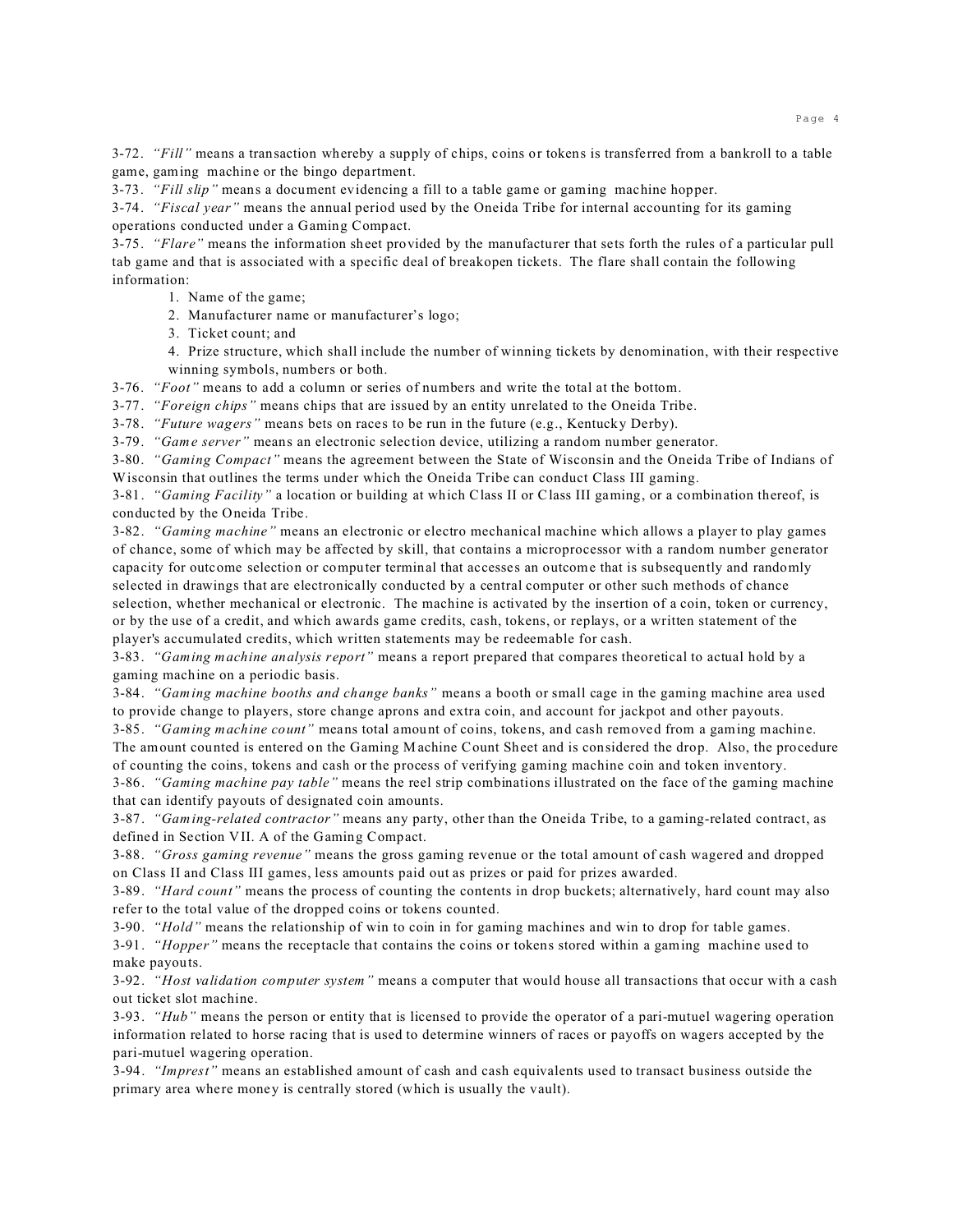3-95. *"In-house progressive gaming machine"* means an individual slot machine or one linked to a group of machines located in an Oneida Tribal gaming facility where the jackpot amount increases with each coin wagered by the player.

3-96. *"In-meter reading"* means the meter record of the number of coins wagered for an individual gaming machine.

3-97. *"Incompatible functions or duties"* means gaming activities that place an employee in a position to make or conceal errors or irregularities in the normal course of his or her duties.

3-98. *"Independent Gaming Test Laboratory"* means a laboratory which conducts tests of gaming equipment in order to determine whether the equipment meets specific standards, and is designated as an independent gaming test laboratory by the Tribe with the concurrence of the State of Wisconsin Division of Gaming.

3-99. *"Internal Audit"* means individuals who perform an audit function of a Gaming Facility that are independent of the department subject to audit. Independence is obtained through the organizational reporting relationship, as the internal audit department shall not report to management of the facility. Internal audit activities should be conducted in a manner that permits objective evaluation of areas examined. Results of audits are generally communicated to Tribal Gaming Management. Audit exceptions generally require follow-up. Internal audit personnel may provide audit coverage to more than one Revenue Center within a Gaming Facility.

3-100. *"Jackpot payout"* means the portion of a jackpot paid by gaming machine personnel. The amount is usually determined as the difference between the total posted jackpot amount and the coins or tokens paid out by the machine. May also be the total amount of the jackpot.

3-101. *"Jackpot payout slip"* means a form on which the amount of the jackpot paid by gaming machine personnel is recorded.

3-102. *"Keno"* means a game using the draw of twenty (20) numbered balls out of eighty (80) numbered balls for results. Player may bet on one (1) to fifteen (15) numbers.

3-103. *"Kobetron"* means a machine that reads the identification signature from the PSM.

3-104. *"Lammer button"* means a type of chip that is placed on a gaming table to indicate that the amount of chips designated thereon has been given to the customer for wagering on credit before completion of the credit instrument. Lammer button may also mean a type of chip used to evidence transfers between table banks and card room banks. 3-105. *"Linked electronic game"* means any game linked to two (2) or more gaming operations that are physically separated and not owned and operated by the same Tribe.

3-106. *"Log"* means a document used for recording and tracking information and activity.

3-107. *"Loose coin"* means coin held in a cage, slot booth, vault, or count room or on gaming tables, that has not been put in wrappers, usually in denominations other than dollars. Loose coin may also include bent or damaged coins.

3-108. *"Main card room bank"* means a fund of cash, coin, and chips used primarily for poker and pan card game areas. Used to make even cash transfers between various games as needed. May be used similarly in other areas of the gaming operation.

3-109. *"Master game program number"* means the game program number listed in a gaming machine PSM.

3-110. *"Master game sheet"* means a form used to record, by shift and day, each table game's winnings and losses. This form reflects the opening and closing table inventories, the fills and credits, and the drop and win.

3-111. *"Mechanical coin counter"* means a device used to count coins that may be used in addition to or in lieu of a coin weigh scale.

3-112. *"Meter"* means an electronic (soft) or a mechanical (hard) apparatus in a gaming machine. May record the number of coins wagered, the number of coins routed to the drop (coin to drop), the amount of jackpots paid out, the number of games played, or the number of coins paid out to winning players.

3-113. *"MICR"* means minimum internal control regulations.

3-114. *"Monitor"* means a television type viewing unit used specifically for closed circuit television. It may also mean the process of viewing, overseeing and/or verifying activities or functions.

3-115. *"Motion activated dedicated camera"* means a video or digital camera that, upon its detection of activity or motion in a specific area, begins to record the activity or area.

3-116. *"Mule key"* means the key used to access the on-the-floor drop system that utilizes a mobile scale.

3-117. *"Multi-game machines"* means a gaming machine that includes more than one type of game option.

3-118. *"Multi-race ticket"* means a keno ticket that is played in multiple games.

3-119. *"Oneida Tribe"* means the Oneida Tribe of Indians of Wisconsin, its authorized officials, agents and representatives.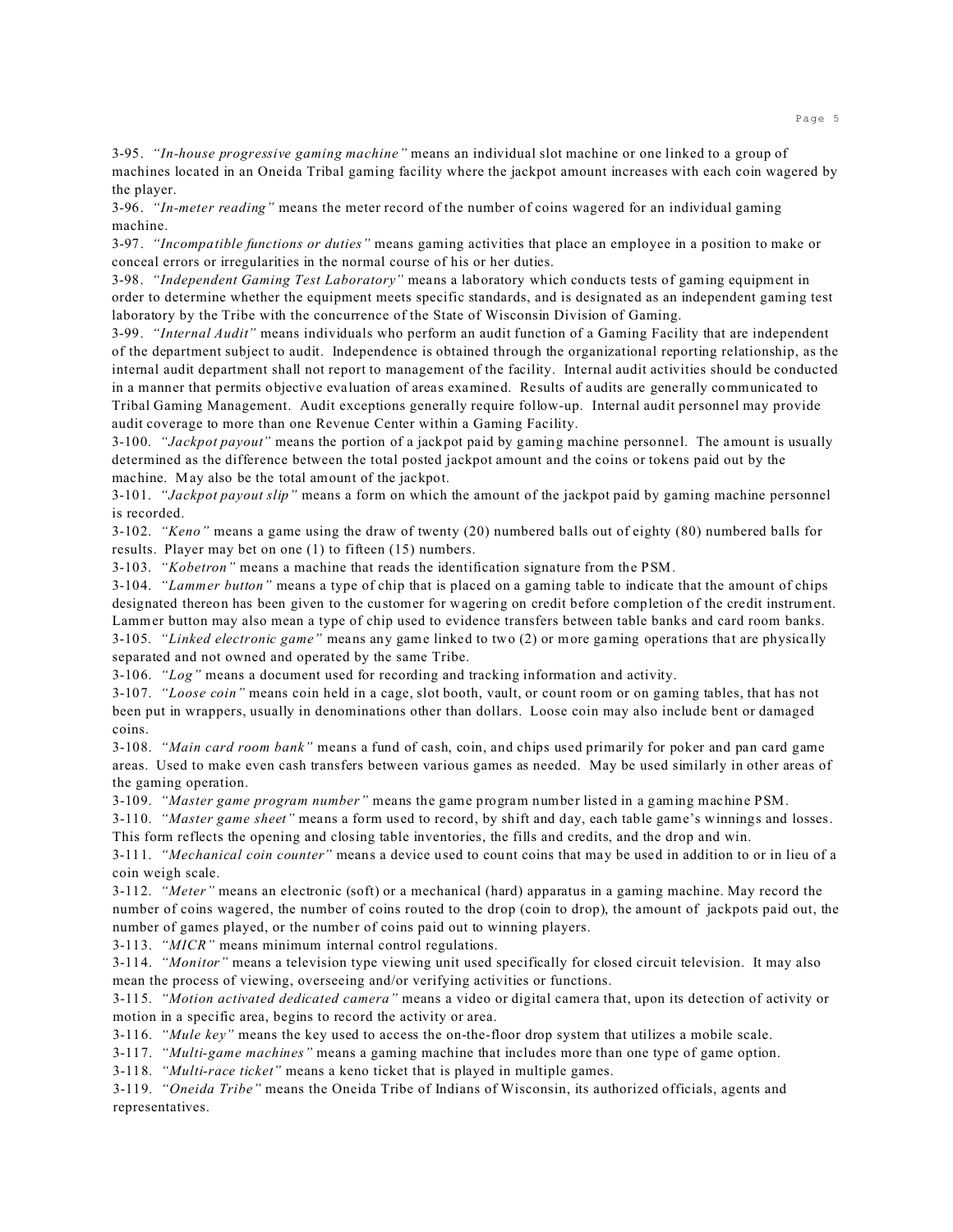3-120. *"Oneida Gaming Commission"* means the regulatory body as established by the Oneida Tribe's Gaming Ordinance.

3-121. *"On-line gaming machine monitoring system"* means a system used by a Gaming Facility to monitor gaming machine meter readings and/or other activities on an on-line basis.

3-122. *"Order for credit"* means a form that is used to request the transfer of chips from a table to the cage. The order precedes the actual transfer transaction which is documented on a credit slip.

3-123. *"Outstation"* means areas other than the main keno area where bets may be placed and tickets paid.

3-124. *"Pan-tilt-zoom (PTZ)"* means a camera that has the capabilities of panning right to left, up and down, and focusing closer to specific area.

3-125. *"Par percentage"* means the percentage of each dollar wagered that the house wins or holds.

3-126. *"Par sheet (theoretical hold worksheet)"* means a specification sheet for a gaming machine that provides the hold percentage, model number, hit frequency, reel combination, number of reels, number of coins that can be accepted, the payout schedule, and reel strip settings.

3-127. *"Pari-mutuel wagering"* means a system of wagering on horse races, jai-alai, greyhound, and harness racing, where the winners divide the total amount wagered, net of commissions and operating expenses, proportionate to the individual amount wagered.

3-128. *"Payout"* means the total amount of money paid to a customer as winnings on a game.

3-129. *"Peripherals"* means an auxiliary device that works in conjunction with a computer.

3-130. *"PIN"* means the personal identification number used to access a player's account.

3-131. *"Pit"* means an area in a casino enclosed or encircled by gaming tables.

3-132. *"Pit supervisor"* means the employee who supervises all games in a pit.

3-133. *"Pit podium"* means a stand located in the middle of the tables used as a work space and record storage area for Gaming Facility supervisory personnel.

3-134. *"Player tracking system"* means a system that records the gaming play of customers.

3-135. *"Post time"* means the time when a pari-mutuel track stops accepting bets in accordance with rules and regulations of the applicable jurisdiction.

3-136. *"Points"* means the numerical unit accumulated by the customer which may be converted into complementary items or cash.

3-137. *"Primary and secondary jackpots"* means promotional pools offered at certain card games that can be won in addition to the primary pot.

3-138. *"Program Storage Medium (PSM)"* means the storage medium that contains the game control program, including ROMs, EPROMs, FLASH ROMs, DVD, or CD-ROM.

3-139. *"Progressive gaming machine"* means a gaming machine, with a payoff indicator, in which the payoff increases as it is played (deferred payout). The payoff amount is accumulated, displayed on a machine, and will remain until a player lines up the jackpot symbols that result in the progressive amount being paid.

3-140. *"Progressive jackpot"* means deferred payout from a progressive gaming machine.

3-141. *"Progressive table games"* means table games that offer progressive jackpots.

3-142. *"Promotional payouts"* means merchandise and awards given to players by the Gaming Facility based on wagering activity.

3-143. *"Promotional progressive pots and/or pools"* means funds contributed to a table game by and for the benefit of players. Funds are distributed to players based on a predetermined event.

3-144. *"Pull-tabs"* means a game in which players compete against one another to obtain winning cards from a set of cards, known as a "deal." A typical deal contains up to 100,000 cards and a predetermined number of winning cards. Each individual pull-tab within a deal is a small, two-ply paper card. When the top layer of an individual card is removed, the bottom layer reveals a pattern of symbols indicating whether the player has won a prize.

3-145. *"Rabbit ears"* means a device, generally V-shaped, that holds the numbered balls selected during a keno or bingo game so that the numbers are visible to players and employees.

3-146. *"Rake"* means a commission charged by the house for maintaining or dealing a game such as poker.

3-147. *"Rake circle"* means the area of a table where rake is placed.

3-148. *"Random number generator"* means a device that generates numbers in the absence of a pattern. May be used to determine numbers selected in various games such as bingo. Also commonly used in gaming machines to generate game outcome.

3-149. *"Redemption kiosk"* means a kiosk utilized to accept a deposit of credits.

3-150. *"Reel symbols"* means symbols listed on reel strips of gaming machines.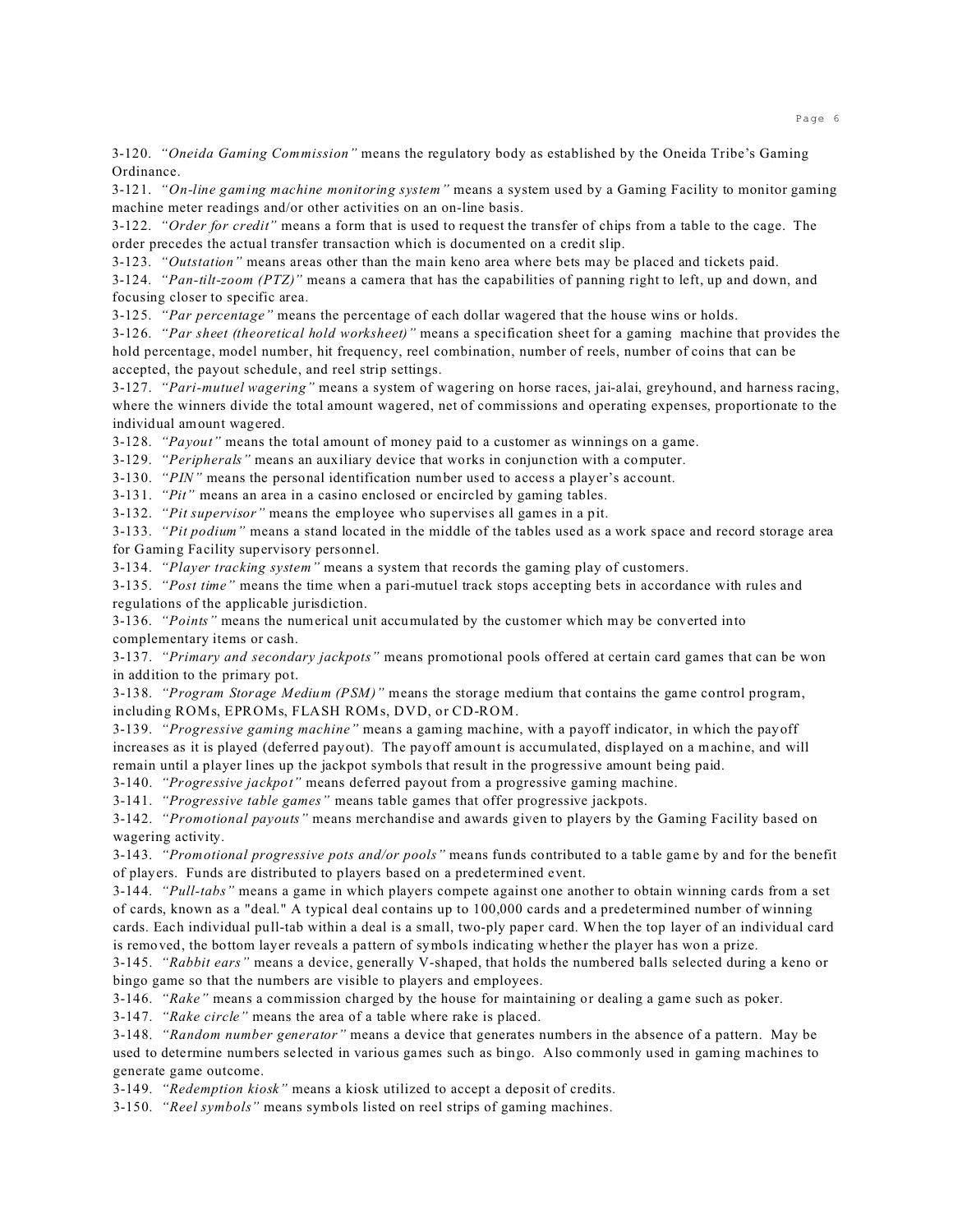3-151. *"Revenue Center"* means a division or department of a gaming facility that is responsible for producing revenue (e.g., gaming machines, table games, pull tabs, bingo, food concessions, and retail division).

3-152. *"Runner"* means a gaming employee who transports chips/cash to and from a gaming table to a cashier.

3-153. *"SAM"* means a screen-automated machine used to accept pari-mutuel wagers. SAMs also pay winning tickets in the form of a voucher, which is redeemable for cash.

3-154. *"Security"* means a department within or utilized by a Gaming Facility whose employees assist in maintaining compliance with all internal controls but do not participate in operating table games or gaming machines, and do not participate in cage duties.

3-155. *"Series number"* means the unique identifying number printed on each sheet of bingo paper that identifies the bingo paper as a series or packet. The series number is not the free space or center space number located on the bingo paper.

3-156. *"Shift"* refers to 8 hour intervals not to exceed 24 hours.

3-157. *"Shill"* means an employee financed by the house and acting as a player for the purpose of starting or maintaining a sufficient number of players in a game.

3-158. *"Short pay"* means a payout from a gaming machine that is less than the amount indicated by the payout schedule.

3-159. *"Soft count"* means the count of the contents in a drop box or a bill acceptor canister; alternatively, soft count may refer to the process of counting the contents of drop boxes or bill acceptor canisters.

3-160. *"Standard Operating Procedure (SOP)"* means an established and approved procedure to be followed in a given situation. It is the responsibility of the Oneida Gaming Commission to review SOPs.

3-161. *"Stationary camera"* means a camera fixed into a set position and can only be moved manually.

3-162. *"Sufficient clarity"* means use of monitoring and recording at a minimum of twenty (20) frames per second. Multiplexer tape recordings are insufficient to satisfy the requirement of sufficient clarity.

3-163. *"Surveillance room"* means a secure location(s) in a Gaming Facility used primarily for casino surveillance. 3-164. *"Surveillance system"* means a system of video or digital cameras, monitors, recorders, video printers,

switches, selectors, and other ancillary equipment used for casino surveillance.

3-165. *"Table games"* means games that are banked by the house or a pool whereby the house or the pool pays all winning bets and collects from all losing bets.

3-166. *"Table inventory"* means total chips, coins, or cash at a table.

3-167. *"Table inventory form"* means the form used by Gaming Facility supervisory personnel to document the inventory of chips, coins, and tokens on a table at the beginning and ending of a shift.

3-168. *"Table tray"* means the container located on gaming tables where chips, coins, or cash are stored that are used in the game.

3-169. *"Take"* means the same as earned and unearned take.

3-170. *"Theoretical hold"* means the intended hold percentage or win of an individual gaming machine as computed by reference to its payout schedule and reel strip settings or PSM.

3-171. *"Theoretical hold worksheet"* means a worksheet provided by the manufacturer for all gaming machines that indicates the theoretical percentages that the gaming machine should hold based on adequate levels of coin-in. The worksheet also indicates the reel strip settings, number of credits that may be played, the payout schedule, the number of reels and other information descriptive of the particular type of gaming machines.

3-172. *"Theoretical payback/theoretical payback percentage"* means the intended payback percentage of an individual gaming machine as computed by reference to its hold schedule.

3-173. *"Tier A"* means any Gaming Facilities with annual gross gaming revenues of more than \$1 million but not more than \$5 million.

3-174. *"Tier B"* means Gaming Facilities with annual gross gaming revenues of more than \$5 million but not more than \$15 million.

3-175. *"Tier C"* means Gaming Facilities with annual gross gaming revenues of more than \$15 million.

3-176. *"Tip"* means gratuities given to the casino employees by players.

3-177. *"Token"* means a coin-like cash substitute, in various denominations, used for gaming transactions.

3-178. *"Tribal Gaming Management"* means the Oneida Tribe's authorized officials, employees, or agents responsible for the operation of the gaming facilities.

3-179. *"Vault"* means a secure area within the Gaming Facility where tokens, checks, currency, coins, and chips are stored.

3-180. *"Wager"* means a sum of money or amount of equivalent value risked on gaming machines or table games.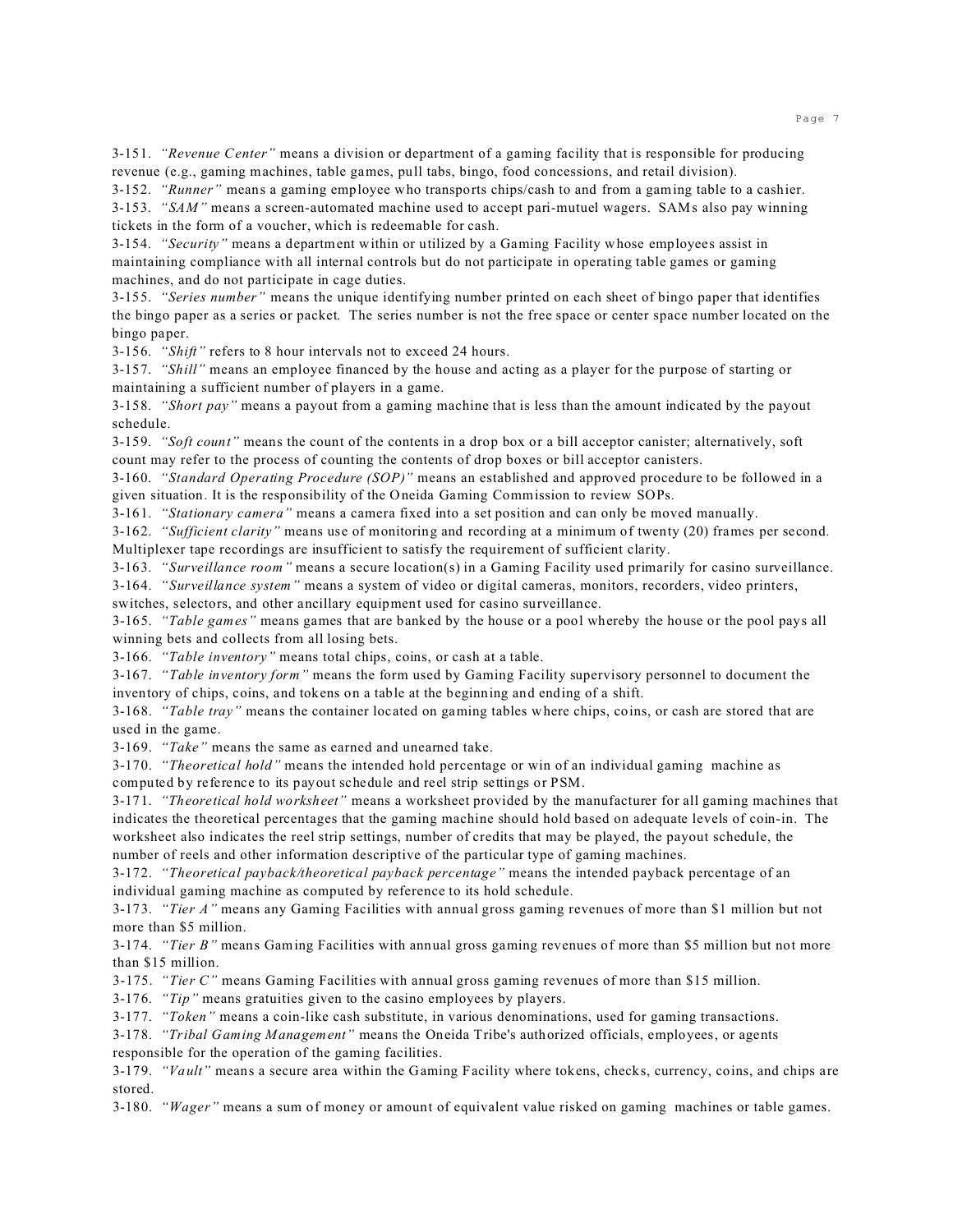3-181. *"Weigh"* means the value of coins and tokens counted by a weigh scale.

3-182. *"Weigh process"* means the physical method of counting the amount of coins and tokens removed from the gaming machines through the use of a weigh scale.

3-183. *"Weigh scale"* means a scale that calculates (by weight) the amount of coins or tokens in a given bucket/bag from a gaming machine.

3-184. *"Weigh scale calibration module"* means the device used to adjust a coin weigh scale.

3-185. *"Weigh scale interface"* means a communication device between the weigh scale used to calculate the amount of funds included in drop buckets and the computer system used to record the weigh data.

3-186. *"Weigh scale tape"* means the tape where weighed coin is recorded.

3-187. *"Win"* means the net win resulting from all gaming activities. Net win results from deducting all gaming payouts from all wins prior to considering associated operating expenses.

3-188. *"Wide area progressive gaming machine"* means a progressive gaming machine that makes deferred payouts where individual machines are linked to machines in other facilities and all the machines affect the progressive amount. As a coin is inserted into a single machine, the progressive meter on all of the linked machines increases.

3-189. *"Win-to-write hold percentage"* means win divided by write to determine hold percentage.

3-190. *"Wisconsin Department of Administration, Division of Gaming (Department)"* means the successor to the Lottery Board, as defined in the Gaming Compact.

3-191. *"Wisconsin State Auditor"* means State Auditor as used in Section XII of the Gaming Compact.

3-192. *"Work papers"* means documents containing evidence to support an auditor's approach, procedures, findings, and conclusions.

3-193. *"Wrap"* means the method of storing coins after the count process has been completed, including, but not limited to, wrapping, racking or bagging. May also refer to the total amount or value of the counted and stored coins.

3-194. *"Write"* means the total amount wagered in keno, bingo, pull tabs, or pari-mutuel operations.

3-195. *"Writer"* means an employee who writes keno, bingo, pull tabs, or pari-mutuel tickets. A keno writer usually also makes payouts.

## **Article IV. Tiers of Compliance**

4-1. *Application of Articles to Gaming Facility Tiers.* Articles I through IX of the OGMICR, are applicable to all gaming facilities. Article X is applicable to all Tier A Gaming Facilities. Article XI is applicable to all Tier B gaming facilities. Article XII is applicable to all Tier C gaming facilities.

4-2. *Determination of Tier*.The determination of tier level shall be made based upon the annual gross gaming revenues indicated within the Gaming Facility's audited financial statements. Gaming Facilities moving from one tier to another shall have nine (9) months from the date of the independent certified public accountant's audit report to achieve compliance with the requirements of the new tier.

4-3. *Class II and Class III Gaming.* The OGM ICR covers Class II and Class III gaming currently conducted by the Oneida Tribe.

## **Article V. Gaming Activities**.

*Subsection A. Gaming Machines.*

## 5-1. *General.*

a. For all computerized gaming machine department application programs a personnel access listing will be maintained which includes at a minimum:

- 1. Employee name;
- 2. Employee identification number (or equivalent); and
- 3. Listing of functions employee can perform or equivalent means of identifying same.

b. An access control (e.g., password) should be utilized to ensure unauthorized access does not occur.

c. For any computer applications utilized, alternate documentation and/or procedures that provide at least

the level of control described by the standards in this section, as approved by the Tribe, will be acceptable. d. The procedures for the collection of the gaming machine drop and count shall comply with Subsection A of Article X, Subsection A of Article XI, and Subsection A of XII (as applicable).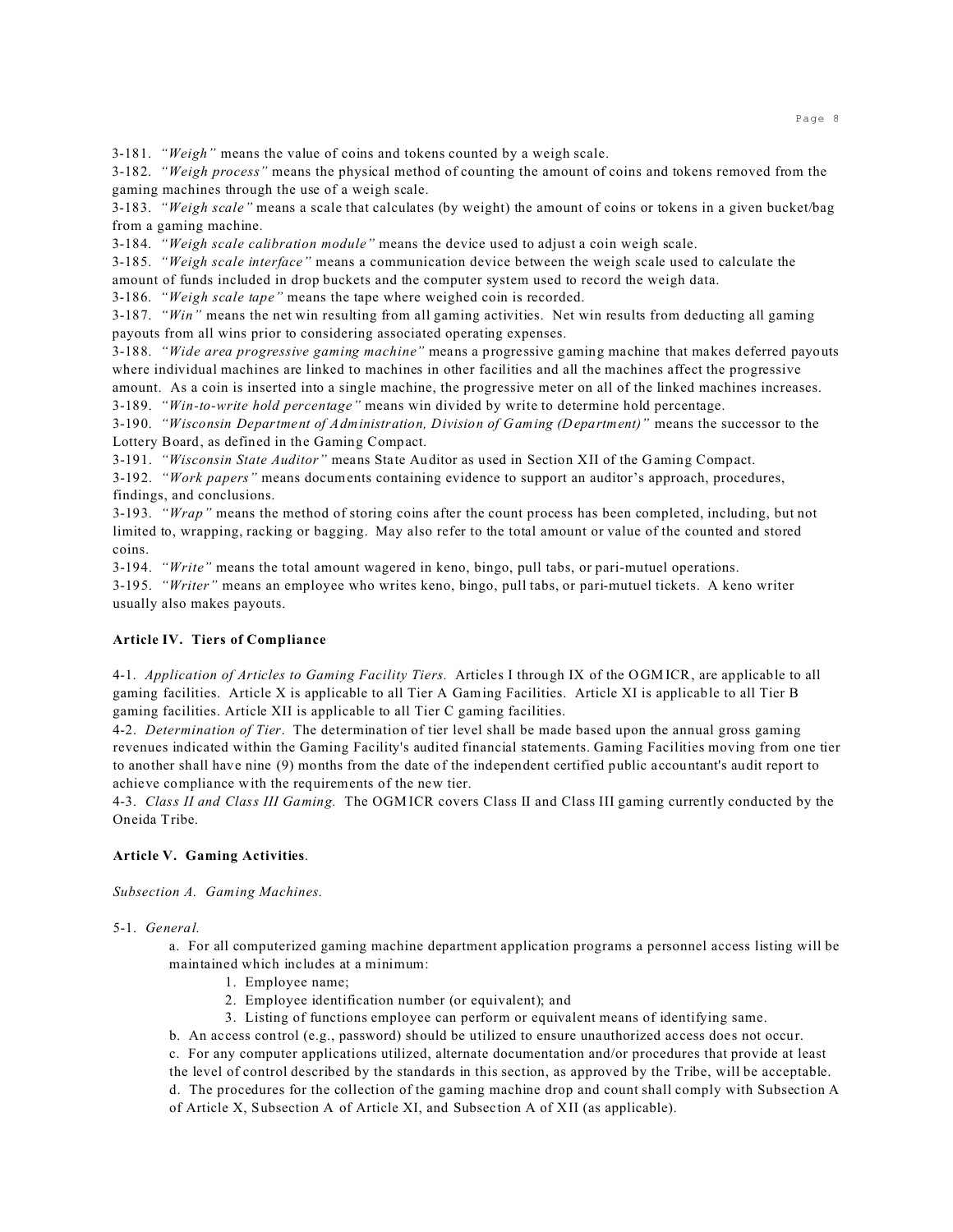5-2. *Jackpot Payouts, Gaming Machine Fills, Short Pays, and Accumulated Credit Payout.* 

a. For jackpot payouts and gaming machine fills, the documentation includes the following information:

- 1. Date and time;
- 2. Machine number;

3. Dollar amount of cash payout or gaming machine fill (both alpha and numeric), and, if applicable, description of personal property awarded, including fair market value. Alpha is optional if another unalterable method is used for evidencing the amount of the payout;

4. Game outcome (including reel symbols, card values, suits, etc.) for jackpot payouts. Game outcome is not required if a computerized jackpot/fill system is used;

5. Preprinted or concurrently-printed sequential number; and

6. Signatures of at least two employees verifying and witnessing the payout or gaming machine

fill and attesting to the accuracy of the form (except as otherwise provided in paragraphs b, c, and d of this section);

b. Total jackpot payouts over a predetermined amount (at a minimum \$10,000) require the signature and verification of a supervisory or management employee independent of the gaming machine department (in addition to the two signatures required by  $(a)(6)$  of this section). Alternatively, if an on-line accounting system is utilized, only two signatures are required: one employee and one supervisory or management employee independent of the gaming machine department. This predetermined amount shall be authorized by Tribal Gaming Management, documented and maintained.

c. With regard to jackpot payouts and hopper fills, the signature of one employee is sufficient if an on-line accounting system is utilized and the jackpot or fill is less than \$1,200.

d. On graveyard shifts (shifts that begin between the hours of ten p.m. and two a.m., and last no more than eight hours) payouts/fills less than \$100 can be made without the payout/fill being witnessed by a second person.

e. Gaming machines will be examined by gaming machine mechanics if the jackpot exceeds \$10,000, or for lower payouts if otherwise deemed necessary based upon the judgment of Tribal Gaming Management. This examination verifies that the PSMs are correct and the jackpot is valid.

f. For short pays of \$10 or more, and payouts required for accumulated credits, the pre-numbered payout form includes:

- 1. Date and time;
- 2. Machine number;
- 3. Dollar amount of payout (both alpha and numeric); and
- 4. Signature of at least one employees verifying and witnessing the payout.

g. Additionally, for short pays of \$50 or more, signatures of at least two (2) employees verifying and witnessing the payout are required. Alternatively, the signature of one (1) employee is sufficient if an online accounting system is utilized and the payout amount is less than \$3,000.

h. If a jackpot is \$1,200 or more, an IRS form W-2 G Statement of Gambling Winnings must be completed in accordance with IRS regulations.

i. Computerized jackpot/fill systems shall be restricted so as to prevent unauthorized access and fraudulent payouts by one person as required by Article IX.

j. Payout forms are controlled and routed in a manner that precludes any one individual from producing a fraudulent payout by forging signatures, or by altering the amount paid out subsequent to the payout and misappropriating the funds.

k. Hopper fills from the drop bucket are prohibited.

l. If the Gaming Facility offers promotional payouts or awards that are not reflected on the gaming machine pay table, then the payout form/documentation shall include:

- 1. Date and time;
- 2. Machine number and denomination;

3. Dollar amount of payout or description of personal property (e.g., jacket, car, etc.), including fair market value;

4. Type of promotion (e.g., double jackpots, four of a kind bonus, etc.); and

5. Signature of at least one employee authorizing and completing the transaction.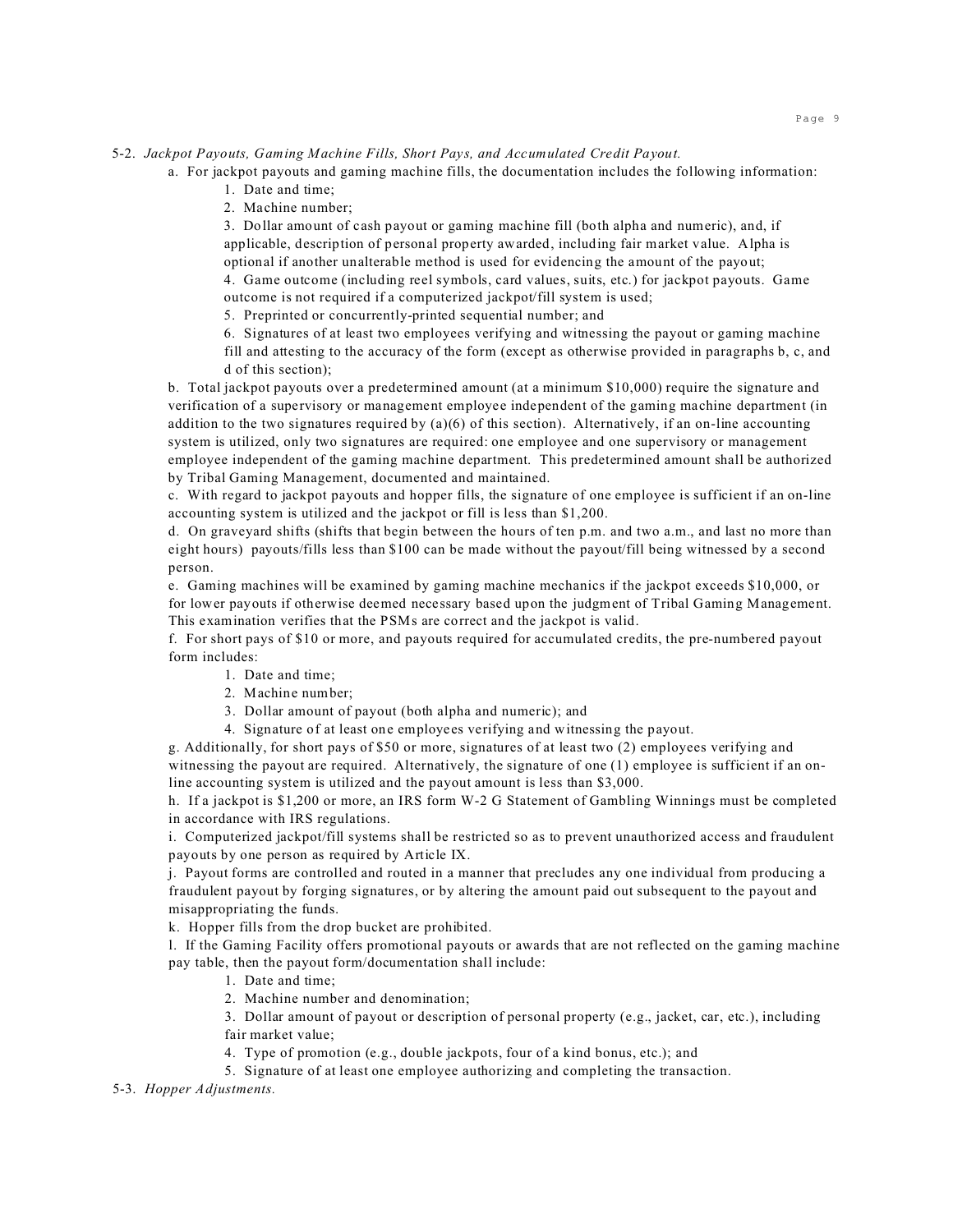a. Proper support and documentation of all hopper adjustments must be maintained. If the hopper drop/count is performed at the same time a regular drop/count is conducted, then the Gaming Facility must not co-mingle hopper and drop bucket funds together; funds, as well as the corresponding accountability, must remain separate.

b. Hopper adjustments must be made when the denomination is changed for a machine or when moving a machine from one Gaming Facility to another Gaming Facility.

## 5-4. *Gaming Machine Booths.*

a. All gaming machine booths and change banks are maintained on an imprest basis and shall be counted down after each shift they are in use, by both the outgoing and oncoming booth employees, supervisory personnel or gaming machine floorperson, who sign the gaming machine booth checkout sheet attesting to the accuracy of the count. If the gaming machine booth is short or over, it is corrected by a cash variation slip signed by the out-going gaming machine booth employee, and authorized by the gaming machine supervisor.

b. The wrapping of loose gaming machine booth and change bank coin shall be performed at a time or location that does not interfere with the hard count/wrap process or the accountability of that process.

c. A record shall be maintained evidencing the transfers of wrapped and unwrapped coin, which are even exchanges with the vault. This record shall be retained for at least (7) days.

5-5. *In-house Progressive Gaming Machines Standards.* This standard does not apply to wide area progressive gaming machines. All in-house progressive gaming machines shall conform to the following standards:

a. A meter that shows the amount of the progressive jackpot shall be conspicuously displayed at or near the machines to which the jackpot applies;

b. At least once each day, each Gaming Facility shall record the amount shown on each progressive jackpot meter except for those jackpots that can be paid directly from the machine's hopper;

c. Explanations for meter reading decreases shall be maintained with the progressive meter reading sheets, and where the payment of a jackpot is the explanation for a decrease, the Gaming Facilitiy shall record the jackpot payout number on the sheet or have the number reasonably available;

d. Each Gaming Facility shall record the base amount of each progressive jackpot; and

e. The Tribe shall approve procedures specific to the transfer of progressive amounts in excess of the base amount to other gaming machines.

5-6. *Wide Area Progressive Systems.* All wide area progressive systems shall conform to the following standards.

a. A meter that shows the amount of the progressive jackpot shall be conspicuously displayed at or near the machines to which the jackpot applies.

b. The wide area progressive system must be adequately restricted to prevent unauthorized access (e.g., changing passwords at least quarterly, restrict access to PSMs at the same level of control as required by section 5-7 of the OGMICR, and restrict physical access to computer hardware at the same level of control as required by section 6-6, etc.).

c. The Tribe shall have approved procedures developed, implemented and documented for:

- 1. Reconciliation of meters and jackpot payouts;
- 2. Collection/drop of gaming machine funds;
- 3. Jackpot verification and payment and billing to Gaming Facilities on a pro rata basis;
- 4. System maintenance;
- 5. System accuracy; and
- 6. System security.
- d. Reports adequately documenting the procedures above are generated, adhered to, and retained.

e. Each wide area progressive system shall meet the technical hardware requirements and security requirements specified in section 6-6.

#### 5-7. *PSMs.*

a. Tribal Gaming Management shall develop and implement procedures for the following:

1. Removal of PSMs, from devices, the verification of the existence of errors as applicable, and the correction via duplication from the PSM;

- 2. Copying one gaming device program to another approved program;
	- A. The PSMs of some manufacturers may be protected by federal copyright laws or by contract. Tribal Gaming Management should insure that all applicable laws are compiled with when duplicating PSMs.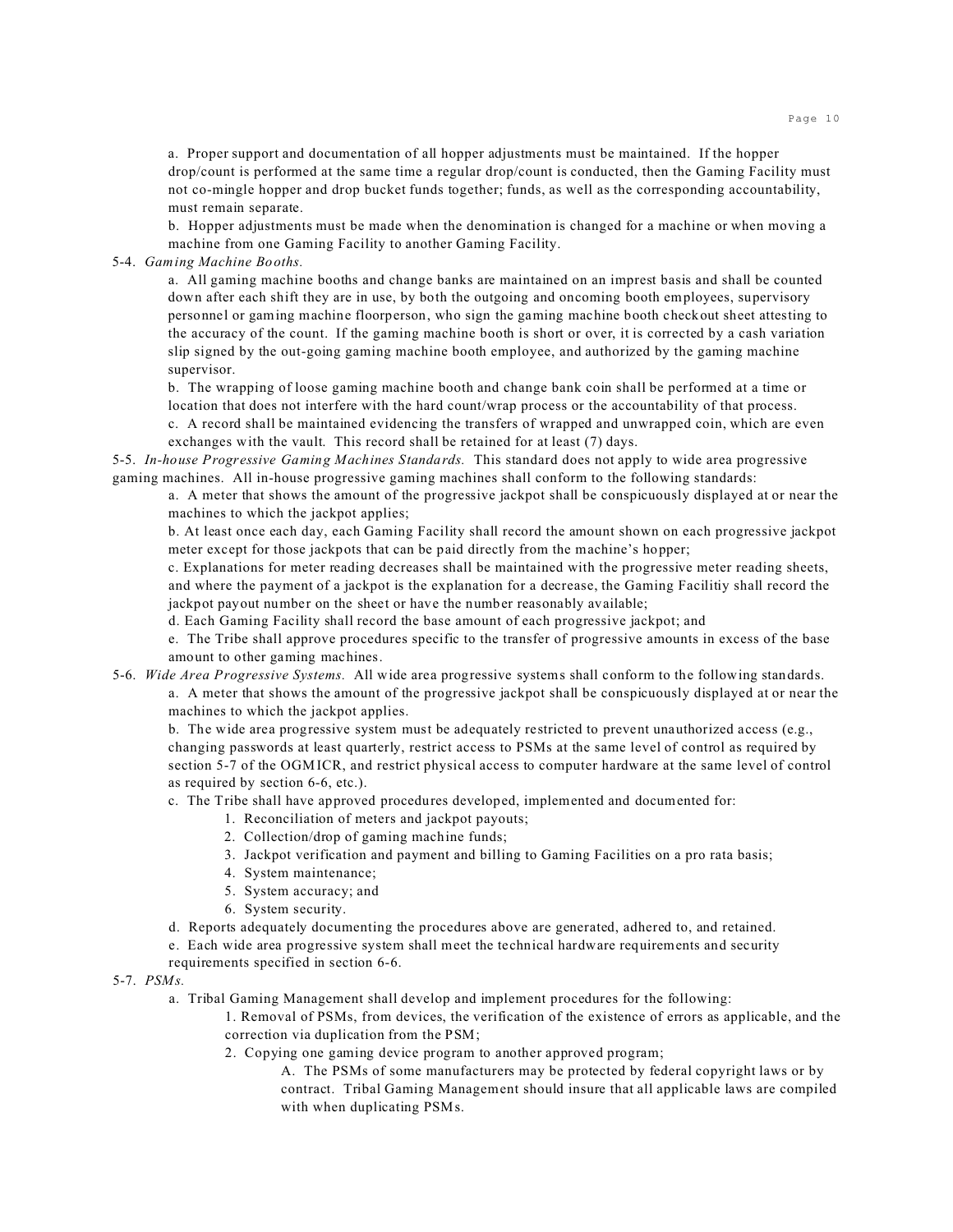B. Equivalent controls must be in place should gaming machine program storage media, other than PSMs be duplicated.

- 3. Verification of duplicated PSMs prior to being offered for play;
- 4. Receipt and destruction of PSMs; and
- 5. Securing the PSMs from unrestricted access.

b. The master game program number, par percentage, and the pay table shall be verified to the par sheet when initially received by the manufacturer.

c. Gaming machines with potential jackpots in excess of \$100,000 shall have the game software circuit boards locked or physically sealed. The lock or seal shall necessitate the presence of a person independent of the gaming machine department to access the PSM. If a seal is used to secure the board to the frame of the device, it shall be prenumbered.

d. Records that document the procedures in  $(a)(1)$  shall include the following information:

1. Date;

- 2. Machine number (source and destination);
- 3. Manufacturer, model number and description of the machine;
- 4. Program number;
- 5. Theoretical hold percentage;
- 6. Personnel involved;
- 7. Reason for duplication;
- 8. Disposition of any permanently removed PSM;
- 9. Seal numbers, if applicable; and
- 10. Approved testing lab approval number, if available (i.e., tribal, state, other).

e. PSMs returned to gaming machines shall be labeled and include the date, program number, information identical to that shown on the manufacturer's label, and initials of the individual replacing the PSM.

f. All PSM changes are documented with appropriate information and approvals to assure the changes are authorized, accurately recorded and effectively controlled.

g. At least annually, procedures shall be tested to insure the integrity of a sample of gaming machine PSMs by personnel independent of the gaming machine department or the gaming machines being tested.

# 5-8. *Statistical Reports.*

a. When a gaming machine is purchased or when a change is made to a gaming machine:

1. Gaming machine technician compares the actual reel strip settings to the information received from the manufacturer;

2. A type and/or percentage change form is completed including the date, gaming machine number, location, old theoretical hold, new theoretical hold, in-meter reading, gaming machine description and PSM number; and

3. The form is given to the gaming machine manager for his approval.

b. The theoretical hold percentages used in the gaming machine analysis reports shall be within the performance standards set by the manufacturer.

c. Records shall be maintained for each gaming machine which indicate the date the gaming machine was placed into service, the date the gaming machine was removed from the floor, the date the gaming machine was placed back on the floor, and any changes in gaming machine numbers and designations.

d. Accurate and current theoretical hold worksheets shall be maintained for each gaming machine. e. For those gaming machines or groups of identical machines (excluding multi-game machines) with differences in theoretical payback percentage exceeding a 4% spread between the minimum and maximum theoretical payback, an employee or department independent from the gaming machine department shall perform a weighted average calculation to periodically adjust theoretical hold percentage as follows:

1. On a quarterly basis, record the meters that record the number of plays by wager (e.g., one coin, two coins, etc.);

2. On an annual basis, calculate the theoretical hold percentage based on the distribution of plays by wager type;

3. On an annual basis, adjust the machine(s) theoretical hold percentage in the gaming machine statistical report to reflect this revised percentage; and

4. The adjusted theoretical hold percentage shall be within the spread between the minimum and maximum theoretical payback percentages.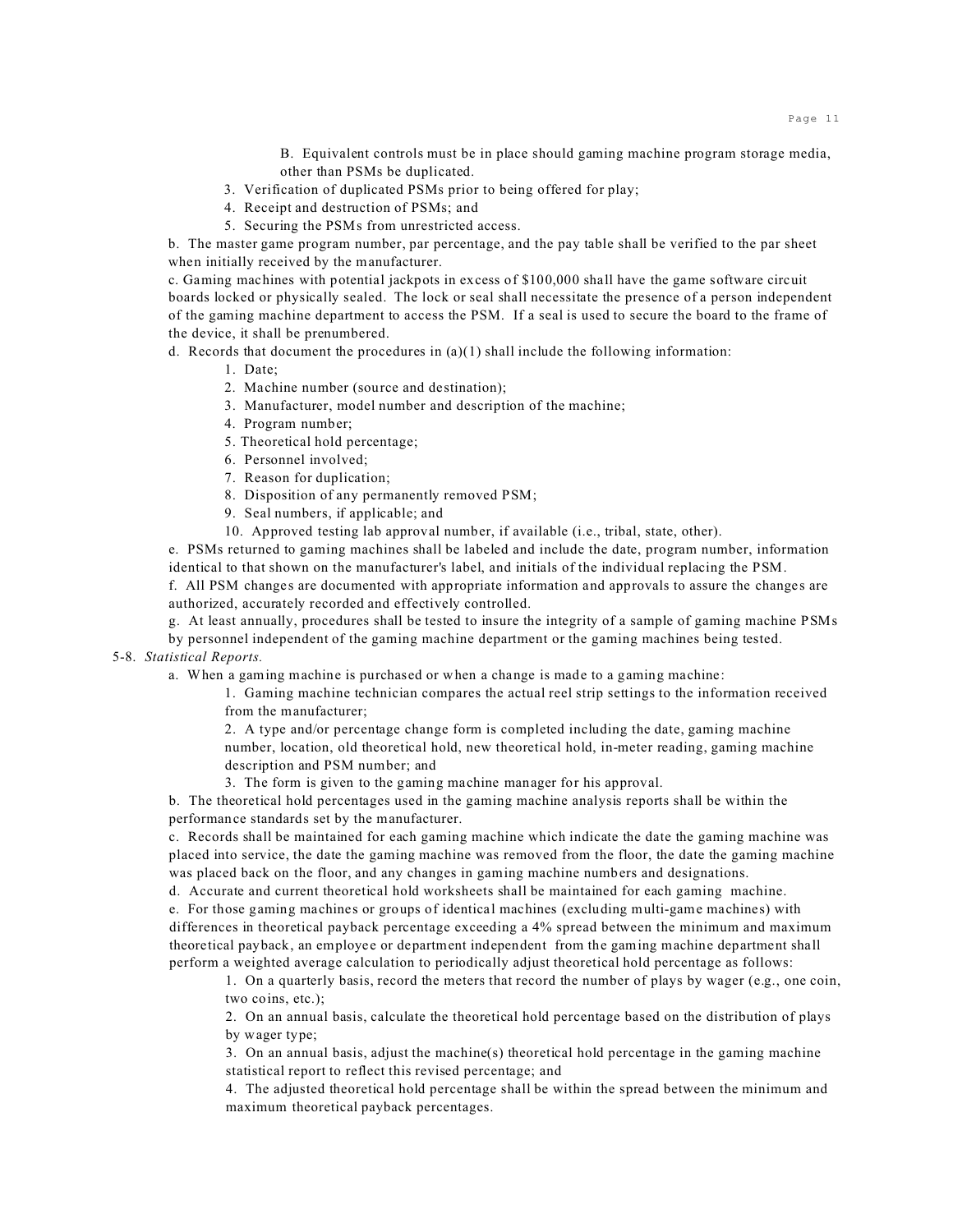f. For multi-game machines with a four percent (4%) or greater spread between the minimum and maximum theoretical payback percentages, an employee or department independent of the gaming machine department shall:

- 1. Weekly, record the total coin-in meter;
- 2. Quarterly, record the coin-in meters for each game contained in the machine; and
- 3. On an annual basis, adjust the theoretical hold percentage in the gaming machine statistical report to a weighted average based upon the ratio of coin-in for each game.

g. For those machines that are unable to perform the weighted average as required by  $5-8(e)$ , the following procedures shall apply:

- 1. On at least an annual basis, calculate the actual hold percentage for each gaming machine;
- 2. On at least an annual basis, adjust the theoretical hold percentage in the gaming machine
- statistical report for each gaming machine to the previously calculated actual hold percentage; and
- 3. The adjusted theoretical hold percentage shall be within the spread between the minimum and maximum theoretical payback percentages.

h. All gaming machines shall contain functioning meters that shall record coin-in or credit-in, or an online gaming machine monitoring system that captures similar data.

i. All gaming machines with bill acceptors shall contain functioning bill-in meters that record the dollar amounts or number of bills accepted by denomination.

j. Gaming machine in-meter readings shall be recorded at least weekly (monthly for Tier A and B Gaming Facilities) immediately prior to or subsequent to a gaming machine drop. On-line gaming machine monitoring systems can satisfy this requirement. However, the time between readings may extend beyond one week in order for a reading to coincide with the end of an accounting period only if such extension is for no longer than six (6) days. In meter readings should be retained for at least seven (7) years.

k. The employee who records the in-meter reading shall either be independent of the hard count team or shall be assigned on a rotating basis, unless the in-meter readings are randomly verified quarterly for all gaming machines and bill acceptors by a person other than the regular in-meter reader.

l. Upon receipt of the in-meter reading summary, the Accounting Department shall review all meter readings for reasonableness using pre-established parameters.

m. Prior to final preparation of statistical reports, meter readings which do not appear reasonable shall be reviewed with gaming machine department employees, and exceptions documented, so that meters can be repaired or clerical errors in the recording of meter readings can be corrected.

n. A report shall be produced at least monthly showing month-to-date, year-to-date (previous twelve (12) months data preferred), and if practicable, life-to-date actual hold percentage computations for individual machines and a comparison to each machine's theoretical hold percentage.

o. Each change to a gaming machine's theoretical hold percentage, including progressive percentage contributions, results in that gaming machine being assigned a new number and treated as a new gaming machine in the statistical reports (i.e., not commingling various hold percentages), except for adjustments made in accordance with 5-8(e).

p. The statistical reports shall be reviewed by both gaming machine department management and management employees independent of the gaming machine department on at least a monthly basis. q. For those machines in play for more than six (6) months, large variances (3%) between theoretical hold and actual hold shall be investigated and resolved by a department independent of the gaming machine department with the findings documented and provided to the Tribe or its authorized personnel upon request in a timely manner.

r. Maintenance of the on-line gaming monitoring system data files shall be performed by a department independent of the gaming machine department. Alternatively, if procedures are developed, maintenance may be performed by gaming machine supervisory employees if sufficient documentation is generated and it is randomly verified on a monthly basis by employees independent of the gaming machine department on a monthly basis.

s. Updates to the on-line gaming machine monitoring system to reflect additions, deletions or movements of gaming machines should be made at least weekly prior to in-meter readings and the weigh process.

t. The adjusted theoretical hold percentage for multi-game machines may be combined for machines with exactly the same game mix throughout the year.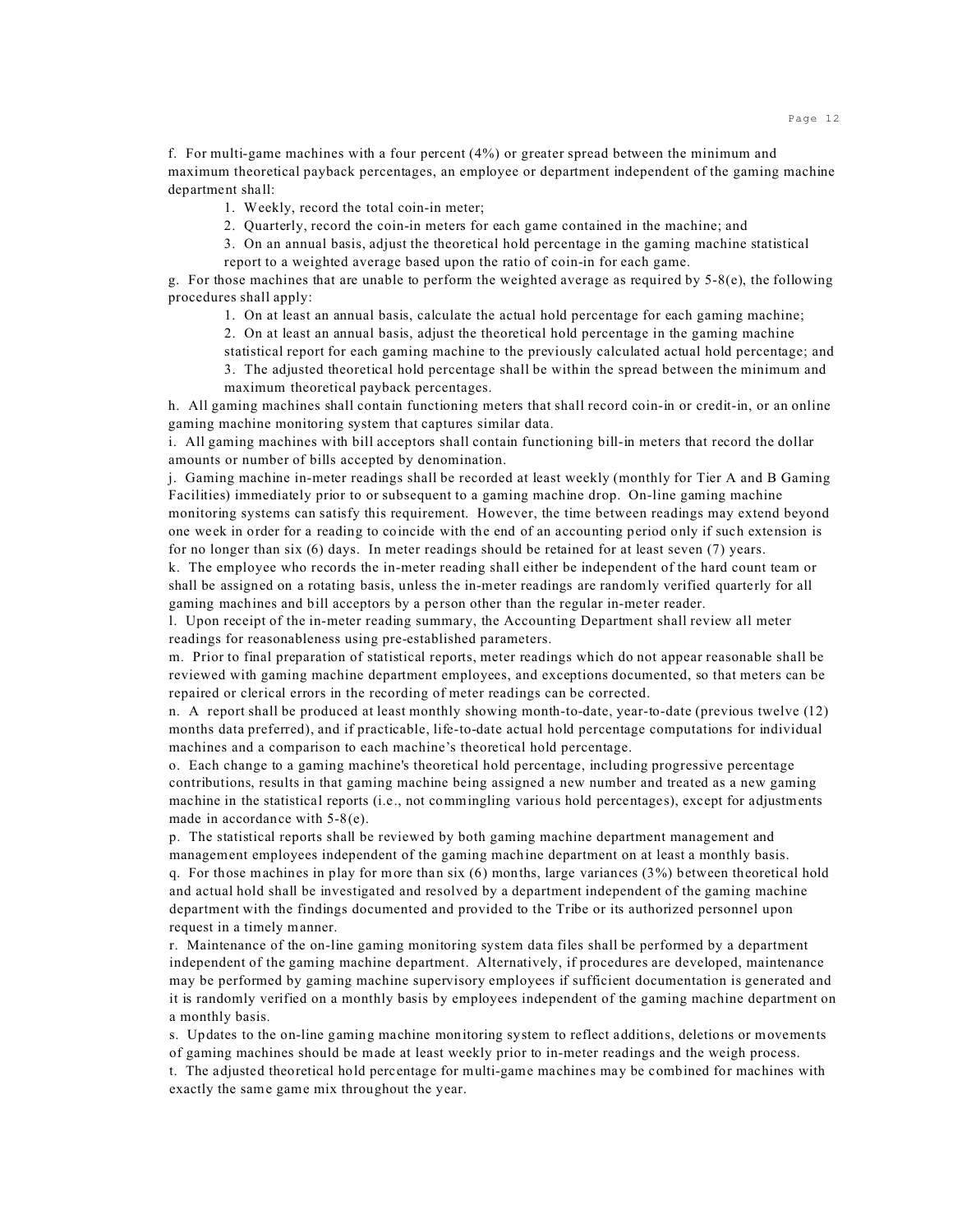u. If promotional payouts or awards are included on the gaming machine statistical reports it shall be in a manner which prevents distorting the actual hold percentages of the affected machines.

v. Records shall be maintained for each machine indicating the dates and type of changes made and the recalculation of theoretical hold as a result of the changes.

5-9. *Gaming Machine Accounting, Audit Procedures.*

a. Gaming machine accounting/auditing procedures shall be performed by employees who are independent of the transactions being reviewed.

b. For on-line gaming machine monitoring systems, procedures shall be performed at least monthly to verify that the system is transmitting and receiving data from the gaming machines properly and to verify the continuing accuracy of the coin-in meter readings as recorded in the gaming machine statistical report. c. For weigh scale and currency interface systems, for at least one drop period per month,

accounting/auditing employees shall make such comparisons as necessary to the system generated count as recorded in the gaming machine statistical report. Discrepancies shall be resolved before the generation/distribution of gaming machine reports.

d. For each drop period, accounting/auditing employees shall compare the bill-in meter reading to the total bill acceptor drop amount for the week. Discrepancies shall be resolved prior to the generation/distribution of gaming machine statistical reports.

e. Accounting/auditing employees review exception reports for all computerized gaming machine systems on a daily basis for propriety of transactions and unusual occurrences.

f. All gaming machine auditing procedures and any follow-up performed shall be documented, maintained for inspection, and provided to authorized parties or personnel upon request.

g. For computerized player tracking systems, an accounting/auditing employee shall perform the following procedures at least one day per month:

- 1. Foot all points redeemed documentation and trace to the system generated totals; and
- 2. Review all points redeemed documentation for propriety.

h. For each drop period, accounting/auditing personnel shall compare the coin-to-drop meter reading to the actual drop amount. Discrepancies should be resolved prior to generation/distribution of on-line gaming machine monitoring system statistical reports.

i. Follow-up shall be performed for any one machine having an unresolved variance between actual coin drop and coin-to-drop meter readings in excess of 3% and over \$25.00. The follow-up performed and the results of the investigation must be documented and maintained for inspection, and provided to the Tribe or its authorized personnel upon request.

j. Follow-up is performed for any one machine having an unresolved variance between actual currency drop and bill-in meter readings in excess of 3% and over \$25.00. The follow-up performed and results of the investigation must be documented, maintained for inspection, and provided to authorized personnel upon request.

k. At least annually, accounting/auditing personnel shall randomly verify that PSM changes are properly reflected in the gaming machine analysis reports.

5-10. *Removal of Gaming Machines and Gaming Machine Hopper Contents Standards.*

a. When gaming machines are temporarily removed from the floor, hopper contents and gaming machine drops shall be secured, protected, and accounted for to preclude the misappropriation of stored funds. b. When gaming machines are permanently removed from the floor, hopper contents and gaming machine drops will be counted and recorded by at least two employees with appropriate documentation being routed to the Accounting Department for proper recording and accounting for initial hopper loads.

5-11. *Gaming Machine Equipment.*

a. All gaming machine movements will be documented with appropriate information and approvals to assure the changes are authorized, accurately recorded and effectively controlled.

b. A preventative maintenance program shall be maintained that assures each gaming machine, and all related wiring, is inspected at least annually with the results documented and retained for seven years.

c. All exception reports and work orders will be responded to in a timely manner.

d. Any functional changes made to individual gaming machines (e.g., adding or removing a bill acceptor from a gaming machine) will be reported to the Accounting Department in a timely manner.

e. Each time a gaming machine is opened, a machine maintenance card will be updated. The gaming machine maintenance card contains the machine number, location, date, time and reason the gaming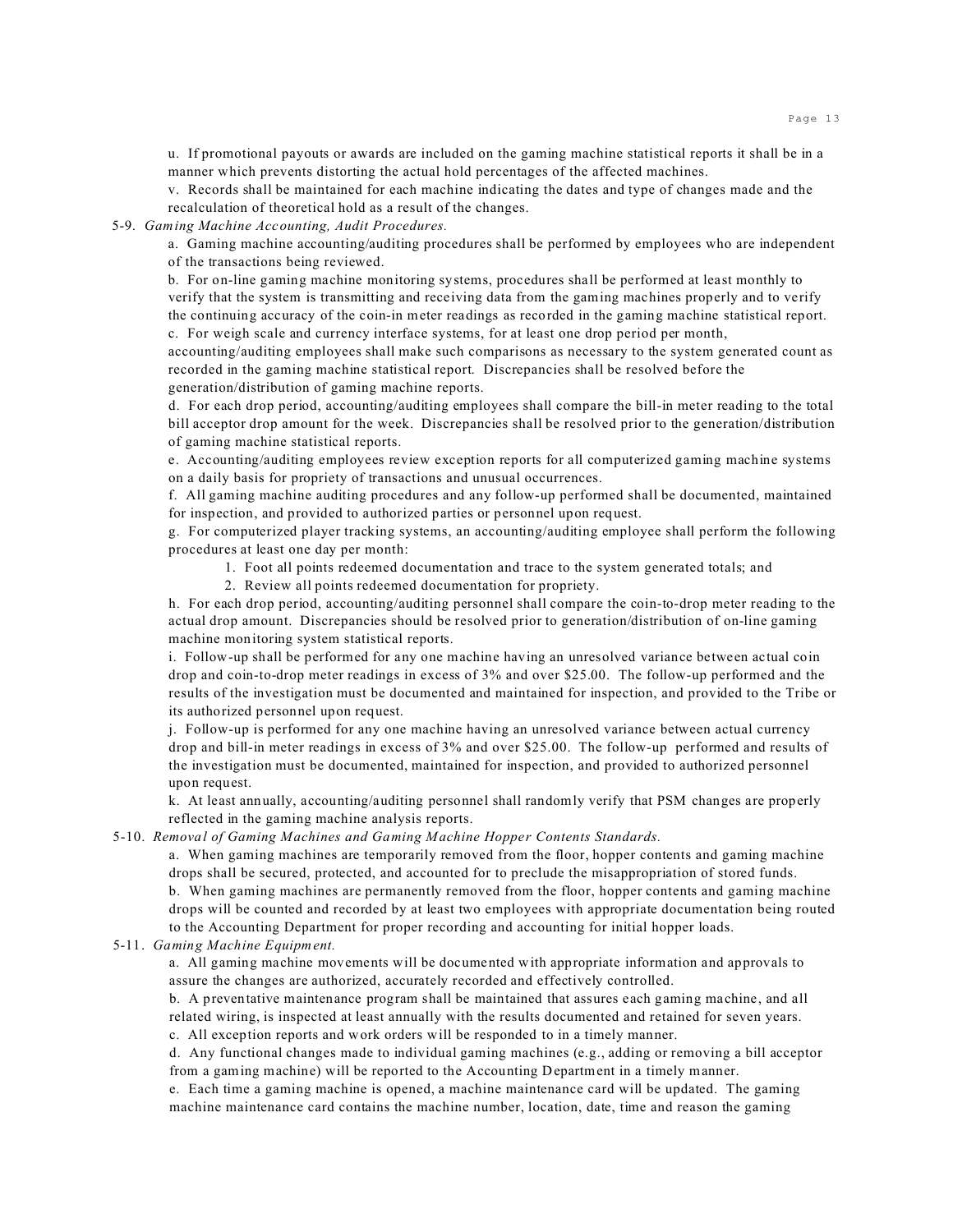machine was opened, and is signed by an authorized agent or employee opening the gaming machine in the presence of another authorized agent or employee.

5-12. *Cash-Out Tickets.* For gaming machines that utilize cash-out tickets, the following standards shall apply: a. In addition to the applicable auditing and accounting standards in Section 5-9, on a quarterly basis, the Gaming Facility shall foot all jackpot cash-out tickets equal to or greater than \$1,200 and trace totals to those produced by the host validation computer system.

b. The customer may request a cash-out ticket from the gaming machine that reflects all remaining credits. The cash-out ticket shall be printed at the gaming machine by an internal document printer. The cash-out ticket shall be valid for a time period specified by the Tribe, or Tribal Gaming Management as approved by the Tribe. Cash-out tickets may be redeemed for payment or inserted in another gaming machine and wagered, if applicable, during the specified time period.

c. The customer may redeem the cash-out ticket at a change booth or cashier's cage. Alternatively, if a Gaming Facility utilizes a remote computer validation system, the Tribe, or Tribal Gaming Management as approved by the Tribe, shall develop alternate standards for the maximum amount that can be redeemed, which shall not exceed \$2,999.99 per cash-out transaction.

d. Upon presentation of the cash-out ticket(s) for redemption, the following shall occur:

- 1. Scan the bar code via an optical reader or its equivalent; or
- 2. Input the cash-out ticket validation number into the computer.

e. The information contained in subsection (d) shall be communicated to the host computer. The host computer shall verify the authenticity of the cash-out ticket and communicate directly to the redeemer of the cash-out ticket.

f. If valid, the cashier (redeemer of the cash-out ticket) pays the customer the appropriate amount and the cash-out ticket is electronically noted "paid" in the system. The "paid" cash-out ticket shall remain in the cashiers' bank for reconciliation purposes. The host validation computer system shall electronically reconcile the cashiers banks for the paid cashed-out tickets.

g. If invalid, the host computer shall notify the cashier (redeemer of the cash-out ticket). The cashier shall refuse payment to the customer and notify a supervisor of the invalid condition. The supervisor shall resolve the dispute.

h. If the host validation computer system temporarily goes down, cashiers may redeem cash-out tickets at a change booth or cashier's cage after recording the following:

- 1. Serial number of the cash-out ticket;
- 2. Date and time;
- 3. Dollar amount; and
- 4. Issuing gaming machine number; and
- 5. Marking ticket "paid".

The ticket shall remain in cashier's bank for reconciliation purposes.

i. Cash-out tickets shall be validated as expeditiously as possible when the host validation computer system is restored.

j. The Tribe, or Tribal Gaming Management as approved by the Tribe, shall establish and Tribal Gaming Management shall comply with procedures to control cash-out ticket paper. These procedures shall:

- 1. Mitigate the risk of counterfeiting of cash-out ticket paper;
- 2. Adequately control the inventory of cash-out ticket paper; and
- 3. Provide for the destruction of all unused cash-out ticket paper.

Alternatively, if the Gaming Facility utilizes a computer validation system, this standard shall not apply. k. If the host validation computer system is down for more than four (4) hours, Tribal Gaming

Management shall promptly notify the Gaming General Manager and Oneida Gaming Commission.

l. Gaming machine systems utilizing cash-out tickets shall comply with all other standards (as applicable) in this section, including:

- 1. Standards for bill acceptor drop and count;
- 2. Standards for coin drop and count; and
- 3. Standards concerning PSMs.

5-13. *Coinless/Cashless Gaming Machines.* For gaming machines that utilize account access cards to activate play of the machine, the following standards shall apply:

a. Equipment*.*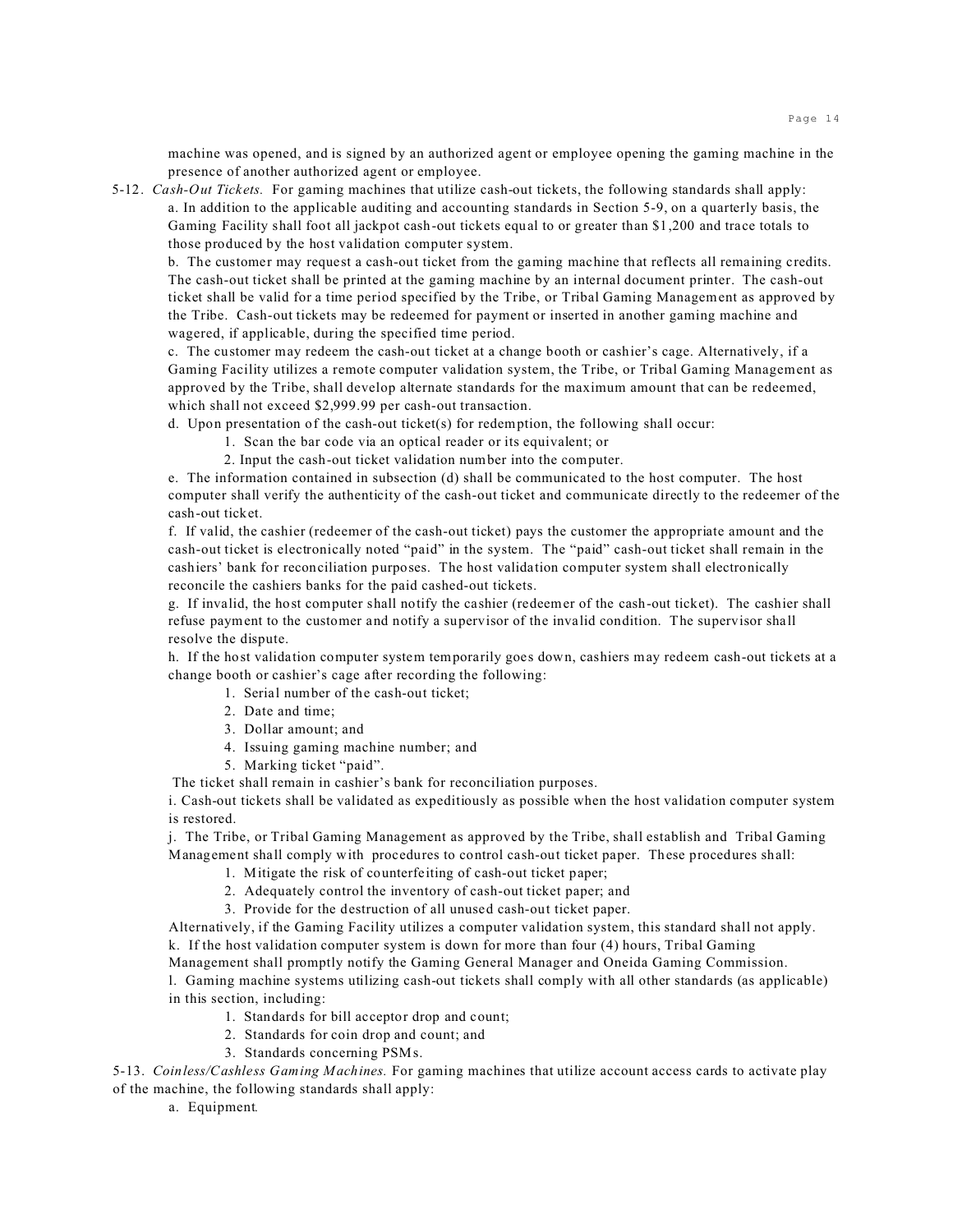1. A central computer, with supporting hardware and software, to coordinate network activities, provide system interface, and store and manage a player/account database;

2. A network of contiguous player terminals with touchscreen or button controlled video monitors connected to an electronic selection device and the central computer via a communications network (referred to as the "bank"); and

3. One or more electronic selection devices, utilizing random number generators, each of which selects any combination or combinations of numbers, colors and/or symbols for a network of player terminals.

b. Player Terminals Standards*.*

1. The player terminals are connected to a game server;

2. The game server shall generate and transmit to the bank of player terminals a set of random numbers, colors and/or symbols at regular intervals. The subsequent gaming results are determined at the player terminal and the resulting information is transmitted to the account server; and

3. The game server shall be housed in a game server room or secure locked cabinet off the casino floor.

c. Customer Account Maintenance Standards*.*

1. A central computer acting as an account server shall provide customer account maintenance and the deposit/withdrawal function of those account balances;

2. Customers may access their accounts on the computer system by means of an account access Player Identification Card at the player terminal. Each player terminal may be equipped with a card reader and personal identification number (PIN) pad or touch screen array for this purpose; and

3. All communications between the player terminal, or bank of player terminals, and the account server shall be encrypted for security reasons.

d. Customer Account Generation Standards*.*

1. A computer file for each customer shall be prepared by a clerk, with no incompatible functions, prior to a customer being issued an account access card to be utilized for machine play. The customer may select his/her PIN to be used in conjunction with the account access card.

2. The clerk shall sign-on with a unique password to a terminal equipped with peripherals required to establish a customer account. Passwords are issued and can only be changed by information technology personnel at the direction of the department director.

3. After entering a specified number of incorrect PIN entries at the cage or player terminal, the customer shall be directed to proceed to the appropriate player development area to obtain a new PIN. If a customer forgets, misplaces or requests a change to their PIN, the customer shall proceed to the appropriate player development area.

e. Deposit of Credits Standards*.*

1. The cashier shall sign-on with a unique password to a cashier terminal equipped with peripherals required to complete the credit transactions. Passwords are issued and can only be changed by information personnel at the direction of the department director.

2. The customer shall present cash, chips, coin, or coupons along with their account access card to a cashier to deposit credits.

3. The cashier shall complete the transaction by utilizing a card scanner that the cashier shall slide the customer's account access card through.

4. The cashier shall accept the funds from the customer and enter the appropriate amount on the cashier terminal.

5. A multi-part deposit slip shall be generated by the point of sale receipt printer. The cashier shall direct the customer to sign the deposit slip receipt. One copy of the signed deposit slip shall be given to the customer. The other copy of the signed deposit slip shall be secured in the cashier's cash drawer.

6. The cashier shall verify the customer's balance before completing the transaction. The cashier shall secure the funds in their cash drawer and return the account access card to the customer.

7. Alternatively, if a redemption kiosk is utilized to accept a deposit of credits, the Tribe, or Tribal Gaming Management as approved by the Tribe, shall establish and Tribal Gaming Management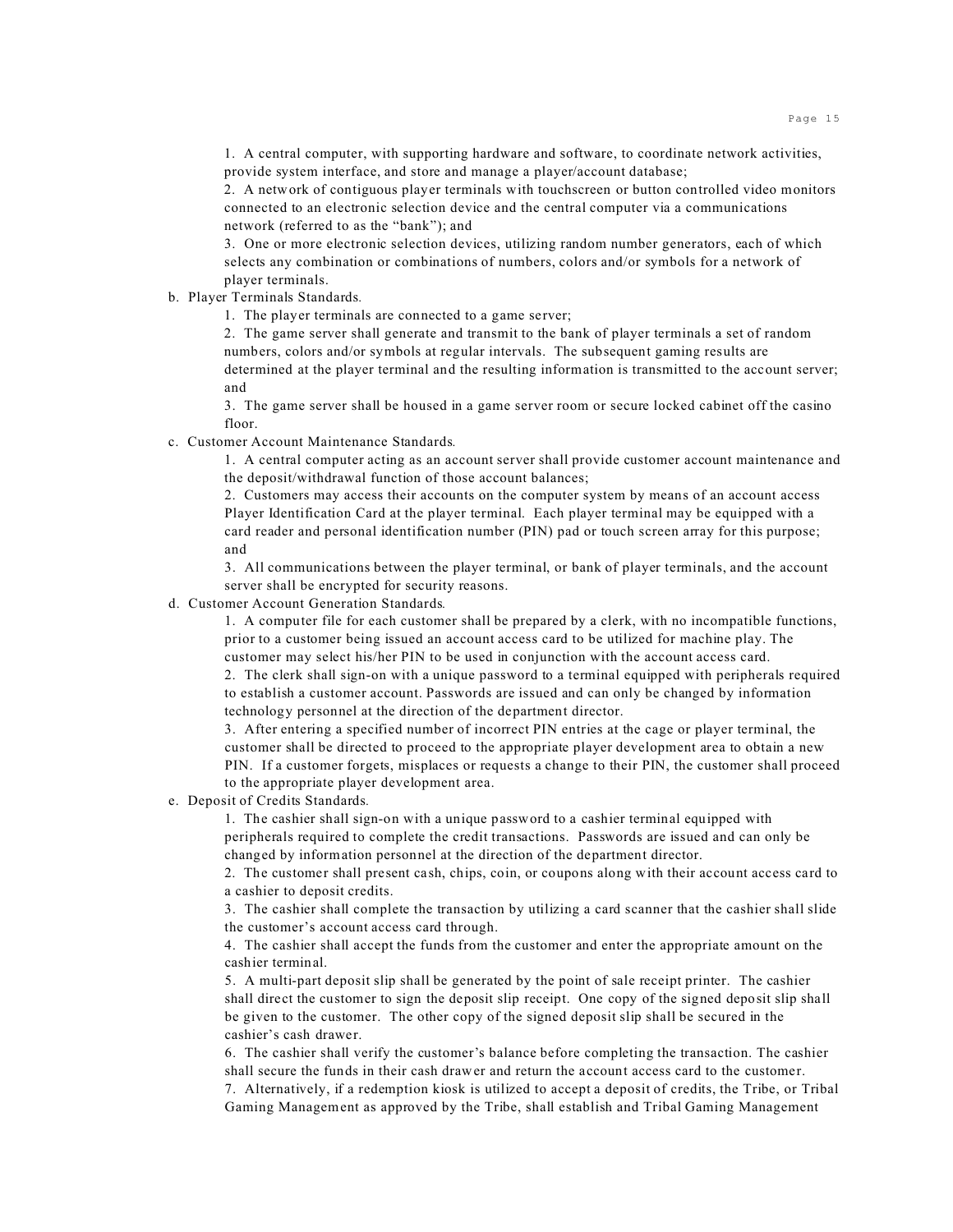shall comply with procedures substantially similar to those detailed above that safeguard the integrity of the kiosk system.

f. Prize Standards*.*

1. Winners at the gaming machines may receive cash, prizes redeemable for cash or merchandise, at the discretion of Tribal Gaming Management;

2. If merchandise prizes are to be awarded, the specific type of prize or prizes which may be won shall be disclosed to the player before the game begins;

3. The redemption period of account access cards, as approved by the Tribe, shall be conspicuously posted in the Gaming Facility.

g. Credit withdrawal. The customer shall present their account access card to a cashier to withdraw his or her credits. The cashier shall perform the following:

1. Scan the account access card;

2. Request the customer to enter his or her PIN, if the PIN was selected by the customer;

3. The cashier shall ascertain the amount the customer wishes to withdraw and enter that amount into the computer;

4. A multi-part withdrawal slip shall be generated by the point of sale receipt printer. The cashier shall direct the customer to sign the withdrawal slip;

- 5. The cashier shall verify that the account access card and the customer match by:
	- A. Comparing the customer to the image on the computer screen;
	- B. Comparing the customer to the image on the customer's picture ID; or
	- C. Comparing the customer signature on the withdrawal slip to signature on the computer screen.

6. The cashier shall verify the customer's balance before completing the transaction. The cashier shall pay the customer the appropriate amount, issue the customer the original withdrawal slip and return the account access card to the customer;

7. The copy of the withdrawal slip shall be placed in the cash drawer. All account transactions shall be accurately tracked by the account server computer system. The copy of the withdrawal slip shall be forwarded to the Accounting Department at the end of the gaming day; and

8. In the event the imaging function is temporarily disabled, customers shall be required to provide positive ID for cash withdrawal at the cashier stations.

h. All smart cards (i.e., cards that possess the means to electronically store and retrieve data) that maintain the only source of account data are prohibited.

*Subsection B. Table Games.*

5-14. *General.* The win or loss is computed by table and in total for all tables. Table games win or loss is equal to the table drop less net fills/credits and the change in table chip tray inventory.

a. The computer system shall be capable of generating adequate documentation of all information recorded on the source documents and transaction detail (e.g., fill/credit slips, etc.)

- b. This computer-generated documentation shall be restricted to authorized personnel.
- c. The documentation shall include, at a minimum:

1. System exception information (e.g., appropriate system parameter information, corrections, voids, etc.); and

- 2. Personnel access listing, which includes, at a minimum:
	- A. Employee name;
	- B. Employee identification number; and
	- C. Listing of functions employee can perform or equivalent means of identifying same.

d. An access control (password) shall be utilized to ensure unauthorized access does not occur.

e. For any computer applications utilized, alternate documentation and/or procedures which provide at least the level of control described by the standards of this Subsection will be acceptable.

f. The procedures for the collection of the table game drop and the count thereof shall comply with Subsection A of Article X, Subsection A of Article XI, and Subsection A of Article XII.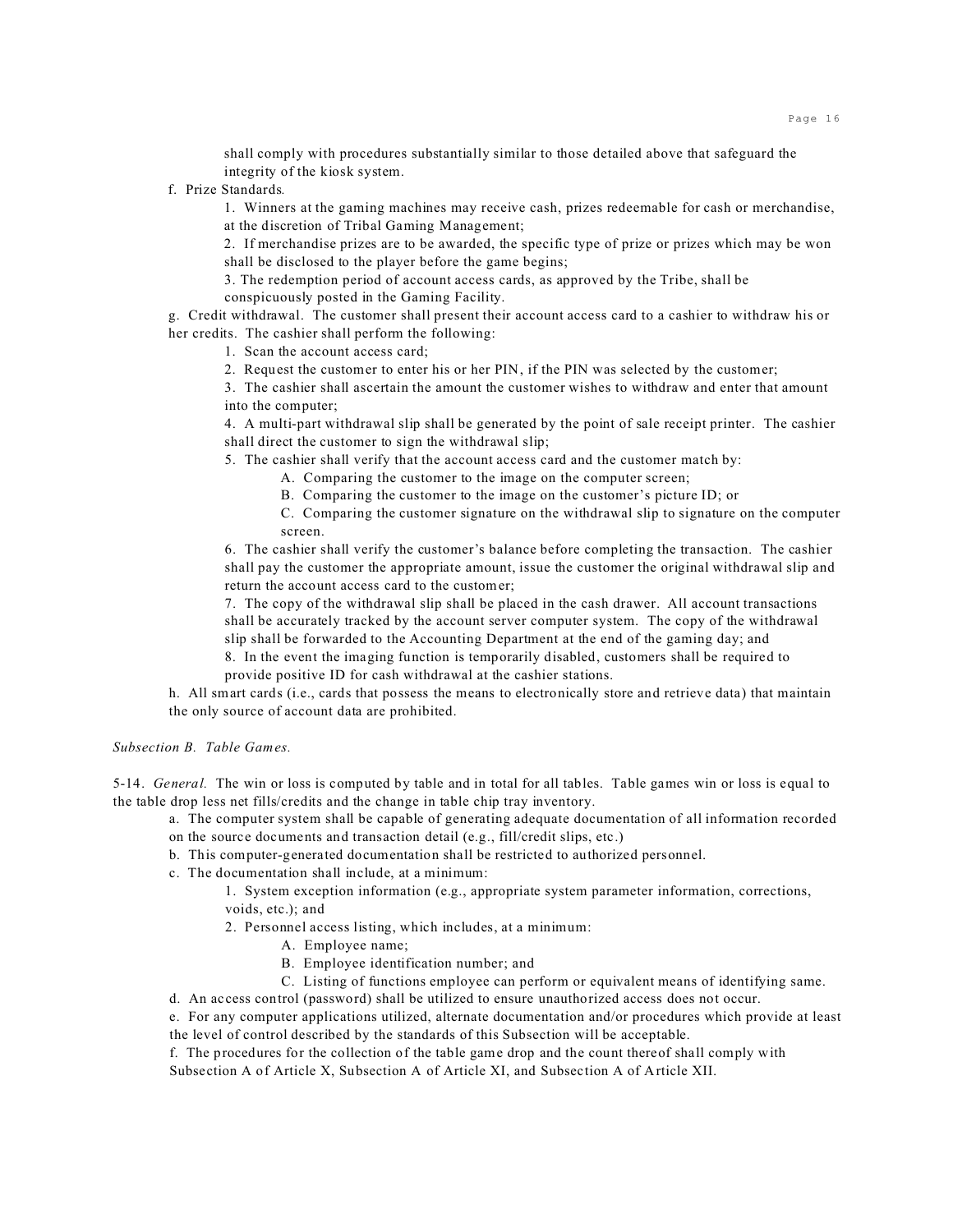#### 5-15. *Fills and Credits.*

a. Fill slips and credit slips shall be in at least triplicate form, and in a continuous, prenumbered series. Such slips shall be concurrently numbered in a form utilizing the alphabet and only in one series at a time. The alphabet need not be used if the numerical series is not repeated during the business year.

b. For Tier C gaming operations, the part of the fill slip that is placed in the table game drop box shall be of a different color for fills than for credits, unless the type of transaction is clearly distinguishable in another manner (the checking of a box on the form shall not be a clearly distinguishable indicator).

c. Unissued and issued fill/credit slips shall be safeguarded and adequate procedures shall be employed in their distribution, use, and control. Personnel from the cashier or pit departments shall not have access to the secured (control) copies of the fill/credit slips.

d. When a fill/credit slip is voided, the cashier shall clearly mark "void" across the face of the original and first copy, the cashier and one other person independent of the transaction shall sign both the original and first copy and the cashier shall submit them to the Accounting Department for retention and accountability. e. Fill transactions shall be authorized by pit supervisory personnel before the issuance of fill slips and transfer of chips, tokens, or cash equivalents. The fill request shall be communicated to the cage where the fill slip is prepared.

f. At least three parts of each fill slip shall be utilized as follows:

1. One part shall be transported to the pit with the fill and, after the appropriate signatures are obtained, deposited in the table game drop box;

2. One part shall be retained in the cage for reconciliation of the cage bank;

3. For computer systems, one part shall be retained in a secure manner to insure that only authorized persons may gain access to it. For manual systems, one part shall be retained in a secure manner in a continuous unbroken form.

g. The table number, shift and amount of fill by denomination and in total shall be noted on all copies of the fill slip. The correct date and time shall be indicated on at least two copies.

h. All fills shall be carried from the cage by an individual who is independent of the cage or pit.

i. The fill slip shall be signed by at least the following persons (as an indication that each has counted the amount of the fill and the amount agrees with the fill slip):

- 1. Cashier who prepared the fill slip and issued the chips, tokens or cash equivalent;
- 2. Runner who carried the chips, tokens or cash equivalent from the cage to the pit;
- 3. Dealer or boxperson who received the chips, tokens or cash equivalent at the gaming table; and
- 4. Pit supervisory personnel who supervised the fill transaction.

j. Fills shall be broken down and verified by the dealer or boxperson in public view before the dealer or boxperson places the fill in the table tray.

k. A copy of the fill slip shall be inserted in the drop box by the dealer, where it shall appear in the soft count room with the cash receipts for the shift.

l. Table credit transactions shall be authorized by a pit supervisor before the issuance of credit slips and transfer of chips, tokens, or other cash equivalent. The credit request shall be communicated to the cage where the credit slip is prepared.

m. At least three parts of each credit slip shall be utilized as follows:

1. Two parts of the credit slip shall be transported by the runner to the pit. After signatures of the runner, dealer, and pit supervisor are obtained, one copy shall be deposited in the table game drop box and the original shall accompany transport of the chips, tokens, or cash equivalents from the pit to the cage for verification and signature of the cashier.

2. For computer systems, one part shall be retained in a secure manner to insure that only authorized persons may gain access to it. For manual systems, one part shall be retained in a secure manner in a continuous unbroken form.

n. The table number, shift, and the amount of credit by denomination and in total shall be noted on all copies of the credit slip. The correct date and time shall be indicated on at least two copies.

o. Chips, tokens and cash equivalents shall be removed from the table tray by the dealer or boxperson and shall be broken down and verified by the dealer or boxperson in public view prior to placing them in racks for transfer to the cage.

p. All chips, tokens and cash equivalents removed from the table shall be carried to the cage by a person who is independent of the cage or pit.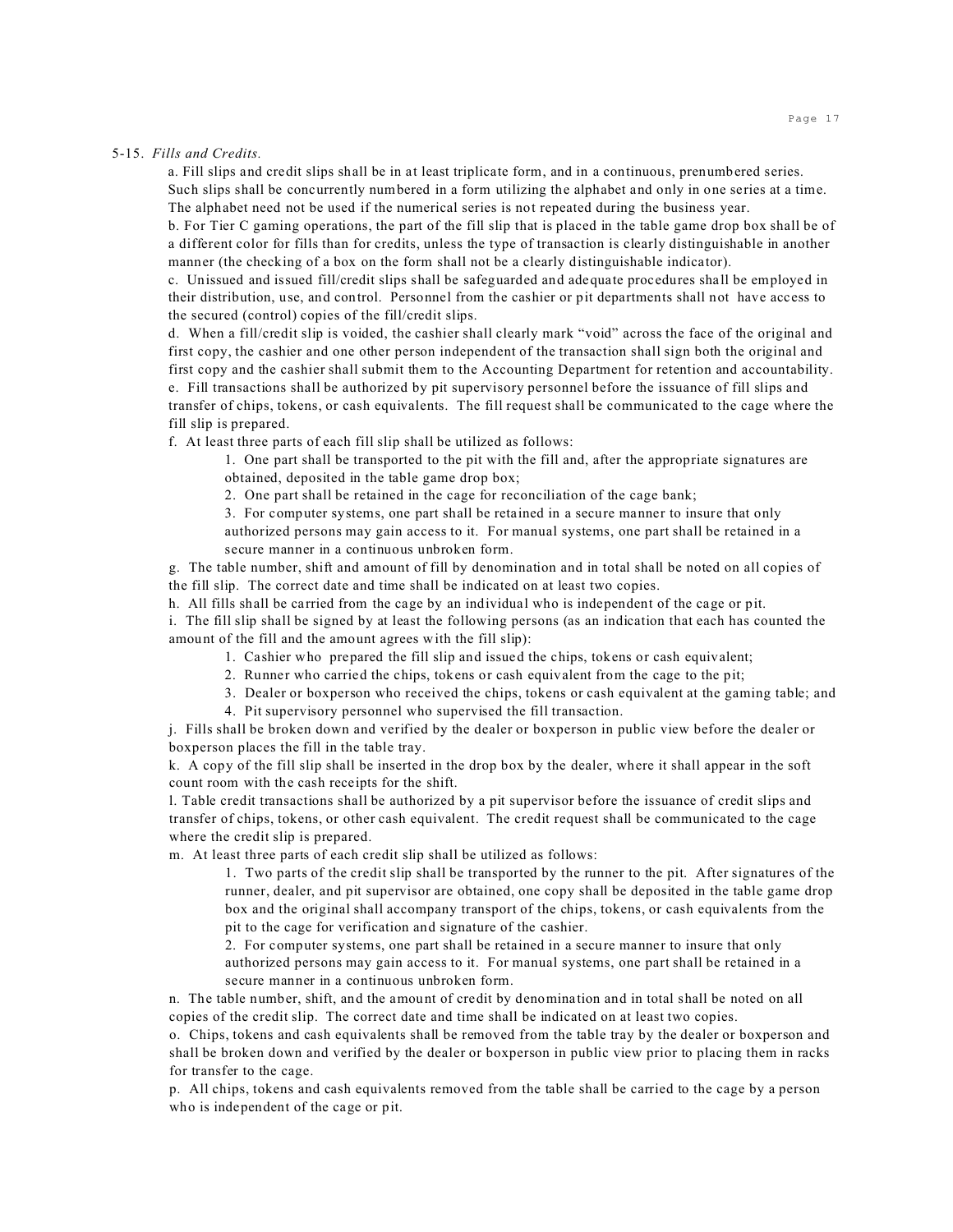q. The credit slip shall be signed by at least the following employees in order to indicate that each has counted and verified the items transferred:

- 1. Cashier who received the items transferred from the pit and prepared the credit slip;
- 2. Runner who carried the items transferred from the pit to the cage;
- 3. Dealer or boxperson who had custody of the items prior to the transfer to the cage; and
- 4. Pit supervisory personnel who supervised the credit transaction.

r. The credit slip shall be inserted in the drop box by the dealer or boxperson.

s. Chips, tokens, or other cash equivalents shall be put on or removed from gaming tables only when accompanied by the appropriate fill/credit forms.

t. Cross fills (the transfer of chips between table games) and even cash exchanges are prohibited in the pit. 5-16. *Table Inventory Forms.*

a. At the close of each shift, for those table banks that were opened during that shift:

1. The table's chip, token, and coin inventory shall be counted and recorded on a table inventory form; or

2. If the table banks are maintained on an imprest basis, a final fill or credit shall be made to bring the bank back to par.

b. If the final fills are not made, beginning and ending inventories shall be recorded on the master game sheet for shift win calculation purposes.

c. The accuracy of inventory forms prepared at shift end shall be verified by the outgoing pit supervisor and the dealer. Alternatively, if the dealer is not available, such verification may be provided by another pit supervisor or another supervisor from another gaming department. Verifications shall be evidenced by signatures on the inventory forms.

d. If inventory forms are placed in the drop box, such action shall be performed by an employee other than a pit supervisor.

#### 5-17. *Standards for supervision*.

a. Pit supervisory personnel, with authority equal to or greater than those being supervised, shall provide supervision of all table games.

5-18. *Analysis of Table Game Performance Standards.*

a. Records reflecting hold percentage by table and type of game shall be maintained by shift, by day, cumulative month-to-date, and cumulative year-to-date.

b. This information shall be presented to and reviewed by Tribal Gaming Management independent of the pit department on at least a monthly basis.

c. The Tribal Gaming Management referenced in paragraph (b) of this section shall investigate any unusual fluctuations in hold percentages with pit supervisory personnel. At a minimum, all monthly fluctuations over 3% as compared to base level are to be investigated.

d. The results of such investigations shall be documented in writing and maintained for inspection for at least seven years. These results shall be provided to the Tribe and its authorized personnel upon request. e. By day and shift, records shall be maintained in the computer system indicating any single-deck blackjack games that were dealt for an entire shift.

#### 5-19. *Standards for Playing Cards and Dice.*

a. Playing cards and dice not yet issued to the pit shall be maintained in a secure location to prevent unauthorized access and reduce the possibility of tampering.

b. Used cards and dice shall be maintained in a secure location until marked, scored, or destroyed in a manner as approved by the Tribe, to prevent unauthorized access and reduce the possibility of tampering. c. Used cards and dice shall be cancelled, marked, or destroyed in a timely manner not to exceed seven days. This standard shall not apply where playing cards or dice are retained for investigation by a Tribal investigatory agency.

d. A card control log shall be maintained that documents when cards and dice are received on site, distributed to and returned from tables and removed from play by the Gaming Facility.

e. Notwithstanding the provisions of this section, if a Gaming Facility uses plastic cards (not plastic-coated cards), the cards may be used for up to three (3) months if the plastic cards are routinely inspected and washed or cleaned in a manner and time frame approved by the Tribe.

5-20. *Accounting/Auditing Procedures.*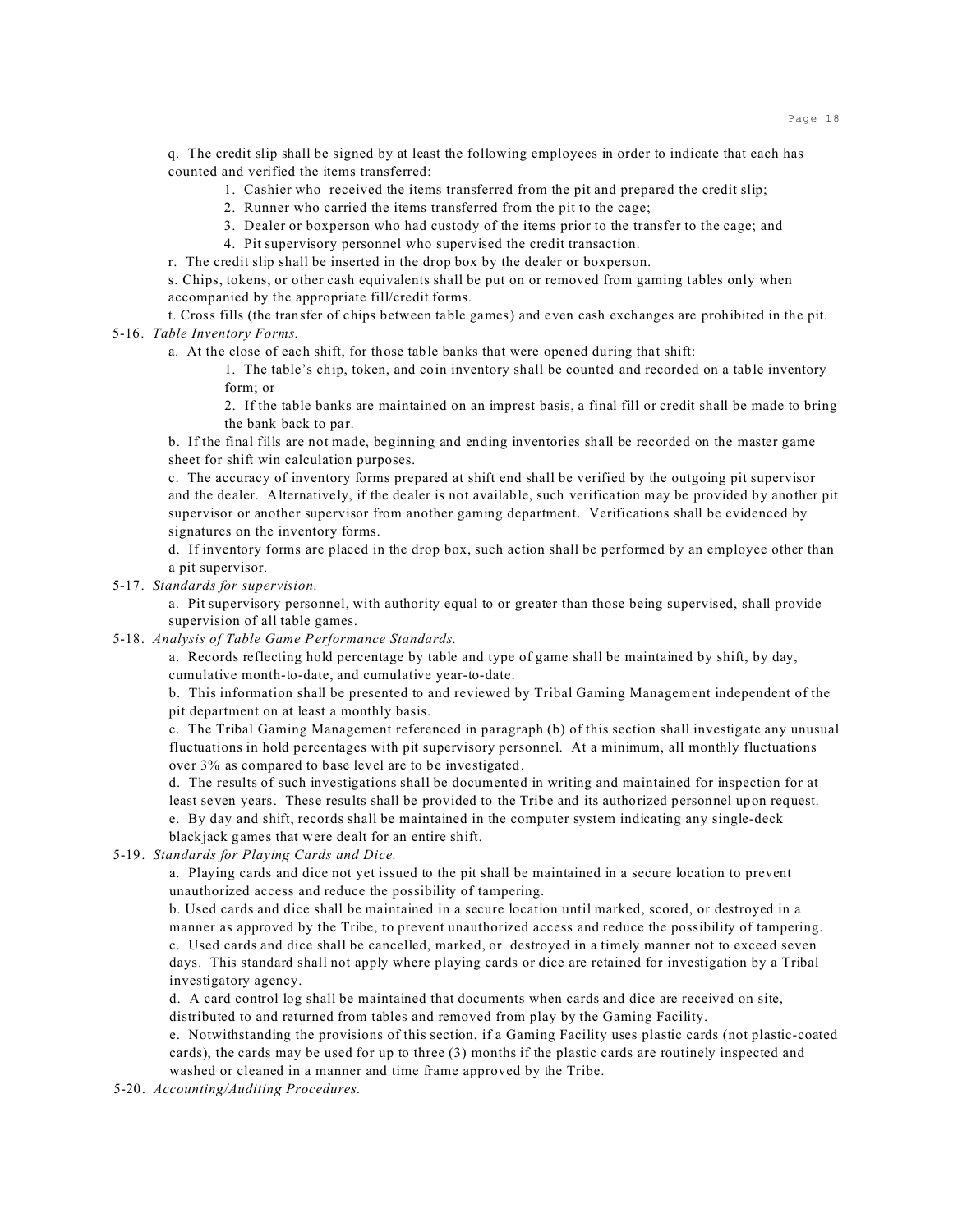a. The table games accounting and auditing procedures shall be performed by employees who are independent of the transactions being audited/accounted for.

b. A daily recap shall be prepared for the day and month-to-date which shall include the following information:

1. Drop;

2. Win; and

3. Gross revenue.

c. All noted improper transactions or unusual occurrences shall be investigated with the results documented.

d. Evidence of table games auditing procedures and all follow-up performed shall be documented, maintained for inspection, and provided upon request to Tribal Gaming Management and the Oneida Gaming Commission.

e. Accounting/auditing employees shall review exception reports for all computerized table games systems at least monthly for propriety of transactions and unusual occurrences.

f. If a table game has the capability to determine drop (e.g., bill-in/coin-drop meters, bill acceptor, computerized record, etc.) the dollar amount of the drop shall be reconciled to the actual drop by shift.

5-21. *Promotional Payouts and Awards.* The payout/form documentation includes the following information:

a. Date and time;

b. Dollar amount of payout or description of personal property (e.g., jacket, car, etc.) including fair market value;

c. Type of promotion; and

d. Signature of at least one employee authorizing and completing the transaction.

*Subsection C. Bingo.* (For any computer application utilized under this Subsection, alternate documentation and/or procedures that provide at least the level of control described by the standards in this section, as approved by the Tribe, will be acceptable.)

#### 5-22. *Controls over Bingo Balls.*

a. The Tribe, or the Gaming Facility as approved by the Tribe, shall establish and the gaming operation shall comply with, procedures that ensure the correct calling of numbers selected in the bingo game. b. Each ball shall be shown to a camera immediately before it is called so that it is individually displayed to all customers. For speed bingo games not verified by camera equipment, each ball drawn shall be verified by a person independent of the bingo caller responsible for calling the speed bingo game.

c. For all coverall games and other games offering a payout of \$1,200 or more, as the balls are called the numbers shall be immediately recorded by the caller and maintained for a minimum of twenty-four (24) hours.

d. Controls shall be present to assure that the numbered balls are placed back into the selection device prior to calling the next game.

e. Procedures approved by the Tribe, or Tribal Gaming Management as approved by the Tribe, shall be established to inspect new bingo balls put into play as well as for those in use.

5-23. *Bingo Paper Control.* The bingo paper inventory shall be controlled so as to assure the integrity of the cards being used as follows:

a. Purchased paper shall be inventoried and secured by a person or persons independent of bingo sales personnel;

b. The issue of paper to cashier shall be documented and signed for by the person responsible for inventory control and a cashier. The document log shall include the series number of the bingo paper;

c. A copy of the bingo paper control log shall be given to the bingo ball caller for purposes of determining if the winner purchased the paper that was issued for sale that day (electronic verification satisfies this standard);

d. At the end of each month, a person or persons independent of bingo sales and inventory control shall verify the accuracy of the ending balance in the bingo paper control by reconciling the paper on hand; and

e. Monthly, Accounting shall compare for reasonableness the amount of paper sold from the bingo paper control log to the amount of revenue recognized.

5-24. *Winning Verification and Payout.*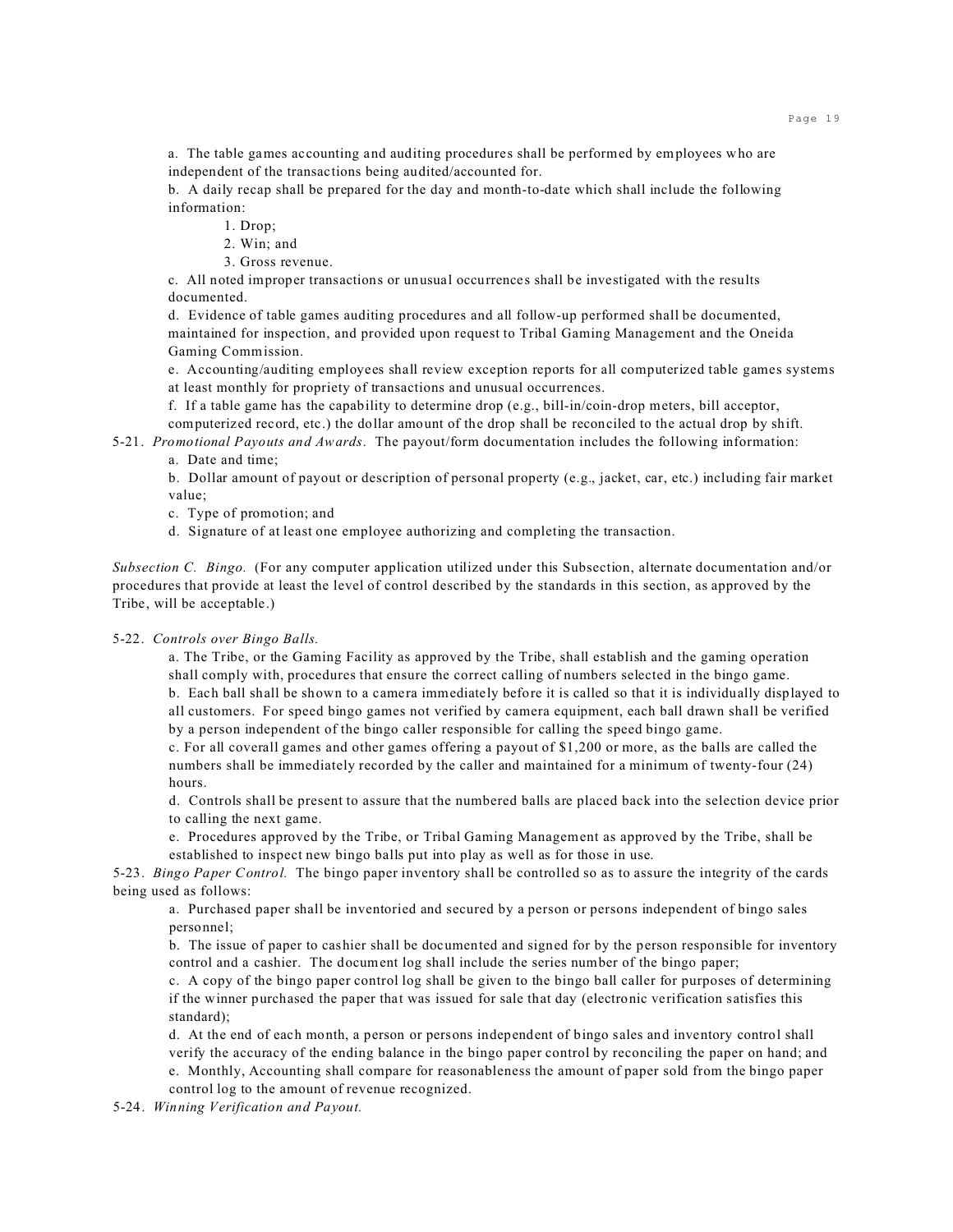a. The authenticity of each payout shall be verified by at least two employees. A computerized card verifying system may function as the second employee verifying the payout if the card with the winning numbers is displayed on a reader board.

b. In addition, payouts in excess of \$1200 shall require written approval, by personnel independent of the transaction, that the bingo card has been examined and verified with the bingo card record to ensure that the ticket has not been altered.

c. Total payout shall be computed and recorded by shift or session, if applicable.

#### 5-25. *Gaming Play Standards.*

a. The functions of the seller and payout verifier shall be segregated. Employees who sell cards on the floor shall not verify payouts with cards in their possession. Employees who sell cards on the floor are permitted to announce the serial numbers of winning cards.

b. All sales of bingo cards shall be documented by recording at least the following:

- 1. Date;
- 2. Shift;
- 3. Session (if applicable);
- 4. Dollar amount;

5. Signature and employee number of at least one seller, if manually documented; and

6. Signature and employee number of person independent of seller who has randomly verified the card sales. This requirement is not applicable to locations with \$1,000,000 or less in annual write.

c. If the Gaming Facility utilizes electronic equipment in connection with the play of bingo, then the following standards shall also apply:

1. If the electronic equipment contains a bill acceptor, then the drop and count sections 10-5 and 10-6, 11-5 and 11-6, or 12-5 and 12-6 (as applicable) shall also apply;

2. If the electronic equipment uses a bar code or microchip reader, the reader shall be tested periodically by an entity independent of bingo department to determine that it is correctly reading the bar code or the microchip; and

3. If the electronic equipment returns a voucher or payment slip to the player, then the standards

for coinless/cashless gaming machines set forth in section 5-13 (as applicable) shall apply. d. Standards for linked electronic games. Tribal Gaming Management shall ensure that all agreements/contracts entered into after June 27, 2002 to provide linked electronic games shall contain language requiring the vendor to comply with the standards in this section applicable to the goods or services the vendor is providing.

e. Host requirements/game information (for linked electronic games):

1. Providers of any linked electronic game(s) shall maintain complete records of game data for a period of one (1) year from the date the games are played (or a time frame established by the Tribe). This data may be kept in an archived manner, provided the information can be produced within twenty-four (24) hours upon request. In any event, game data for the preceding seventytwo (72) hours shall be immediately accessible.

2. Data required to be maintained for each game played includes:

- A. Date and time game start and game end;
- B. Sales information by location;
- C. Cash distribution by location;
- D. Refund totals by location;
- E. Cards-in-play count by location;
- F. Identification number of winning card(s);
- G. Ordered list of bingo balls drawn; and
- H. Prize amounts at start and end of game.

f. Host requirements/sales information (for linked electronic games).

1. Providers of any linked electronic game(s) shall maintain complete records of sales data for a period of one (1) year from the date the games are played (or a time frame established by the Tribe). This data may be kept in an archived manner, provided the information can be produced within twenty-four (24) hours upon request. In any event, sales data for the preceding ten (10) days shall be immediately accessible. Summary information must be accessible for at least 120 days.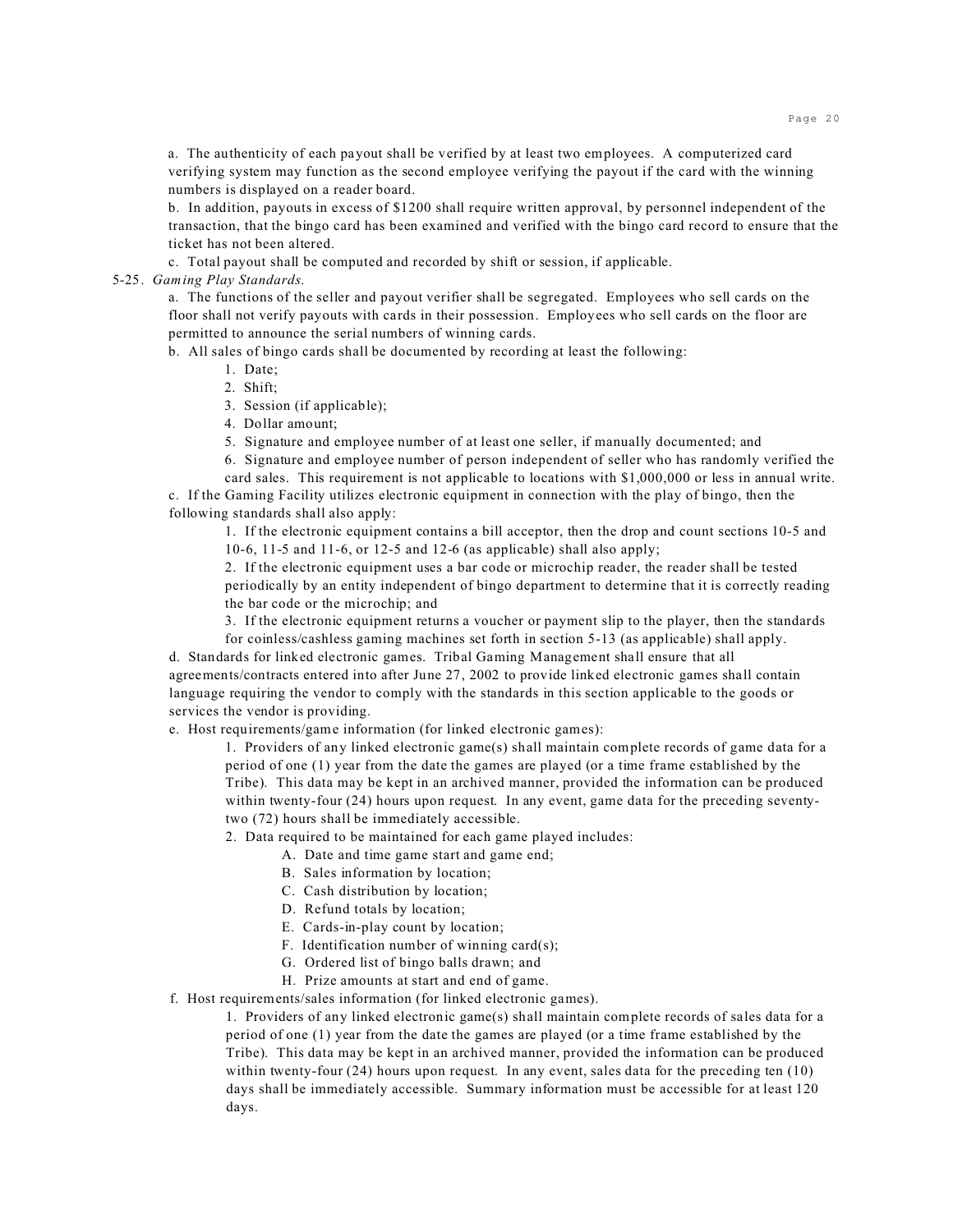- 2. Sales information required shall include:
	- A. Daily sales totals by location;
	- B. Commissions distribution summary by location;
	- C. Game-by-game sales, prizes, refunds, by location; and
	- D. Daily network summary, by game by location.
- g. Remote host requirements (for linked electronic games).

1. Linked electronic game providers shall maintain on-line records at the remote host site for any game played. These records shall remain on-line until the conclusion of the session of which the game is a part. Following the conclusion of the session, records may be archived, but in any event, must be retrievable in a timely manner for at least seventy-two (72) hours following the close of the session. Records must be accessible through some archived media for at least ninety (90) days from the date of the game.

2. Game information required includes date and time of game start and game end, sales totals, cash distribution (prizes) totals, and refund totals.

3. Sales information required includes cash register reconciliations, detail and summary records for purchases, prizes, refunds, credits, and game/sales balance for each session.

h. Standards for player accounts (for proxy play and linked electronic games).

1. Prior to participating in any game, players shall be issued a unique player account number. The player account number can be issued through the following means:

- A. Through the use of a point-of-sale (cash register device);
- B. By assignment through an individual play station; or
- C. Through the incorporation of "player tracking" media.

2. Printed receipts issued in conjunction with any player account should include a time/date stamp.

3. All player transactions shall be maintained, chronologically by account number, through electronic means on a data storage device. These transaction records shall be maintained on-line throughout the active game and for at least twenty-four (24) hours before they can be stored on an "off-line" data storage media.

4. The game software shall provide the ability to, upon request, produce a printed account history, including all transactions, and a printed game summary (total purchases, deposits, wins, debits, for any account that has been active in the game during the preceding twenty-four (24) hours).

5. The game software shall provide a "player account summary" at the end of every game. This summary shall list all accounts for which there were any transactions during the game day and include total purchases, total deposits, total credits (wins), total debits (cash-outs) and an ending balance.

5-26. *Access Controls.*

a. Access to controlled bingo equipment (e.g., blower, balls in play, and back-up balls) shall be restricted to authorized persons.

b. Bingo equipment shall be maintained and tested for accuracy by appropriate parties on a periodic basis. 5-27. *Promotional Payouts and Awards.* If the Gaming Facility offers promotional payouts or awards for bingo, the payout form/documentation shall include the following information:

a. Date and time;

b. Dollar amount of payout or description of personal property (e.g., jacket, car, etc.), including fair market value;

c. Type of promotion; and

d. Signature of at least one employee authorizing and completing the transaction.

#### 5-28. *Statistical Reports.*

a. Records shall be maintained which include win, write (card sales) and a win-to-write hold percentage for:

- 1. Each shift or each session;
- 2. Each day;
- 3. Month-to-date; and
- 4. Year-to-date or fiscal year-to-date.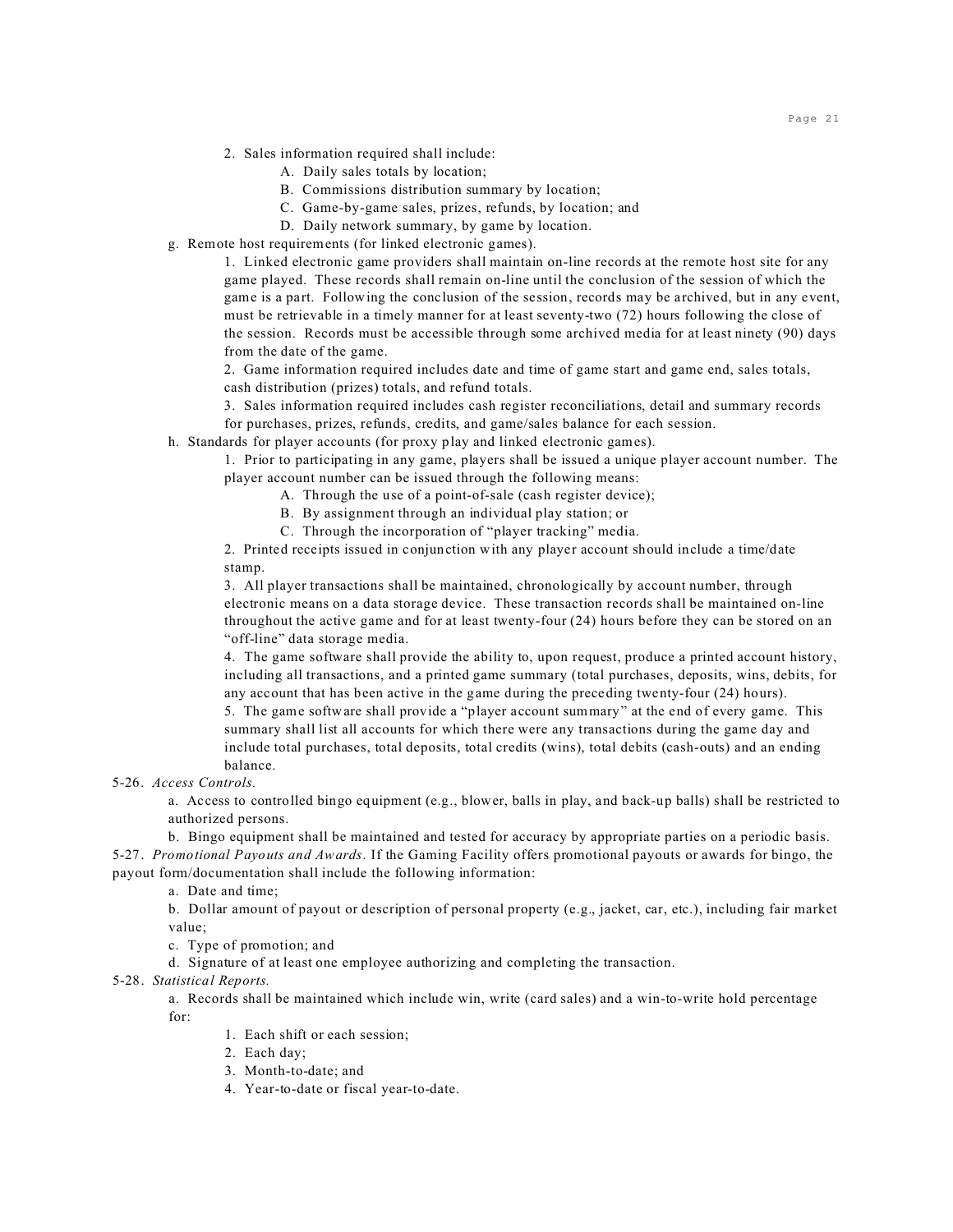b. A manager independent of the bingo department shall review bingo statistical information on at least a monthly basis and investigate any large or unusual statistical fluctuations. These investigations must be documented, maintained for inspection, and provided to authorized personnel upon request.

c. The total win and write shall be computed and recorded by shift (or session, if applicable).

5-29. *Accountability Form*.

a. All funds used to operate the bingo gaming shall be recorded on an accountability form.

b. All funds used to operate the bingo gaming shall be counted independently by at least two persons and reconciled to the recorded amounts at the end of each shift or session.

*Subsection D. Pull Tabs.* (For any computer application utilized under this Subsection, alternate documentation and/or procedures that provide at least the level of control described by the standards in this section, as approved by the Tribe, will be acceptable.)

5-30. *Access*.

a. Access to pull tabs shall be restricted to authorized persons.

5-31. *Accountability Form.*

a. All funds used to operate the Pull Tab department shall be recorded on an accountability form.

b. All funds used to operate the pull tab game shall be counted independently by at least two persons and reconciled to the recorded amounts at the end of each shift or session.

5-32. *Electronic Equipment*. If the Gaming Facility utilizes electronic equipment in connection with the play of pull tabs, then the following standards shall also apply:

a. If the electronic equipment contains a bill acceptor, then the drop and count provisions set forth in sections 10-5 and 10-6, 11-5 and 11-6, or 12-5 and 12-6 (as applicable) shall also apply.

b. If the electronic equipment uses a bar code or microchip reader, the reader shall be tested periodically to determine that it is correctly reading the bar code or microchip.

c. If the electronic equipment returns a voucher or a payment slip to the player, then cash-out ticket standards set forth in section 5-12 (as applicable) shall apply.

#### 5-33. *Statistical Reports.*

a. Records shall be maintained which include win, write (sales), and a win-to-write hold percentage as compared to the theoretical hold percentage derived from the flare, for each deal or type of game, for:

- 1. Each shift;
- 2. Each day;
- 3. Month-to-date;
- 4. Year-to-date or fiscal year-to-date as applicable.

b. Non pull-tab management independent of pull tab personnel shall review statistical information at least on a monthly basis and shall investigate any large or unusual statistical fluctuations. These investigations shall be documented, maintained for inspection, and provided to authorized personnel upon request.

c. Each month, the actual hold percentage shall be compared to the theoretical hold percentage. Any significant variations exceeding three percent (3%) shall be investigated.

5-34. *Winning Verification and Payout.* Winning pull tabs shall be verified and paid as follows:

a. Payouts in excess of a dollar amount determined by Tribal Gaming Management, as approved by the Tribe, shall be verified by at least two employees.

b. Payouts of \$600 or more require completion of a W2-G by a cage cashier.

c. In addition to (b), payouts in excess of \$1,000 require verification and written approval of supervisory personnel independent of the transaction.

d. Total payout shall be computed and recorded by shift.

e. The winning pull tabs shall be voided so that they cannot be presented for payment again.

f. Personnel independent of the Pull Tab department shall verify the amount of winning pull tabs redeemed each day.

5-35. *Inventory.* Pull tab inventory (including unused tickets) shall be controlled, so as to assure the integrity of the pull tabs.

a. Purchased pull tabs shall be inventoried and secured by an employee independent from the pull tab sales.

b. Transfers of pull tabs from storage to the sales location shall be secured and independently controlled.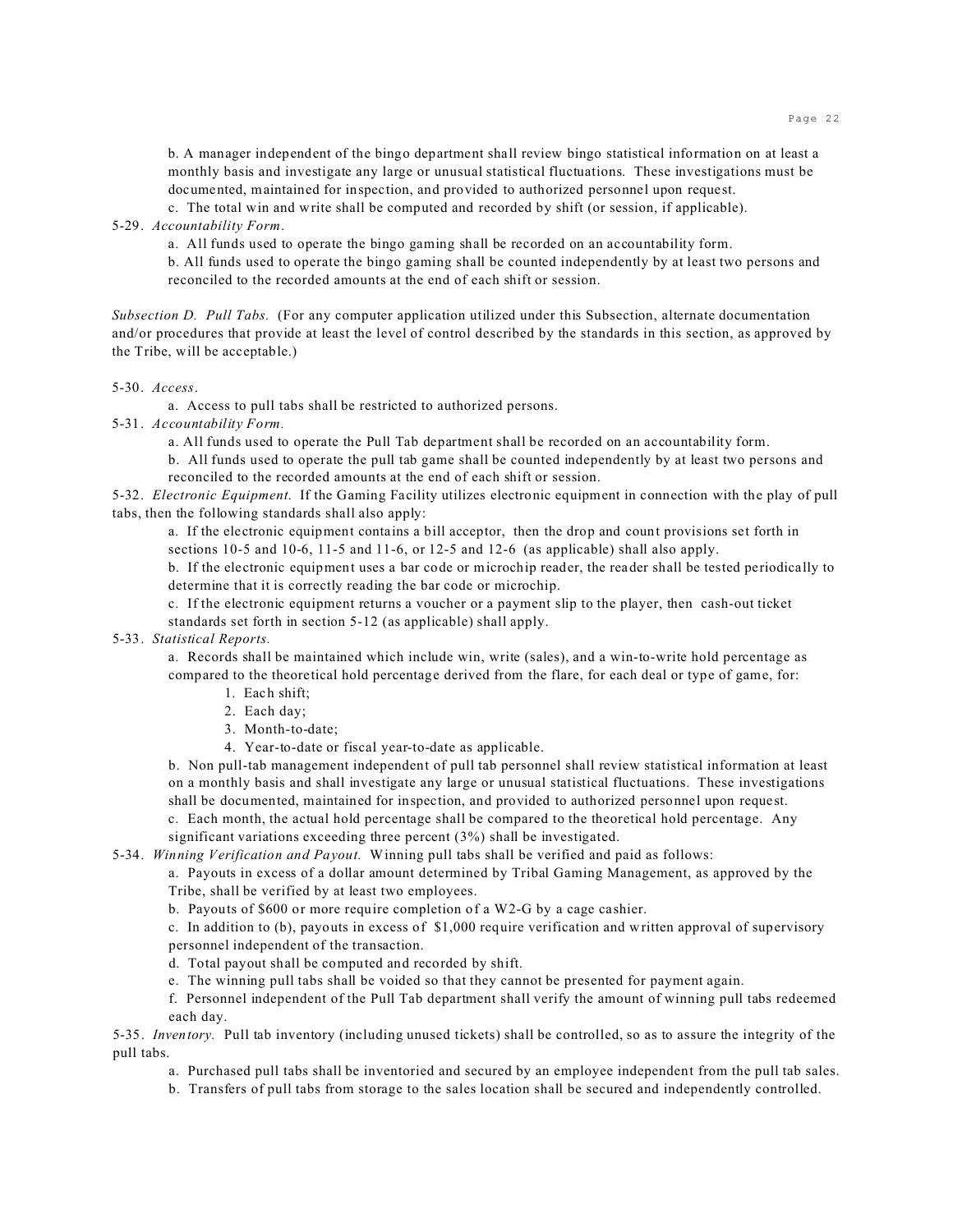c. The issue of pull tabs to the cashier or sales location shall be documented and signed for by the person responsible for inventory control and the cashier. The document log shall include the serial number of the pull tabs issued.

d. Appropriate documentation shall be given to the redemption booth for purposes of determining if the winner purchased the pull tab from the pull tabs issued by the Gaming Facility. Electronic verification satisfies this requirement.

e. At the end of each month, a person or persons independent of pull tab sales and inventory control shall verify the accuracy of the ending balance in the pull tab control by reconciling the pull tabs on hand. Weighing the pull tabs satisfies this requirement.

f. A monthly comparison for reasonableness shall be made by accounting of the amount of pull tabs sold from the pull tab control log to the amount of revenue recognized.

#### *Subsection E. Card Games.*

#### 5-36. *Standards for Card Games.*

a. Computer applications. For any computer applications referenced under this subsection, alternate documentation and/or procedures that provide at least the level of control described by the standards in this section, as approved by the Tribe, will be acceptable.

b. Standards for drop and count. The procedures for the collection of the card game drop and the count thereof shall comply with Subdivision A of Article X, XI, or XII (as applicable).

c. Standards for supervision.

1. Supervision shall be provided at all times the card room is in operation by personnel with authority equal to or greater than those being supervised.

2. Exchanges between table banks and the main card room bank (or cage, if a main card room bank is not used) in excess of \$100.00 shall be authorized by a supervisor. All exchanges shall be evidenced by the use of a lammer unless the exchange of chips, tokens, and/or cash takes place at the table.

3. Exchanges from the main card room bank (or cage, if a main card room bank is not used) to the table banks shall be verified by the card room dealer and the runner.

4. If applicable, transfers between the main card room bank and the cage shall be properly authorized and documented.

5. A rake collected or ante placed shall be performed in accordance with the posted rules.

- d. Standards for playing cards.
	- 1. Playing cards shall be maintained in accordance with section 5-19.
- e. Standards for shills.
	- 1. Issuance of shill funds shall have the written approval of the card games supervisor.
	- 2. Shill returns shall be recorded and verified on the shill sign-out form.
	- 3. The replenishment of shill funds shall be documented.
- f. Standards for reconciliation of card room bank.

1. The amount of the main card room bank shall be counted, recorded, and reconciled on at least a per shift basis.

2. At least once per shift, the table banks that were opened during that shift shall be counted, recorded, and reconciled by a dealer or other person, and a supervisor, and shall be attested to by their signatures on the check-out form.

g. Standards for promotional progressive pots and pools.

1. All funds contributed by players into the pools shall be returned when won in accordance with the posted rules with no commission or administrative fee withheld.

- 2. Rules governing promotional pools shall be conspicuously posted and designate:
	- A. The amount of funds to be contributed from each pot;
	- B. What type of hand it takes to win the pool (e.g., what constitutes a "bad beat");
	- C. How the promotional funds will be paid out;
	- D. How/when the contributed funds are added to the jackpots; and

E. Amount/percentage of funds allocated to primary and secondary jackpots, if applicable.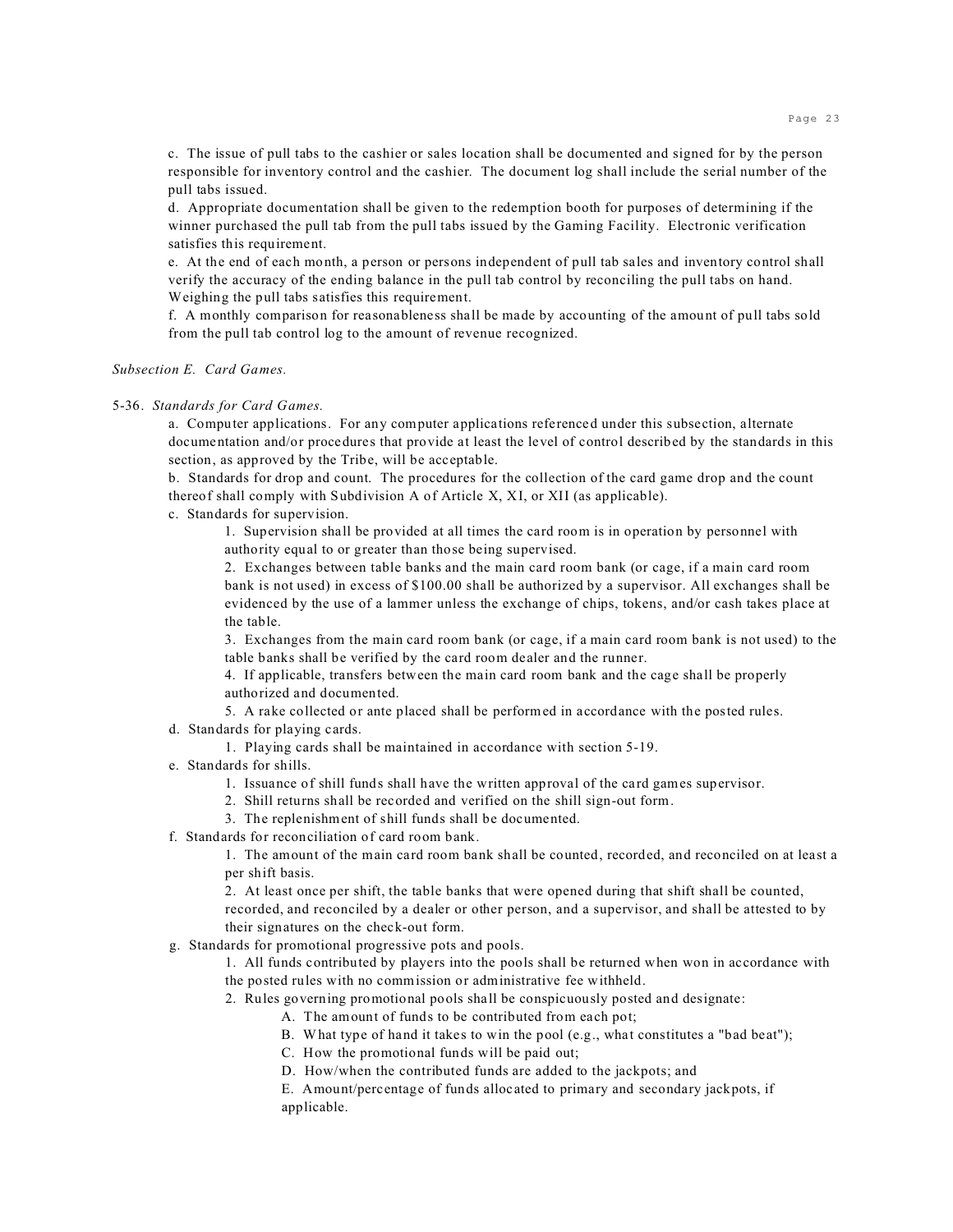3. Promotional pool contributions shall not be placed in or near the rake circle, in the drop box, or commingled with gaming revenue from card games or any other gambling game.

4. The amount of the jackpot shall be conspicuously displayed in the card room.

5. At least once a day, the posted pool amount shall be updated to reflect the current pool amount.

6. At least once a day, increases to the posted pool amount shall be reconciled to the cash previously counted or received by the cage by personnel independent of the card room. 7. All decreases to the pool must be properly documented, including a reason for the decrease.

h. Promotional progressive pots and pools where funds are displayed in the card room.

1. Promotional funds displayed in the card room shall be placed in a locked container in plain view of the public.

2. Persons authorized to transport the locked container shall be precluded from having access to the contents keys.

3. The contents key shall be maintained by personnel independent of the card room.

4. At least once a day, the locked container shall be removed by two persons, one of whom is independent of the card games department, and transported directly to the cage or other secure room to be counted, recorded, and verified.

5. The locked container shall then be returned to the card room where the posted pool amount shall be updated to reflect the current pool amount.

i. Promotional progressive pots and pools where funds are maintained in the cage.

1. Promotional funds removed from the card game shall be placed in a locked container.

2. Persons authorized to transport the locked container shall be precluded from having access to the contents keys.

3. The contents key shall be maintained by personnel independent of the card room.

4. At least once a day, the locked container shall be removed by two persons, one of whom is independent of the card games department, and transported directly to the cage or other secure room to be counted, recorded, and verified, prior to accepting the funds into cage accountability. 5. The posted pool amount shall then be updated to reflect the current pool amount.

*Subsection F. Keno.*

#### 5-37. *Standards for Keno*.

a. Computer applications. For any computer applications utilized, alternate documentation and/or procedures that provide at least the level of control described by the standards in this subsection, as approved by the Tribe, will be acceptable.

b. Game play standards.

1. The computerized customer ticket shall include the date, game number, ticket sequence number, station number, and terms of the wager (including multi-race if applicable).

2. The information on the ticket shall be recorded on a restricted transaction log or computer storage media concurrently with the generation of the ticket.

3. Keno personnel shall be precluded from having access to the restricted transaction log or computer storage media.

4. When it is necessary to void a ticket, the void information shall be inputted in the computer and the computer shall document the appropriate information pertaining to the voided wager (e.g., void slip is issued or equivalent documentation is generated).

5. Controls shall exist to prevent the writing and voiding of tickets after a game has been closed and after the number selection process for that game has begun.

6. The controls in effect for tickets prepared in outstations (if applicable) shall be identical to those in effect for the primary keno game.

- c. Rabbit ear or wheel system.
	- 1. The following standards shall apply if a rabbit ear or wheel system is utilized:

A. A dedicated camera shall be utilized to monitor the following both prior to, and subsequent to, the calling of a game:

- i. Empty rabbit ears or wheel;
- ii. Date and time;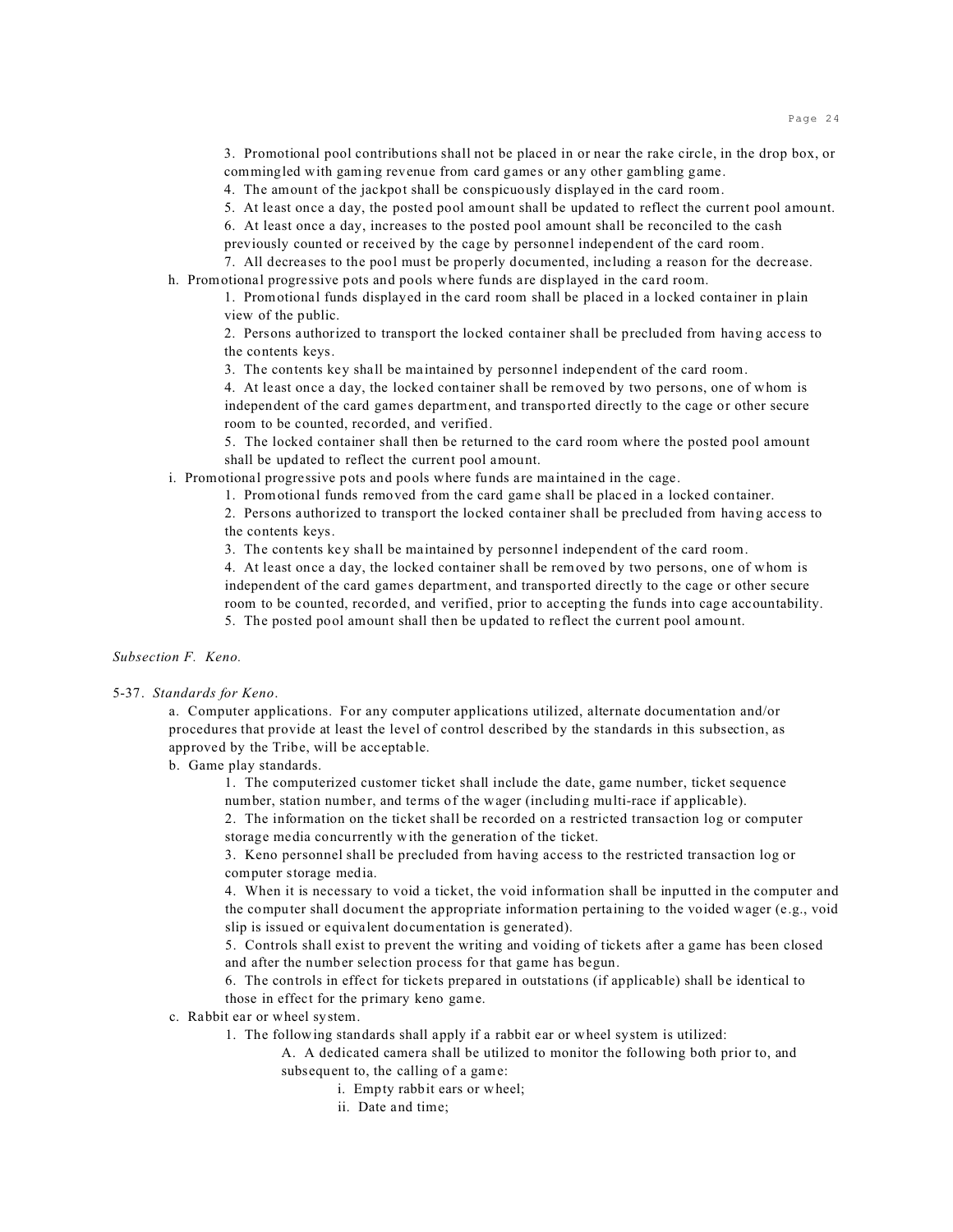- iii. Game number; and
- iv. Full rabbit ears or wheel.

B. The film of the rabbit ears or wheel shall provide a legible identification of the numbers on the balls drawn.

C. Keno personnel shall immediately input the selected numbers in the computer and the computer shall document the date, the game number, the time the game was closed, and the numbers drawn.

D. The Tribe, or Tribal Gaming Management as approved by the Tribe, shall establish and Tribal Gaming Management shall comply with procedures that prevent unauthorized access to keno balls in play.

E. Back-up keno ball inventories shall be secured in a manner to prevent unauthorized access.

F. The Tribe, or Tribal Gaming Management as approved by the Tribe, shall establish and Tribal Gaming Management shall comply with procedures for inspecting new keno balls put into play as well as for those in use.

## d. Random number generator.

1. The following standards shall apply if a random number generator is utilized:

A. The random number generator shall be linked to the computer system and shall directly relay the numbers selected into the computer without manual input.

B. Keno personnel shall be precluded from access to the random number generator. e. Winning tickets. Winning tickets shall be verified and paid as follows:

1. The sequence number of tickets presented for payment shall be inputted into the computer, and the payment amount generated by the computer shall be given to the customer;

2. The Tribe, or Tribal Gaming Management as approved by the Tribe, shall establish and Tribal Gaming Management shall comply with procedures that preclude payment on tickets previously presented for payment, unclaimed winning tickets (sleepers) after a specified period of time, voided tickets, and tickets that have not been issued yet;

3. All payouts shall be supported by the customer (computer-generated) copy of the winning ticket (payout amount is indicated on the customer ticket or a payment slip is issued);

4. A manual report or other documentation shall be produced and maintained documenting any payments made on tickets that are not authorized by the computer;

5. Winning tickets over a specified dollar amount (not to exceed \$10,000 for locations with more than \$5 million annual keno write and \$3,000 for all other locations) shall also require the following:

A. Approval of management personnel independent of the keno department, evidenced by their signature;

B. Review of the video recording and/or digital record of the rabbit ears or wheel to verify the legitimacy of the draw and the accuracy of the draw ticket (for rabbit ear or wheel systems only);

C. Comparison of the winning customer copy to the computer reports;

D. Regrading of the customer copy using the payout schedule and draw information; and

E. Documentation and maintenance of the procedures in this paragraph; and

6. When the keno game is operated by one person, all winning tickets in excess of an amount to be determined by management (not to exceed \$1,500) shall be reviewed and authorized by a person independent of the keno department.

## f. Check out standards at the end of each keno shift.

- 1. For each writer station, a cash summary report (count sheet) shall be prepared that includes:
	- A. Computation of net cash proceeds for the shift and the cash turned in; and
	- B. Signatures of two employees who have verified the net cash proceeds for the shift and the cash turned in.
- g. Promotional payouts or awards.
	- 1. If a Gaming Facility offers promotional payouts or awards, the payout form/documentation shall include the following information:

A. Date and time;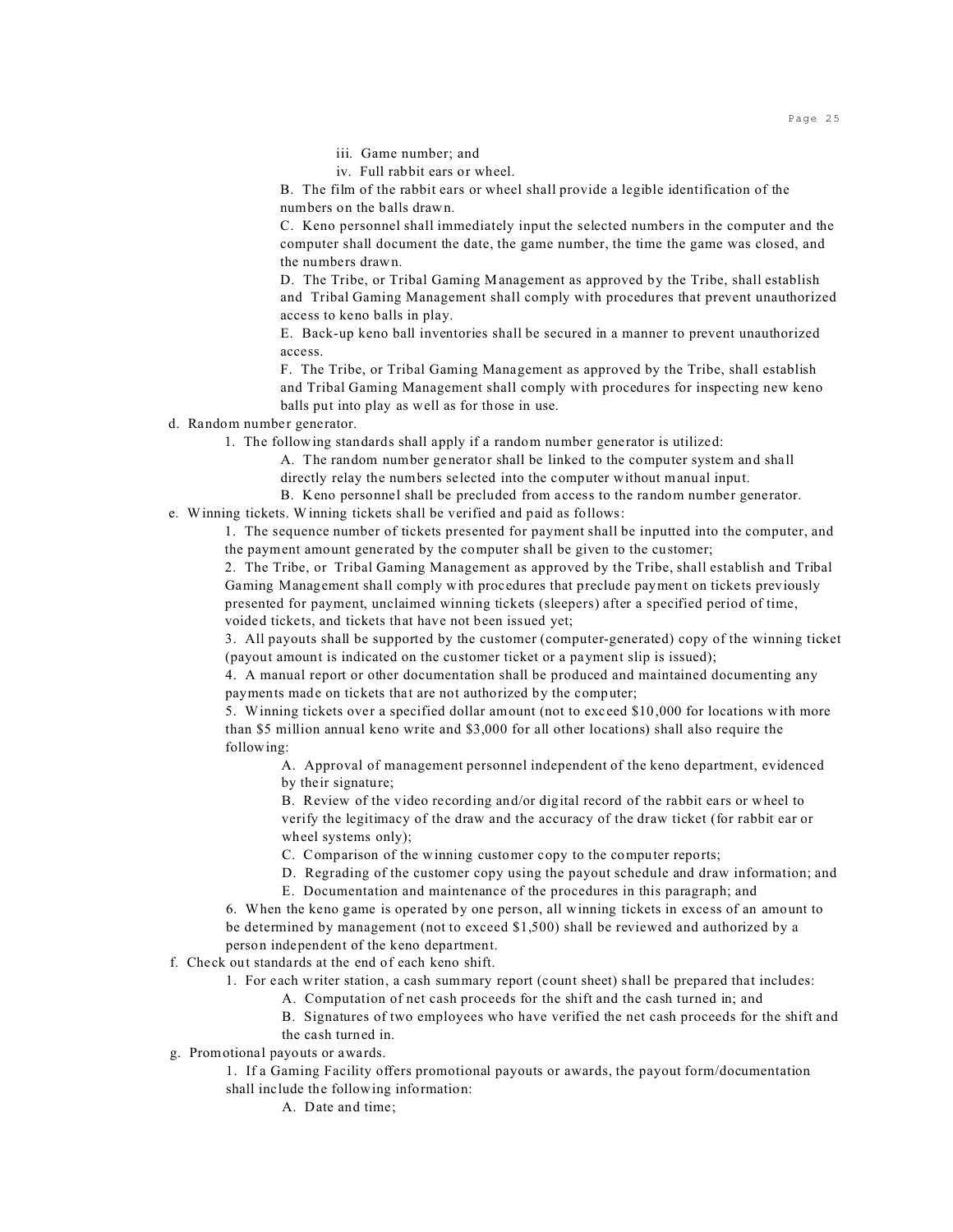B. Dollar amount of payout or description of personal property (e.g., jacket, toaster, car, etc.), including fair market value;

- C. Type of promotion; and
- D. Signature of at least one employee authorizing and completing the transaction.

h. Standards for statistical reports.

- 1. Records shall be maintained that include win and write by individual writer for each day.
- 2. Records shall be maintained that include win, write, and win-to-write hold percentage for:
	- A. Each shift;
	- B. Each day;
	- C. Month-to-date; and
	- D. Year-to-date or fiscal year-to-date as applicable.

3. A manager independent of the keno department shall review keno statistical data at least on a monthly basis and investigate any large or unusual statistical variances.

4. At a minimum, investigations shall be performed for statistical percentage fluctuations from the base level for a month in excess of three percent (3%). The base level shall be defined as the Gaming Facility's win percentage for the previous business year or the previous twelve (12) months.

5. Such investigations shall be documented, maintained for inspection, and provided to authorized Tribal personnel upon request.

i. System security standards.

1. All keys (including duplicates) to sensitive computer hardware in the keno area shall be maintained by a department independent of the keno function.

2. Personnel independent of the keno department shall be required to accompany such keys to the

- keno area and shall observe changes or repairs each time the sensitive areas are accessed.
- j. Documentation standards.
	- 1. Adequate documentation of all pertinent keno information shall be generated by the computer system.
	- 2. This documentation shall be restricted to authorized personnel.
	- 3. The documentation shall include, at a minimum:
		- A. Ticket information (as described in paragraph (b)(1) of this section);
		- B. Payout information (date, time, ticket number, amount, etc.);
		- C. Game information (number, ball draw, time, etc.);
		- D. Daily recap information, including:
			- i. Write;
			- ii. Payouts; and
			- iii. Gross revenue (win);
		- E. System exception information, including:
			- i. Voids;
			- ii. Late pays; and
			- iii. Appropriate system parameter information (e.g., changes in pay tables, ball

draws, payouts over a predetermined amount, etc.); and

- F. Personnel access listing, including:
	- i. Employee name or employee identification number; and
	- ii. Listing of functions employee can perform or equivalent means of identifying same.

## k. Keno audit standards.

1. The keno audit function shall be independent of the keno department.

2. At least annually, keno audit shall foot the write on the restricted copy of the keno transaction report for a minimum of one shift and compare the total to the total as documented by the computer.

3. For at least one shift every other month, keno audit shall perform the following:

A. Foot the customer copy of the payouts and trace the total to the payout report; and

B. Regrade at least one percent (1%) of the winning tickets using the payout schedule and draw ticket.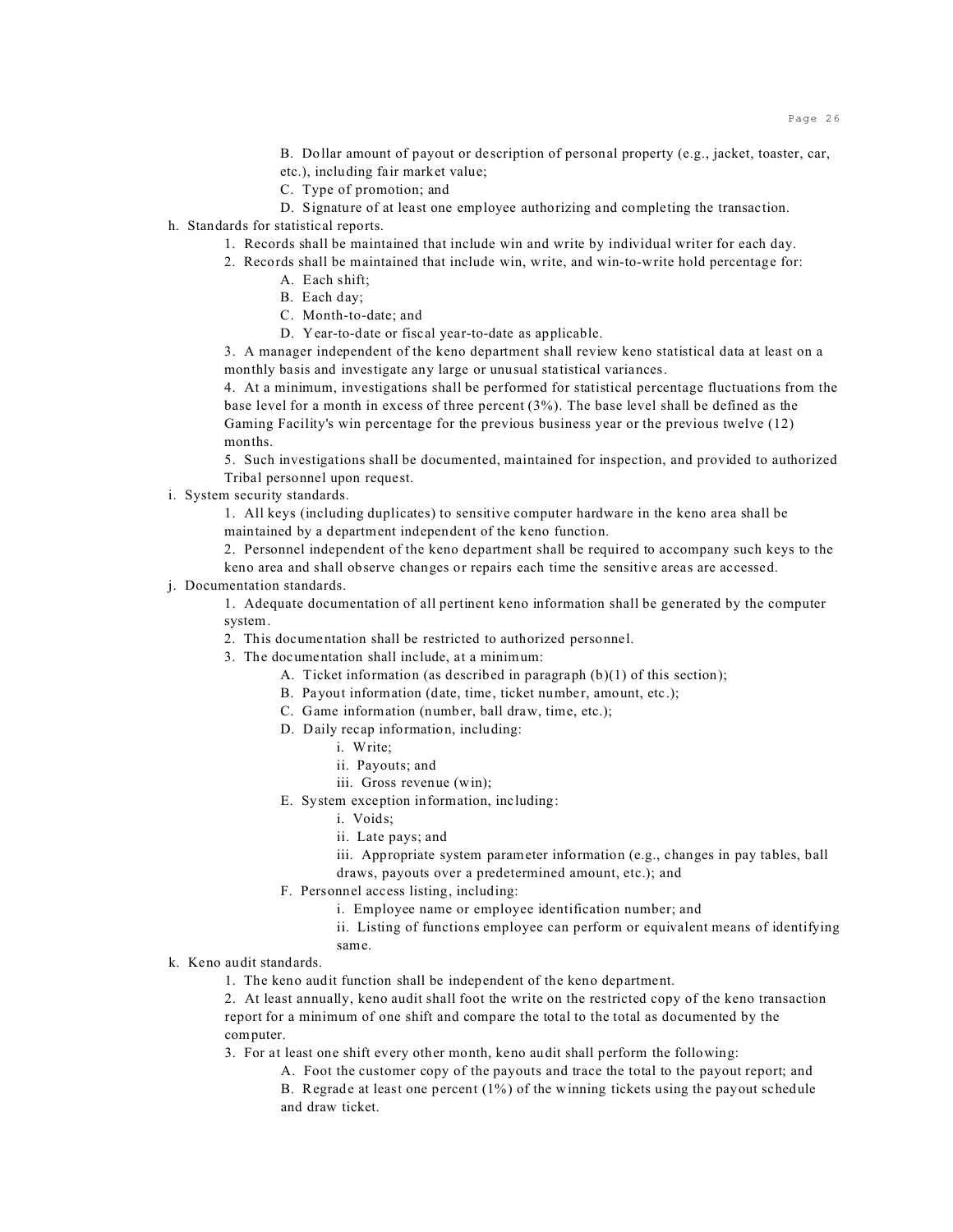4. Keno audit shall perform the following:

A. For a minimum of five games per week, compare the video recording and/or digital record of the rabbit ears or wheel to the computer transaction summary;

B. Compare net cash proceeds to the audited win/loss by shift and investigate any large cash overages or shortages (i.e., in excess of \$25.00);

C. Review and regrade all winning tickets greater than or equal to \$1,500, including all forms that document that proper authorizations and verifications were obtained and performed;

D. Review the documentation for payout adjustments made outside the computer and investigate large and frequent payments;

E. Review personnel access listing for inappropriate functions an employee can perform;

F. Review system exception information on a daily basis for propriety of transactions and unusual occurrences including changes to the personnel access listing;

G. If a random number generator is used, then at least weekly review the numerical frequency distribution for potential patterns; and

H. Investigate and document results of all noted improper transactions or unusual occurrences.

5. When the keno game is operated by one person:

A. The customer copies of all winning tickets in excess of \$100 and at least five percent (5%) of all other winning tickets shall be regraded and traced to the computer payout report;

B. The video recording and/or digital record of rabbit ears or wheel shall be randomly compared to the computer game information report for at least 10% of the games during the shift; and

C. Keno audit personnel shall review winning tickets for proper authorization pursuant to paragraph (e)(6) of this section.

6. In the event any person performs the writer and deskman functions on the same shift, the procedures described in paragraphs  $(k)(5)(A)$  and  $(B)$  of this section (using the sample sizes indicated) shall be performed on tickets written by that person.

7. Documentation (e.g., a log, checklist, etc.) that evidences the performance of all keno audit procedures shall be maintained.

8. A manager independent of the keno department shall review keno audit exceptions, and perform and document investigations into unresolved exceptions. These investigations shall be documented, maintained for inspection, and provided to the Tribe and its authorized personnel upon request.

9. When a multi-game ticket is part of the sample in paragraphs  $(k)(3)(B)$ ,  $(k)(5)(A)$  and  $(k)(6)$  of this section, the procedures may be performed for ten  $(10)$  games or ten percent  $(10\%)$  of the games won, whichever is greater.

l. Access. Access to the computer system shall be adequately restricted (i.e., passwords are changed at least quarterly, access to computer hardware is physically restricted, etc.). m. Equipment standards.

1. There shall be effective maintenance planned to service keno equipment, including computer program updates, hardware servicing, and keno ball selection equipment (e.g., service contract with lessor).

2. Keno equipment maintenance (excluding keno balls) shall be independent of the operation of the keno game.

3. Keno maintenance personnel shall report irregularities to management personnel independent of the keno department.

4. If the Gaming Facility utilizes a barcode or microchip reader in connection with the play of keno, the reader shall be tested at least annually by personnel independent of the keno department to determine that it is correctly reading the barcode or microchip.

n. Document retention.

1. All documents (including computer storage media) discussed in this section shall be retained for five (7) years, except for the following, which shall be retained for at least seven (7) days: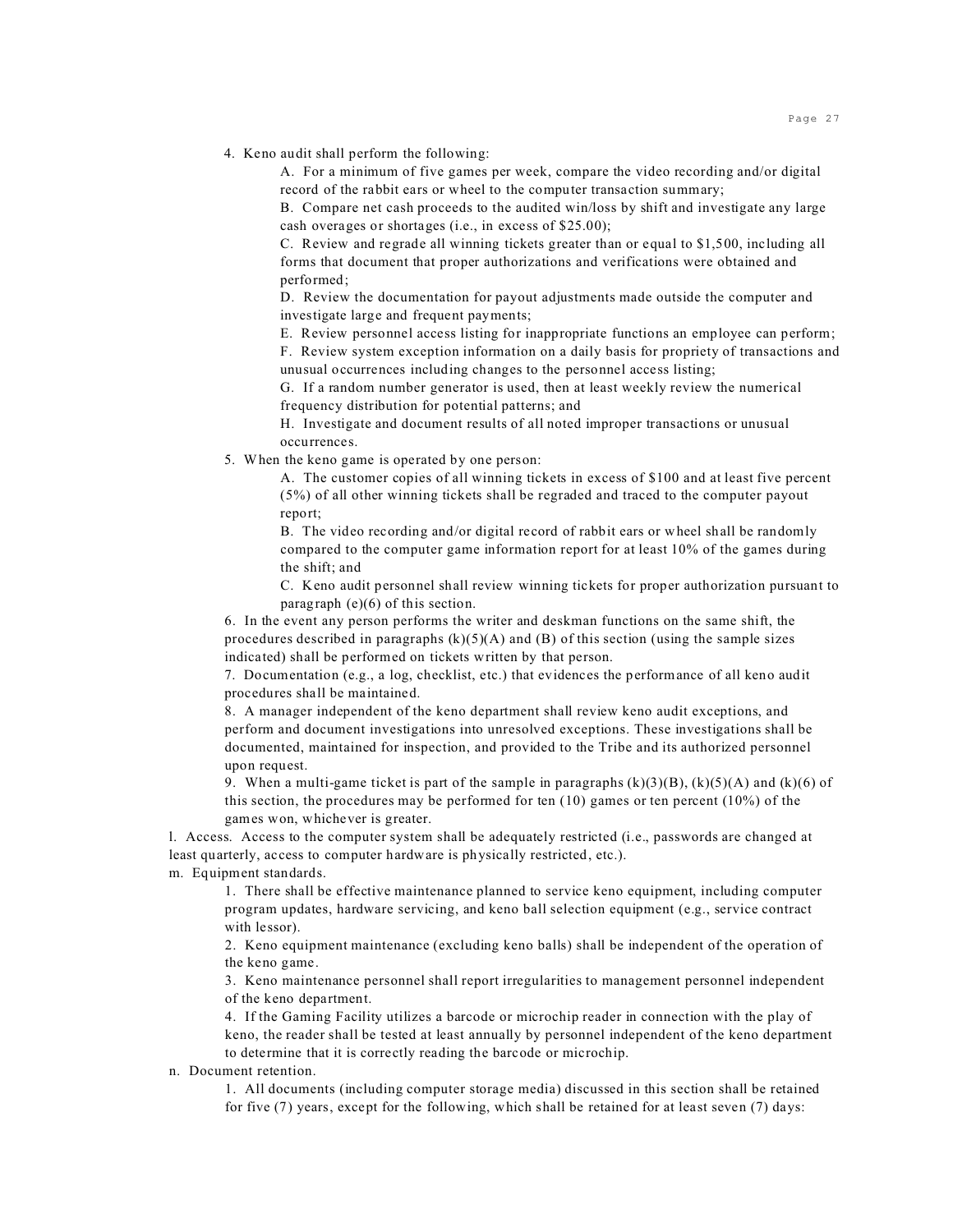- A. Video recordings and/or digital records of rabbit ears or wheel;
- B. All copies of winning keno tickets of less than \$1,500.00.

o. Multi-race tickets.

1. Procedures shall be established to notify keno personnel immediately of large multi-race winners to ensure compliance with standards in paragraph (e)(5) of this section.

2. Procedures shall be established to ensure that keno personnel are aware of multi-race tickets still in process at the end of a shift.

p. Manual keno. For gaming facilities that conduct manual keno games, alternate procedures that provide at least the level of control described by the standards in this section shall be developed and implemented.

*Subsection G. Pari-mutuel Wagering.*

5-38. *Standards for Pari-Mutuel Wagering.*

a. Exemptions.

1. The requirements of this section shall not apply to a Gaming Facility that houses pari-mutuel wagering operations conducted entirely by a simulcast service provider licensed by the State of Wisconsin pursuant to Chapter 562 of the Wisconsin Statutes as an operator if the following requirements are met:

A. The simulcast service provider utilizes its own employees for all aspects of the parimutuel wagering operation;

B. The Gaming Facility posts, in a location visible to the public, that the simulcast service provider and its employees are wholly responsible for the conduct of pari-mutuel wagering offered at that location;

C. The Gaming Facility receives a predetermined fee from the simulcast service provider; and

D. The Tribe, or Tribal Gaming Management as approved by the Tribe, shall establish and Tribal Gaming Management shall comply with standards that ensure that the Gaming Facility receives, from the racetrack, its contractually guaranteed percentage of the handle.

2. Gaming facilities that contract directly with a state regulated racetrack as a simulcast service provider, but whose on-site pari-mutuel operations are conducted wholly or in part by tribal gaming employees, shall not be required to comply with paragraphs  $(k)(5)$  through  $(k)(9)$  of this subsection.

A. If any standard contained within this subsection conflicts with state law, the Compact, or a contract, then the Gaming Facility shall document the basis for noncompliance and shall maintain such documentation for inspection by the Tribe and the National Indian Gaming Commission.

B. The Tribe, or Tribal Gaming Management as approved by the Tribe, shall establish and Tribal Gaming Management shall comply with standards that ensure that the Gaming Facility receives, from the racetrack, its contractually guaranteed percentage of the handle.

b. Computer applications. For any computer applications utilized, alternate documentation and/or procedures that provide at least the level of control described by the standards in this section, as approved by the Tribe, will be acceptable.

c. The simulcast betting parlor shall have in place a contract specifying fee arrangements prior to configuring the totalizator system to issue tickets on races emanating from a host track.

d. Totalizator system access.

1. Access to the room containing the totalizator system will be restricted to authorized individuals.

A list of such authorized individuals will be maintained by the totalizator system operator.

2. All access to the totalizator system will be by specific user names and passwords.

3. All dial up modems and other equipment allowing remote access to the totalizator system will be turned off or disconnected when not in use. Individuals accessing the totalizator system from a remote location will document the individual's access including date and times of access, physical location of individual when accessing the system, and reason for requiring access.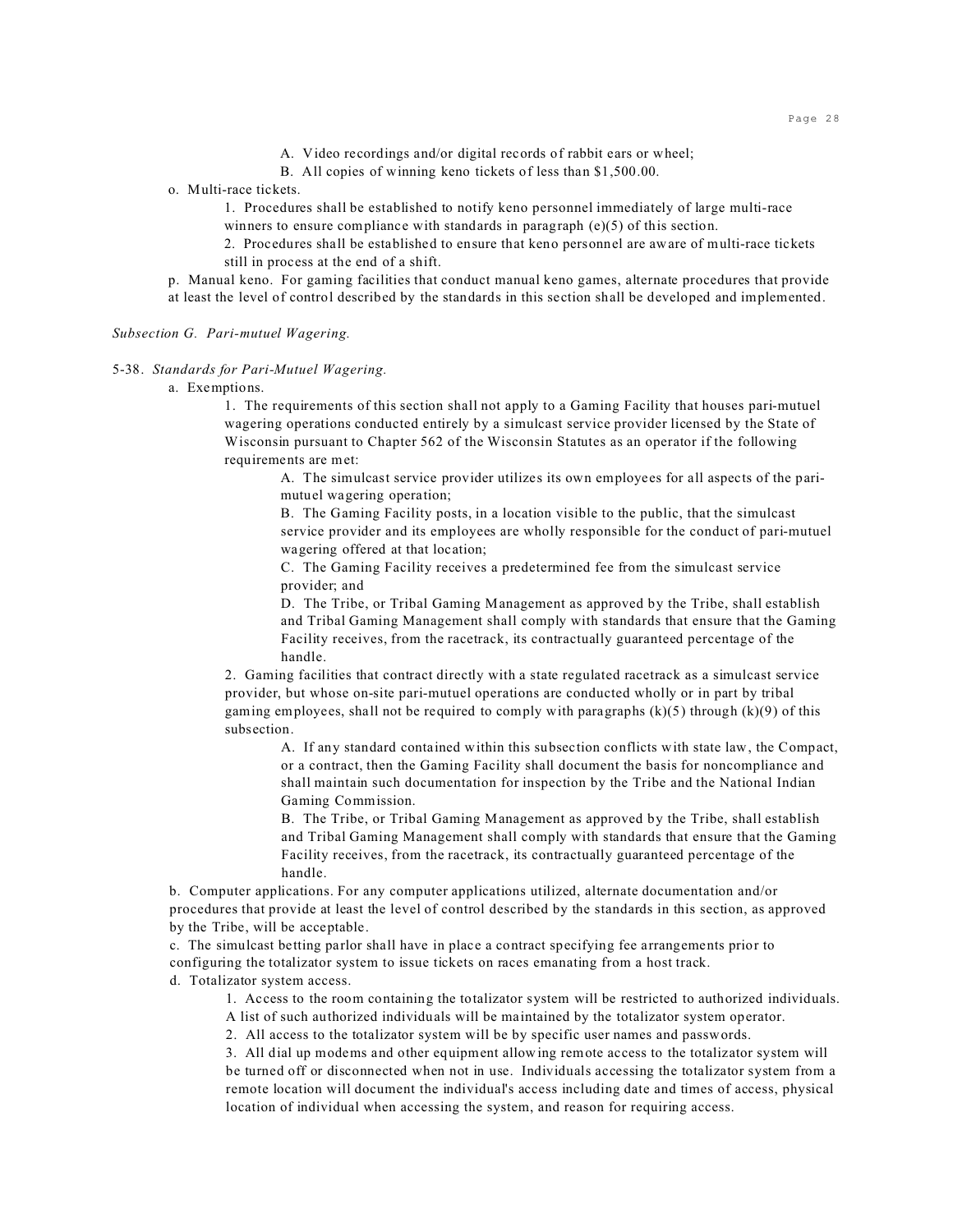e. Totalizator System Equipment Requirements.

1. All pari-mutuel wagers shall be transacted through the pari-mutuel satellite system. In case of computer failure between the pari-mutuel book and the hub, no tickets shall be manually written. 2. All totalizator systems will have redundant capabilities so that no data is lost due to a processor failure.

3. All copies of totalizator system software will be on electronic media and stored in a secured cabinet under the control of the totalizator operator.

4. All peripheral equipment connected to a totalizator system will be identified in writing and an updated list maintained in the totalizator room.

5. Totalizator systems will discontinue the issuance or cancellation of tickets for any race in which a stop bet command has been issued by the host track, or if the stop bet command is not received, at the time the greyhounds are placed in the starting box in greyhound racing, when the first horse is loaded into the starting gate in thoroughbred racing or when the starting gate begins to move in harness racing.

6. The totalizator system will utilize the post time at the host track for all simulcast races, with time zones taken into consideration.

7. Television monitors are provided in each totalizator room to provide totalizator system and pari-mutuel employees the ability to view all animals starting in each race at any host track. 8. All totalizator systems will facilitate simulcast wagering via core to core or terminal to totalizator system transmissions with the host track.

9. The primary means of transmitting wagering data is through secure and dedicated data lines consisting of at least a primary and back-up line.

f*.* Totalizator test program. Not earlier than one hour and not later than 15 minutes prior to the commencement of betting on races from a host track, the totalizator system will perform a test program of its transmitter, encryption, decoding, and data communication devices.

g.Visual Display. Each Gaming Facility will visually display to patrons, through direct communications with the host track or totalizator system operator, the current odds and minutes to post for each race that bets are being accepted as well as the official results and payoffs. The odds and post information will be displayed at least 10 minutes prior to the scheduled post time and will be updated at least once very 90 seconds prior to post time. In cases where the visual display is interrupted or unavailable, the simulcast betting parlor will cease accepting bets for that host track until the visual display is restored. h. Tickets.

1. Issuance of tickets at a betting station.

A. Whenever a betting station is opened for wagering or turned over to a new writer/cashier, the writer/cashier shall sign on and the computer shall document Gaming Facility name (or identification number), station number, the writer/cashier identifier, and the date and time.

B. A betting ticket shall consist of at least two parts:

i. An original, which shall be transacted and issued through a printer and given to the customer; and

ii. A copy that shall be recorded concurrently with the generation of the original ticket either on paper or other storage media (e.g., tape or diskette).

C. Upon accepting a wager, the betting ticket that is created shall contain the following:

i. A unique transaction identifier;

ii. Gaming Facility name (or identification number) and station number;

iii. Race track, race number, horse identification or event identification, as applicable;

iv. Type of bet(s), each bet amount, total number of bets, and total take;

v. Date and time.; and

vi. An expiration date.

D. The totalizator system brands the ticket with a paid designation, the amount of payment and date, or if a teller manually inputs the ticket sequence number into the terminal, the teller immediately date stamps and writes/stamps a paid designation on the patron's ticket.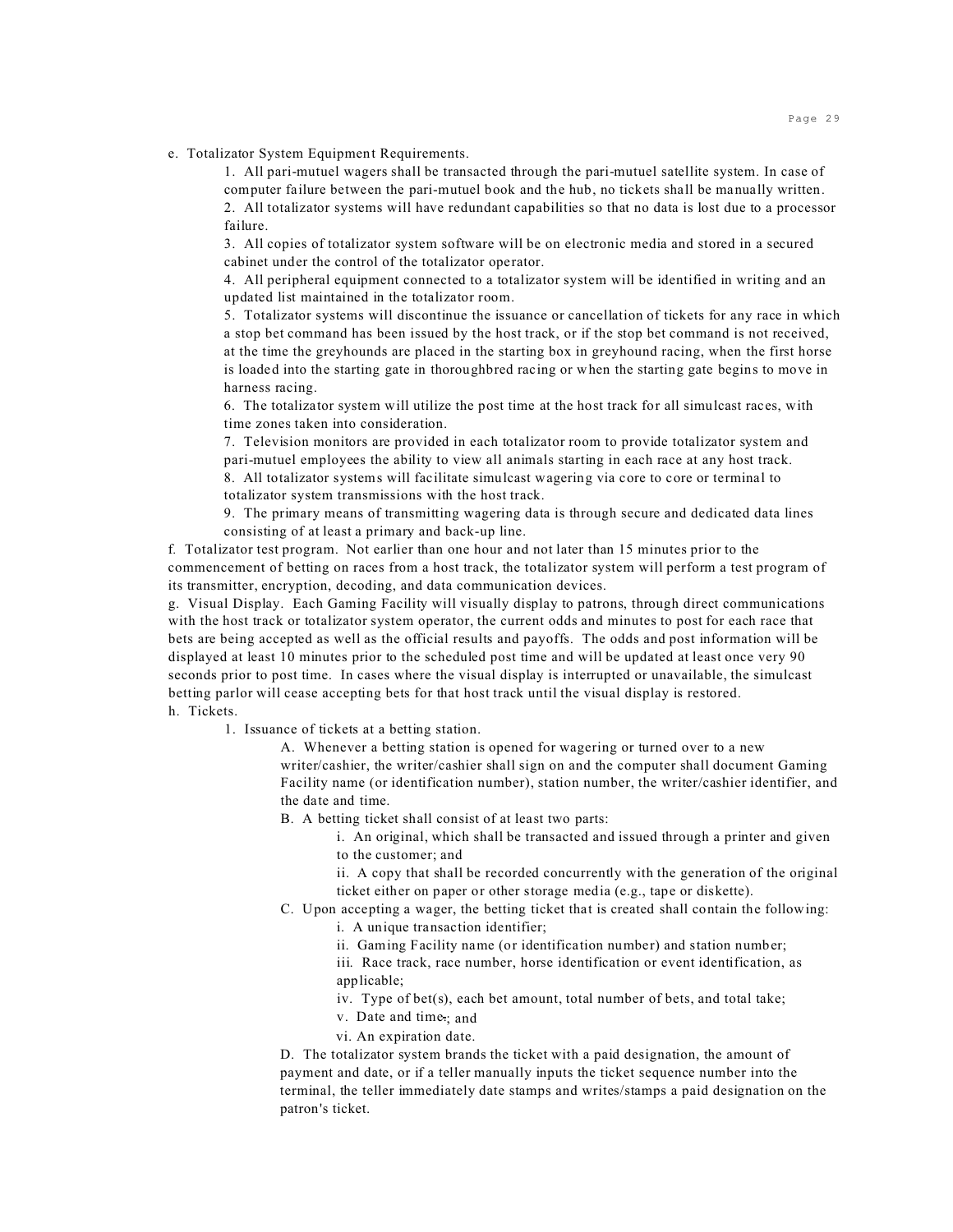E. All tickets shall be considered final at post time.

F. If a Gaming Facility voids a betting ticket written prior to post time, it shall be immediately entered into the system.

G. Future wagers shall be accepted and processed in the same manner as regular wagers. 2. Payment of tickets.

A. Except as provided in the house rules, simulcast betting parlors shall make payment on a winning wager to the person who presents the betting ticket representing the wager. B. Prior to making payment on a ticket, the writer/cashier shall input the ticket for verification and payment authorization.

C. The totalizator system shall be incapable of authorizing payment on a ticket that has been previously paid, a voided ticket, a losing ticket, or an unissued ticket.

D. A simulcast betting parlor will pay winning betting tickets in accordance with official race results as determined by the host track, irrespective of whether wagering information from the simulcast betting parlor was included in the host track's commingled pari-mutuel pool, unless a refund provision is contained in the house rules.

E. A simulcast betting parlor may use the information received from live audio visual signals to determine the winners of or payoffs on bets in the event the totalizator system is unable to relay that information to the simulcast betting parlor.

3.Manual payment of tickets.

A. In case of totalizator system failure, tickets may be paid. In those instances where system failure has occurred and tickets are manually paid, a log will be maintained which includes:

- i. Date and time of system failure.
- ii. Reason for failure.
- iii. Date and time system restored.

B. All manually paid tickets are entered into the computer system as soon as possible to verify the accuracy of the payout (this does not apply to purged, unpaid winning tickets). All manually paid tickets must be reverified as part of the end-of-day audit process should the computer system be inoperative.

## 4. Cancellation of Tickets.

A. A ticket can be canceled manually by inputting the ticket sequence number and immediately writing/stamping a cancellation designation on the original ticket. All manual cancellations are signed by the teller and the supervisor at the time of the cancellation.

B. All cashed/cancelled tickets shall be submitted to the Accounting Department at the end of the day.

C. All cashed and canceled tickets will be stored in a manner that prohibits access by simulcast betting parlor and totalizator system employees and all entry/exit doors shall be locked at all times.

5. Betting Station Checkout standards.

A. Whenever the betting station is closed or the writer/cashier is replaced, the writer/cashier shall sign off and the computer shall document the Gaming Facility name (or identification number), station number, the writer/cashier identifier, the date and time, and cash balance.

B. For each writer/cashier station a summary report shall be completed at the conclusion of each shift including:

i. Computation of cash turned in for the shift; and

ii. Signatures of two employees who have verified the cash turned in for the shift.

i. Computer reports standards.

1. Adequate documentation of all pertinent pari-mutuel information shall be generated by the computer system.

2. This documentation shall be restricted to authorized personnel.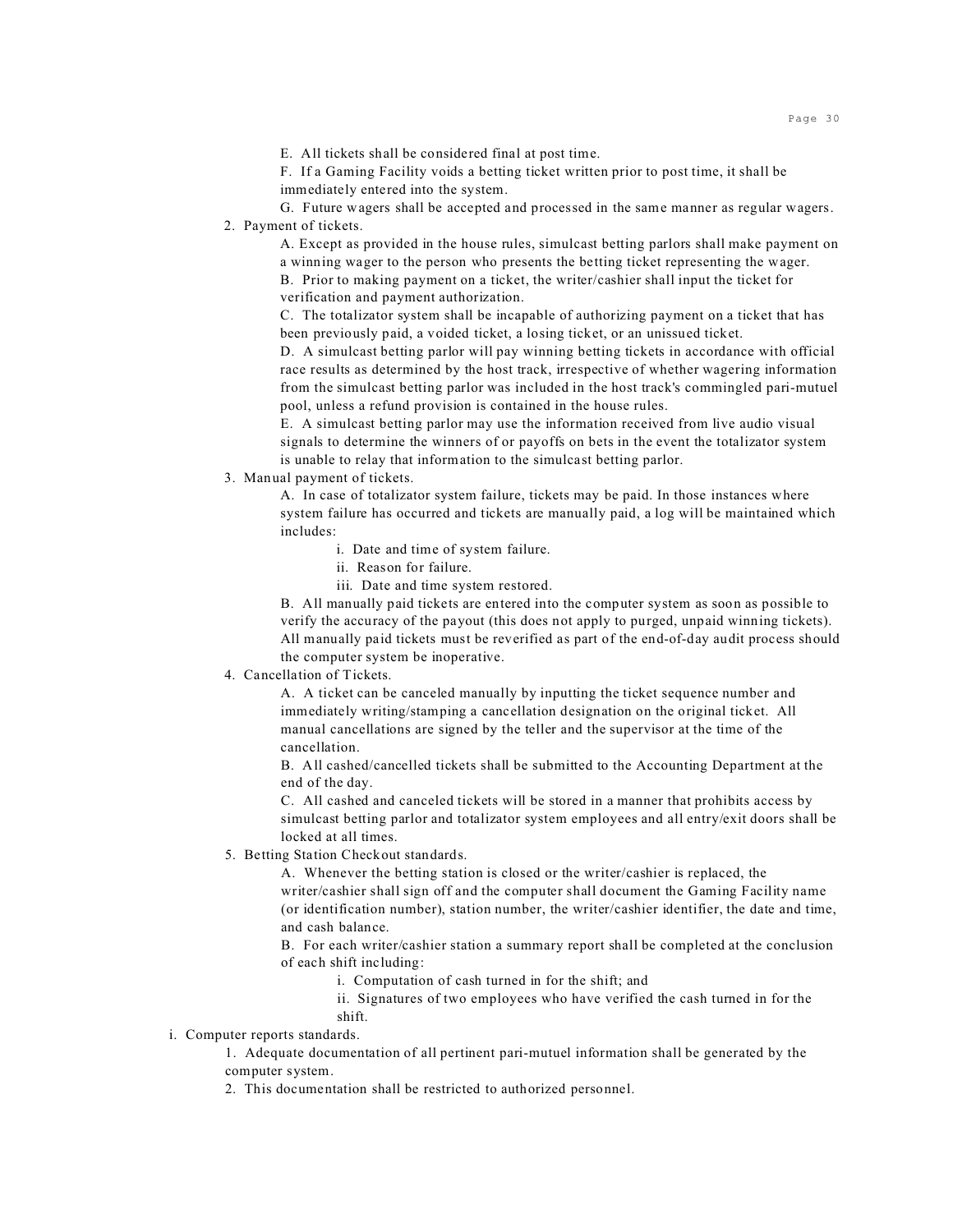3. The documentation shall be created for each day's operation and shall include, but is not limited to:

- A. Unique transaction identifier;
- B. Date/time of transaction;
- C. Type of wager;
- D. Animal identification or event identification;
- E. Amount of wagers (by ticket, writer/SAM, track/event, and total);
- F. Amount of payouts (by ticket, writer/SAM, track/event, and total);
- G. Tickets refunded (by ticket, writer, track/event, and total);
- H. Unpaid winners/vouchers ("outs") (by ticket/voucher, track/event, and total);
- I. Voucher sales/payments (by ticket, writer/SAM, and track/event);
- J. Voids (by ticket, writer, and total);

K. Future wagers (by ticket, date of event, total by day, and total at the time of revenue recognition);

L. Results (winners and payout data);

- M. Breakage data (by race and track/event);
- N. Commission data (by race and track/event); and
- O. Purged data (by ticket and total).
- 4. The system shall generate the following reports:

A. A reconciliation report that summarizes totals by track/event, including write, the day's winning ticket total, total commission and breakage due the Gaming Facility, and net funds transferred to or from the Gaming Facility's bank account;

B. An exception report that contains a listing of all system functions and overrides not involved in the actual writing or cashing of tickets, including sign-on/off, voids, and manually input paid tickets; and

C. A purged ticket report that contains a listing of the unique transaction identifier(s), description, ticket cost and value, and date purged.

j. Employee wagering. Pari-mutuel employees shall be prohibited from wagering on race events while on duty, including during break periods.

k. Accounting and auditing functions. A Gaming Facility shall perform the following accounting and auditing functions:

1. The pari-mutuel audit shall be conducted by personnel independent of the pari-mutuel operation.

2. Documentation shall be maintained evidencing the performance of all pari-mutuel accounting and auditing procedures.

3. An Accounting employee shall review handle, commission, and breakage for each day's play and recalculate the net amount due to or from the systems operator on a weekly basis.

4. The Accounting employee shall verify actual cash/cash equivalents turned in to the system's summary report for each cashier's drawer (Beginning balance,  $(+)$  fills (draws),  $(+)$  net write (sold less voids), (-) payouts (net of IRS withholding), (-) cashbacks (paids), (=) cash turn-in).

5. An Accounting employee shall produce a gross revenue recap report to calculate gross revenue for each day's play and for a month-to-date basis. For purposes of this section, gross revenue includes the following totals:

- A. Commission;
- B. Positive breakage;
- C. Negative breakage;
- D. Track/event fees;
- E. Track/event fee rebates; and
- F. Purged tickets.

6. All winning tickets and vouchers shall be physically removed from the SAM's for each day's play.

7. In the event a SAM does not balance for a day's play, the auditor shall perform the following procedures: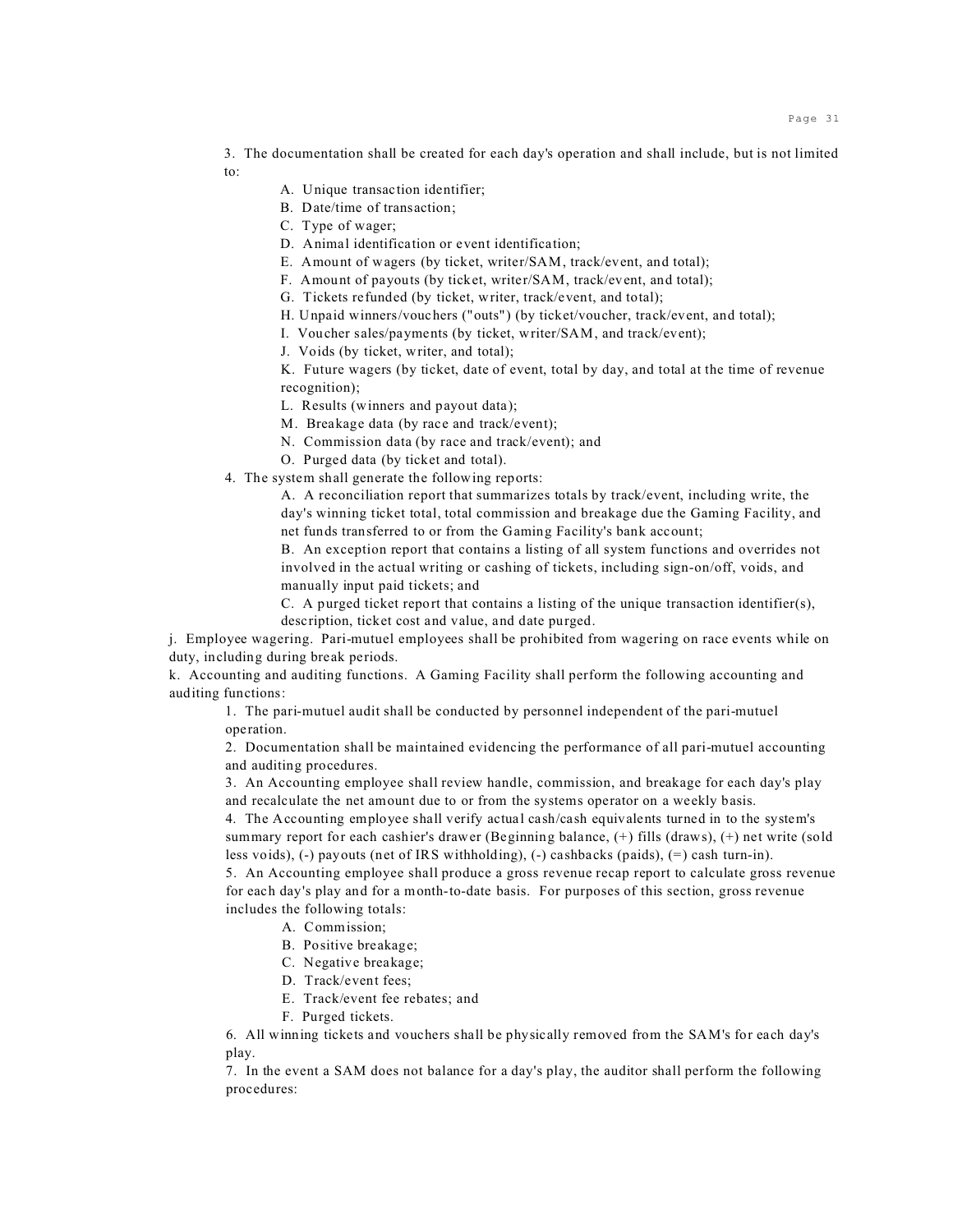A. Foot the winning tickets and vouchers deposited and trace to the totals of SAM activity produced by the system;

B. Foot the listing of cashed vouchers and trace to the totals produced by the system;

C. Review all exceptions for propriety of transactions and unusual occurrences;

D. Review all voids for propriety;

E. Verify the results as produced by the system to the results provided by an independent source;

F. Regrade 1% of paid (cashed) tickets to ensure accuracy and propriety; and

G. When applicable, reconcile the totals of future tickets written to the totals produced by the system for both earned and unearned take, and review the reports to ascertain that future wagers are properly included on the day of the event.

8. At least annually, the auditor shall foot the wagers for one day and trace to the total produced by the system.

9. At least one day per quarter, the auditor shall recalculate and verify the change in the unpaid winners to the total purged tickets.

## *Subsection H. Cage*.

### 5-39. *General*.

a. All gaming shall be conducted on a cash basis. No person shall be extended credit.

b. For any computer applications referenced under this subsection, alternate documentation and/or procedures that provide at least the level of control described by the standards in this subsection, as approved by the Tribe, will be acceptable.

5-40. *Checks.*

a. If checks (i.e., personal, payroll, money order and cashier's checks) are cashed at the cage, Tribal Gaming Management or its designees shall do the following for the purpose of security and integrity:

1. Verify proper endorsement and identification by examining at least one item of customer

identification, such as a driver's license, passport or identification card;

2. Record source of identification on the check; and

3. Verify business authenticity of payroll check. No third party checks may be cashed.

b. If traveler's checks or other guaranteed drafts such as cashier's checks are presented, Tribal Gaming Management shall follow the procedures established by the issuer, witness the customer signing the checks, and compare that signature to the customer's signature placed on the purchased checks. In addition, for checks in excess of \$100, the cashier must perform those requirements stated in subsection (a)(1).

c. The Tribe, or Tribal Gaming Management as approved by the Tribe, shall establish and implement procedures for collecting and recording checks returned after deposit including re-deposit procedures, notification of appropriate departments and custodianship of returned checks.

## 5-41. *Cage/Vault Accountability.*

a. All transactions that flow through the cage/vault, other than customer even money exchanges, shall be summarized with a cage/vault accountability form on a per shift basis and supported by documentation. b. The Gaming Facility cash-on-hand shall include, but is not limited to the following components:

- 1. Currency and coins;
- 2. House chips, including reserve chips;
- 3. Personal checks, cashier's checks, counter checks, and traveler's checks for deposit;
- 4. Chips on tables;

5. Hopper loads (coins put into machines when they are placed in service); and

6. Fills and credits (these documents are treated as assets and liabilities, respectively, of the cage during a business day. When win or loss is recorded at the end of the business day, they are removed from the accountability).

c. The cage and vault (including coin room) inventories shall be counted by the oncoming and outgoing cashiers. These employees shall make individual counts for comparison of accuracy and maintenance of individual accountability. Such counts shall be recorded at the end of each shift during which activity took place. All discrepancies shall be noted and investigated.

5-42. *Accounting/Auditing Standards*.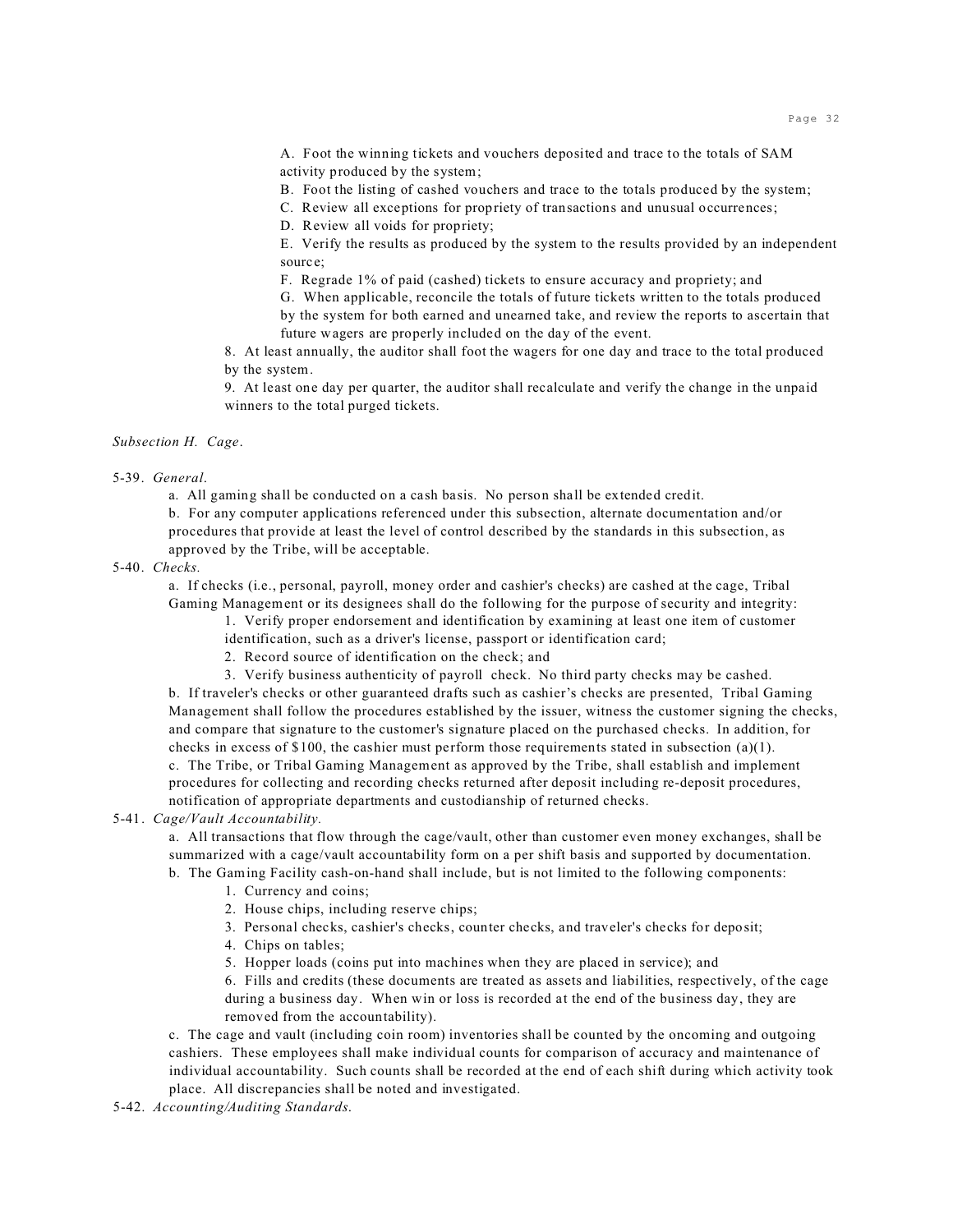a. The cage accountability shall be reconciled to the general ledger at least monthly.

b. All cage/vault accounting procedures and any follow up performed shall be documented, maintained for inspection, and provided to the Tribe and its authorized personnel upon request.

c. Cage Accounting.

1. For each day, accounting/auditing personnel shall reconcile all parts of the form used for increases/decreases to the cage inventory, investigate any variances noted, and document the results of such investigations.

2. For one day each month, accounting/auditing personnel shall trace the amount of cage deposits to the amounts indicated in the bank statements.

3. Once each year, a count is performed of all funds in all gaming areas (i.e., cages, vaults and booths, including reserve areas, SAM's, wagering instrument redemption machines and change machines). All chips and tokens are counted by denomination and type. Individual straps, bags, racks and imprest banks are counted on a sample basis. All amounts counted are traced to the amount recorded on the appropriate accountability form to ensure the proper amount is recorded. Documentation is maintained evidencing the count amounts for each area and the subsequent comparison to the appropriate accountability form. The above counts shall be observed by an individual independent of the department being counted. It is recommended, but not mandatory, that the individual responsible for the funds should perform the actual count. These counts are separate from the count completed by internal audit.

4. For each calendar quarter, a sample of invoices for chips and tokens purchased during the calendar quarter being reviewed shall be selected. The dollar amount of chips or tokens indicated on the purchase invoice shall be traced to the accountability document indicating the increase to the chips or tokens inventory to ensure the proper dollar amount of chips or tokens has been recorded on an accountability form.

5. Monthly, accounting/auditing personnel review all promotional payouts, drawings and giveaway programs to determine the proper accounting and proper win/loss computation. For all promotional payouts, drawings and giveaway programs the following documentation is maintained:

A. Copies of the information provided to the patrons describing the promotional payouts drawings and giveaways;

B. Effective dates; and

C. Accounting treatment, including general ledger accounts, if applicable.

6. Monthly, accounting/auditing personnel perform procedures (i.e., interviews, review of payout documentation) to ensure that promotional payouts, drawings and giveaway programs are conducted in accordance with conditions provided to the patrons.

## *Subsection I. Complimentary Services or Items*.

5-43. *Authorization and Issuance.* Each Gaming Facility shall establish and comply with procedures for the authorization, issuance, and tracking of complimentary services and items including cash and noncash gifts. Such procedures shall be approved by the Tribe and shall include, but shall not be limited to:

a. The procedures by which Tribal Gaming Management delegates to its employees the authority to approve the issuance of complimentary services and items;

b. The procedures by which conditions or limits, if any, which may apply to such authority are established

and modified (including limits based on relationships between the authorizer and recipient); and

c. The procedures by which the authorization and issuance of complimentary services and items are audited.

5-44. *Reports.* At least monthly, accounting, information technology, or audit personnel that cannot grant or receive complimentary privileges shall prepare reports that include the following information for all complimentary services or items that exceed \$100.00:

- a. Name of customer who received the complimentary service or item;
- b. Name(s) of authorized issuer of the complimentary service or item;
- c. The actual cash value of the complimentary service or item;
- d. The type of complimentary service or item (i.e., food, beverage, etc.); and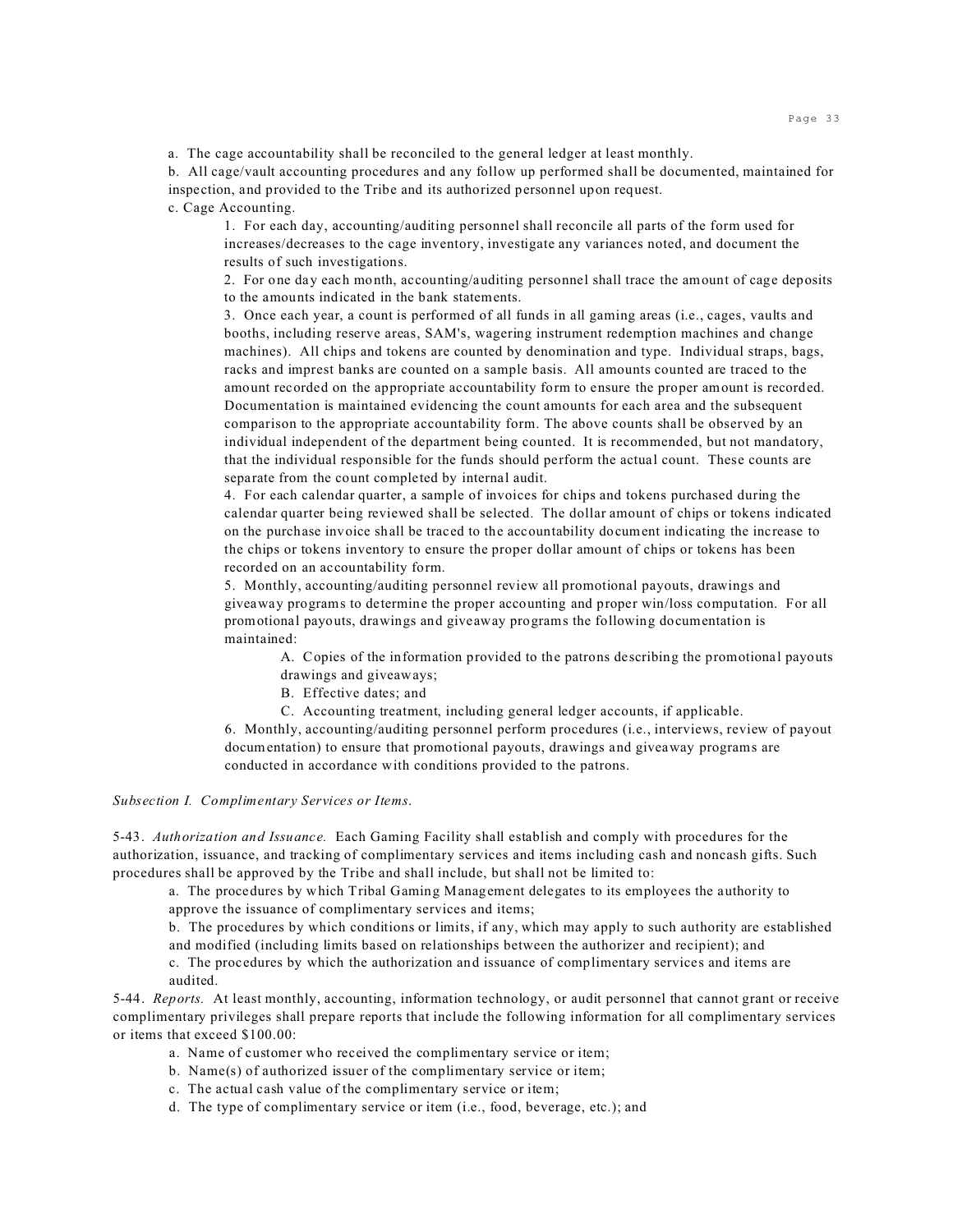e. Date the complimentary service or item was issued.

f. The internal audit or Accounting Departments shall review the reports required in this section at least monthly. These reports shall be made available to the Tribe, the audit committee, and any other entity designated by the Tribe, upon request.

*Subsection J. Currency Transaction Reporting*.

5-45. *General.* All areas of a Gaming Facility which may encounter reportable transactions are required to provide documentation thereof, and shall comply with Title 31 of the Code of Federal Regulations ("Title 31"). 5-46. *Document Requirements*. The following documentation shall be available to all departments in a Gaming Facility, which may encounter reportable transactions:

- a. Currency Transaction Reports (CTRs) Form 8362;
- b. Suspicious Activity Reports (SARs);
- c. Title 31 Internal Controls; and
- d. Supporting documentation to include, but not limited to, Multiple Transaction Logs.

5-47. *Multiple Transaction Logs (MTLs).* A Multiple Transaction Log (MTL) is a two-part log maintained in each monitoring area for purposes of recording information relative to cash transactions.

a. Only one MTL shall be used at a time, per monitoring area, for each designated 24 hour period (i.e., gaming day).

b. Transactions involving cash in the amount of \$3,000 or more shall be recorded on a MTL. In addition, subsequent cash transactions relative to a recorded customer shall also be recorded for aggregation purposes.

Cash-in and cash-out transactions for each customer shall be totaled separately. Also, transactions shall be logged after each occurrence. In addition, once the monitoring process has been initiated for a customer, the information shall be communicated as relevant to personnel and other departments which may be involved in the process (i.e., Surveillance, Security, and other gaming departments).

c. A MTL shall contain the following information for each logged transaction:

1. Description of the customer which shall include, but is not limited to, age, sex, race, eye color, hair, weight, height, and attire;

2. Customer's name, if known;

3. Table number, station number, window number, or other identification of the location where

the transaction occurred;

- 4. Time and date when the transaction occurred;
- 5. Type of transaction (i.e. Cash in or cash out, safekeeping, chip redemption, etc.);
- 6. Dollar amount of the transaction; and
- 7. Signature and employee number of the person recording each transaction.

*Note*: In the event a customer is using an agent during game play or for cash exchange purposes, each person is logged separately on the MTL and an indication is made to illustrate the two customer amounts must be accrued combined.

d. MTLs shall be reviewed by the oncoming supervisory personnel at the beginning of their shift and continually monitored for possible reporting requirements.

e. If within a 24 hour period, a monitored customer attempts to complete a transaction which when combined with previously recorded cash-in or cash-out transactions, exceeds the \$10,000 threshold, a Currency Transaction Report (Form 8362) shall be completed. Reporting shall occur when the accumulated amount exceeds the threshold for cash-in or cash-out transactions respectively.

f. Completed logs shall be signed by the responsible supervisory personnel for each shift of the gaming day attesting to their proper completion.

g. Responsible employees shall engage due diligence to ensure the proper reporting of multiple cash transactions and record keeping requirements.

h. A MTL shall be completed and appropriately signed for each gaming day for each monitoring area regardless of whether or not any reportable transactions have occurred.

i. If there are no reportable transactions recorded for the entire shift or other period of supervision, the monitoring supervisor shall clearly indicate that "no activity" has occurred and sign the MTL attesting to the accuracy and completeness of the MTL.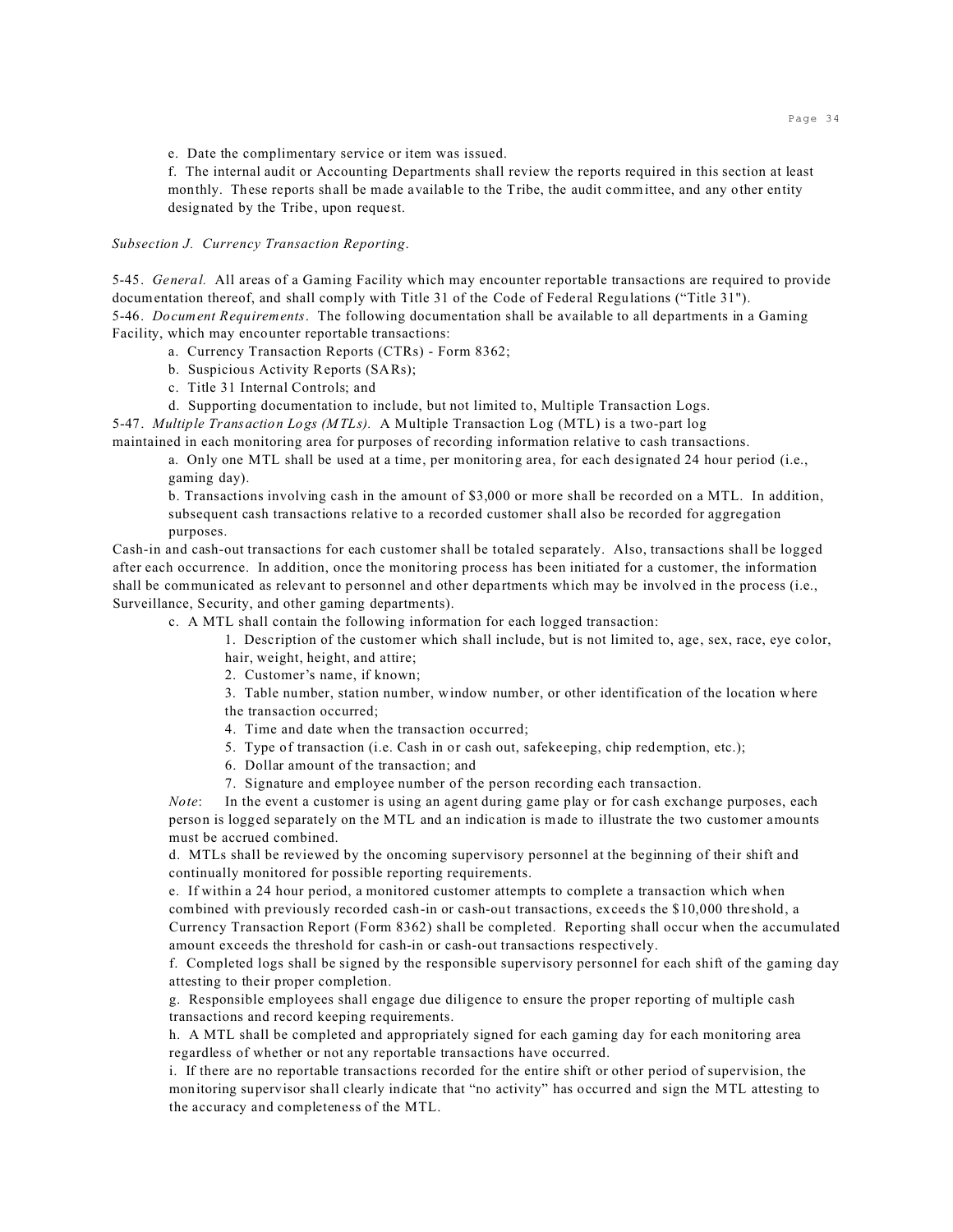j. At the conclusion of the designated 24 hour period, a new MTL shall be initiated.

k. All completed MTLs shall be promptly forwarded to the Accounting Department, retained in chronological order and maintained for inspection for seven (7) years.

5-48. *Currency Transaction Reports (CTR - form 8362).* When a customer attempts to complete a Title 31 type transaction, or attempts to complete a Title 31 transaction that would cause a customer's transactions to exceed the \$10,000 threshold, the employee handling the transaction or the monitoring supervisor shall:

a. Prior to completing the transaction, obtain the following:

1. Customer's name;

2. Social security number or tax identification number (EIN);

3. Permanent address; and

4. Identification (e.g., driver's license, passport, non-resident alien identification card, government issued identification credential, etc.).

b. Initiate the procedures for the reporting requirements of Title 31. If the transaction has occurred, proper reporting and identification procedures shall be completed.

c. As an option to requesting the necessary identification and other data from an established customer, it is acceptable to use information on file if:

1. The person completing the transaction is a known customer;

- 2. The customer's information was obtained from the customer for a previous transaction;
- 3. The information on file is adequate to properly complete a CTR, and
- 4. The customer information on file is periodically updated as follows:
	- A. Original identification credentials were examined;
	- B. Documentation of the examination is included in information on file;
	- C. Expiration dates of identification credentials are included in the information; and
	- D. The transaction date is prior to the expiration date on file.

d. In each instance, the specific identifying information (i.e., the driver's license number, etc.) used to verify the identity of the customer shall be recorded on the report.

e. When identification requirements cannot be met, the appropriate Tribal Gaming Management shall be notified, and the transaction shall be terminated until such time as the identification can be obtained and examined. If the customer refuses to provide identification, the customer shall not be allowed to engage in any additional gaming or currency transactions within the Gaming Facility until such time as the identification is provided.

f. All completed CTR forms and supplemental documentation shall be forwarded to the Accounting Department within 24 hours of the end of the gaming day.

5-49. *Suspicious Activity Reporting (SAR).* Customer activity which raises the suspicion that the customer is intentionally evading Title 31 reporting requirements or using funds derived from illegal activities shall require completion of a SAR form.

a. If potentially suspicious activity is observed by an employee, the appropriate supervisory personnel shall be notified for assistance in evaluating the situation and documenting circumstances that may result in the filing of a SAR.

b. A SAR form shall contain the information required by Title 31 and any other available information that is requested.

c. Pursuant to Title 31, a completed SAR is considered a confidential document and the customer shall not be informed of the completion of this report.

d. SAR forms shall be available to all departments which may encounter suspicious transactions.

e. A copy of a completed SAR shall be retained for seven (7) years along with all supporting

documentation, in chronological order and shall be readily available for inspection.

f. Procedures shall be established and enforced for evaluating all available records to determine the identity of customers suspected of performing a suspicious activity.

5-50. *Player Tracking Records.* Original documents can be used to document cash activity for Title 31 compliance and are retained for a period of seven years. Summary documents may be used in lieu of original documents if:

a. The summary documents include, on a daily basis, a minimum of all cash transaction information recorded on the original player tracking records;

b. Original player tracking records are retained for a minimum of seven days; and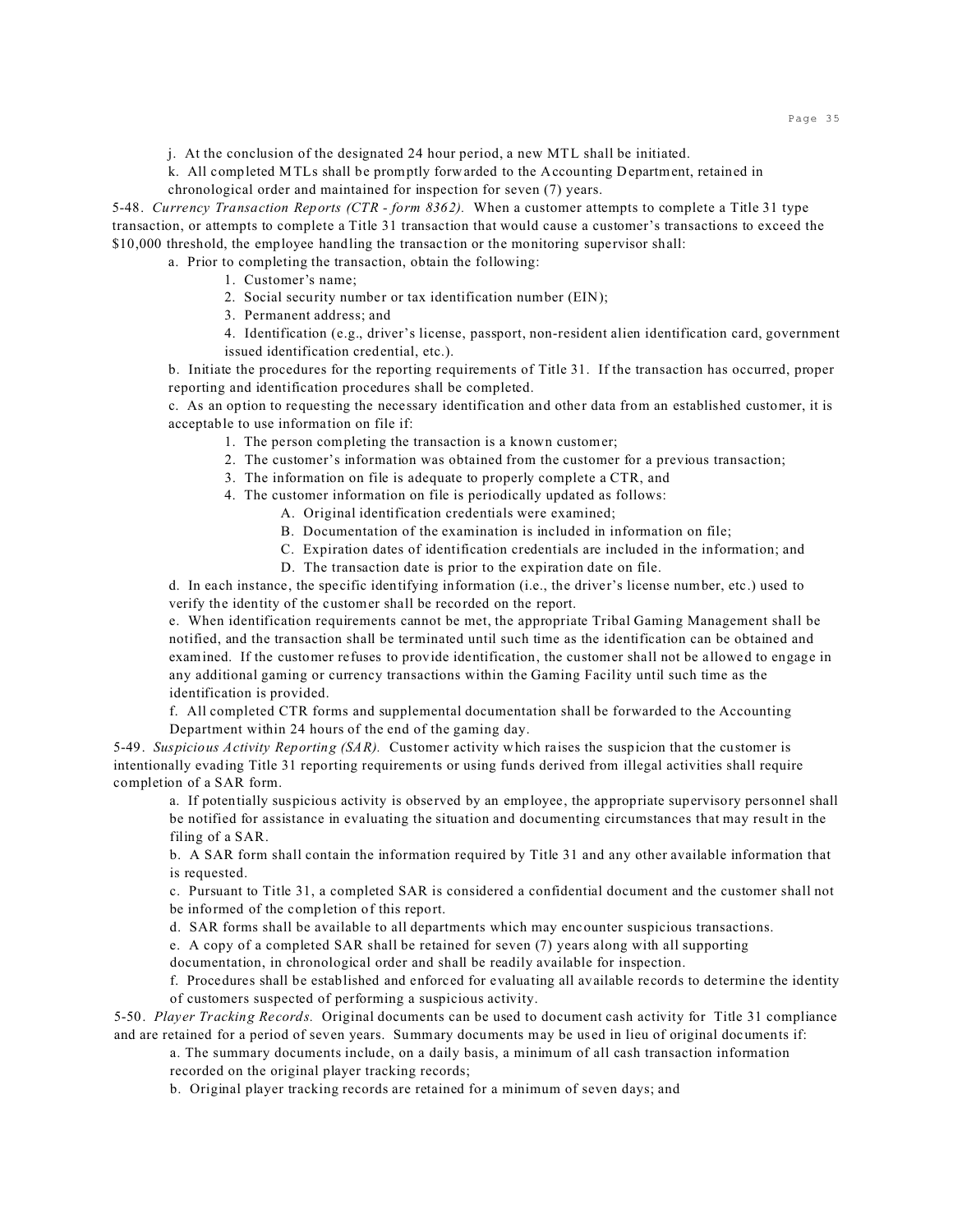c. Both original and summary player tracking records are retained, if possible, when used to support a SAR.

5-51. *Gaming Safekeeping.*

a. All gaming safekeeping deposit and withdrawal transactions of \$3,000 or more, respectively, shall be recorded on a receipt form which, at a minimum, contains the following information:

- 1. Date;
- 2. Time;
- 3. Customer's name;
- 4. Description of the customer or copy of picture identification card;
- 5. Customer's permanent address and date of birth;
- 6. Customer's social security number;
- 7. Transaction type;
- 8. Nature of the deposit (e.g., checks, tokens, or cash);
- 9. Amount of the transaction; and
- 10. Denominations of the funds if transaction is separated by denomination.
- b. Such transactions and any subsequent deposits or withdrawals shall be subject to Title 31 regulations being properly recorded and monitored for possible reporting requirements.

5-52. *Gaming Department Standards.* All gaming departments including, but not limited to, the cage, security, pit personnel, gaming machines, and surveillance, which may witness cash transactions are responsible for:

a. Ensuring prohibited transactions pursuant to Title 31 do not occur;

b. Ensuring all transactions that fall under the Title 31 criteria are properly recorded on the appropriate forms and logs;

c. Making a diligent effort to prevent circumvention of the Title 31 recording and reporting requirements of single and multiple transactions within the designated 24 hour period;

d. Being familiar with what is considered a suspicious transaction and making a diligent effort to identify and report suspicious transactions; and

e. Having knowledge of Title 31 and the minimum internal control regulations relative to Title 31. 5-53. *Accounting Requirements.*

a. The Accounting Department shall develop and implement procedures to assure Title 31 compliance and proper record keeping which include:

1. Ensuring prohibited transactions do not occur;

2. Properly recording, reporting, and processing all transactions that fall under the criteria of Title 31;

3. Making a diligent effort to prevent the circumvention of Title 31 or the reporting and record keeping requirements thereof by multiple transactions in a designated 24 hour period;

4. Being knowledgeable of, and appropriately updated on Title 31 regulations, suspicious transactions and record keeping requirements;

5. Receiving CTRs, SARs, MTLs and any supporting documentation from the various departments or monitoring areas in accordance with established deadlines;

6. Inspecting all documents for Title 31 compliance. MTLs shall be reviewed to ensure CTRs were completed for reportable transactions;

7. Verifying all exceptions discovered through the accounting review are documented and forwarded to the appropriate personnel;

8. Signing reports attesting to the review and remit CTRs and SARs in accordance with Title 31; and

9. Filing a copy of each CTR and SAR and the original MTL and any related documentation including any relevant Title 31 information or records in chronological order and such documents shall be readily available for examination by appropriate personnel.

b. Accounting personnel shall review supporting documents to determine if cash activity or other activity occurred which may disclose transactions that were not properly recorded. Such supporting documentation shall include the following records:

- 1. All completed IRS tax filings or similar information;
- 2. Safekeeping documentation;

3. Check cashing documentation;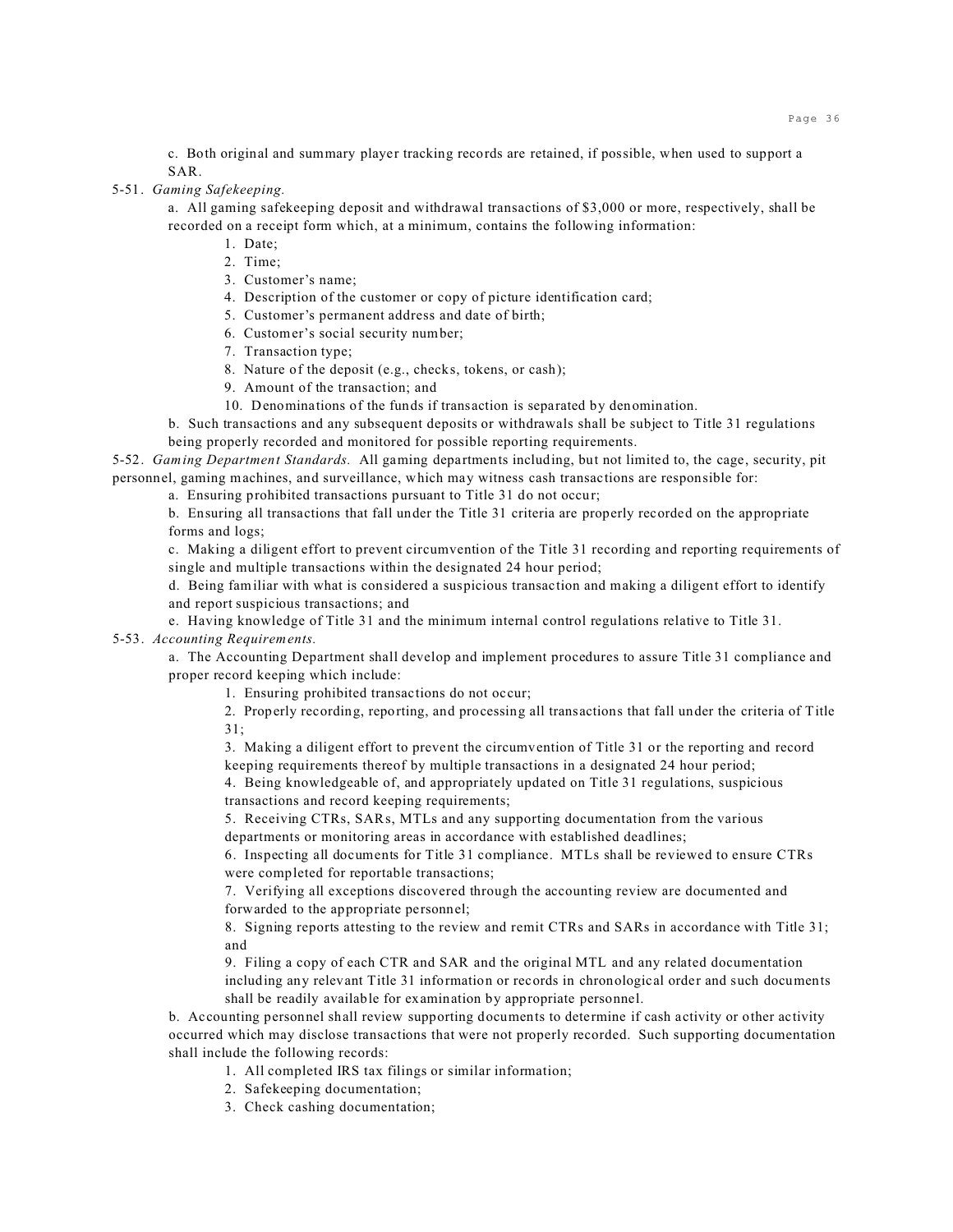4. Player tracking documentation; or

5. Any records displaying cash activity.

5-54. *Compliance Officer.* Pursuant to Title 31, this position refers to an employee responsible for assuring compliance to Title 31 regulations and includes the following responsibilities:

a. Ensure Title 31 procedure manuals or other appropriate documentation are updated, in place and available to employees for reference purposes;

b. Ensures a Title 31 training program is established, maintained and effective;

c. Ensure the policies, procedures, and practices relative to Title 31 are established, maintained, and effective; and

d. Reviews and evaluates all Title 31 exceptions and areas of noncompliance to include reviewing internal

audit and independent accountant findings. Associated follow-up shall be documented and maintained. e. The compliance officer may have other job duties but shall not be responsible for performing gaming

department procedures related to Title 31, except for those associated with SAR requirements.

5-55. *Training Program.* A training program shall be established and maintained to instruct employees as to the requirements of Title 31, Currency Transaction Reporting Minimum Internal Control Standards, and the applicable policies, procedures, and practices.

a. A training coordinator shall oversee the training program. The training coordinator may have other job duties; however, the compliance officer may also function in this capacity.

b. Records shall be maintained to document when training was provided, which employees received the training, the contents of the training session, and the written examination results.

c. Employees shall receive training and pass a written test before they are permitted to function in any capacity that entails the possibility of encountering a Title 31 transaction or relative procedures thereof. d. Training and testing of each casino employee involved in complying with the requirements of Title 31 and related minimum internal controls shall be on-going.

e. Training includes, but is not limited to:

1. Presentation and discussion of related documents and materials as required by Title 31 regulations, SAR guidelines, minimum internal controls and any appropriate procedure manuals; 2. Explanations of prohibited Title 31 transactions, reportable transactions, suspicious

transactions, and multiple transaction logs, to include appropriate monetary thresholds;

3. Reviewing the proper use and completion of a CTR, SAR, and MTL;

4. Reviewing the document and record maintenance and retention requirements relative to Title 31;

5. Explanation of the consequences of noncompliance with Title 31;

6. Reviewing the definition of "customer"; and

7. Reviewing the definition of "established customer" and when "established customer information on file" may be used.

f. Internal and/or external independent testing for compliance of all employees referenced in section 5- 55(c) above shall occur at least once per year.

## **Article VI. Gaming Integrity**.

### *Subsection A. Operation of Gaming Facilities*.

### 6-1. *Conduct of Games/Game Rules.*

a. Posting of Game Rules*.* The Gaming Facility shall conspicuously post game play procedures that are significant to customers. Each gaming table shall post or make available the payout odds applicable to that game and table. The Gaming Facility shall conspicuously post a notice that the gaming is conducted and regulated by the Oneida Tribe, the procedures that customers can follow to resolve player disputes, and any other notices as required by the Gaming Compact. Each Gaming Facility shall maintain a printed copy of the complete text of the rules of all authorized games and all other information required to be made available to the public. This information shall be made available to the public for inspection upon request.

1. If a Gaming Facility chooses to implement an alternative available under an existing rule of play, at least one-half hour prior to implementing such alternative, the Gaming Facility shall: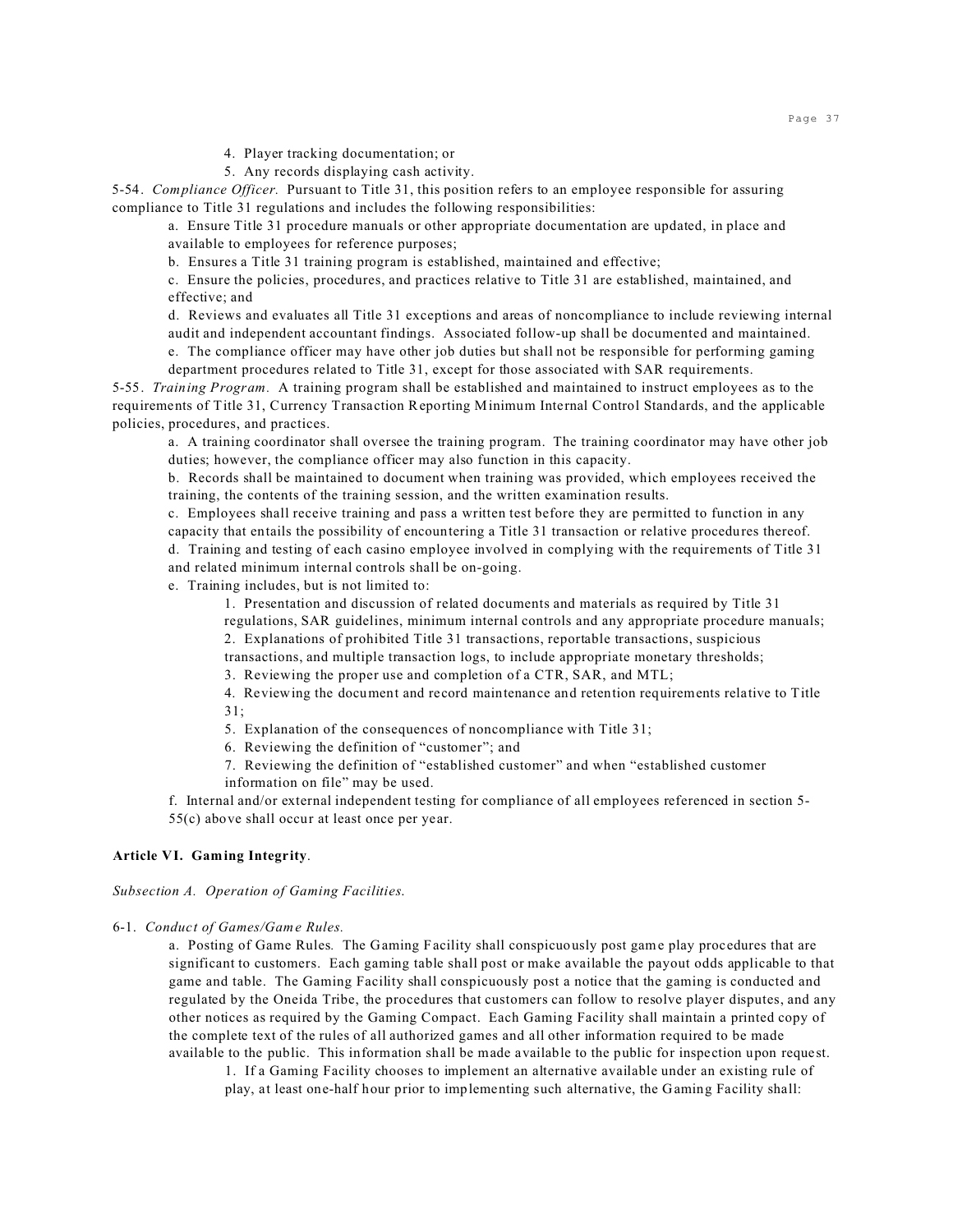A. Post a sign at the gaming table advising patrons of the change and the time that it will go into effect; and

B. Announce the change to patrons who are at the table.

2. A Gaming Facility may at any time change the permissible minimum or maximum wager at a table game upon posting a sign at the gaming table advising patrons of the new permissible minimum or maximum wager and announcing the change to patrons who are at the table.

b. Minimum Bankroll. Tribal Gaming Management, as approved by the Tribe, shall establish and comply with a minimum bankroll formula to ensure that the Gaming Facility maintains cash or cash equivalents (on hand and in the bank, if readily accessible) in an amount sufficient to satisfy obligations to the Gaming Facility's customers as they are incurred. Each Gaming Facility, on a quarterly basis, is responsible to comply with a bankroll formula that ensures that the Gaming Facility can satisfy its obligations to customers and meet all reasonably expected cash flow needs of the Facility.

6-2. *Player Tracking.* The following standards apply if a player tracking system is utilized:

a. The player tracking system shall be secured so as to prevent unauthorized access (e.g., changing passwords at least quarterly and physical access to computer hardware, etc.).

b. The addition of points to members accounts other than through actual gaming machine play shall be sufficiently documented (including substantiation of reasons for increases) and shall be authorized by a department independent of the player tracking and gaming machines. Alternatively, and at the election of Tribal Gaming Management through the development of an alternative process, the addition of points to members' accounts may be authorized by gaming machine supervisory employees if sufficient documentation is generated and it is randomly verified by employees independent of the gaming machine department on a quarterly basis.

c. Booth employees who redeem points for members shall be allowed to receive lost players club cards, provided that they are immediately deposited into a secured container for retrieval by independent personnel.

d. Changes to player tracking system parameters, such as point structures and employee access, shall be performed by supervisory employees independent of the gaming machine department. Alternatively, and at the election of Tribal Gaming Management through the development of an alternative process, changes to player tracking system parameters may be performed by gaming machine department supervisory employees if documentation is generated and it is randomly verified by supervisory employees independent of the gaming machine department on a monthly basis.

e. All other changes to player tracking system shall be appropriately documented.

6-3. *Employee Requirements.*

a. Gaming by Key Persons*.* Section XI.A. of the Gaming Compact requires that the Oneida Tribe shall adopt within its gaming ordinance provisions restricting the conduct of gaming by persons employed by the Oneida Tribe at any Gaming Facility.

b. Incompatible Gaming Positions Among Gaming Employees*.* The Oneida Gaming Commission, in consultation with the auditor, shall develop procedures to ensure that anytime transactions occur with different departments for fill/credit, table drop and count, and gaming machine drop and count transactions (i.e., pit, cage, table drop, soft count, cage, gaming machine drop and hard count), that immediate family members do not participate in the same transaction or series of transactions.

c. Gaming-Related Contractor*.* The Oneida Gaming Commission shall maintain a current listing of all Class III gaming-related contractors, as defined by the Gaming Compact, along with their Wisconsin Gaming Commission Certificate Numbers.

d. Uniforms*.* All employees who work with unaccounted-for funds will wear pocketless uniforms.

e. No extraneous items, such as purses, magazines, food, newspapers, etc., are allowed in the cage, vault, coin room, and count room. No team member is allowed to have personal currency on them.

f. Signatures*.* Signatures, where required, will consist of the employee's full name and employee number.

g. The Tribe shall develop procedures which enable the identification of gaming employees by reference to an authentic known standard (e.g. signature) in order to ensure compliance with these regulations.

6-4. *Liability Insurance.* The Oneida Tribe must maintain the public liability insurance coverages as specified in its Gaming Compact.

6-5. *Gaming Facility Perimeters.*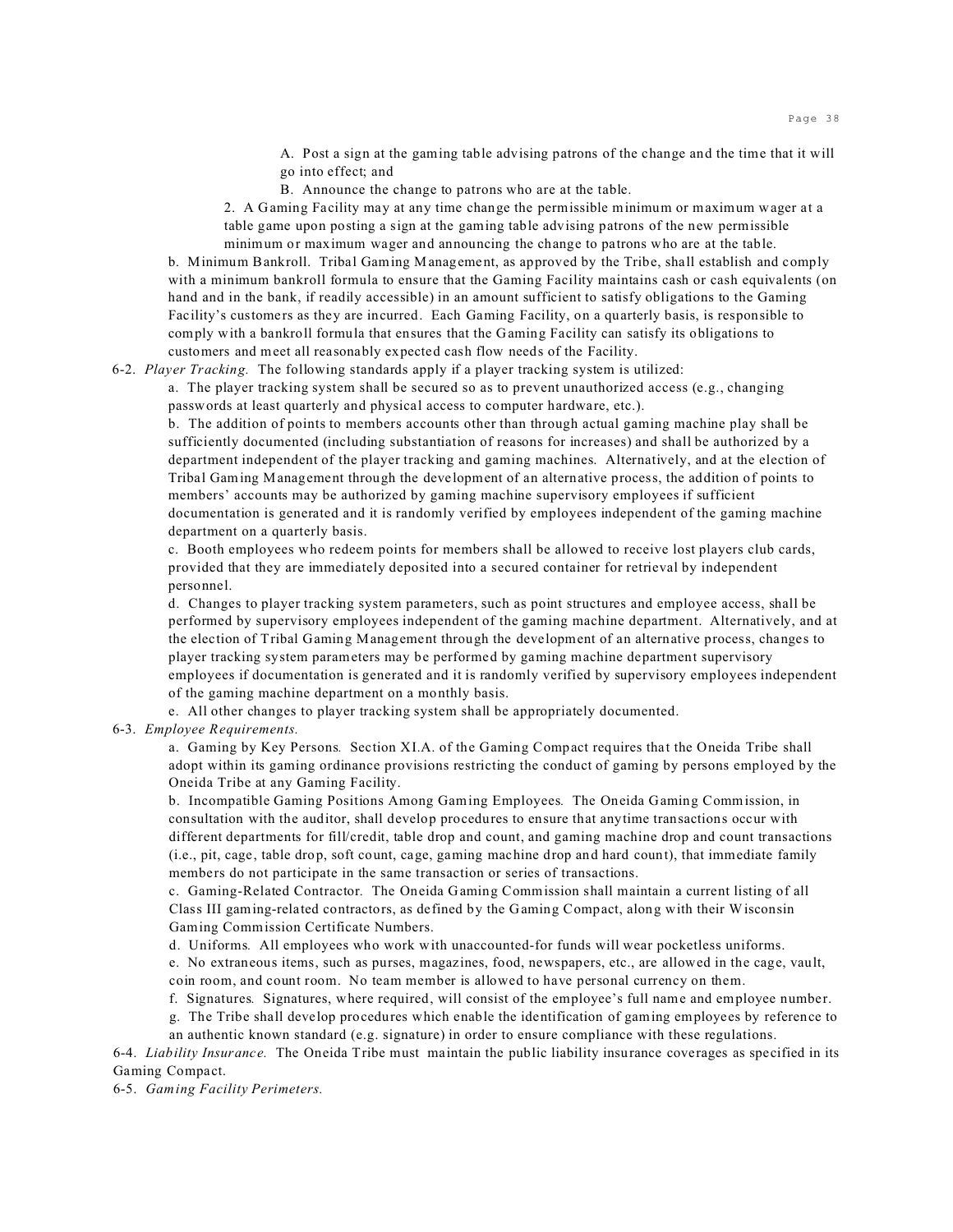a. Internal*.* All entrances and exits to the Gaming Facility shall be monitored by stationary cameras. For Tier A gaming facilities, a PTZ may be used instead of stationary cameras as long as all areas can be covered.

b. External*.* Cameras and/or security in the parking lot shall be positioned to enable coverage of the entire Gaming Facility.

*Subsection B. Electronic Gaming Machines*.

6-6. *Requirements for Gaming Machines.*

a. Hardware and Software Requirements. The hardware and software for gaming machines shall meet the requirements of Gaming Laboratories International Standard GLI-11 ("Gaming Devices in Casinos") and any amendments to GLI-11, which shall be treated as amendments to this section for purposes of the Department's right to object pursuant to Article XXXV of the Compact. These standards supercede Sections  $XV(A)$ , (D) and (E) of the Gaming Compact.

b. Testing and Approval. The following requirements supercede Sections XV(B) and (G) of the Compact.

 1. No gaming machine or related equipment, or conversion of any gaming machine or related equipment, may be operated by the Tribe unless:

> A. The gaming machine or related equipment is obtained from a manufacturer or distributor that holds a Certificate issued as required by Article VII of the Compact to sell, lease, or distribute gaming machines or related equipment; and

B. The gaming machine or related equipment, or a prototype thereof, has been tested, approved and certified by an independent gaming test laboratory to be in compliance with the standards applicable to gaming machines pursuant to this section.

2. Conformity to Technical Standards. The Tribe shall require the manufacturer or distributor to certify, in writing, to the Tribe and the Department that, upon installation, each gaming machine or related equipment in place at a Gaming Facility:

A. Conforms precisely to the exact specifications of the gaming machine prototype tested and approved by the independent gaming test laboratory; and

B. Operates and plays in accordance with the technical standards prescribed in this section.

3. For purposes of this section, "related equipment" means any equipment related to the operation of a gaming machine which effects game outcome, calculation or verification of revenue, or game revenue accounting.

- 6-7. *Gaming Machine Inventory Reporting*. The following requirements supercede Section XV(C) of the Compact. a. Installations. At least ten (10) days prior to installation of a gaming machine, the Tribe shall report the following information to the Department for each gaming machine being installed:
	- 1. The serial number of the machine;
	- 2. The Tribal identification number assigned to the machine;
	- 3. The manufacturer of the machine;
	- 4. The type of machine being shipped;
	- 5. The denomination of the machine;

6. An indication of whether the machine will be linked to machines in other locations for purposes of a progressive jackpot;

- 7. The distributor of the gaming machine;
- 8. The entity shipping the machine to the gaming location;
- 9. The date the machine will be delivered to the gaming location; and
- 10. The game PSM identification number or numbers.

b. Removals. Prior to the removal of a gaming machine from a Gaming Facility, the Tribe shall report the following information to the Department for each gaming machine being sold:

- 1. The serial number of the machine;
- 2. The Tribal identification number assigned to the machine;
- 3. The manufacturer of the machine;
- 4. The type of machine being shipped;
- 5. The entity to which the machine is being transferred;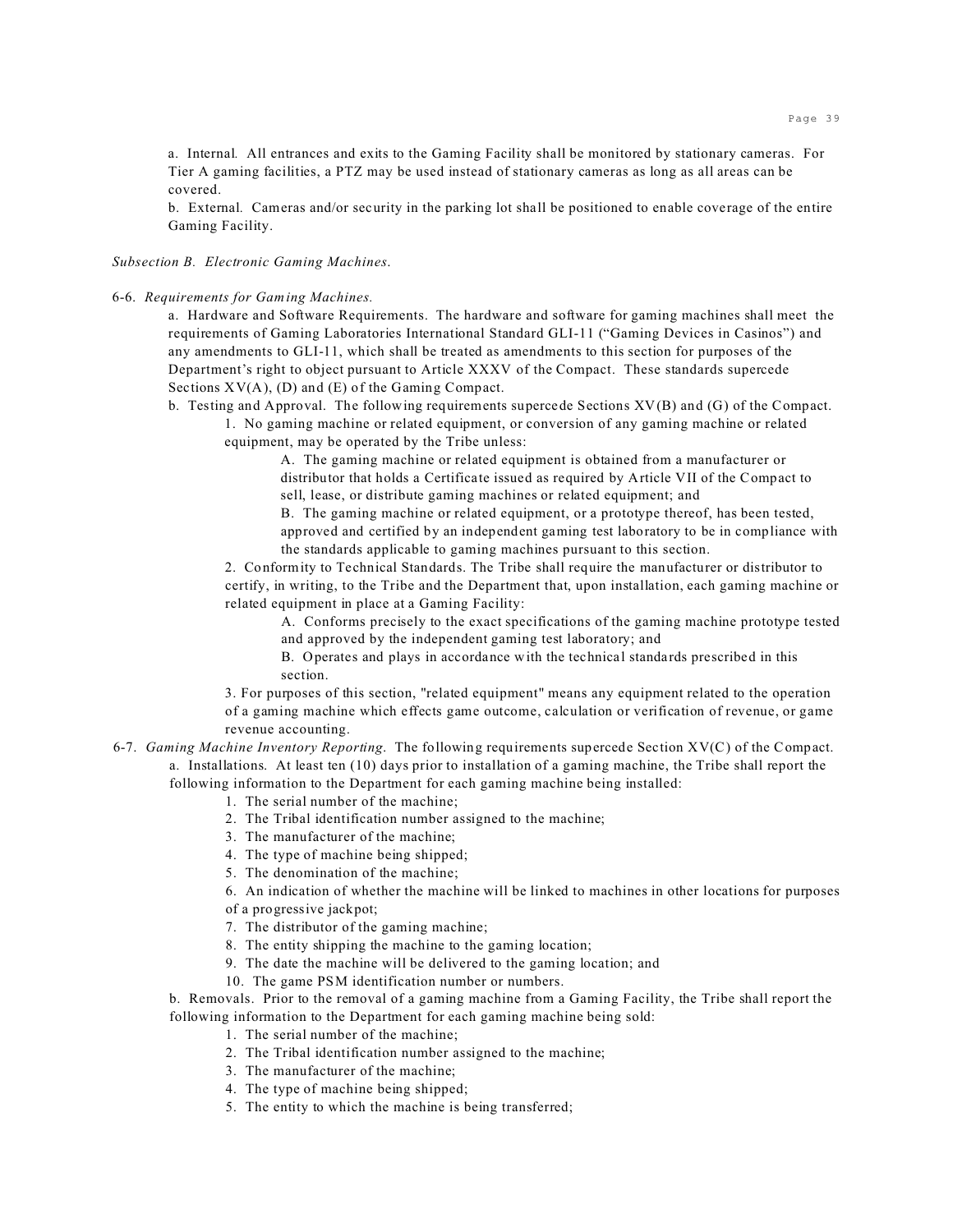6. Details regarding the entity to which the machine is being transferred including the street address, city, state, zip code and phone number;

- 7. The date the machine will be removed from the gaming location; and
- 8. The game PSM identification number or numbers.

c. Conversions. For purposes of this section, "conversion" of a gaming machine means alteration of the main program or theme of the machine or changing the gaming machine PSM. Conversion of a gaming machine does not mean upgrade of the gaming machine, implementing alternate options within existing software, modifying the denomination, adding bill acceptors, upgrading ticket in/ticket out devices, or adjusting hold percentages. Prior to converting a gaming machine in operation at a Gaming Facility, the Tribe shall report the following information to the Department for each gaming machine being converted:

- 1. The serial number of the machine;
- 2. The Tribal identification number assigned to the machine;
- 3. The manufacturer of the machine;
- 4. The type of machine being converted;
- 5. The denomination of the machine being converted;

6. An indication of whether the machine is linked to machines in other locations for purposes of a progressive jackpot;

- 7. The distributor of the gaming machine;
- 8. The entity that shipped the machine or game program storage media to the gaming location;
- 9. If applicable, the date the machine will be delivered to the gaming location; and

10. If applicable, the original game PSM identification number or numbers and the changed game PSM identification number or numbers if they are being changed.

d. Game Storage. Prior to removing a gaming machine from play and placing it in storage or removing a gaming machine from storage and placing it into play on the gaming floor at a Gaming Facility, the Tribe shall report the following information to the Department for each gaming machine being placed in storage or removed from storage:

- 1. The serial number of the machine;
- 2. The Tribal identification number assigned to the machine;
- 3. The date the machine will be placed into or removed from storage; and
- 4. Information indicating whether the machine is being activated or placed into storage.

e. Game Destruction. Prior to removing a gaming machine from play and destroying the gaming machine, the Tribe shall report the following information to the Department for each gaming machine being destroyed:

- 1. The serial number of the machine;
- 2. The Tribal identification number assigned to the machine;
- 3. The date the machine will be destroyed; and
- 4. Information indicating whether there was a witness to the destruction of the machine.

f. Notification Format. The notification information required by subsections (a) through (e) above shall be provided to the Department electronically through the Gaming Device Inventory System of the Office of Indian Gaming and Regulatory Compliance.

6-8. *Testing and Approval of Redemption Kiosks.*

a. Redemption kiosks shall meet the requirements of Gaming Laboratories International Standard GLI-20 ("Redemption Kiosks") and any amendments to GLI-20, which shall be treated as amendments to this section for purposes of the Department's right to object pursuant to Article XXXV of the Compact. b. Testing and Approval.

1. No redemption kiosk may be operated by the Tribe unless:

A. The redemption kiosk is obtained from a manufacturer or distributor that holds a Certificate issued as required by Article VII of the Compact to sell, lease, or distribute redemption kiosks; and

B. The redemption kiosk, or a prototype thereof, has been tested, approved and certified by an independent gaming test laboratory to be in compliance with the standards applicable to redemption kiosks pursuant to this section.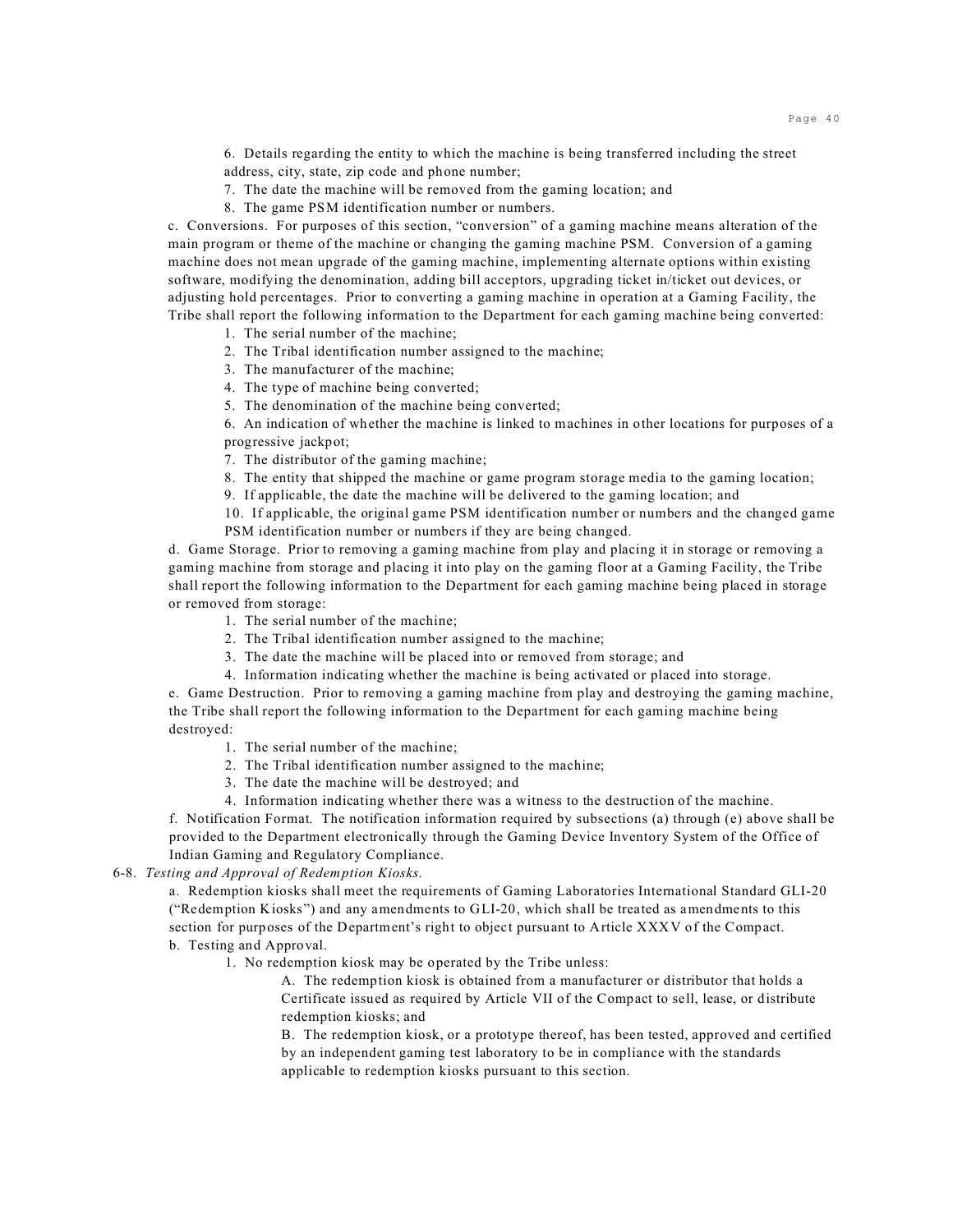2. Conformity to Technical Standards. The Tribe shall require the manufacturer or distributor to certify, in writing, to the Tribe and the Department that, upon installation, each redemption kiosk in place at a Gaming Facility:

A. Conforms precisely to the exact specifications of the redemption kiosk prototype tested and approved by the independent gaming test laboratory; and

B. Operates and plays in accordance with the technical standards prescribed in this section.

# 6-9. *Progressive Gaming Machines.*

a. Tribal Gaming Management, with review and approval by the Oneida Gaming Commission, may limit a progressive jackpot to an amount that is equal to or greater than the amount of the jackpot when the limit is imposed. Tribal Gaming Management, with review and approval by the Oneida Gaming Commission, shall post a conspicuous notice of the limit at or near the gaming machine or gaming machines to which the limit applies.

b. Tribal Gaming Management, with review and approval by the Oneida Gaming Commission, shall not reduce the amount displayed on a progressive jackpot meter or otherwise reduce or eliminate the progressive jackpot unless:

1. A player wins the jackpot;

2. Tribal Gaming Management, with review and approval by the Oneida Gaming Commission, adjusts the progressive jackpot meter to correct a malfunction or to prevent the display of an amount greater than an imposed limit, and the Gaming Facility (with review and approval by the Oneida Gaming Commission) documents the adjustment and the reasons for it;

3. Tribal Gaming Management, with review and approval by the Oneida Gaming Commission, distributes the increment amount to another progressive jackpot at the Gaming Facility and the following:

A. Tribal Gaming Management, with review and approval by the Oneida Gaming Commission, documents the distribution.

B. Any gaming machine offering the jackpot to which Tribal Gaming Management, with review and approval by the Oneida Gaming Commission, distributes the incremental amount does not require that more money be played on a single play to win the jackpot than the machine from which the incremental amount is distributed.

C. Any machine offering the jackpot to which the incremental amount is distributed complies with the minimum theoretical payout requirement of the Gaming Compact. D. The distribution is completed within 30 days after the progressive jackpot is removed from play.

4. Tribal Gaming Management, with review and approval by the Oneida Gaming Commission, shall preserve the records required by this section for at least seven years.

c. Progressive systems, progressive controllers, and gaming machines operating as part of a progressive network shall meet the requirements of Gaming Laboratories International Standard GLI-12 ("Progressive Gaming Devices in Casinos") and any amendments to GLI-12, which shall be treated as amendments to this section for purposes of the Department's right to object pursuant to Article XXXV of the Compact. d. Testing and Approval.

1. No progressive system, progressive controller or gaming machines operating as part of a progressive network, or any conversion thereof, may be operated by the Tribe unless:

A. The progressive system, controllers, and progressive gaming machines are obtained from a manufacturer or distributor that holds a Certificate as required by Article VII of the Compact to sell, lease, or distribute gaming machines; and

B. The Progressive System, Controllers, and all progressive gaming machines and related equipment, or prototypes thereof, have been tested, approved and certified by an

independent gaming test laboratory to be in compliance with the standards of this Section. 2. The approval of a progressive system shall be certified in two phases:

A. Initial laboratory testing, where the independent gaming test laboratory will test the integrity of the gaming machine(s) in conjunction with a progressive system in the laboratory setting with the equipment assembled; and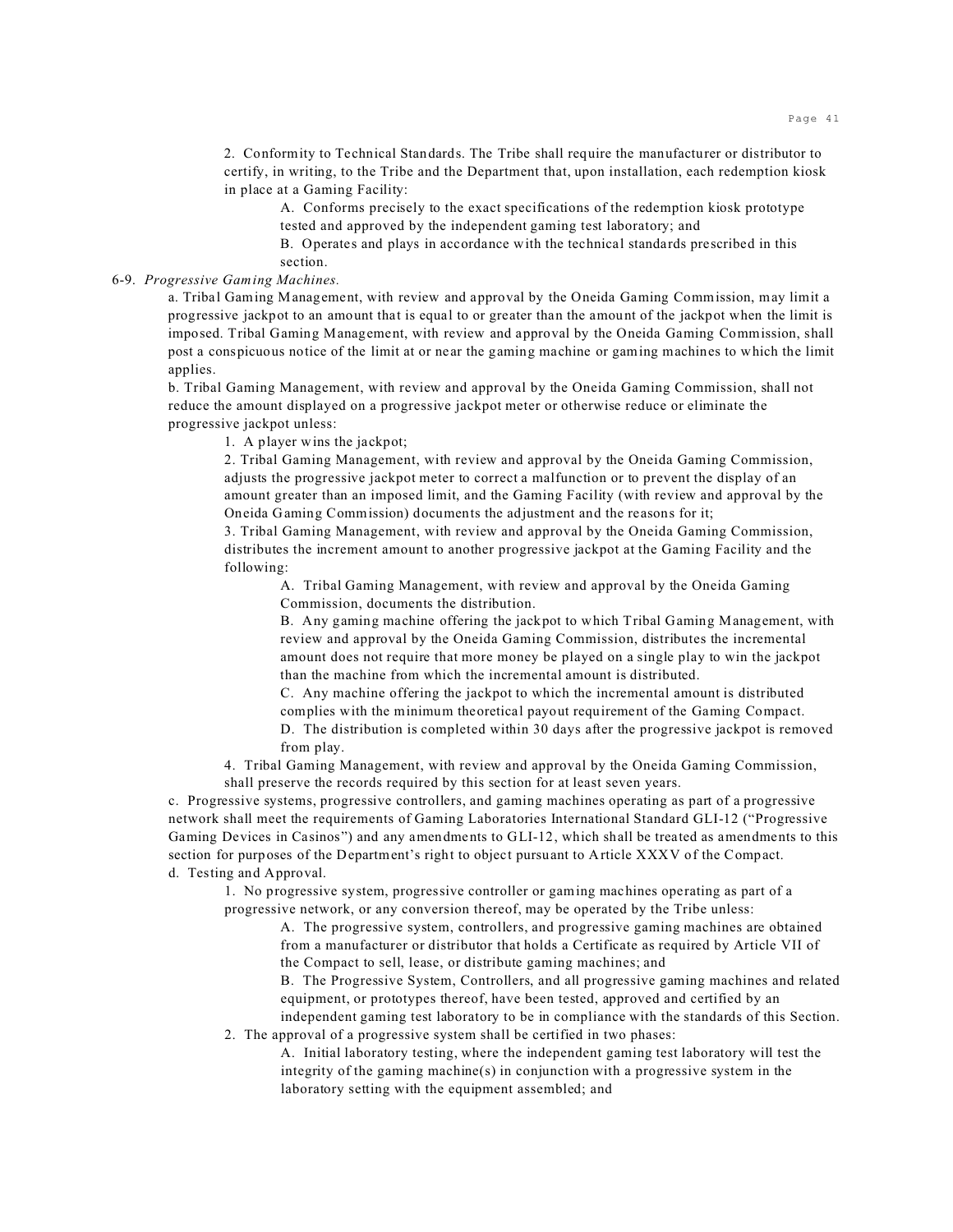B. If the system or current version of the system has not previously received certification in any gaming jurisdiction, on-site certification where the progressive communications and set up are tested on the Gaming Facility floor prior to implementation.

3. For purposes of this section, "related equipment" means any equipment related to the operation

of a progressive network which effects game outcome, calculation or verification of revenue, or game revenue accounting.

# 6-10. *On-line Gaming Machine Monitoring Systems.*

a. On-line gaming machine monitoring systems shall meet the requirements of Gaming Laboratories International Standard GLI-13 ("On-Line Monitoring and Control Systems (MCS) and Validation Systems in Casinos") and any amendments to GLI-13, which shall be treated as amendments to this section for purposes of the Department's right to object pursuant to Article XXXV of the Compact.

b. Each gaming machine in operation and available for play to the public is required to be connected and accurately reporting to an on-line gaming machine monitoring system as provided in this section. c. Testing and approval.

1. On-line gaming machine monitoring systems shall be approved by an independent gaming test laboratory. The approval of an on-line gaming machine monitoring system shall be certified in two phases:

A. Initial laboratory testing, where the independent gaming test laboratory will test the integrity of the system in conjunction with gaming machines, in the laboratory setting with the equipment assembled; and

B. If the on-line gaming machine monitoring system or current version of the on-line gaming machine monitoring system has not previously received certification in any gaming jurisdiction, on-site certification is required in which the communications and set up are tested on the Gaming Facility floor prior to implementation.

2. After installation and testing of the on-line gaming machine monitoring system, no modifications to the collateral systems or the core processes of the on-line gaming machine monitoring system in the logic functions or algorithms that may affect the capture and reporting of required meters may be made unless an independent gaming test laboratory certifies to the Department and the Tribe that the modified on-line gaming machine monitoring system conforms to all applicable standards.

3. No on-line gaming machine monitoring system shall be utilized by the Tribe unless it the requirements of this section and is successfully tested pursuant to this section.

d. Procedures shall be performed at least monthly to verify that the system is transmitting and receiving data from the gaming machines properly and to verify the continuing accuracy of the coin-in meter readings as recorded in the gaming machine statistical report.

e. DCS Compatibility. No on-line gaming machine monitoring system or modification to an existing online gaming machine monitoring system may be installed and operated by the Tribe unless the system and modifications are compatible with the Data Collection System (DCS).

*Subsection C. Table Games*.

6-11. *Supervision.* Pit supervisors should provide supervision of all table games. 6-11. At least one pit manager or supervisor should actively oversee the conduct of every six tables staffed by a dealer.

6-12. *Game Play Requirements*. Table games shall be conducted in accordance with any Rules of Play enacted pursuant to the Gaming Compact.

6-13. *Table Games Inventory Reporting*.

a. Installations. At least 10 days prior to installation of a gaming table, the Tribe shall report the following information to the Department for each gaming table being installed:

- 1. The serial number of the gaming table;
- 2. The Tribal identification number assigned to the gaming table;
- 3. The manufacturer of the gaming table;
- 4. The type of gaming table being shipped;
- 5. The distributor of the gaming table;
- 6. The entity shipping the gaming table to the gaming location; and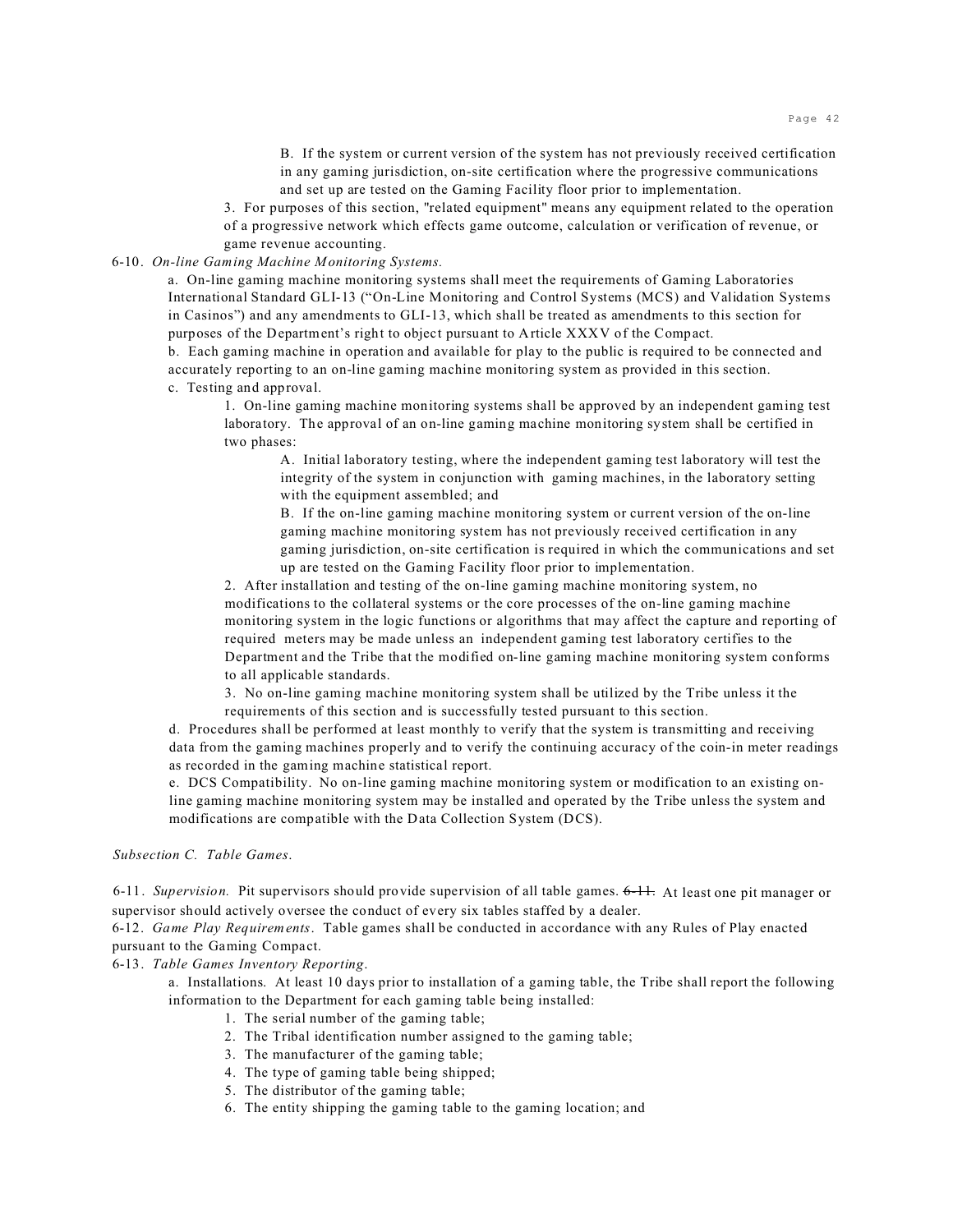#### 7. The date the gaming table will be delivered to the gaming location.

b. Removals. Prior to the removal of an gaming table from a Gaming Facility, the Tribe shall report the following information to the Department for each gaming table being removed:

- 1. The serial number of the gaming table;
- 2. The Tribal identification number assigned to the gaming table;
- 3. The manufacturer of the gaming table;
- 4. The type of gaming table being shipped;
- 5. The entity to which the gaming table is being transferred;

6. Details regarding the entity to which the gaming table is being transferred including the street address, city, state, zip code and phone number; and

7. The date the gaming table will be removed from the gaming location.

c. Game Storage. Prior to removing a gaming table from play and placing it in storage or removing a gaming table from storage and placing it into play on the gaming floor at a Gaming Facility, the Tribe shall report the following information to the Department for each gaming table:

- 1. The serial number of the gaming table;
- 2. The Tribal identification number assigned to the gaming table;
- 3. The date the gaming table will be placed into or removed from storage; and

4. Information indicating whether the gaming table is being activated or placed into storage. d. Game Destruction. Prior to removing a gaming table from play to destroy the table, the Tribe shall

report the following information to the Department for each gaming table being destroyed:

- 1. The serial number of the gaming table;
- 2. The Tribal identification number assigned to the gaming table;
- 3. The date the gaming table will be destroyed; and

4. Information indicating whether there was a witness to the destruction of the gaming table. e. Notification Format. The notification information required by subsections (a) through (d) above shall be provided to the Department electronically through the Gaming Device Inventory System of the Office of Indian Gaming and Regulatory Compliance.

6-14. *Testing and Approval of Blackjack Automatic Shuffling Devices.*

a. Except as provided in subsection (b) below, automatic shuffling devices used in the game of Blackjack may not be operated by the Tribe unless:

> 1. The automatic shuffling device is obtained from a manufacturer or distributor that holds a Certificate issued under Article VII of the Compact to sell, lease, or distribute gaming devices or gaming-related equipment; and

> 2. The automatic shuffling device, or a prototype thereof, has been tested, approved and certified by an independent gaming test laboratory.

b. Pending testing and approval of automatic shuffling devices, such equipment may be operated by the Tribe if:

1. The automatic shuffling device has been tested, approved, and certified by an independent gaming test laboratory for use in the States of Nevada, New Jersey, Michigan, Minnesota, or any other jurisdiction determined by the Department to require testing of automatic shuffling devices substantially similar in scope to that required under subsection (a) above.

2. The manufacturer or distributor of the automatic shuffling device has submitted the equipment for testing at an independent gaming test laboratory pursuant to subsection (a) above.

3. The automatic shuffling device has not been disapproved by an independent gaming test

laboratory pursuant to subsection (a) above.

6-15. *Progressive Table Games*. This section shall apply to any table game with a progressive payout wager. If a Gaming Facility offers a table game with a progressive payout wager, it may be offered individually at each gaming table or the Gaming Facility may connect the progressive wager among two or more tables so that the progressive amount increases incrementally for all wagers at these two or more tables.

a. Except as provided in this subsection, each table which offers a progressive payout wager shall have the following features:

1. A mechanical, electrical or electronic device to be known as an "in-meter" that continuously and automatically counts the amount wagered by patrons on the progressive payout;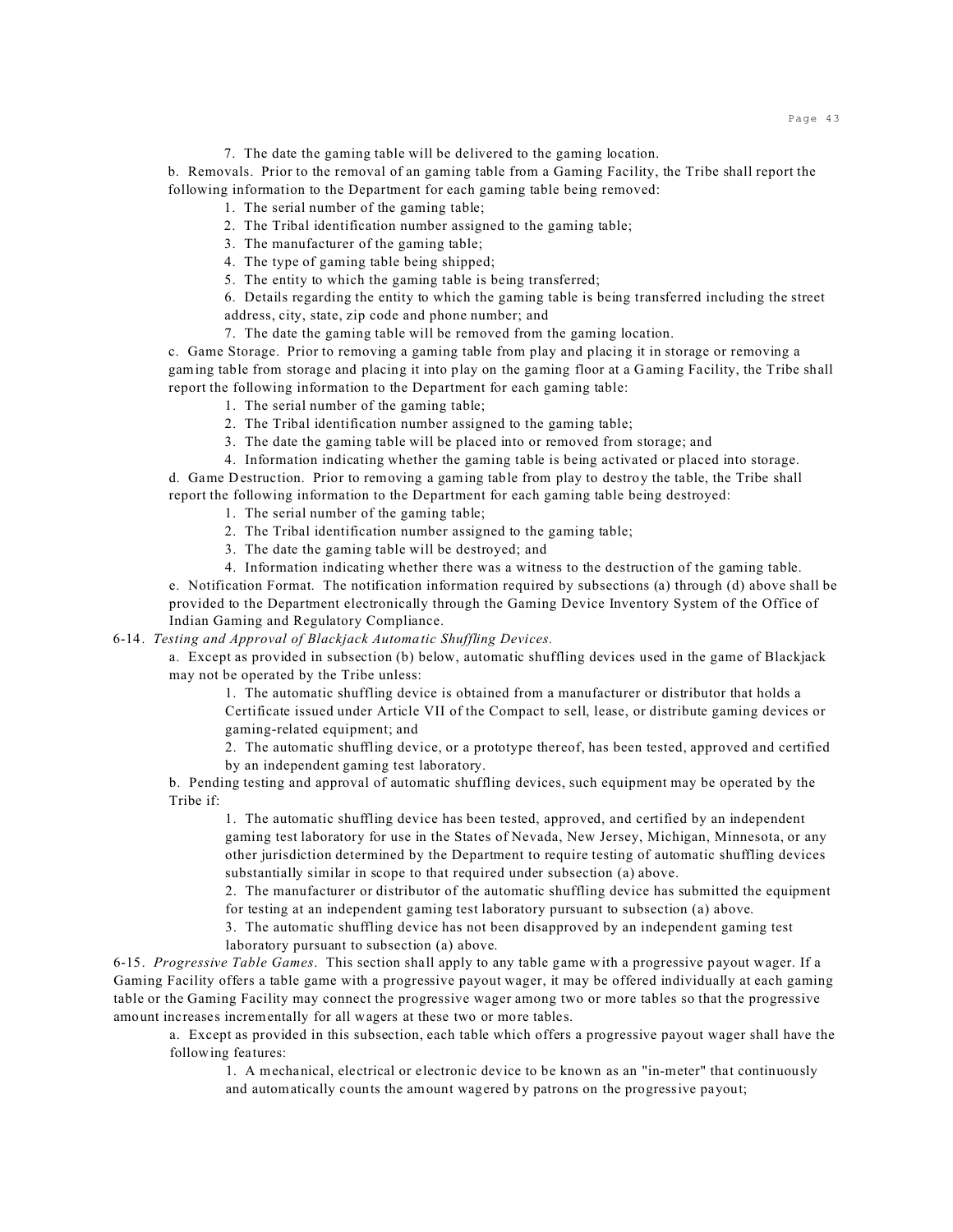2. A mechanical, electrical or electronic device to be known as a "progressive meter," visible from the front of the gaming table, which increases incremenatlly at a set rate of progression when gaming chips are wagered and accepted for the progressive payout and which prominently displays the amount which can be won if the outcome which awards the entire progressive payout is achieved; provided, however, that more than one gaming table may be connected to a common progressive display unit if:

A. A Gaming Facility elects to connect two or more tables to the same progressive payout wager pursuant to (c) below; and

B. The display unit is visible to every player at each of the connected tables; 3. A mechanical, electrical or electronic device to be known as a "progressive payout meter" that continuously and automatically records the number of times each progressive payout wager is won;

4. A separate key and key switch to reset or alter the amount on the "progressive meter";

5. A separate key locking the compartment housing the component which acknowledges the acceptance of the progressive payout wager and initiates an increase in the progressive meter or some other means by which to preclude any unauthorized or unintentional alterations to the progressive meter;

6. Dual key control by the Gaming Facility of the location in which the computer that controls the progressive payout wager system and any related component is housed; and

7. Any disks for the computer that controls the progressive payout wager system shall be stored in a secured area.

b. A Gaming Facility may use a percentage of each progressive payout wager that is accepted at a table to fund a portion of the reset amount for the progressive meter. If a reset fund is established by a Gaming Facility pursuant to this subsection, each table shall have or be connected to a device known as a "reset meter" which increases incrementally at a set rate of progression when gaming chips are wagered and accepted for the progressive payout and which records the amount which shall be transferred to the progressive meter, inclusive of any reset amount funded by the Gaming Facility, when the entire amount on the progressive meter is won by a player. Each table shall have the following features in addition to those specified in (a) above:

1. A separate key and key switch to reset or alter the amount on the reset meter or such other separate mechanism; and

2. A separate key locking the compartment housing the component which operates the reset meter or some other mechanism which precludes any unauthorized or unintentional alterations to the reset meter.

c. If a Gaming Facility elects to connect two or more tables for a progressive payout wager, the following shall be required:

1. All tables connected shall only accept wagers of the same denomination and amount to qualify a player for a chance to win the progressive payout;

2. All tables connected shall increment the meter at the same rate of progression for each wager;

3. The same progressive payouts shall be offered and the probability of hitting those payouts be the same at the connected tables; and

4. A device which shall either automatically or manually lockout all progressive meters if a patron has won a progressive payout wager.

d. No table game with a progressive payout wager shall be placed in a Gaming Facility until there are procedures in place for the following:

1. The authorized game and outcome which will award the progressive payout wager;

2. The initial and reset amounts at which the progressive meter will be set;

3. The proposed rate of progression for each progressive meter and reset meter, if applicable, and the procedure by which any change to the rate of progression will be made;

4. The procedures governing the reset switch or mechanism referenced in (a) and, if applicable,

(b) above which shall, at a minimum, preclude the dealer from resetting or altering the amount on the progressive or reset meter;

5. The procedures for operating all the equipment associated with the table games progressive wager including the lockout feature referenced in (c) above;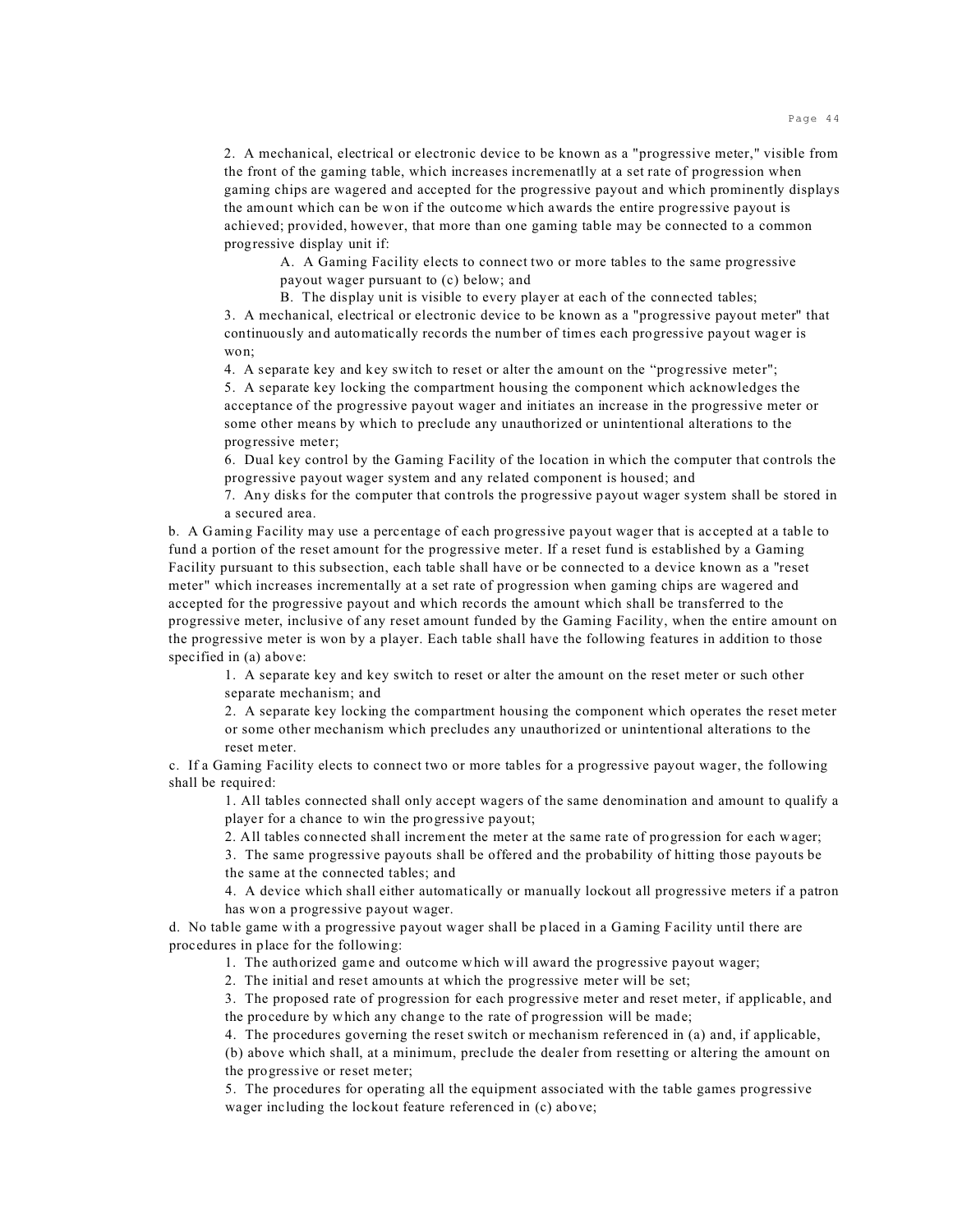6. The installation of the computer system that controls the progressive payout wager system, which installation shall occur only after advance written notice of at least three business days to the MIS department of the Gaming Facility and which notice shall:

A. Be provided by an authorized representative of the Gaming Facility or manufacturer or servicing vendor other than the individual or entity who will perform the actual installation; and

B. Include, at a minimum, the following:

i. A list of each computer program to be installed including the version number and version date;

- ii. The date of and estimated time needed to complete the installation; and
- iii. The name of the person authorized to perform the installation.

7. The procedures for assigning access to the computer installed pursuant to  $(d)(6)$  above and completing or modifying the progressive payout wager system set up, as applicable; 8. Except as provided by  $(d)(9)$  below, the procedures utilized by any computer that controls the progressive payout wager system to provide complete and prompt recovery of all system information in the event of any malfunction, which data recovery capability shall include:

- A. The recording of all system information as it occurs and in a redundant manner; and
- B. The immediate notification of the Gaming Facility of any malfunction consistent with the provisions of (j) below; and

9. In the absence of computer system capability for recording all system information in accordance with  $(d)(8)(A)$  above, the procedures utilized by any computer that controls the progressive payout wager system to provide complete and prompt recovery of all system information, except for information not recorded up to five minutes prior to any malfunction, and the procedures utilized by the Gaming Facility in the event of such malfunction for the manual reconstruction of information not recorded by the system necessary to accurately adjust system meters.

e. No progressive meter shall be turned back to a lesser amount unless:

1. The progressive payout amount won has been actually paid to the winning patron;

2. The progressive payout amount won by the patron has been recorded in accordance with an approved system of internal controls;

- 3. The time limit for the progressive payout established pursuant to (f) below has expired; or
- 4. The change is necessitated by an equipment or meter malfunction, in which case an explanation must be entered on the Table Game Progressive Summary required in (h) below.

f. When a Gaming Facility decides to permanently remove the offer of a table game progressive payout, a time limit determined by the Gaming Facility shall be established and notice of the time limit shall be provided at each table. Upon the expiration of such time limit, the Gaming Facility may remove the table game progressive payout or establish another time limit. Nothing in this section shall be deemed to prohibit the immediate and permanent removal by a Gaming Facility of a table game progressive payout from a gaming table provided that one or more table games offering the progressive payout remain at the Gaming Facility.

g. Once the time limit in accordance with (f) above has expired, the amount on any progressive meters shall be documented. The initial or reset amount may be retained by the Gaming Facility and deducted from the ending amount on any meters and the remaining portion shall be revenue. If a reset meter is utilized in accordance with (b) above, the entire amount on the reset meter, less the reset amount funded by the Gaming Facility, shall be revenue.

h. The amount indicated on the "progressive payout meter," "progressive meter," "in-meter" and, if applicable, "reset meter" on each gaming table offering a progressive payout wager shall be recorded on a Table Game Progressive Summary, at a minimum, at least once every seven calendar days and each summary shall be signed by the preparer. If not prepared by the Accounting Department, the Table Game Progressive Summary shall be forwarded to Accounting by the end of the gaming day on which it is prepared. A representative of the Accounting Department shall be responsible for calculating the correct amount that should appear on the progressive meter. If an adjustment to the progressive meter is necessary, the adjustment shall be made by a member of the table games department as follows: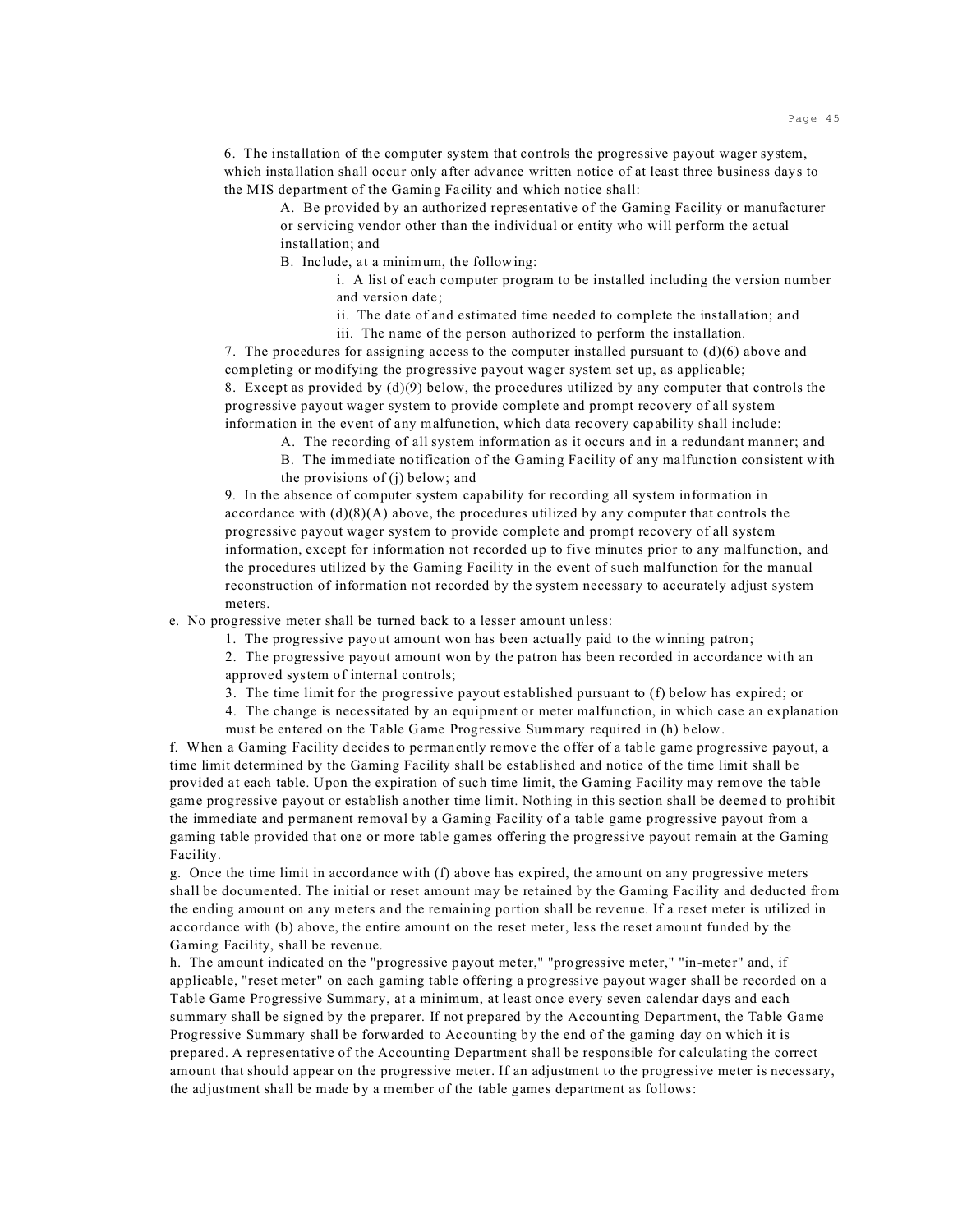1. Supporting documentation shall be maintained to explain any addition or reduction in the registered amount on the progressive meter, which documentation shall include, at a minimum, the date, the number of the table, the amount of the adjustment, the reason for the adjustment and the signature of the table games department employee making the adjustment; and

2. The adjustment shall be effectuated within 48 hours of the meter reading.

i. Except as otherwise authorized by this section, any gaming table offering a progressive payout wager may only be removed from the Gaming Facility for a period not to exceed five days. The amount on the progressive meter and, if applicable, reset meter upon the return or replacement of the gaming table shall not be less than the amount at the time of removal. Any time limit for the offering of a progressive payout pursuant to (f) above shall be extended by the number of days during which the progressive payout was not offered as the result of any action by a Gaming Facility pursuant to this subsection.

j. Following any malfunction of a computer that controls the progressive payout wager system, the Gaming Facility shall not utilize the system until the malfunction has been successfully repaired. Notwithstanding the foregoing, a Gaming Facility may utilize the system prior to it being successfully repaired, for a period not to exceed 48 hours, provided that:

1. The malfunction is limited to a single storage media;

2. In addition to the malfunctioning storage media device, the system contains a backup storage media device not utilized in the normal operation of the system, which backup device shall immediately and automatically replace the malfunctioning device, to permit a complete and prompt recovery of all information in the event of an additional malfunction; and

3. Continued use of the malfunctioning system would not limit the ability to perform a complete and prompt recovery of all information and would not otherwise harm or affect the normal operation of the progressive payout wager.

k. Whenever a Gaming Facility seeks to install a modification to any computer that controls a progressive payout wager system, including, but not limited to, a new or modified computer program or hardware design, the installation shall occur only after advance written notice of at least three business days to the MIS department of the Gaming Facility. The written notice shall:

1. Be provided by an authorized representative of the Gaming Facility or manufacturer or

servicing vendor other than the individual or entity who will perform the actual installation; and 2. Include, at a minimum, the following:

A. If the modification involves computer programs:

i. A list of each computer program to be modified or replaced, including the version number and version date, if applicable; and

ii. A list of each new computer program to be installed, if any, including the version number and version date, if applicable.

B. If the modification involves hardware design, a list of each type of hardware being modified or replaced;

C. The date of and estimated time needed to complete the installation; and

D. The name of the individual or entity authorized to perform the installation.

l. Any installation authorized pursuant to this section shall be performed in the presence of a representative of the MIS department of the Gaming Facility. Following the completion of the installation, the computer that controls the progressive payout wager system shall generate a record of the installation or, if the computer does not have the capability to generate such a record, the Gaming Facility shall otherwise create such record of the installation.

*Subsection D. Chips, Tokens and Coupons.*

6-16. *Receipt, Inventory, Storage and Destruction of Chips and Tokens.* Tribal Gaming Management shall establish and comply with procedures for the receipt, inventory, storage, and destruction of chips and tokens. 6-17. *Use of Chips and Tokens.*

a. Chips and tokens are solely representatives of value which evidence a debt owed to their custodian by the Oneida Tribe and are not the property of anyone other than the Oneida Tribe.

b. The Oneida Tribe uses chips or tokens at its Gaming Facility and shall:

1. Issue chips and tokens only to customers of its Gaming Facility;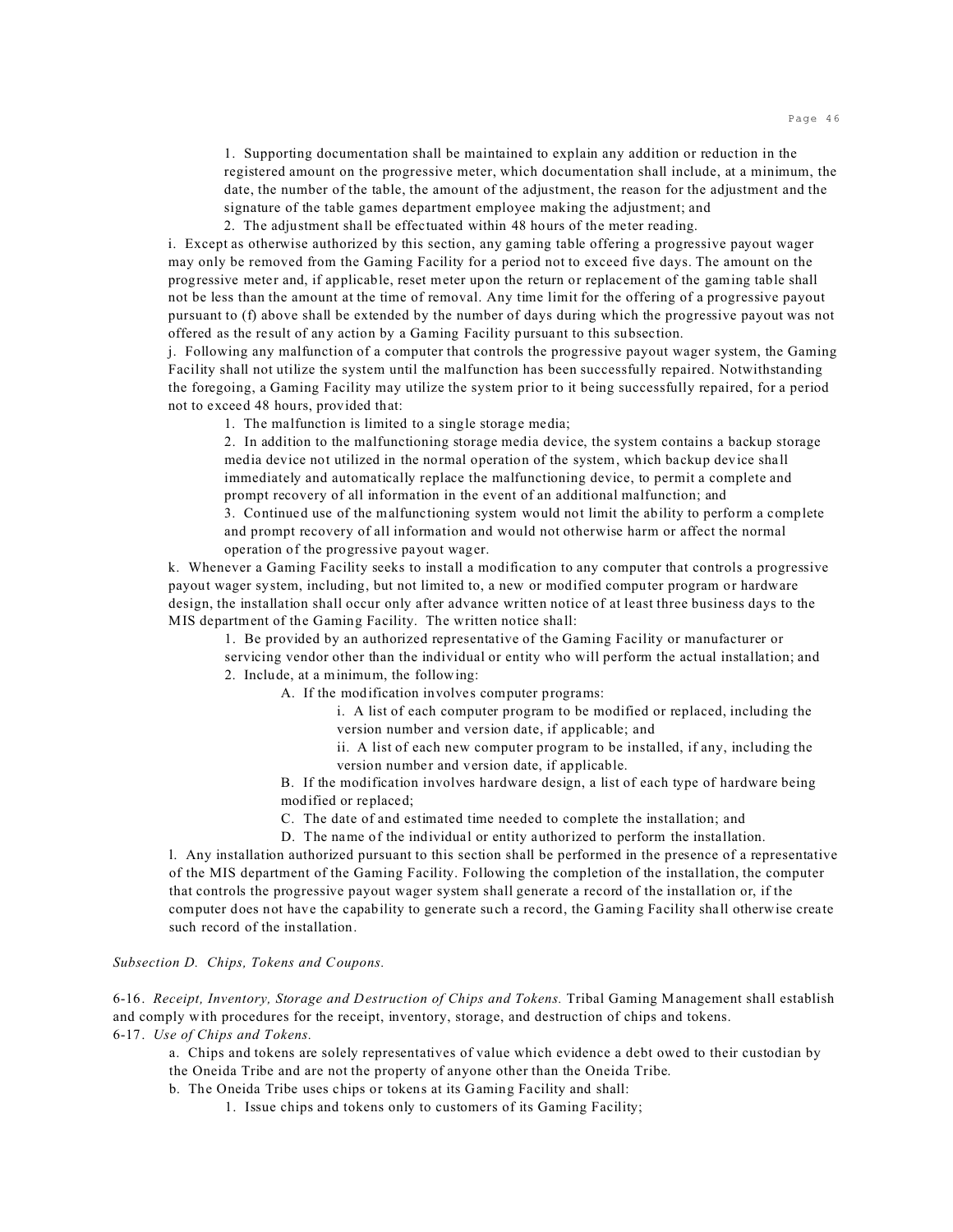2. Promptly redeem its own chips and tokens from its customers by cash or check drawn on an account of the Oneida Tribe;

3. Post conspicuous signs at its Gaming Facility notifying customers that the use of the Oneida Tribe's tokens and chips outside the establishment for any monetary purpose whatever is prohibited, and that the chips and tokens issued by the Oneida Tribe are the property of the Oneida Tribe only; and

4. Establish a policy for the exchange of foreign chips and tokens.

c. Promotional chips and tokens may be used for promotions and tournaments as long as each chip and token conspicuously bears the inscription "No Cash Value."

6-18. *Redemption and Disposal of Discontinued Chips and Tokens.*

a. When Tribal Gaming Management permanently removes from use or replaces chips or tokens at its Gaming Facility, or ceases operating its Gaming Facility, Tribal Gaming Management must redeem discontinued chips and tokens that remain outstanding by giving public notice at the Gaming Facility of the date on which use of the chips or tokens will be discontinued and the date by which the discontinued tokens or chips must be redeemed.

b. The destruction of chips and tokens must be witnessed by Tribal Gaming Management, security and Accounting Departments and the documentation thereof maintained for at least seven years. Prior to the

destruction or defacing of chips and tokens, notification must be sent to the Oneida Gaming Commission. 6-19. *Coupon Standards*. Any program for the exchange of coupons for chips, tokens, and/or another coupon program shall be approved by the Tribe prior to implementation. If approved, Tribal Gaming Management shall establish and comply with procedures that account for and control such programs.

#### **Article VII. Independent Auditors.**

#### *Subsection A. Engagement.*

7-1. *Auditor in Good Standing.* The audit engagement partner of the engaged CPA firm must be a member of, and be in good standing in a state CPA regulatory body.

7-2. *Auditor holds State Certificate.* The CPA firm must hold a vendor certificate issued by the Wisconsin Gaming Commission if the proposed audit fees will likely exceed the amount established in Section VII.. A of the Gaming Compact for a gaming-related contract. The audit must be conducted in accordance with generally accepted auditing standards, and consistent with the most current edition of the "Accounting and Audit Guide--Audit of Casinos" published by the American Institute of Certified Public Accountants.

7-3. *Notice of Auditor Engagement.* As required by Section XII(C) of the Gaming Compact, Tribal Gaming Management shall give 30 day's written notice to the Wisconsin Gaming Commission and Legislative Audit Bureau of intent to engage an auditor. Tribal Gaming Management shall provide a copy of the proposed engagement letter and audit procedures with the written notice.

*Subsection B. Audit Requirements*.

7-4. *CPA Testing***.** The independent certified public accountant (CPA) shall be engaged to perform procedures to verify, on a test basis, that the Gaming Facility's policies, procedures and practices are in substantial compliance with the Oneida Gaming Minimum Internal Control Regulations. The Tribe shall submit a copy of the report to designated parties within 120 days of the Gaming Facility's fiscal year end.

7-5. *CPA Procedures Testing.* The CPA shall perform procedures to verify, on a test basis, that the Gaming Facility has implemented and is in substantial compliance with its own policies, procedures and practices.

7-6. *Testing in Conjunction with Annual Audit.* The procedures indicated within this subsection may be performed in conjunction with the Gaming Facility's annual audit.

7-7. *CPA Reports.* The CPA shall prepare a report of the findings for the Tribe and Tribal Gaming Management.

## **Article VIII. Accounting**.

8-1. *Accounting Department*.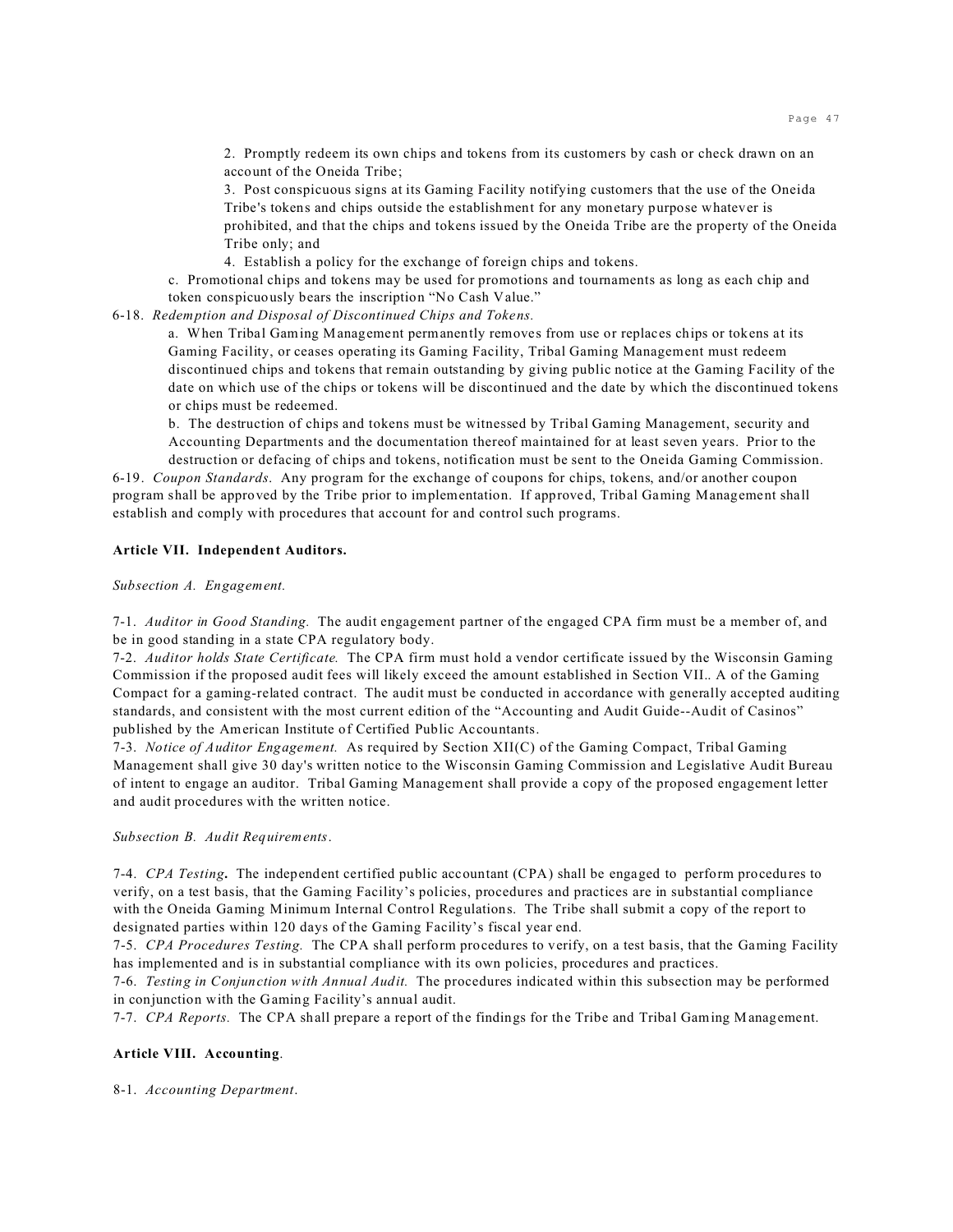a. The Accounting Department (Accounting) is responsible for the complete analysis and reporting of all gaming revenue. Accounting is responsible for reviewing, analyzing, comparing, reconciling, filing, and maintaining all source documents. Additional responsibilities include preparing statistical reports, and analyzing and documenting variances noted as a result of reviewing these statistical reports. The results of all reviews and investigations must be documented in writing as evidence that required procedures (adequate explanation criteria) have been performed. Adequate explanation criteria must include the procedures used to investigate the variance and the results of the investigation.

b. Accounting must implement a process to identify continued variances on the same gaming machine from drop to drop in order to initiate a different level of review (e.g., a review by a more experienced gaming employee, performance of different tests, contact gaming machine manufacturer, etc.). The point at which a different level of review should be initiated is specific to each Gaming Facility (depending upon the frequency of statistical report generation) and must be incorporated into the Gaming Facility's written accounting plan, which is discussed below. It is the Gaming Facility's responsibility through the segregation of duties, redundancy of task, and tracking of statistical performance to ensure the effective detection and deterrence of irregularities.

c. Accounting personnel cannot participate in any gaming transactions or activities (i.e., drops, counts, fills, cashiering, shift manager functions, etc.) other than reading and recording progressive meters. The objective of this restriction is to ensure Accounting personnel maintain independence of the creation of original source documents and do not have a vested interest in transactions pertaining to gaming or gaming related activities.

## 8-2. *System Overrides*.

a. The Tribe, or Tribal Gaming Management as approved by the Tribe, must have procedures in place that address how to handle any necessary overrides to system-generated information. All system overrides must be independently authorized. Supporting documentation must be maintained on all system overrides which indicates:

- 1. The data element altered or overridden.
- 2. The data element value prior to alteration or override.
- 3. The data element value after alteration or override.
- 4. The individual(s) authorizing the override.
- 5. An explanation of the reason for the override.

b. Accounting must review all overrides for reasonableness and proper authority. Accounting's review must

be evidenced on the supporting documentation with the date of the review and the initials of the reviewer. 8-3. *Written Accounting Plan*. Tribal Gaming Management must develop a detailed written accounting plan which outlines their methodology, process, and procedures regarding the preparation, review, analysis, and maintenance of the statistical reports. The objective of the plan is to provide sufficient detail for each member of the casino's gaming accounting staff to adequately perform their job.

a. This plan includes at a minimum:

1. Job positions responsible for preparing the reports, reviewing the reports, investigating variances, correcting erroneous information, and ensuring corrective action has been taken.

- 2. List of source documents used to obtain meter information and actual drop information.
- 3. Procedures for:
	- A. Preparing reports;
	- B. Reviewing the reports for accuracy;

C. Investigating variances that exceed the allowable threshold (including thresholds used to initiate the investigation, method of documenting variance review and investigation, events that signal and initiate a different level of review or investigation, etc.);

- D. Correcting erroneous information; and
- E. Identifying and communicating noncompliance issues to employees.
- 4. Time frames for each step of the processes (e.g., reports are prepared and reviewed, variances are investigated, etc.).

b. To ensure an adequate control environment and proper segregation of duties, the person who prepares the reports must be someone other than the person who performs the final review of the reports. The final review of the reports includes reviewing corrections made to the reports and reviewing variance investigation results. Any corrections by the Accounting Department to gaming documents, forms, reports,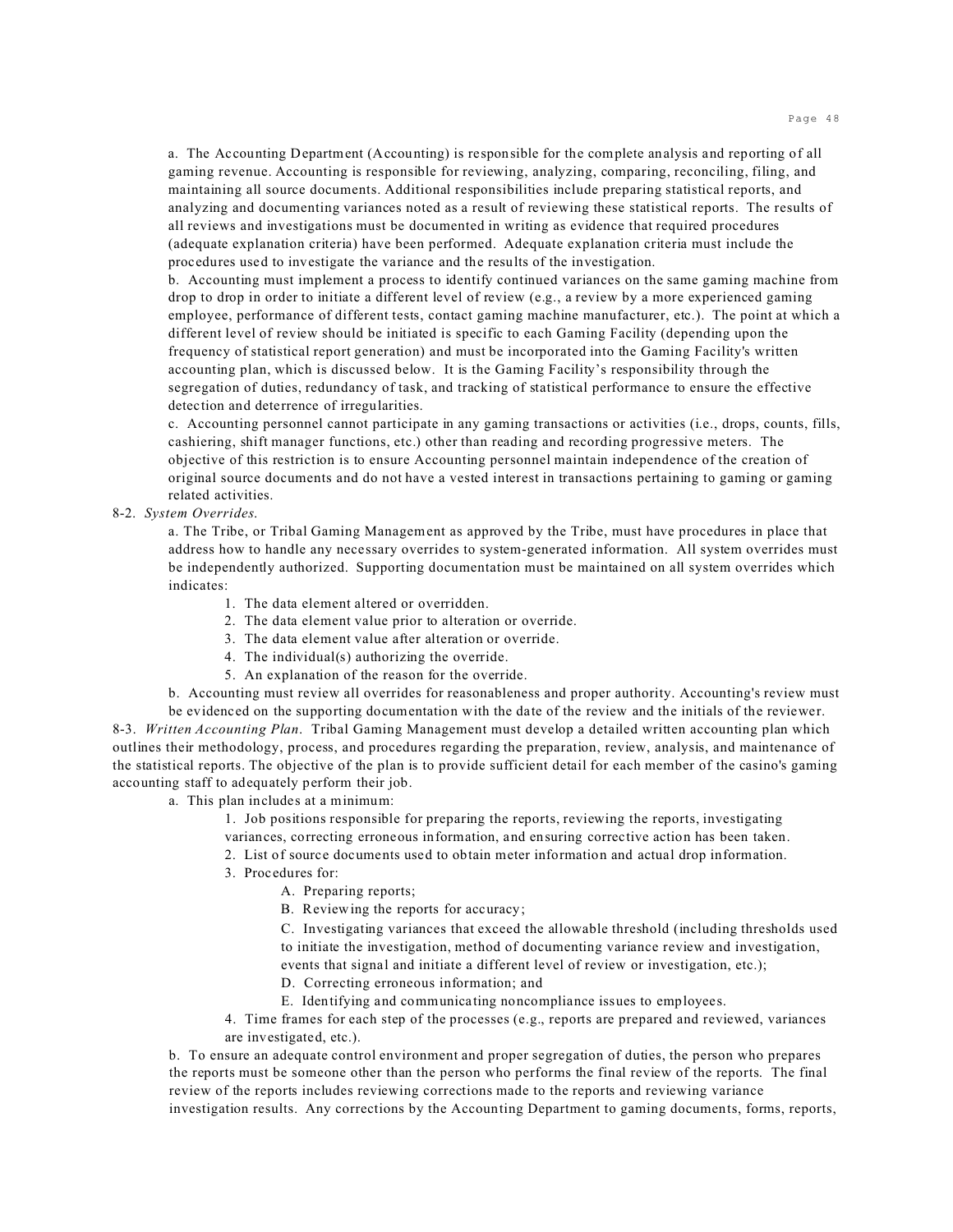etc., must be made in accordance with the Gaming Facility's written accounting plan. In the case where reports are reprinted to reflect any corrections and/or adjustments made by Accounting personnel (e.g., "final run" reports), corrected and/or adjusted information reflected on these "final run" reports must be reviewed by someone other than the individual who made the correction/adjustment. This review must be evidenced by the reviewer's initials and date of review. The first run and the final run of reports are considered gaming documents and must be maintained for at least seven years.

## 8-4. *Accounting Standards*.

a. Each Gaming Facility shall prepare accurate, complete, legible, and permanent records of all transactions pertaining to revenue and gaming activities.

b. Each Gaming Facility shall prepare general accounting records according to Generally Accepted Accounting Principles on a double entry system of accounting, maintaining detailed, supporting, subsidiary records, including, but not limited to:

1. Detailed records identifying revenues, expenses, assets, liabilities, and equity for each Gaming Facility;

2. Individual and statistical game records to reflect statistical drop, statistical win, and the percentage of statistical win to statistical drop for each type of table game, by shift, by day, cumulative month-to-date, and cumulative year-to-date, and individual and statistical game records reflecting similar information for all other games;

3. Gaming machine analysis reports which, by each machine, compare actual hold percentages to theoretical hold percentages;

4. Records required by these OGMICR;

- 5. Journal entries prepared by the Gaming Facility and by its independent accountants;
- 6. Any other records specifically required to be maintained; and

Monthly financial statements are prepared by Accounting and distributed to Tribal Gaming Management within thirty (30) days of month end.

c. Each Gaming Facility shall establish administrative and accounting procedures for the purpose of determining effective control over a Gaming Facility's fiscal affairs. The procedures shall be designed to reasonably ensure that:

- 1. Assets are safeguarded;
- 2. Financial records are accurate and reliable;

3. Transactions are performed only in accordance with Tribal Gaming Management's general and specific authorization;

4. Transactions are recorded adequately to permit proper reporting of gaming revenue and of fees and taxes, and to maintain accountability of assets;

5. Recorded accountability of assets is compared with actual assets at reasonable intervals and appropriate action is taken with respect to any discrepancies; and

6. Functions, duties, and responsibilities are appropriately segregated in accordance with sound practices by competent, qualified personnel.

d. Gross Revenue Computations.

1. For table games gross revenue equals the closing table bankroll plus credit slips for cash, chips, or tokens returned to the casino cage, plus drop, less opening table bankroll and fills to the table.

2. For gaming machines gross revenue equals drop less fills, jackpot payouts and the actual cost to the Tribe of any noncash prize which is distributed to the patron as a result of a specific wager. 3. For each counter game, gross revenue equals:

A. The money accepted by the Gaming Facility on events or games that occur during the month or will occur in subsequent months, less money paid out during the month to patrons on winning wagers; or

B. The money accepted by the Gaming Facility on events or games that occur during the month plus money, not previously included in gross revenue, that was accepted by the Gaming Facility in previous months on events or games occurring in the month, less money paid out during the month to patrons as winning wagers.

4. For each card game and any other game in which the Gaming Facility is not a party to a wager, gross revenue equals all money received by the Gaming Facility as compensation for conducting the game.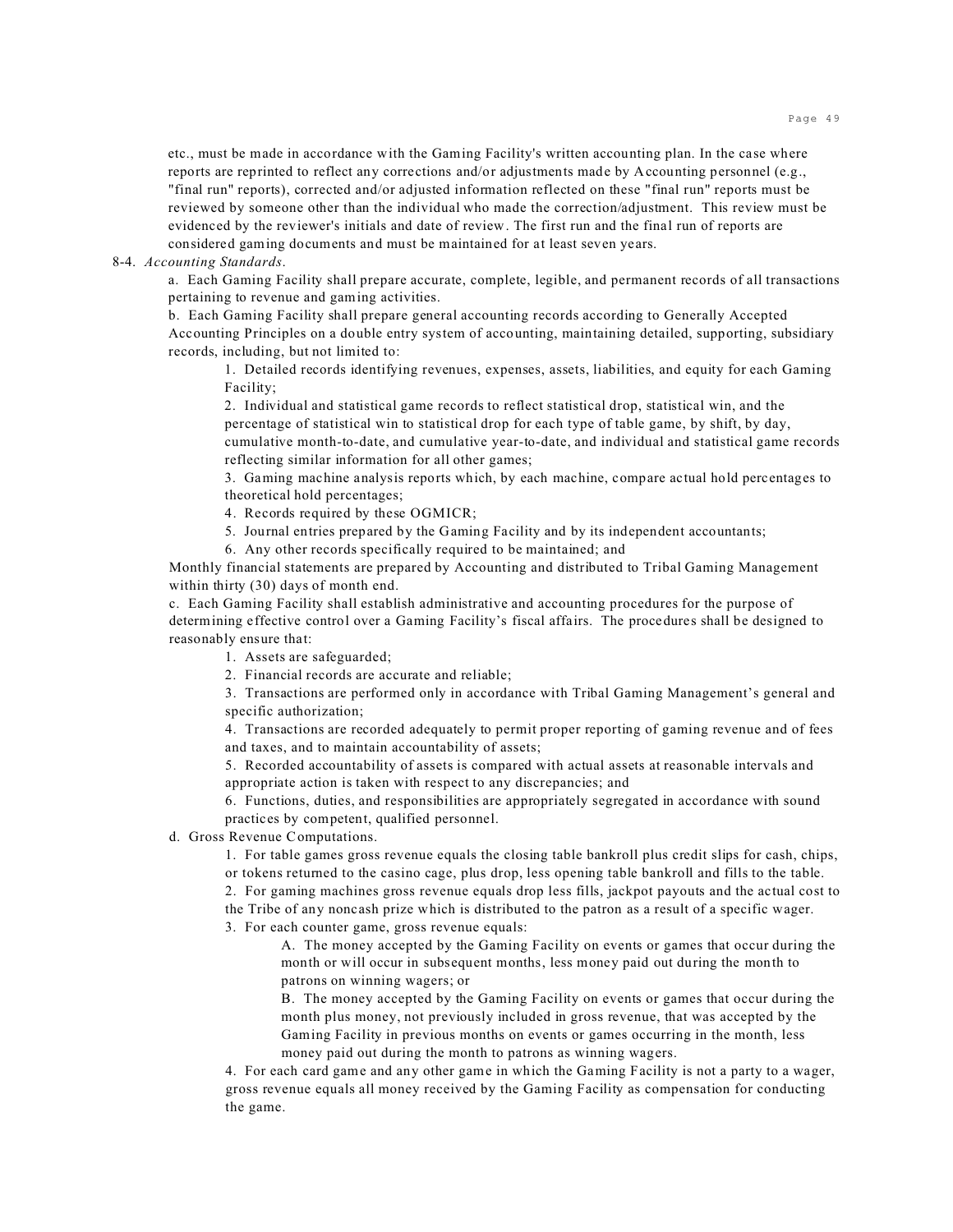A. A Gaming Facility shall not include either shill win or loss in gross revenue computations.

e. Each Gaming Facility shall establish policies, procedures, and practices to ensure currency (other than tips or gratuities) received from a patron in the gaming area is promptly placed in a locked box in the table, in the case of cashier, in the appropriate place in the cashier's cage, or on those games which do not have a locked drop box or on card game tables, in an appropriate place on the table, in the cash register or other approved repository.

f. Periodic payment of winnings awarded to patron may be made if the method of funding the periodic payments assures such payments to the winning patron by establishing an irrevocable method of funding. g. Maintenance and preservation of books, records and documents.

1. All original books, records and documents pertaining to the conduct of wagering activities shall be retained by a Gaming Facility in accordance with the following schedule. A record that summarizes gaming transactions is sufficient provided that all documents containing original signature(s) attesting to the accuracy of a gaming related transaction is independently preserved. Original books, records, or documents shall not include copies of originals, except for copies that contain original comments or notations or parts of multi-part forms. The following original books, records, and documents shall be retained by a Gaming Facility for a minimum of seven (7) years:

- a. Casino cage documents;
- b. Documentation supporting the calculation of table game win;
- c. Documentation supporting the calculation of gaming machine win;

d. Documentation supporting the calculation of revenue from all other gaming activities offered by the Gaming Facility;

- e. Table games statistical analysis reports;
- f. Gaming machine statistical analysis reports;
- g. Bingo and pull tab statistical reports;
- h. Internal audit reports; and
- i. All other books, records, and documents pertaining to the conduct of wagering

activities that contain original signature(s) attesting to the accuracy of the gaming related transaction.

2. Unless otherwise specified in these OGMCIR, all other books, records, and documents shall be retained until such time as the accounting records have been audited by the Gaming Facility's independent Certified Public Accountants.

3. The above definition shall apply without regard to the medium through which the book, record,

or document is generated or maintained (paper, computer generated, magnetic media, etc.). 8-5. *Accountant holds State License.* The Oneida Tribe shall engage an independent accountant licensed within the State of Wisconsin. The accountant shall examine the statements in accordance with generally accepted auditing standards.

### **Article IX. Information Technology**.

*Subsection A. General Controls*.

9-1. *Data Integrity, Generally.* Tribal Gaming Management shall take an active role in making sure physical and logical security measures are implemented, maintained and adhered to by employees to prevent unauthorized access which could cause errors or compromise data or processing integrity.

a. *Hardware and Software Contracts.* Tribal Gaming Management shall ensure that all new gaming vendor hardware and software agreements/contracts contain language requiring the vendor to adhere to the tribal internal control standards applicable to the goods and services the vendor is providing.

b. *Physical Security of Computer Equipment.* Physical security measures shall exist over computer, computer terminals, storage media, and on-line gaming machine monitoring systems to prevent unauthorized access and loss of integrity of data and processing.

c. *Security of Software.* Access to systems software and application programs shall be limited to authorized employees.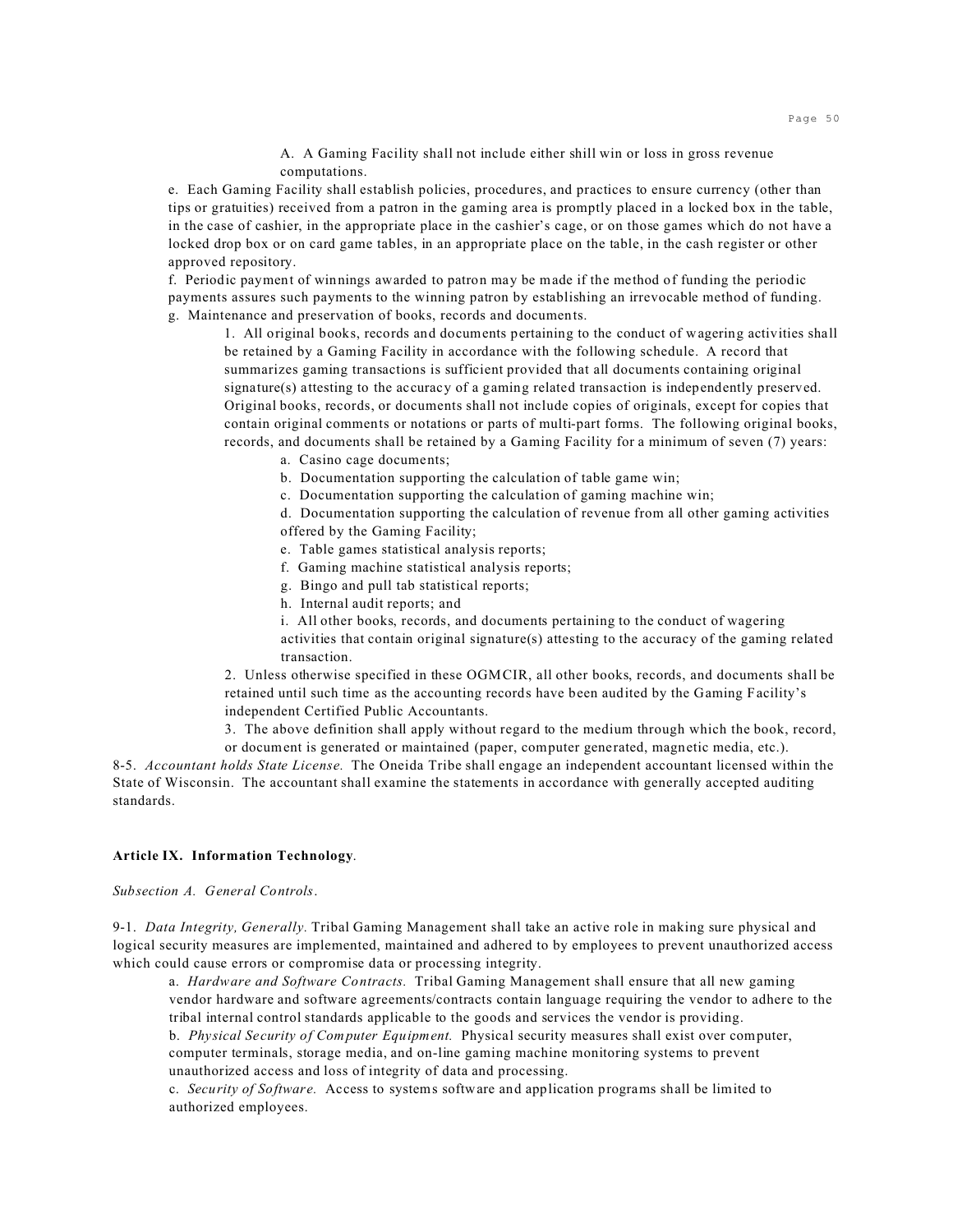d. *Security of Data.* Access to computer data (including but not limited to data files and data bases) shall be limited to authorized employees.

e. *Security of Communications/Transmissions.* Access to computer communications facilities or the computer system or access to information transmissions shall be limited to authorized employees.

9-2. *Security of Applications.* The main computers (i.e., hardware, software and data files) for each gaming application (e.g., keno, gaming machines, etc.) shall be in a secured area with access restricted to authorized persons, including vendors.

9-3. *Security of Operations.* Access to computer operations shall be restricted to authorized employees to reduce the risk of loss of integrity of data or processing.

9-4. *Error Prevention.* Incompatible duties shall be adequately segregated and monitored to prevent error in general information technology procedures to go undetected or fraud to be concealed.

9-5. *Restricted Access, Non-Information Technology Employees.* Non-information technology employees shall be precluded from having unrestricted access to the secured computer areas.

9-6. *Passwords, Computer System.* The computer systems, including application software, shall be secured through the use of passwords or other approved means when applicable. Tribal Gaming Management or employees

independent of the department being controlled shall assign and control access to system functions by formulating proper policies and procedures, which shall be documented and communicated to authorize access, prevent unauthorized computer processing or inadequate controls of computer system and data.

9-7. *Password Controls.* Passwords shall be controlled as follows unless otherwise addressed in the standards of this section:

a. Each user shall have their own individual password;

b. Passwords shall be changed at least quarterly with changes documented; and

c. For computer systems that automatically force a password change on a quarterly basis, documentation shall be maintained listing the systems and the date the user was given access.

9-8. *Backup and Recovery Procedures.* Adequate backup and recovery procedures shall be in place that include:

a. Daily backup of data files; b. Backup of all programs;

c. Secured off-site storage of all backup data files and programs, or other adequate protection; and

d. Recovery procedures which shall be tested at least annually with documentation of results.

9-9. *Information Technology Documentation.* Adequate information technology system documentation shall be maintained, including descriptions of both hardware and software, operator manuals, etc.

9-10. *System-generated Computer Security Logs.* Computer security logs, if generated by the system, shall be reviewed by Electronic Data Processing ("EDP") /MIS supervisory employees for evidence of:

a. Multiple attempts to log-on, or alternatively, the system will deny user access after three attempts to logon;

b. Unauthorized changes to live data files; or

c. Any other unusual transactions.

This paragraph shall not apply to personal computers.

## *Subsection B. MIS Department*.

9-11. *Independence of MIS Department.* The MIS department shall be independent of gaming departments (e.g., cage, pit, count rooms, etc.).

9-12. *MIS Department Procedures and Controls.* MIS procedures and controls shall be defined, documented and responsibilities communicated.

9-13. *Restricted Access, Information Technology Employees.* MIS department employees shall be precluded from unauthorized access to:

- a. Computers and terminals located in gaming areas;
- b. Source documents; and
- c. Live data files (not test data).

9-14. *Restricted Transactions, Information Technology Employees.* MIS employees shall be:

- a. Restricted from having access to cash or other liquid assets; and
- b. Prohibited from initiating general or subsidiary ledger entries.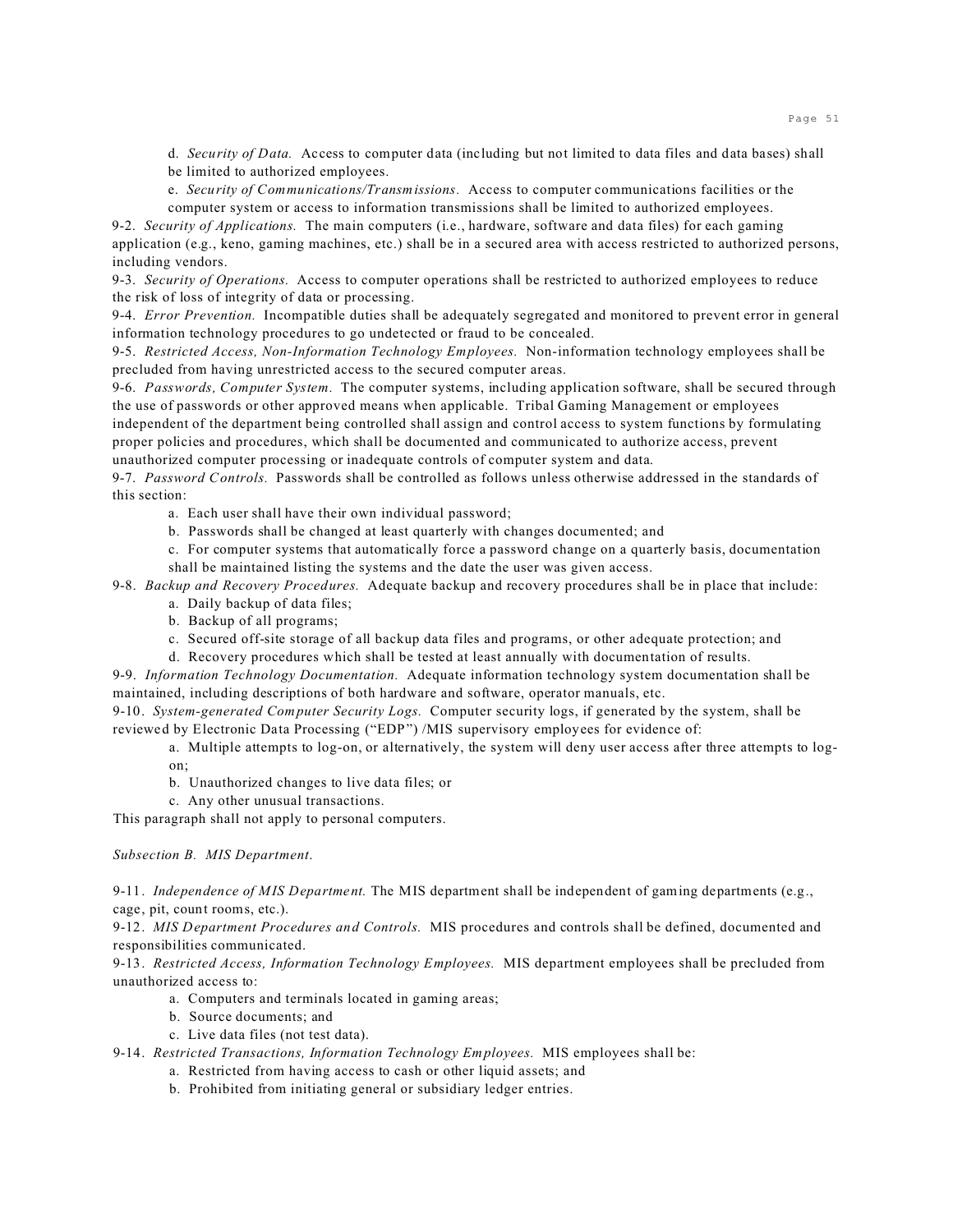9-15. *In-House Systems Program Changes.* Program changes for in-house developed systems shall be documented as follows:

a. Requests for new programs or program changes shall be reviewed by the EDP/MIS supervisor. Approvals to begin work on the program shall be documented;

b. A written plan of implementation for new and modified programs shall be maintained and include, at a minimum, the date the program is to be placed into service, the nature of the change, a description of procedures required in order to bring the new or modified program into service (conversion or input of data, installation procedures, etc.), and an indication of who is to perform all such procedures;

c. Testing of new and modified programs shall be performed and documented prior to implementation; and

d. A record of the final program or program changes, including evidence of user acceptance, date in service, programmer, and reason for changes, shall be documented and maintained.

*Subsection C. Remote Dial Up*.

9-16. *Remote Dial-Up Access Log.* If remote dial up to any associated equipment is allowed for software support, the Gaming Facility must maintain an access log which includes:

- a. Name of employee authorizing modem access;
- b. Name of authorized programmer or manufacturer representative;
- c. Reason for modem access;
- d. Description of work performed; and
- e. Date, time and duration of access.

*Subsection D. Document Storage*.

9-17. *Scanning and Storing of Documents.* Documents may be scanned or directly stored to an unalterable storage medium under the following conditions:

a. The storage medium shall contain the exact duplicate of the original document;

b. All documents stored on the storage medium shall be maintained with a detailed index containing the Gaming Facility department and date. This index must be available upon request by the Tribe or other body as designated by the Tribe.

c. Upon request and adequate notice by the Tribe or other body as designated by the Tribe, hardware (terminal, printer, etc.) shall be made available in order to perform auditing procedures.

d. Controls shall exist to ensure the accurate reproduction of records, including the printing of stored documents used for auditing purposes.

e. The unalterable storage medium on which the documents are scanned or directly stored shall be retained for a minimum of seven years.

f. Original documents must be retained until the books and records have been audited by an independent certified public accountant.

# **ARTICLE X. Tier A Facilities**.

*Subsection A. Tier A Drop and Count.*

10-1. *Computer Applications*. For any computer applications used, alternate documentation and/or procedures that provide at least the level of control described by the standards in this subsection, as approved by the Tribe, will be acceptable.

10-2. *Table Game Drop Standards*.

- a. The setting out of empty table game drop boxes and the drop shall be a continuous process.
- b. At the end of each shift:

1. All locked table game drop boxes shall be removed from the tables by a person independent of the pit shift being dropped;

2. A separate drop box shall be placed on each table opened at any time during each shift or a Gaming Facility may utilize a single drop box with separate openings and compartments for each shift; and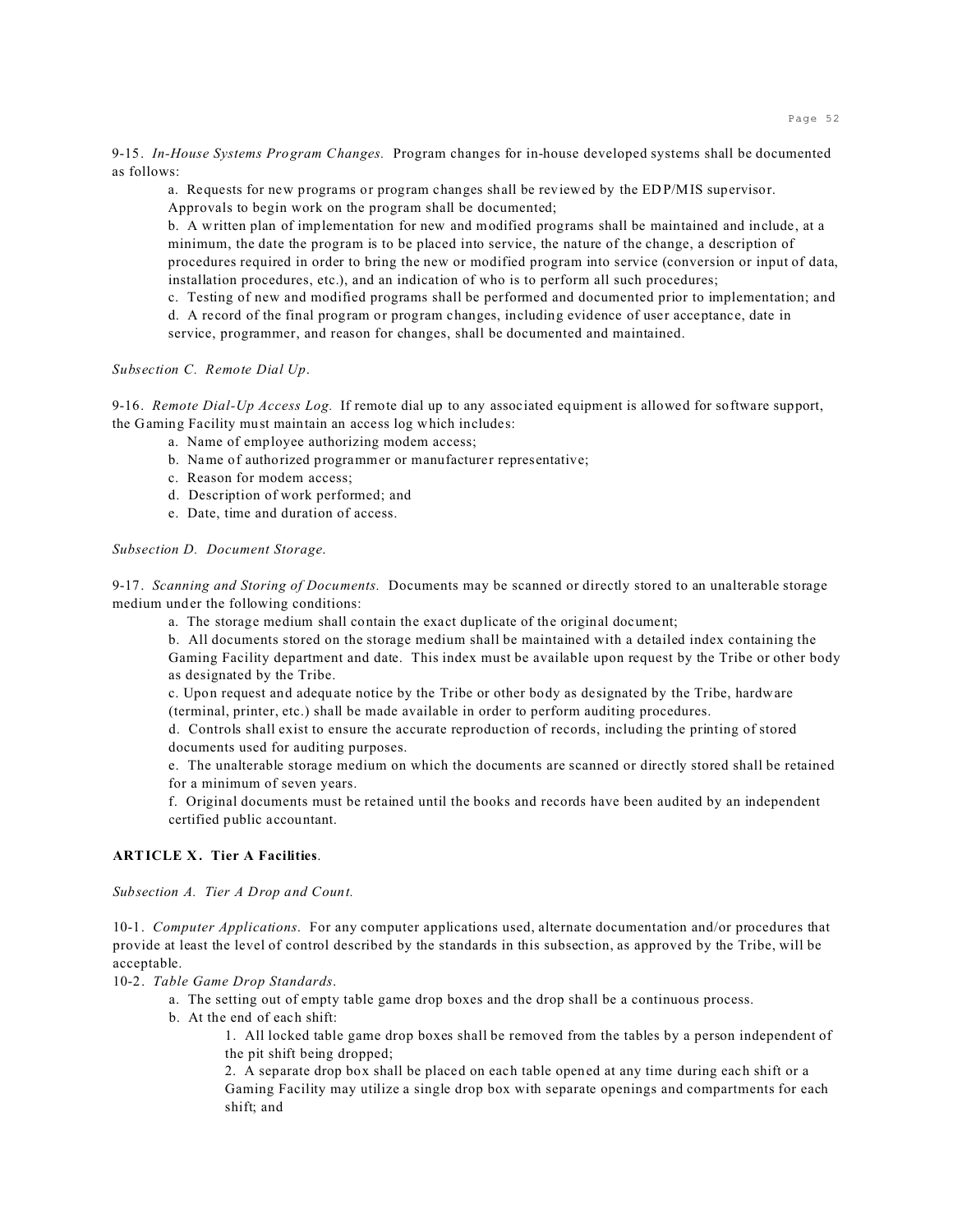3. Upon removal from the tables, table game drop boxes shall be transported directly to the count room or other equivalently secure area with comparable controls and locked in a secure manner until the count takes place.

c. If drop boxes are not placed on all tables, then the pit department shall document which tables were open during the shift.

d. The transporting of table game drop boxes shall be performed by a minimum of two persons, at least one of whom is independent of the pit shift being dropped.

e. All table game drop boxes shall be posted with a number corresponding to a permanent number on the gaming table and marked to indicate game, table number, and shift.

f. If the drop team accidentally attaches the wrong drop box to a table, the pit supervisor shall be notified and an identification tag, which shows the correct table number, game type and shift, is securely attached to the drop box. This identification tag shall be left on the drop box until the soft count is finished. The pit

supervisor shall note the incident, deposits a note in the drop box and records the incident on the pit report. 10-3. *Soft Count Room Personnel*.

a. The table game soft count and the gaming machine bill acceptor count shall be performed by a minimum of two employees.

b. Count room personnel shall not be allowed to exit or enter the count room during the count except for emergencies or scheduled breaks. At no time during the count shall there be fewer than two employees in the count room until the drop proceeds have been accepted into cage/vault accountability.

c. Count team members shall be rotated on a routine basis such that the count team is not consistently the same two persons more than four (4) days per week.

d. The count team shall be independent of transactions being reviewed and counted. The count team shall be independent of the cage/vault departments; however, a dealer or a cage cashier may be used if this person is not allowed to perform the recording function. An Accounting representative may be used if there is an independent audit of all soft count documentation.

10-4. *Table Game Soft Count Standards*.

a. The table game soft count shall be performed in a soft count room or other equivalently secure area with comparable controls.

b. Access to the count room during the count shall be restricted to members of the drop and count teams, with the exception of authorized observers, supervisors for resolution of problems, and authorized maintenance personnel.

c. If counts from various Revenue Centers occur simultaneously in the count room, procedures shall be in effect that prevent the commingling of funds from different Revenue Centers.

d. The table game drop boxes shall be individually emptied and counted in such a manner to prevent the commingling of funds between boxes until the count of the box has been recorded.

1. The count of each box shall be recorded in ink or other permanent form of recordation.

2. A second count shall be performed by an employee on the count team who did not perform the initial count.

3. Corrections to information originally recorded by the count team on soft count documentation shall be made by drawing a single line through the error, writing the correct figure above the original figure, and then obtaining the initials of at least two count team members who verified the change, unless the count team only has two (2) members in which case the initials of only one (1) verifying member is required.

e. If currency counters are utilized and the count room table is used only to empty boxes and sort/stack contents, a count team member shall be able to observe the loading and unloading of all currency at the currency counter, including rejected currency.

f. Table game drop boxes, when empty, shall be shown to another member of the count team, or to another person who is observing the count, or to surveillance.

g. Orders for fill/credit (if applicable) shall be matched to the fill/credit slips. Fills and credits shall be traced to or recorded on the count sheet.

h. The opening/closing table inventory forms (if applicable) shall either be:

1. Examined and traced to or recorded on the count sheet; or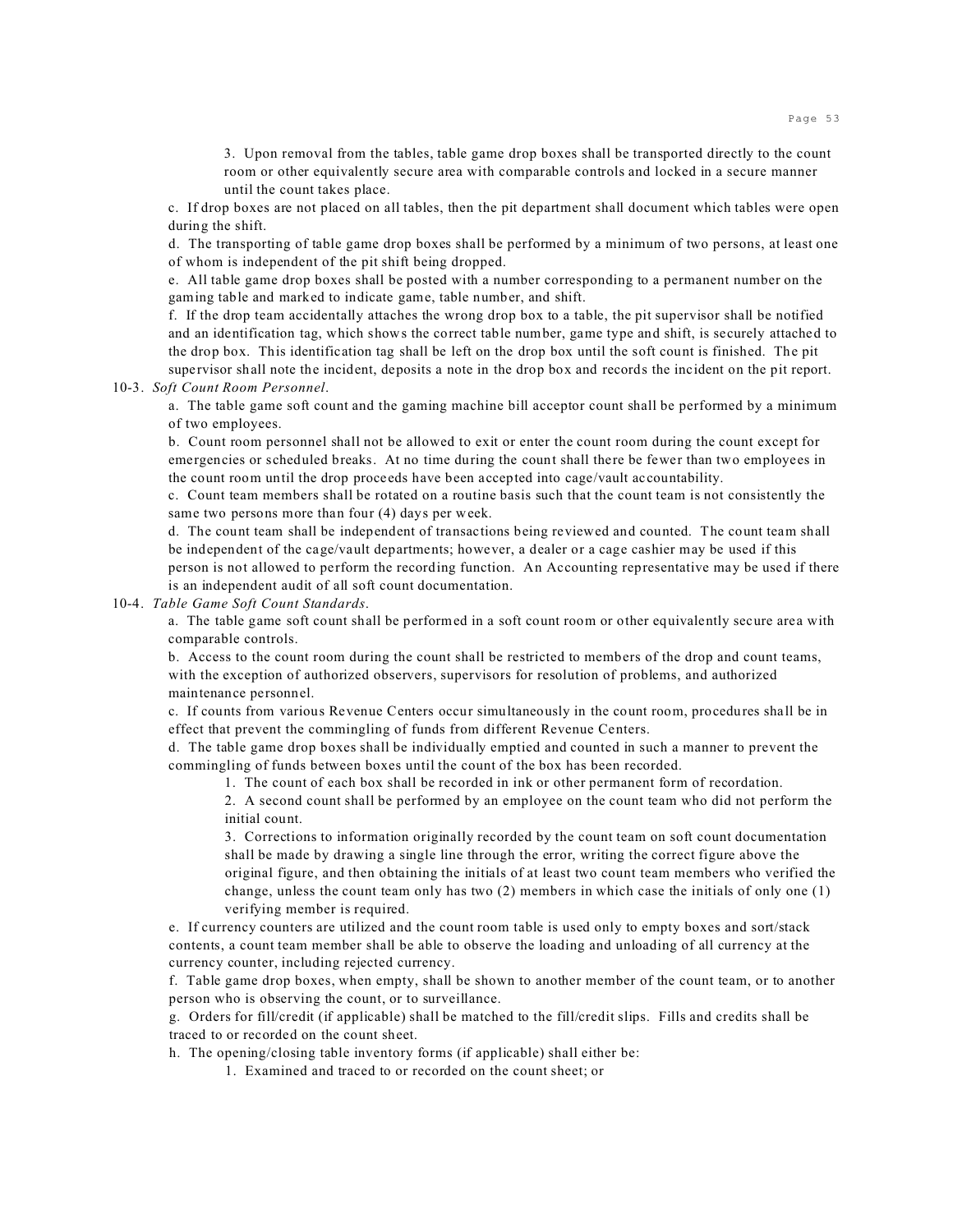2. If a computerized system is used, Accounting personnel can trace the opening/closing table inventory forms to the count sheet. Discrepancies shall be investigated with the findings documented and maintained for inspection.

i. The count sheet shall be reconciled to the total drop by a count team member who shall not function as the sole recorder.

j. All members of the count team shall sign the count document or a summary report to attest to their participation in the count.

k. All drop proceeds and cash equivalents that were counted shall be turned over to the cage or vault cashier (who shall be independent of the count team) or to an authorized person/employee independent of the revenue generation and the count process for verification. Such person shall certify by signature as to the accuracy of the drop proceeds delivered and received.

l. The count sheet, with all supporting documents, shall be delivered to the Accounting Department by a count team member or a person independent of the cashiers department. Alternatively, it may be adequately secured (e.g., locked container to which only Accounting personnel can gain access) until retrieved by the Accounting Department.

m. Access to stored, full table game drop boxes shall be restricted to authorized members of the drop and count teams.

10-5. *Gaming Machine Bill Acceptor Drop Standards*.

a. A minimum of two employees shall be involved in the removal of the gaming machine drop, at least one of whom is independent of the gaming machine department.

b. All bill acceptor canisters shall be removed only at the time previously designated by Tribal Gaming Management and reported to the Tribe, except for emergency drops.

c. The bill acceptor canisters shall be removed by a person independent of the gaming machine department, then transported directly to the count room or other equivalently secure area with comparable controls and locked in a secure manner until the count takes place.

d. Security in the form of at least one internal security officer shall be provided over the bill acceptor canisters removed from the gaming machines and awaiting transport to the count room.

e. The transporting of bill acceptor canisters shall be performed by a minimum of two persons, at least one of who is independent of the gaming machine department.

f. All bill acceptor canisters shall be posted with a number corresponding to a permanent number on the gaming machine.

10-6. *Gaming Machine Bill Acceptor Count Standards*.

a. The gaming machine bill acceptor count shall be performed in a soft count room or other equivalently secure area with comparable controls.

b. Access to the count room during the count shall be restricted to members of the drop and count teams, with the exception of authorized observers, supervisors for resolution of problems, and authorized maintenance personnel.

c. If counts from various Revenue Centers occur simultaneously in the count room, procedures shall be in effect that prevent the commingling of funds from different Revenue Centers.

d. The bill acceptor canisters shall be individually emptied and counted in such a manner to prevent the commingling of funds between canisters until the count of the canister has been recorded.

1. The count of each canister shall be recorded in ink or other permanent form of recordation.

2. A second count shall be performed by an employee on the count team who did not perform the initial count.

3. Corrections to information originally recorded by the count team on soft count documentation shall be made by drawing a single line through the error, writing the correct figure above the original figure, and then obtaining the initials of at least two count team members who verified the change.

e. If currency counters are utilized and the count room table is used only to empty canisters and sort/stack contents, a count team member shall be able to observe the loading and unloading of all currency at the currency counter, including rejected currency.

f. Canisters, when empty, shall be shown to another member of the count team, or to another person who is observing the count, or to surveillance.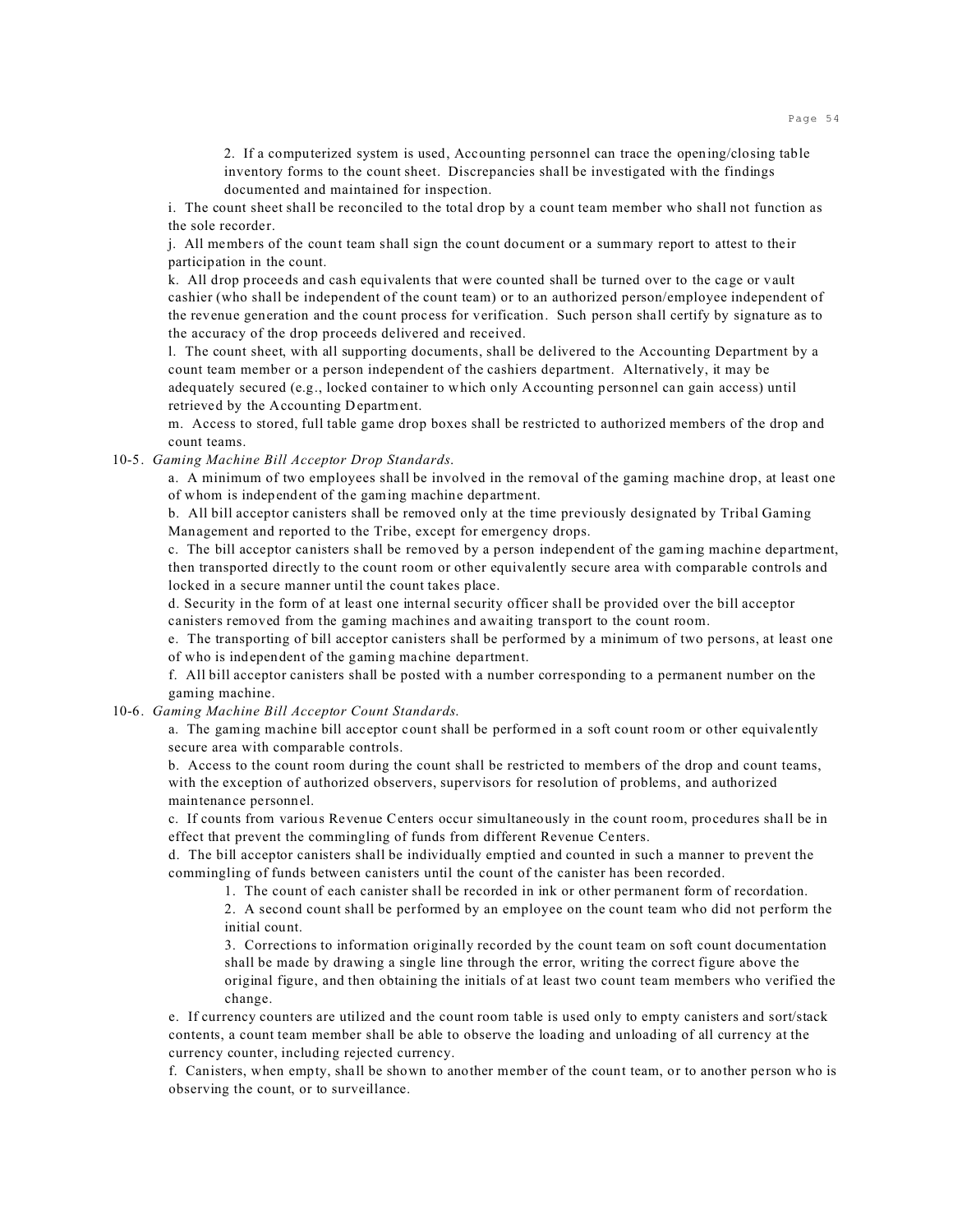g. The count sheet shall be reconciled to the total drop by a count team member who shall not function as the sole recorder.

h. All members of the count team shall sign the count document or a summary report to attest to their participation in the count

i. All drop proceeds and cash equivalents that were counted shall be turned over to the cage or vault cashier (who shall be independent of the count team) or to an authorized person/employee independent of the revenue generation and the count process for verification. Such person shall certify by signature as to the accuracy of the drop proceeds delivered and received.

j. The count sheet, with all supporting documents, shall be delivered to the Accounting Department by a count team member or a person independent of the cashiers department. Alternatively, it may be adequately secured (e.g., locked container to which only Accounting personnel can gain access) until retrieved by the Accounting Department.

k. Access to stored bill acceptor canisters, full or empty, shall be restricted to:

1. Authorized members of the drop and count teams; and

2. Authorized personnel in an emergency for the resolution of a problem.

l. All bill acceptor canisters shall be posted with a number corresponding to a permanent number on the gaming machine.

10-7. *Gaming Machine Coin Drop Standards*.

a. A minimum of two employees shall be involved in the removal of the gaming machine drop, at least one of whom is independent of the gaming machine department.

b. All drop buckets shall be removed only at the time previously designated by Tribal Gaming

Management and reported to the Tribe, except for emergency drops.

c. Security in the form of at least one internal security officer shall be provided over the buckets removed from the gaming machine drop cabinets and awaiting transport to the count room.

d. As each machine is opened, the contents shall be tagged with its respective machine number if the bucket is not permanently marked with the machine number. The contents shall be transported directly to the area designated for the counting of such drop proceeds. If more than one trip is required to remove the contents of the machines, the filled carts of coins shall be securely locked in the room designed for counting or in another equivalently secure area with comparable controls. There shall be a locked covering on any carts in which the drop route includes passage out of doors.

e. Alternatively, a smart bucket system that electronically identifies and tracks the gaming machine number, and facilitates the proper recognition of gaming revenue, shall satisfy the requirements of (a) through (e).

f. Each drop bucket in use shall be:

1. Housed in a locked compartment separate from any other compartment of the gaming machine and keyed differently than other gaming machine compartments; and

2. Identifiable to the gaming machine from which it is removed. If the gaming machine is identified with a removable tag that is placed in the bucket, the tag shall be placed on top of the bucket when it is collected.

g. Each gaming machine shall have drop buckets into which coins or tokens that are retained by the gaming machine are collected. Drop bucket contents shall not be used to make change or pay hand-paid payouts.

h. The collection procedures may include procedures for dropping gaming machines that have trays instead of drop buckets.

10-8. *Hard Count Room Personnel*.

a. The weigh/count shall be performed by a minimum of two employees.

b. At no time during the weigh/count shall there be fewer than two employees in the count room until the drop proceeds have been accepted into cage/vault accountability.

1. If the gaming machine count is conducted with a continuous mechanical count meter that is not reset during the count and is verified in writing by at least two employees at the start and end of

each denomination count, then one employee may perform the wrap.

c. Count team members shall be rotated on a routine basis such that the count team does not contain the same two persons more than four (4) days per week.

d. The count team shall be independent of transactions being reviewed and counted. The count team shall be independent of the cage/vault departments, unless they are non-supervisory gaming machine employees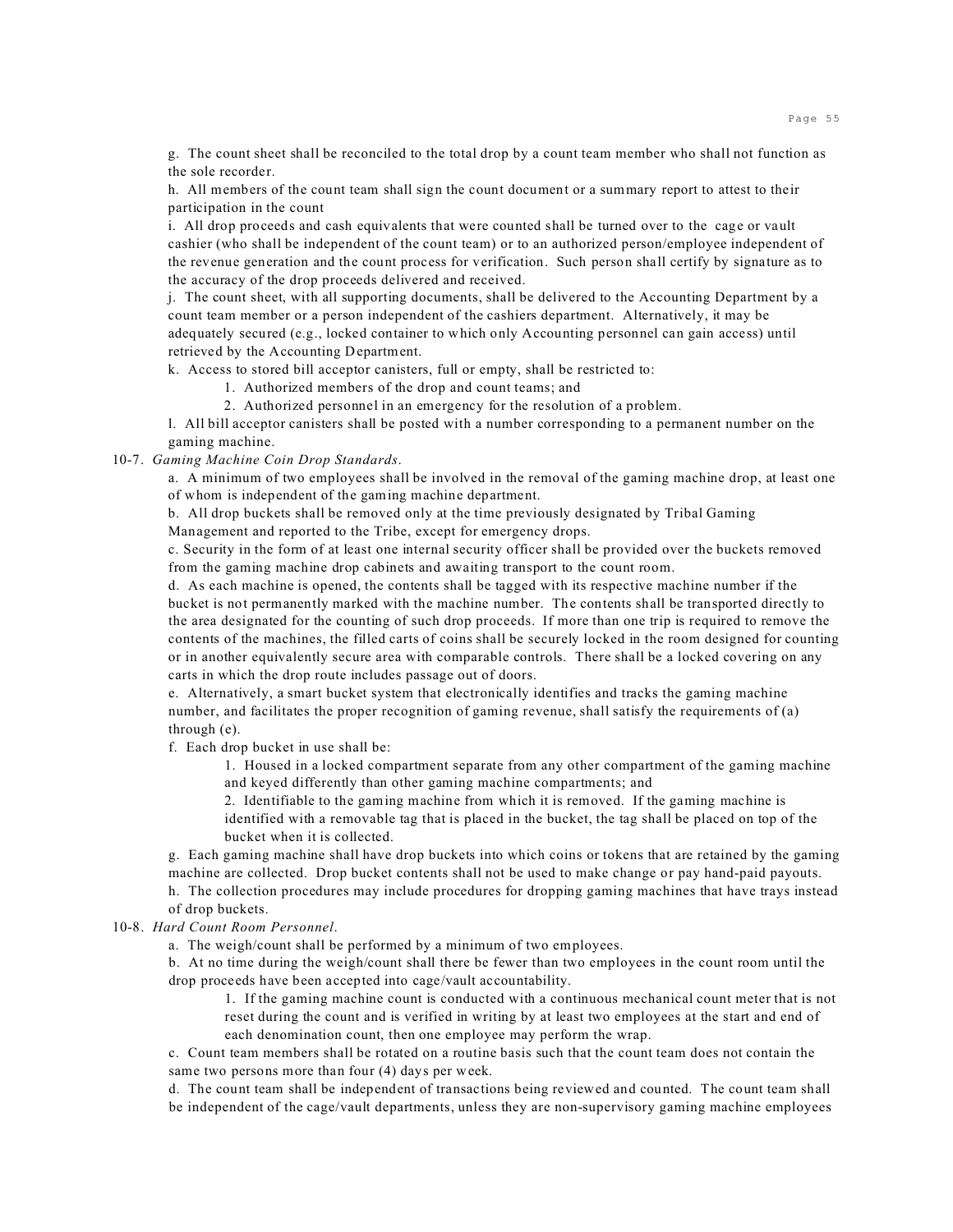and perform the laborer function only. (A non-supervisory gaming machine employee is defined as a person below the level of gaming machine supervisor). A cage cashier may be used if this person is not allowed to perform the recording function. An Accounting representative may be used if there is an independent audit of all count documentation.

10-9. *Gaming Machine Coin Count and Wrap Standards*.

a. Coins shall include tokens.

b. The gaming machine coin count and wrap shall be performed in a count room or other equivalently secure area with comparable controls.

c. Alternatively, an on-the-floor drop system utilizing a mobile scale shall satisfy the requirements of (b), subject to the following conditions:

1. The Gaming Facility shall utilize and maintain an effective on-line gaming machine monitoring system, as described in 5-15(c);

2. Components of the on-the-floor drop system shall include, but not be limited to, a weigh scale, a laptop computer through which weigh/count applications are operated, a security camera available for the mobile scale system, and a VCR to be housed within the video compartment of the mobile scale. The system may include a mule cart used for mobile weigh scale system locomotion;

3. The Gaming Facility must obtain the security camera available with the system, and this camera must be added in such a way as to eliminate tampering;

4. Prior to the drop, the drop/count team shall ensure the scale batteries are charged;

5. Prior to the drop, a videotape shall be inserted into the VCR used to record the drop in conjunction with the security camera system and the VCR shall be activated;

6. The weigh scale test shall be performed prior to removing the unit from the hard count room for the start of the weigh/drop/count;

7. Surveillance shall be notified when the weigh/drop/count begins and shall be capable of monitoring the entire process;

8. An observer independent of the weigh/drop/count teams (independent observer) shall remain by the weigh scale at all times and shall observe the entire weigh/drop/count process;

9. Physical custody of the key(s) needed to access the laptop and video compartment shall require the involvement of two persons, one of whom is independent of the drop and count team;

10. The mule key (if applicable), the laptop and video compartment keys, and the remote control for the VCR shall be maintained by a department independent of the gaming machine department. The appropriate personnel shall sign out these keys;

11. A person independent of the weigh/drop/count teams shall be required to accompany these keys while they are checked out, and observe each time the laptop compartment is opened;

12. The laptop access panel shall not be opened outside the hard count room, except in instances when the laptop must be rebooted as a result of a crash, lock up, or other situation requiring immediate corrective action;

13. User access to the system shall be limited to those employees required to have full or limited access to complete the weigh/drop/count; and

14. When the weigh/drop/count is completed, the independent observer shall access the laptop compartment, end the recording session, eject the videotape, and deliver the videotape to surveillance.

d. Access to the count room during the count shall be restricted to members of the drop and count teams, with the exception of authorized observers, supervisors for the resolution of problems, and authorized maintenance personnel.

e. If counts from various Revenue Centers occur simultaneously in the count room, procedures shall be in effect that prevent the commingling of funds from different Revenue Centers.

f. The following functions shall be performed in the counting of the gaming machine drop:

1. Recorder function, which involves the recording of the gaming machine count; and

2. Count team supervisor function, which involves the control of the gaming machine weigh and wrap process. The supervisor shall not perform the initial recording of the weigh/count unless a weigh scale with a printer is used.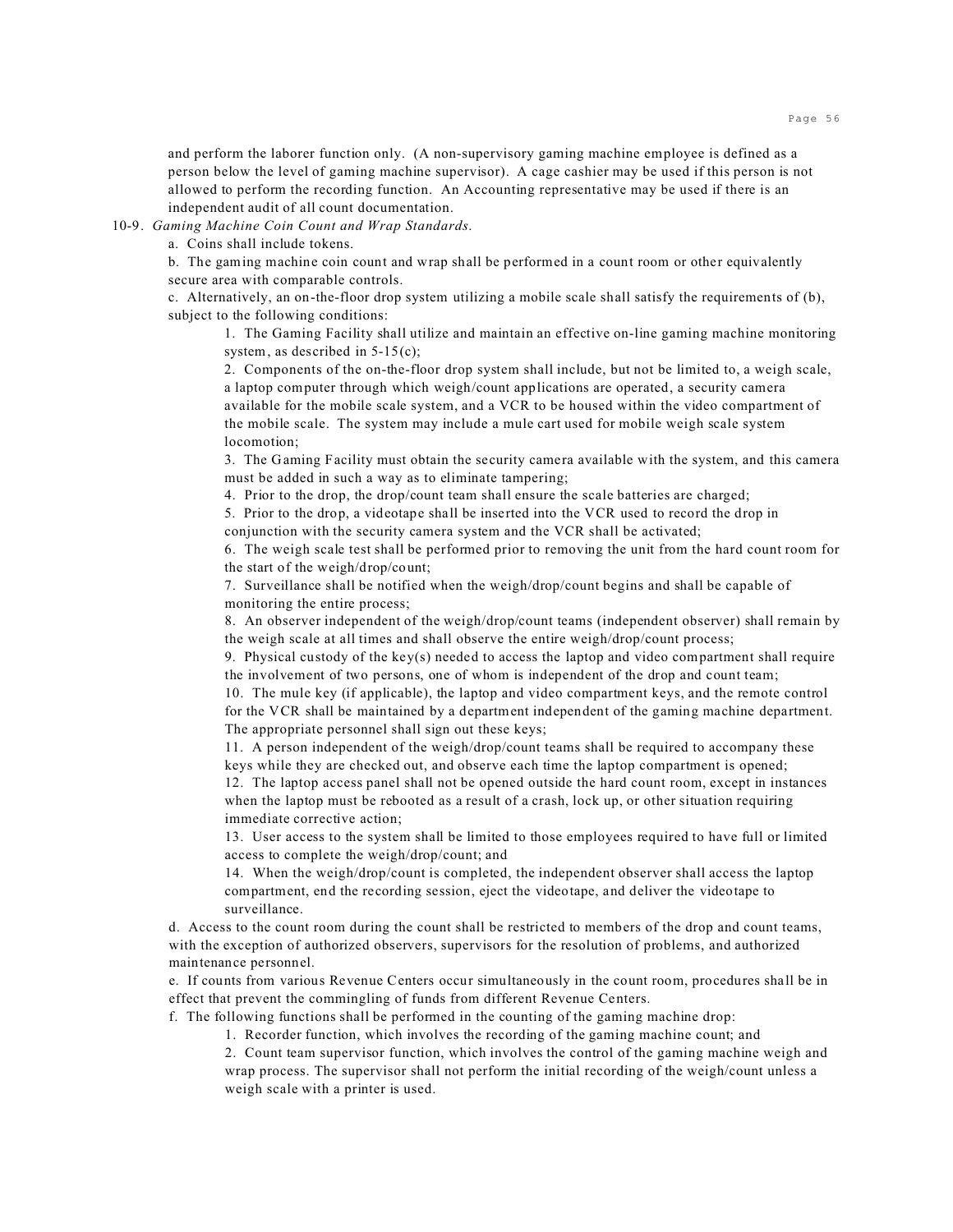g. The gaming machine drop shall be counted, wrapped, and reconciled in such a manner to prevent the commingling of gaming machine drop coin with coin (for each denomination) from the next gaming machine drop until the count of the gaming machine drop has been recorded. If the coins are not wrapped immediately after being weighed or counted, they shall be secured and not commingled with other coins.

1. The amount of the gaming machine drop from each machine shall be recorded in ink or other permanent form of recordation on a gaming machine count document by the recorder or mechanically printed by the weigh scale.

2. Corrections to information originally recorded by the count team on gaming machine count documentation shall be made by drawing a single line through the error, writing the correct figure above the original figure, and then obtaining the initials of at least two count team members who verified the change.

3. If a weigh scale interface is used, corrections to gaming machine count data shall be made using either of the following:

A. Drawing a single line through the error on the gaming machine document, writing the correct figure above the original figure, and then obtaining the initials of at least two count team employees. If this procedure is used, an employee independent of the gaming machine department and count team shall enter the correct figure into the computer system prior to the generation of related gaming machine reports; or

B. During the count process, correct the error in the computer system and enter the passwords of at least two count team employees. If this procedure is used, an exception report shall be generated by the computer system identifying the gaming machine number, the error, the correction, and the count team employees attesting to the correction.

h. If applicable, the weight shall be converted to dollar amounts before reconciliation of the weigh to the wrap.

i. If a coin meter is used, a count team member shall convert the coin count for each denomination into dollars and shall enter the results on a summary sheet.

j. The recorder and at least one other count team member shall sign the weigh tape and the gaming machine count document attesting to the accuracy of the weigh/count.

k. All members of the count team shall sign the count document or a summary report to attest to their participation in the count.

l. All drop proceeds and cash equivalents that were counted shall be turned over to the cage or vault cashier (who shall be independent of the count team) or to an authorized person/employee independent from the revenue generation and the count process for verification. Such a person shall certify by signature as to the accuracy of the drop proceeds delivered and received.

m. All gaming machine count and wrap documentation, including any applicable computer storage media, shall be delivered to the Accounting Department by a count team member or a person independent of the cashier's department. Alternatively, it may be adequately secured (e.g., locked container to which only Accounting personnel can gain access) until retrieved by the Accounting Department.

n. If the coins are transported off the property, a second (alternative) count procedure shall be performed before the coins leave the property. Any variances shall be documented.

o. Variances. Large (by denomination, either \$1,000 or 2% of the drop, whichever is less) or unusual (e.g., zero for weigh/count or patterned for all counts) variances between the weigh/count and wrap shall be investigated by Tribal Gaming Management personnel independent of the gaming machine department, count team, and the cage/vault functions on a timely basis. The results of such investigation shall be documented, maintained for inspection, and provided to appropriate Tribal personnel upon request.

10-10. *Security of the Coin Room Inventory During the Gaming Machine Coin Count and Wrap*.

a. If the count room serves as a coin room and coin room inventory is not secured so as to preclude access by the count team, then the following standards shall apply:

- 1. At the commencement of the gaming machine count the following requirements shall be met:
	- A. The coin room inventory shall be counted by at least two employees, one of whom is a member of the count team and the other is independent of the weigh/count and wrap procedures;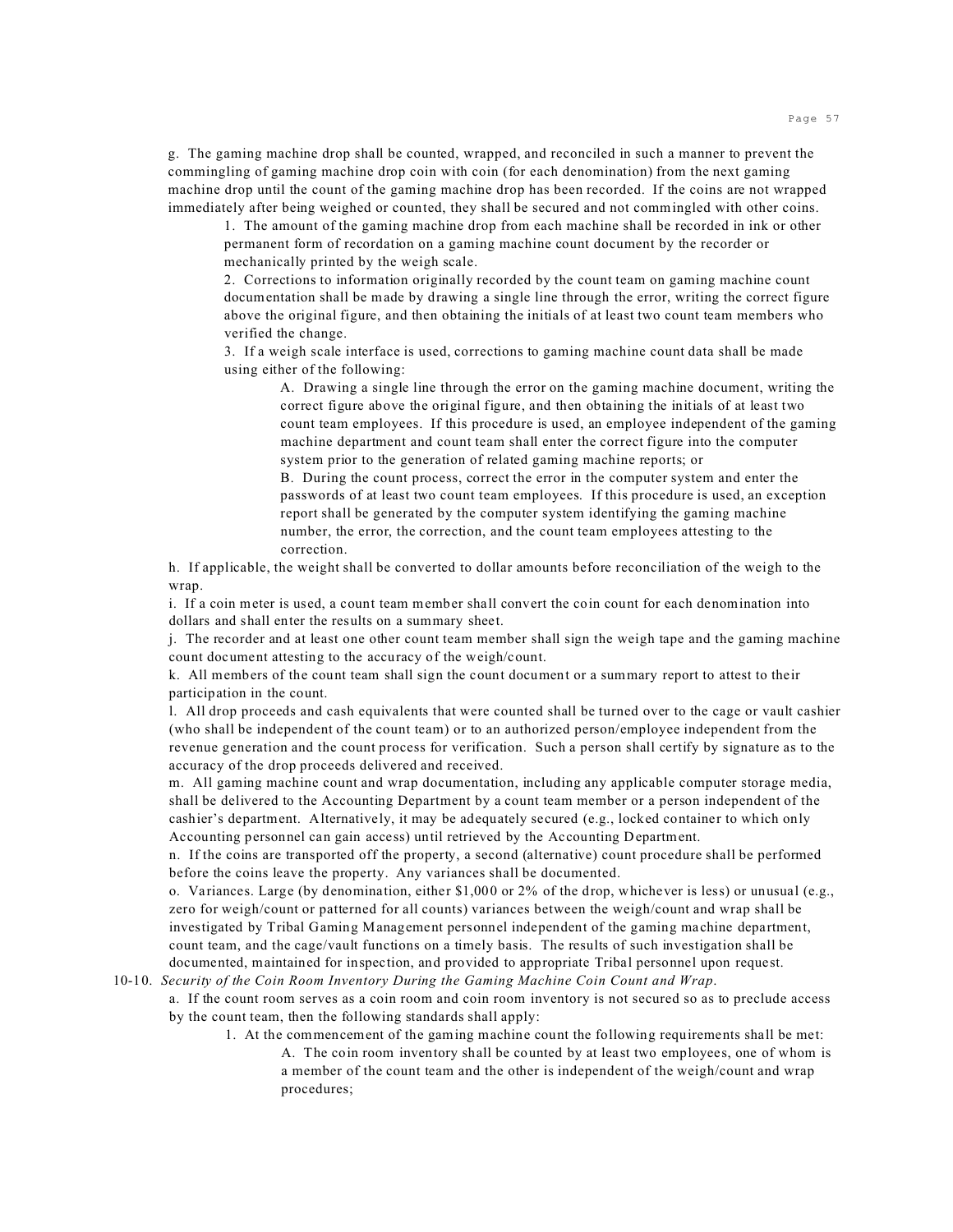B. The count in paragraph (1)(A) of this section shall be recorded on an appropriate inventory form;

2. Upon completion of the wrap of the gaming machine drop:

A. At least two members of the count team (wrap team), independently from each other, shall count the ending coin room inventory;

B. The counts in paragraph  $(2)(A)$  of this section shall be recorded on a summary report(s) that evidences the calculation of the final wrap by subtracting the beginning inventory from the sum of the ending inventory and transfers in and out of the coin room; C. The same count team members shall compare the calculated wrap to the weigh/count, recording the comparison and noting any variances on the summary report;

D. A member of the cage/vault department shall count the ending coin room inventory by denomination and shall reconcile it to the beginning inventory, wrap, transfers, and weigh/count; and

E. At the conclusion of reconciliation, at least two count/wrap team members and the verifying employee shall sign the summary report(s) attesting to its accuracy.

F. The functions described in  $(A)$  and  $(C)$  of this section may be performed by only one count team member. That count team member must then sign the summary report, along with the verifying employee, as required under (E) of this section.

b. If the count room is segregated from the coin room, or if the coin room is used as a count room and the coin room inventory is secured to preclude access by the count team, all of the following requirements shall be completed, at the conclusion of the count:

1. At least two members of the count/wrap team shall count the final wrapped gaming machine drop independently from each other;

2. The counts shall be recorded on a summary report;

3. The same count team members (or the Accounting Department) shall compare the final wrap to the weigh/count, recording the comparison and noting any variances on the summary report;

4. A member of the cage/vault department shall count the wrapped gaming machine drop by denomination and reconcile it to the weigh/count;

5. At the conclusion of the reconciliation, at least two count team members and the cage/vault employee shall sign the summary report attesting to its accuracy; and

6. The wrapped coins (exclusive of proper transfers) shall be transported to the cage, vault or coin vault after the reconciliation of the weigh/count to the wrap.

10-11. *Transfers During the Gaming Machine Coin Count and Wrap (moving coin, by denomination, into the Vault accountability records prior to the completion of the entire count and wrap).*

a. Each transfer shall be recorded on a separate multi-part form with a preprinted or concurrently-printed form number (used solely for gaming machine count transfers) that shall be subsequently reconciled by the Accounting Department to ensure the accuracy of the reconciled gaming machine drop.

b. Each transfer must be counted and signed for by at least two members of the count team and by a person independent of the count team who is responsible for authorizing the transfer.

10-12. *Gaming Machine Drop Key Control Standards*.

a. Gaming machine coin drop cabinet keys, including duplicates, shall be maintained by a department independent of the gaming machine department.

b. The physical custody of the keys needed to access gaming machine coin drop cabinets, including duplicates, shall require the involvement of two persons, one of who is independent of the gaming machine department.

c. Two employees (separate from key custodian) shall be required to accompany such keys while checked out and observe each time gaming machine drop cabinets are accessed.

10-13. *Table Game Drop Box Key Control Standards*.

a. Procedures shall be developed and implemented to insure that unauthorized access to empty table game drop boxes shall not occur from the time the boxes leave the storage racks until they are placed on the tables.

b. The involvement of at least two persons independent of the cage department shall be required to access stored empty table game drop boxes.

c. The release keys shall be separately keyed from the contents keys.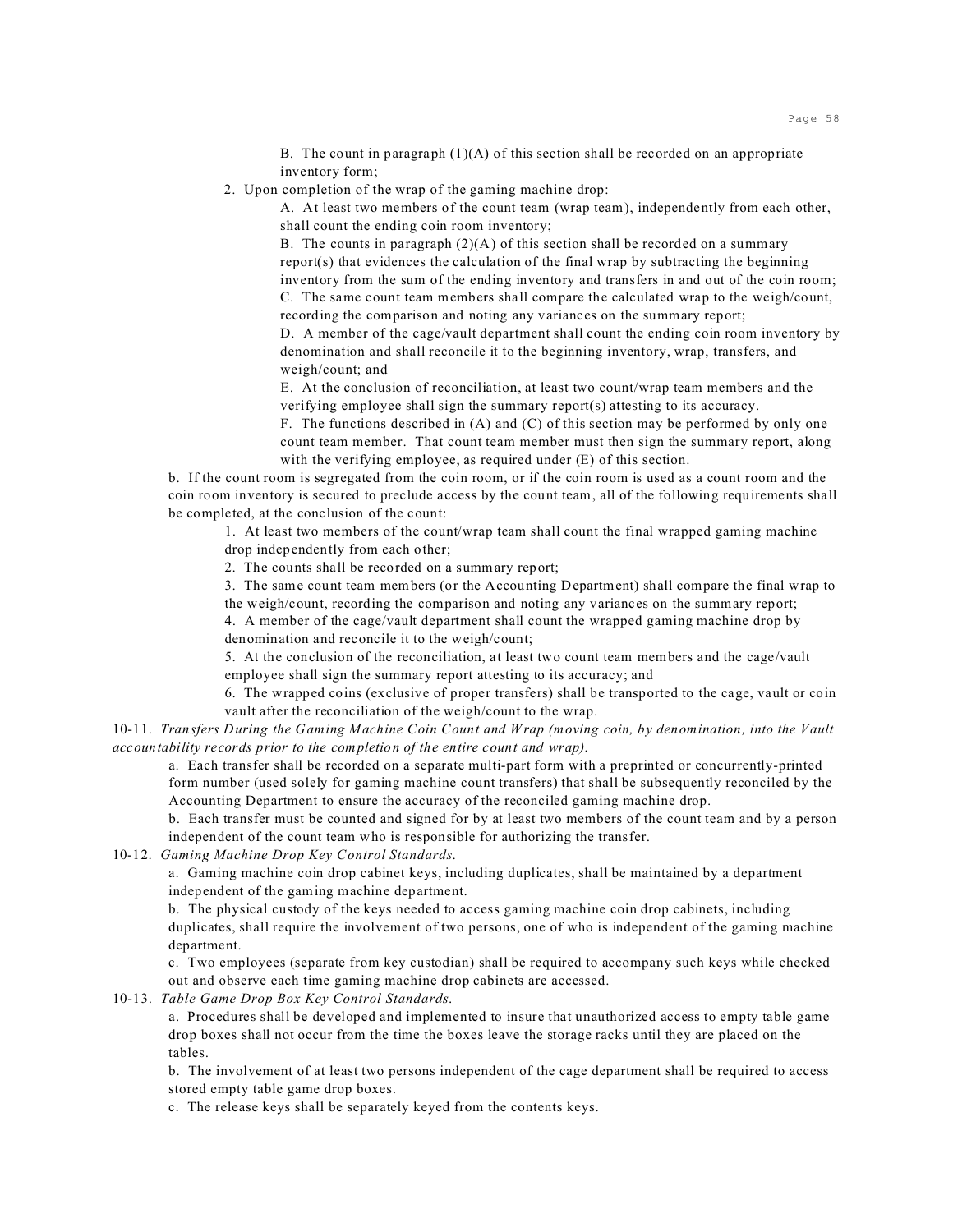d. At least two count team members are required to be present at the time count room and other count keys are issued for the count.

e. All duplicate keys shall be maintained in a manner that provides the same degree of control as is required for the original keys. Records shall be maintained for each key duplicated that indicate the number of keys made and destroyed.

f. Logs shall be maintained by the custodian of sensitive keys (and duplicates) to document authorization of personnel accessing keys.

10-14. *Table Game Drop Box Release Keys*.

a. The table game drop box release keys shall be maintained by a department independent of the pit department.

b. Only the person(s) authorized to remove table game drop boxes from the tables shall be allowed access to the table game drop box release keys.

c. Persons authorized to remove the table game drop boxes shall be precluded from having simultaneous access to the table game drop box contents keys and release keys.

d. The count team members may have access to the release keys during the count in order to reset the drop boxes if necessary.

e. For situations requiring access to a table game drop box at a time other than the scheduled drop, the date, time, and signature of employee signing out/in the release key must be documented.

## 10-15. *Bill Acceptor Canister Release Keys*.

a. The bill acceptor canister release keys shall be maintained by a department independent of the gaming machine department.

b. Only the person(s) authorized to remove the bill acceptor canisters from the gaming machines shall be allowed access to the release keys.

c. Persons authorized to remove the bill acceptor canisters shall be precluded from having simultaneous access to the bill acceptor canister contents keys and release keys.

d. For situations requiring access to a bill acceptor canister at a time other than the scheduled drop, the date, time, and signature of employee signing out/in the release key must be documented.

10-16. *Table Game Drop Box Storage Rack Keys*.

a. Persons authorized to obtain table game drop box storage rack keys shall be precluded from having simultaneous access to table game drop box contents keys with the exception of the count team.

b. Security shall be required to accompany drop box storage rack keys and observe each time drop boxes are removed from or placed in storage racks.

10-17. *Bill Acceptor Canister Storage Rack Keys*.

a. Security shall be required to accompany the bill acceptor canister storage rack keys and observe each time canisters are removed from or placed in storage racks.

b. Persons authorized to obtain bill acceptor canister storage rack keys shall be precluded from having simultaneous access to bill acceptor canister contents keys, with the exception of the count team.

c. Two persons are required to access the bill acceptor drop box storage rack keys.

10-18. *Table Game Drop Box Contents Keys*.

a. The physical custody of the keys needed for accessing stored, full table game drop box contents shall require the involvement of persons from at least two separate departments, with the exception of the count team.

b. Access to the table game drop box contents keys at other than scheduled count times shall require the involvement of at least two persons from separate departments, including Tribal Gaming Management. The reason for access shall be documented with the signatures of all participants and observers.

c. Only count team members shall be allowed access to table game drop box contents keys during the count process.

# 10-19. *Bill Acceptor Canister Contents Keys*.

a. The physical custody of the keys needed for accessing stored, full bill acceptor canister contents shall require involvement of persons from two separate departments, with the exception of the count team. b. Access to the bill acceptor canister contents key at other than scheduled count times shall require the involvement of at least two persons from separate departments, one of whom must be a supervisor. The reason for access shall be documented with the signatures of all participants and observers.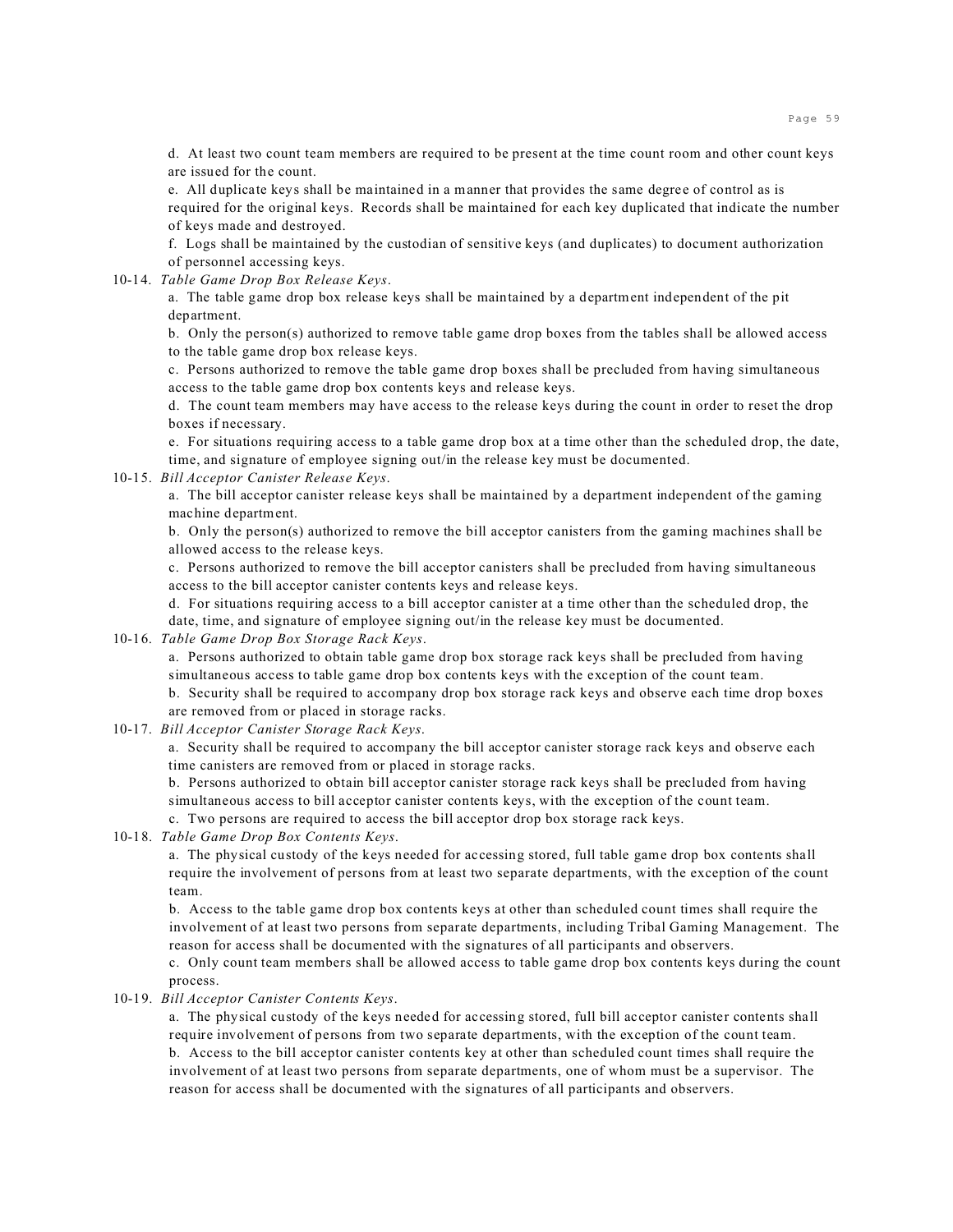c. Only the count team members shall be allowed access to bill acceptor canister contents keys during the count process.

10-20. *Emergency Drop Procedures*. Emergency drop procedures shall be developed by the Tribe, or Tribal Gaming Management as approved by the Tribe.

10-21. *Equipment Standards for Gaming Machine Count*.

a. Weigh scale calibration modules shall be secured so as to prevent unauthorized access (e.g., prenumbered seal, lock and key, etc.).

b. A person independent of the cage, vault, gaming machine, and count team functions shall be required to be present whenever the calibration module is accessed. Such access shall be documented and maintained. c. If a weigh scale interface is used, it shall be adequately restricted so as to prevent unauthorized access

(passwords, keys, etc.).

d. If the weigh scale has a zero adjustment mechanism, it shall be physically limited to minor adjustments (e.g., weight of a bucket) or physically situated such that any unnecessary adjustments to it during the weigh process would be observed by other count team members.

e. The weigh scale and weigh scale interface (if applicable) shall be tested by a person or persons independent of the cage, vault, and gaming machine departments and count team at least quarterly. At least annually, this test shall be performed by internal audit in accordance with the internal audit standards. The result of those tests shall be documented and signed by the person or persons performing the test.

f. Prior to the gaming machine count, at least two employees shall verify the accuracy of the weigh scale with varying weights or with varying amounts of previously counted coin for each denomination to ensure the scale is properly calibrated (varying weights/coin from drop to drop is acceptable).

g. If a mechanical coin counter is used (instead of a weigh scale), the Tribe, or Tribal Gaming Management as approved by the Tribe, shall establish and Tribal Gaming Management shall comply with procedures that are equivalent to those described in (d), (e), and (f) of this section.

h. If a coin meter count machine is used, the count team member shall record the machine number denomination and number of coins in ink on a source document, unless the meter machine automatically records such information.

1. A count team member shall test the coin meter count machine before the actual count to ascertain if the metering device is functioning properly with a predetermined number of coins for each denomination.

# *Subsection B Tier A Internal Audit.*

#### 10-22. *Internal Audit Personnel*.

a. A separate internal audit department shall be maintained. Alt87ernatively, designating personnel (who are independent with respect to the departments/procedures being examined) to perform internal audit work satisfies the requirements of this paragraph.

b. The internal audit personnel shall report directly to the Tribe, or other entity as designated by the Tribe. 10-23. *Audits*.

a. Internal audit personnel shall perform audits of all major gaming departments of the Gaming Facility, such as the following departments which shall be reviewed at least annually:

1. Bingo, including but not limited to, bingo card control, payout procedures, and cash reconciliation process;

2. Pull tabs, including but not limited to, statistical records, winner verification, perpetual inventory, and accountability of sales versus inventory;

3. Card games, including but not limited to, card games operation, cash exchange procedures, shill transactions, and count procedures;

4. Keno, including but not limited to, game write and payout procedures, sensitive key location and control, and a review of keno auditing procedures;

5. Pari-mutuel wagering, including write and payout procedures, and pari-mutuel auditing procedures;

6. Table games, including but not limited to, fill and credit procedures, soft drop/count procedures and the subsequent transfer of funds, unannounced testing of count room currency counters and/or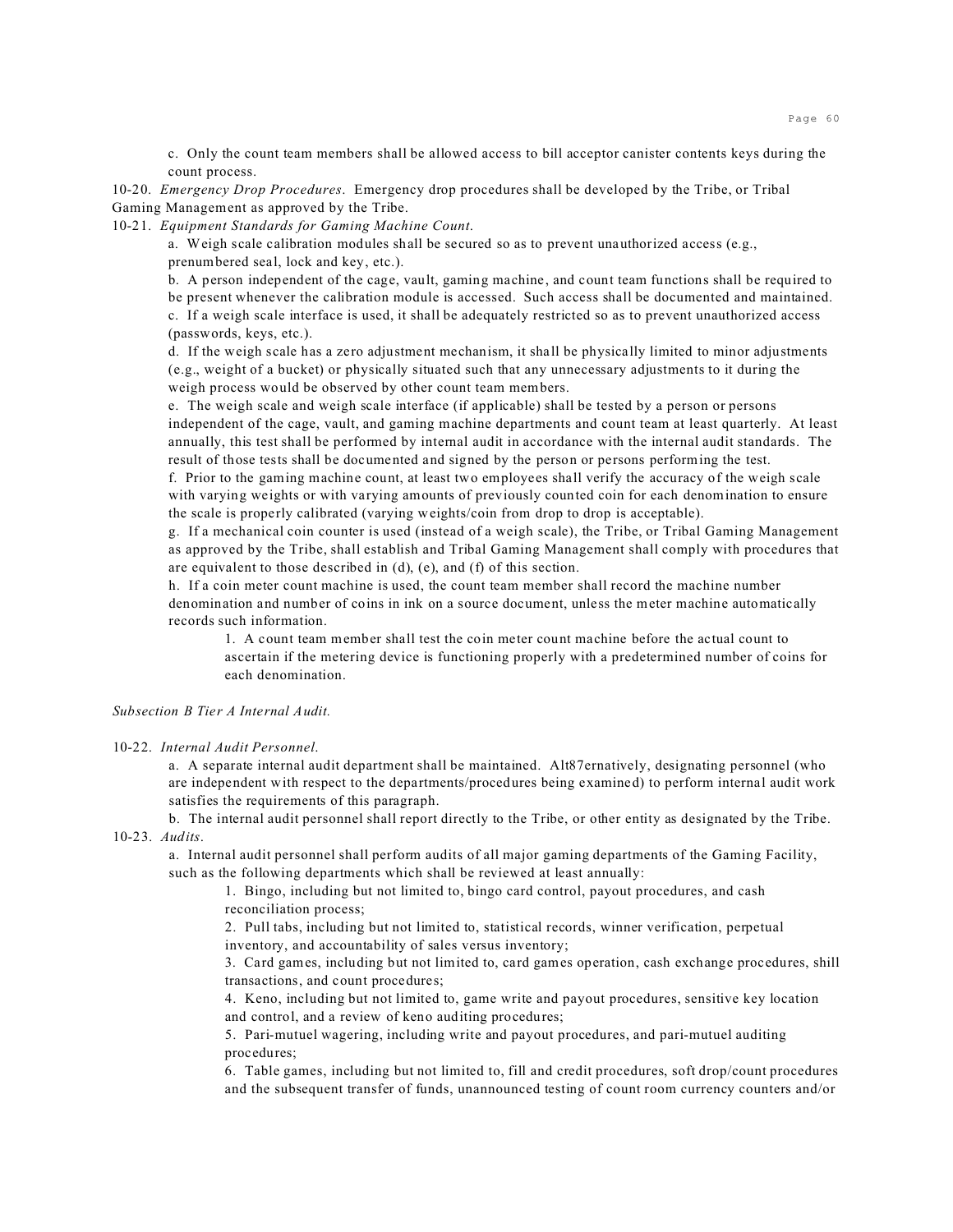currency interface, location and control over sensitive keys, the tracing of source documents to summarized documentation and accounting records, and reconciliation to restricted copies; 7. Gaming machines, including but not limited to, jackpot payout and gaming machine fill procedures, gaming machine drop/count and bill acceptor drop/count and subsequent transfer of funds, unannounced testing of weigh scale and weigh scale interface, unannounced testing of count room currency counters and/or currency interface, gaming machine drop cabinet access, tracing of source documents to summarized documentation and accounting records, reconciliation to restricted copies, location and control over sensitive keys, compliance with PSM duplication procedures, and compliance with OGMICR procedures for gaming machines that accept currency or coin(s) and issue cash-out tickets or gaming machines that do not accept currency or coin(s) and do not return currency or coin(s);

8. All cage procedures including and the reconciliation of trial balances to physical instruments on a sample basis. Cage accountability shall be reconciled to the general ledger;

9. Information technology functions, including review for compliance with information technology standards;

10. Complimentary service or items, including but not limited to, procedures whereby complimentary service items are issued, authorized, and redeemed; and

11. Any other internal audits as required by the Tribe or other entity designated by the Tribe. b. In addition to the observation and examinations performed under 10-23(a) of this section, follow-up observations and examinations shall be performed to verify that corrective action has been taken regarding all instances of noncompliance cited by internal audit, the independent accountant, and/or the Commission. The verification shall be performed within six (6) months following the date of notification.

c. Whenever possible, internal audit observations shall be performed on an unannounced basis (i.e., without the employees being forewarned that their activities will be or are being observed). Additionally, if the independent accountant also performs the internal audit function, the accountant shall perform separate observations of the table games/gaming machine drops and counts to satisfy the internal audit observation requirements and independent accountant tests of controls as required by the American Institute of Certified Public Accountants guide.

## 10-24. *Documentation*.

a. Documentation (e.g., checklists, programs, reports, etc.) shall be prepared to evidence all internal audit work performed as it relates to the requirements in this section, including all instances of noncompliance. b. The internal audit department shall operate with audit programs, which, at a minimum, address the OGMICR. Additionally, the department shall properly document the work performed, the conclusions reached, and the resolution of all exceptions. Institute of Internal Auditors standards are required.

#### 10-25. *Reports*.

a. Reports documenting audits performed shall be maintained and made available to the Tribe, or such entity as designated by the Tribe, upon request.

b. Such audit reports shall include the following information:

- 1. Audit objectives;
- 2. Audit procedures and scope;
- 3. Findings and conclusions;
- 4. Recommendations, if applicable; and
- 5. Tribal Gaming Management's response.

10-26. *Material exceptions*. All material exceptions resulting from internal audit work shall be investigated and resolved with the results of such being documented and retained for seven (7) years.

10-27. *Role of Tribal Gaming Management*.

a. Internal audit findings shall be reported to Tribal Gaming Management and the Tribe.

b. Tribal Gaming Management shall be required to respond to internal audit findings stating corrective measures to be taken to avoid recurrence of the audit exception.

c. Such Tribal Gaming Management responses shall be included in the internal audit report that will be delivered to Tribal Gaming Management, the Tribe, or other entity designated by the Tribe.

10-28. *Title 31.*

a. Minimum procedures to determine compliance with Title 31 and the Minimum Internal Control Regulations relative to Title 31 include: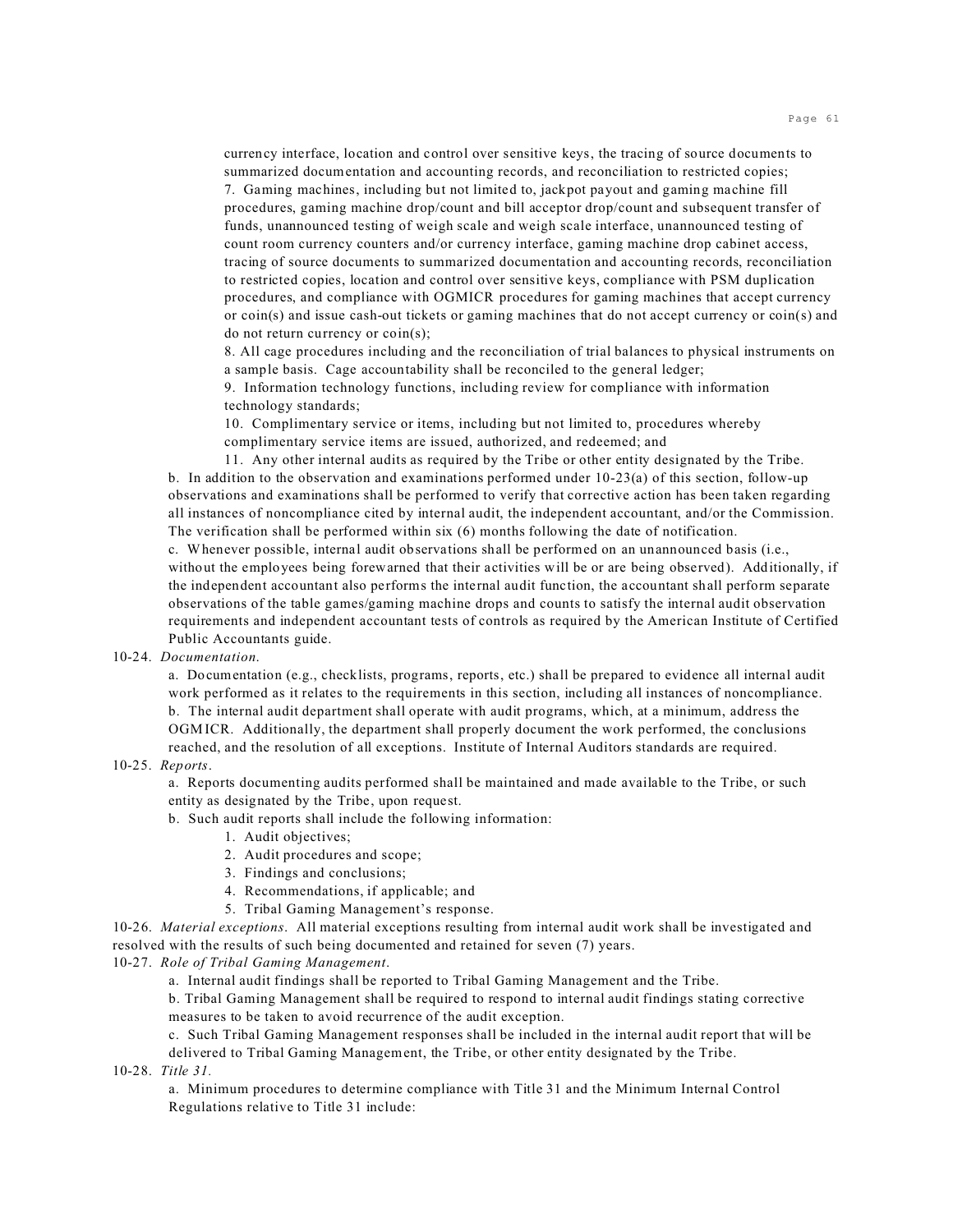1. Reviews of established procedures in effect for all departments performed once each calendar year. Procedures for the review shall include:

A. A compliance walk-through of those departments with employees where Title 31 transactions may occur, including interview with employees who handle transactions. The compliance walk-through is performed for all three shifts;

B. Examination of available Title 31 documentation including CTRs, SARs, and MTLs; C. General observation;

D. Sufficient procedures to address prohibited actions for all casino areas and banks with more than \$3,000 in currency and coin and safekeeping deposits; and

E. Identification and reporting procedures for reportable transactions that may occur as the result of single, multiple and/or dissimilar transactions;

b. An annual examination of all types of documents prepared pursuant to Title 31 and the Currency Transaction Reporting Minimum Internal Control Standards which include:

1. Examinations of Title 31 documentation including CTRs, SARs, and MTLs with testing done

on a quarterly basis which includes samples; and

2. Examinations of Gaming Facility records, independent of Title 31 (i.e., safekeeping, cage/vault documentation, bank deposit records, gaming machine payout tickets, cash receipts/disbursements, etc.) on a sample basis to determine whether or not:

A. CTRs were completed and filed for all reportable transactions;

B. SARs were completed and filed for all transactions classified as suspicious transactions;

C. The information contained within the CTRs and SARs was complete; and,

D. Prohibited transactions have occurred.

c. An evaluation of the established policies, procedures, and processes in effect;

d. The performance and results of the internal audit procedures are documented and, all exceptions discovered are also documented and forwarded to Tribal Gaming Management. Tribal Gaming Management is responsible for ensuring corrective action has been taken;

e. Internal Audit will perform follow-up observation and examination to verify corrective action has been taken;

f. Internal audit procedures performed are completed by those employees (or employees of affiliates) designated to perform such duties and who are independent of the functions being examine; and.

g. An independent accountant may be engaged to perform all or part of the internal audit procedures under section  $10-28(b)$ .

### *Subsection C. Tier A Surveillance*.

10-29. *General*.

a. Tier A gaming facilities must, at a minimum, maintain and operate an unstaffed surveillance system in a secured location whereby the areas under surveillance are continually recorded.

b. The entrance to the surveillance room shall be located so that it is not readily accessible by either Gaming Facility employees who work primarily on the casino floor, or the general public.

c. Access to the surveillance room shall be limited to surveillance personnel, designated employees, and other persons authorized in accordance with the surveillance department policy. Such policy shall be approved by the Tribe.

d. The surveillance system shall include the date and time generators that possess the capability to display the date and time of recorded events on the video and/or digital recordings. The displayed date and time shall not significantly obstruct the recorded view.

e. The surveillance department shall strive to ensure staff is trained in the use of the equipment, knowledge of the games, and house rules.

f. Each camera required by the standards in this section shall be installed in a manner that will prevent it from being readily obstructed, tampered with, or disabled by customers or employees.

g. Each camera required by the standards in this section shall possess the capability of having its picture recorded. The surveillance system shall include sufficient numbers of recorders to simultaneously record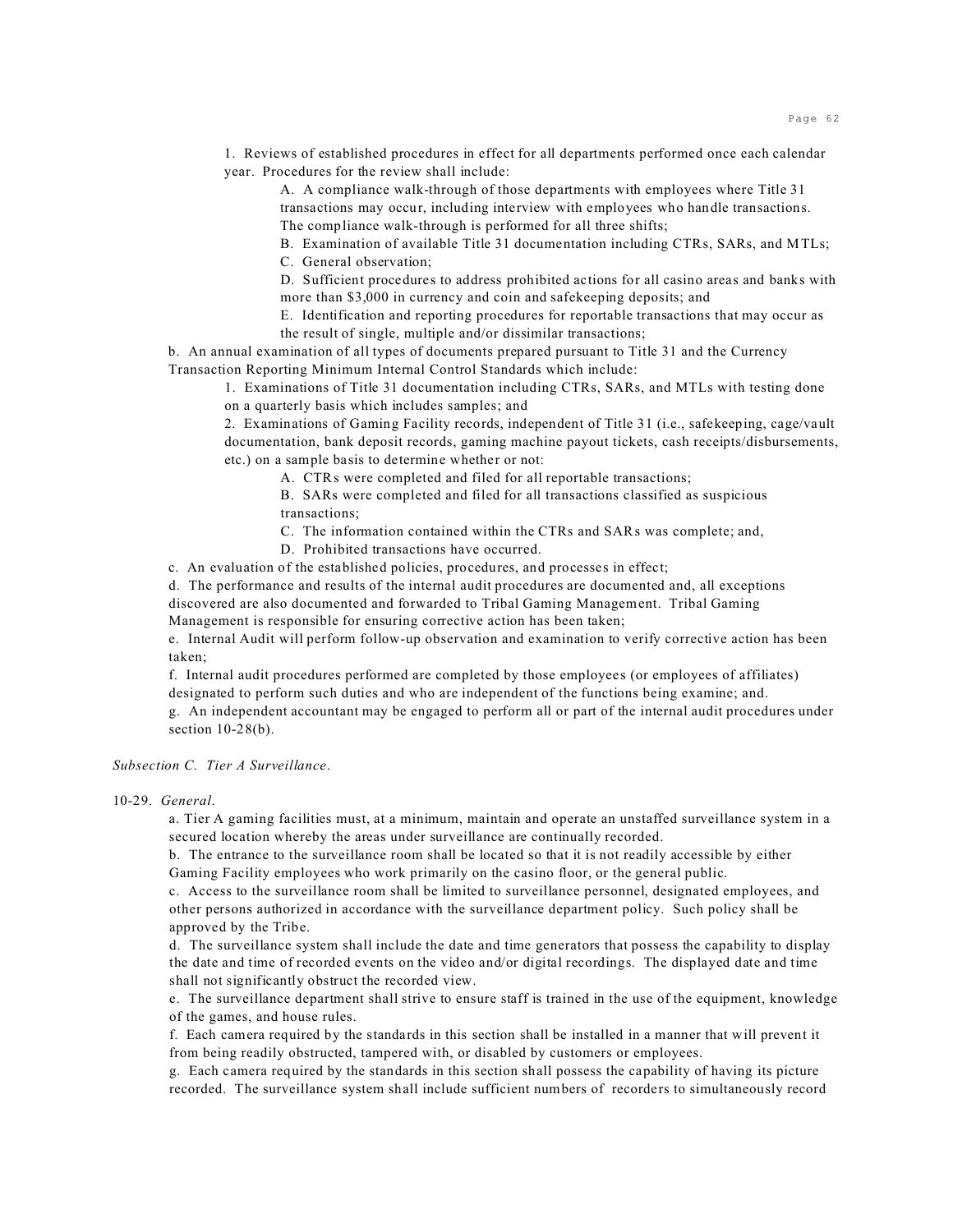multiple gaming and count room activities, and record the views of all dedicated cameras and motion activated dedicated cameras.

h. Reasonable effort shall be made to repair each malfunction of surveillance system equipment required by the standards in this section within seventy-two (72) hours after the malfunction is discovered. The Tribe shall be notified of any camera(s) that has malfunctioned for more than twenty-four (24) hours.

1. In the event of a dedicated camera malfunction, the Gaming Facility and/or the surveillance department shall, upon identification of the malfunction, immediately provide alternative camera coverage or other security measures, such as additional supervisory or security personnel, to protect the subject activity.

i. Count rooms, vaults, and cages must have room lighting hard wired. There may be no ability to turn off the lights from inside the room or near the doors.

j. A complete index and guide to the casino cameras, monitors and controls must be readily available in the surveillance room. This guide must include, but not be limited to, a map of the camera locations, how to call up each camera and the number of each camera.

k. Each Gaming Facility must be monitored by video surveillance. Surveillance rooms must be separate from other functions and must remain locked.

# 10-30. *Bingo*.

a. The surveillance system shall record the bingo ball drawing device, the game board, and the activities of the employees responsible for drawing, calling, and entering the balls drawn or numbers selected.

# 10-31. *Card games*.

a. The surveillance system shall record the general activities in each card room and be capable of identifying the employees performing the different functions.

#### 10-32. *Keno*.

a. The surveillance system shall record the keno ball-drawing device, the general activities in each keno game area, and be capable of identifying the employees performing the different functions.

#### 10-33. *Table Games*.

a. Except as otherwise provided in 10-34, 10-35, and 10-36, the surveillance system of Gaming Facilities operating four (4) or more table games shall provide at a minimum one (1) pan-tilt-zoom camera per two (2) tables and surveillance must be capable of taping:

1. With sufficient clarity to identify customers and dealers; and

2. With sufficient coverage and clarity to simultaneously view the table bank and determine the configuration of wagers, card values, and game outcome.

3. One (1) dedicated camera per table and one (1) pan-tilt-zoom camera per four (4) tables may be an acceptable alternative procedure to satisfy the requirements of this paragraph.

b. The surveillance system of gaming facilities operating three (3) or fewer table games shall:

1. Comply with the requirements in 10-33(a); or

2. Have one (1) overhead camera at each table.

c. Blackjack. At all times during the conduct of blackjack games, the following surveillance shall be required:

1. Domes are required over each camera that completely enclose each video camera and conceal such cameras' actions, yet accommodate clear, unobstructed camera views;

2. At least one employee or Tribal Gaming Management official monitoring the video surveillance feed on closed circuit video monitors;

3. Video surveillance camera feed must be recorded;

4. All blackjack tables with limits greater than \$200 after double-down or splitting, and those offering the "double-pitch" variant, must have continuous camera coverage. This camera should be positioned to provide an overview of the whole table; and

5. Blackjack area views may be quadraplexed (a multi-view system that records on one VCR and when viewed on a monitor has four different camera inputs) if the pan-tilt-zoom (PTZ) camera images can be switched to a "call-up" monitor (a monitor that is able to view all cameras).

10-34. *Craps*.

a. All craps tables shall have two (2) dedicated cross view cameras covering both ends of the table.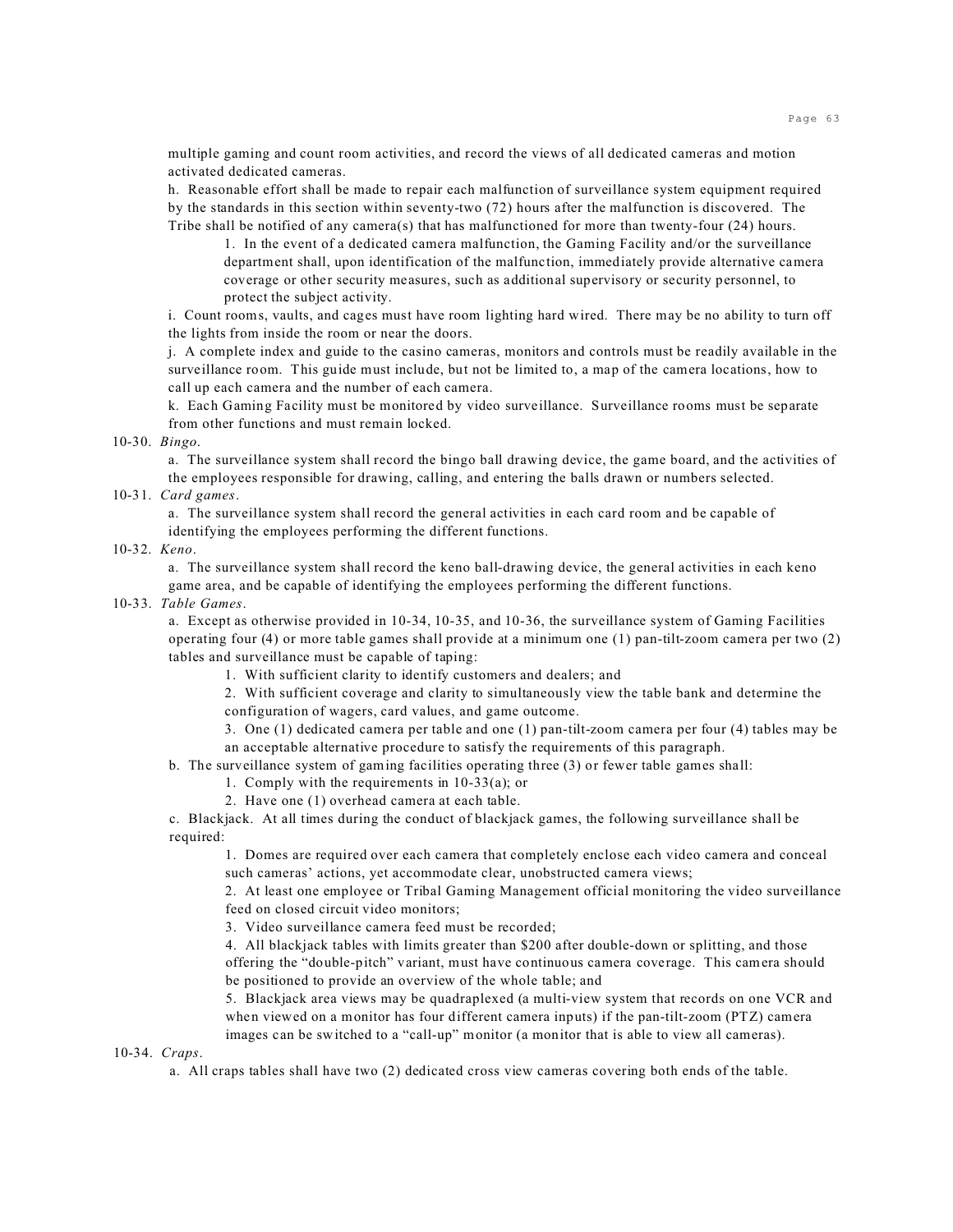10-35. *Roulette*.

a. All roulette areas shall have one (1) overhead dedicated camera covering the roulette wheel and shall also have one (1) dedicated camera covering the play of the table.

10-36. *Big Wheel*.

a. All big wheel games shall have one (1) dedicated camera viewing the wheel.

## 10-37. *Progressive Table Games*.

a. Progressive table games with a progressive jackpot of \$25,000 or more shall be recorded by dedicated cameras that provide coverage of:

- 1. The table surface, sufficient that the card values and card suits can be clearly identified;
- 2. An overall view of the entire table with sufficient clarity to identify customers and dealer; and
- 3. A view of the progressive meter jackpot amount. If several tables are linked to the same
- progressive jackpot meter, only one meter need be recorded.

10-38. *Gaming Machines.*

a. Except as otherwise provided in provisions 10-38 (f) and  $(g)$ , gaming machines offering a payout of more than \$250,000 shall be recorded by a dedicated camera(s) to provide coverage of:

1. All customers and employees at the gaming machine, and

2. The face of the gaming machine, with sufficient clarity to identify the payout line(s) of the gaming machine.

b. A gaming machine area which has 75 machines or more, per floor, must have at least 1 PTZ camera.

c. All gaming machine booths, including transaction areas, must be monitored and recorded by stationary camera surveillance. For those gaming machine booths which have fill and jackpot payout capabilities, cage/vault surveillance standards shall apply.

d. The entire drop route must have surveillance coverage.

e. Surveillance shall record in a proper log or journal in a legible manner any exceptions or variations to established procedures during the drop. Such log or journal shall be made available for review to authorized persons only.

f. In-house Progressive Machine. In house progressive gaming machines offering a base payout amount (jackpot reset amount) of more than \$100,000 shall be recorded by a dedicated camera(s) to provide coverage of:

1. All customers and employees at the gaming machine; and

2. The face of the gaming machine, with sufficient clarity to identify the payout line(s) of the gaming machine.

g. Wide-area Progressive Machine. Wide area progressive machines offering a base payout amount of more than \$1.5 million and monitored by an independent vendor utilizing an on-line progressive computer system shall be recorded by a dedicated camera(s) to provide coverage of:

1. All customers and employees at the gaming machine; and

2. The face of the gaming machine, with sufficient clarity to identify the payout line(s) of the gaming machine.

h. Notwithstanding provision 10-33(a), if the gaming machine is a multi-game machine, the Tribe, or Tribal Gaming Management subject to approval of the Tribe, may develop and implement alternative procedures to monitor, record, and confirm payouts.

10-39. *Currency and Coin*.

a. The surveillance system shall record a general overview of all areas where currency or coin may be stored or counted.

### 10-40. *Video Recording and/or Digital Record Retention*.

a. All video recordings and/or digital records of coverage provided by the dedicated cameras or motionactivated dedicated cameras required by the standards in this section shall be retained for a minimum of seven (7) days.

b. All video recordings shall be retained as follows:

1. Thirty (30) days for all blackjack recordings;

2. Thirty (30) days for all recordings involving suspected or confirmed gaming crimes, unlawful activity, or detentions and questioning by security personnel;

3. Thirty (30) days for all recordings of linked systems (e.g., bingo, ball draws, gaming machines, etc.); and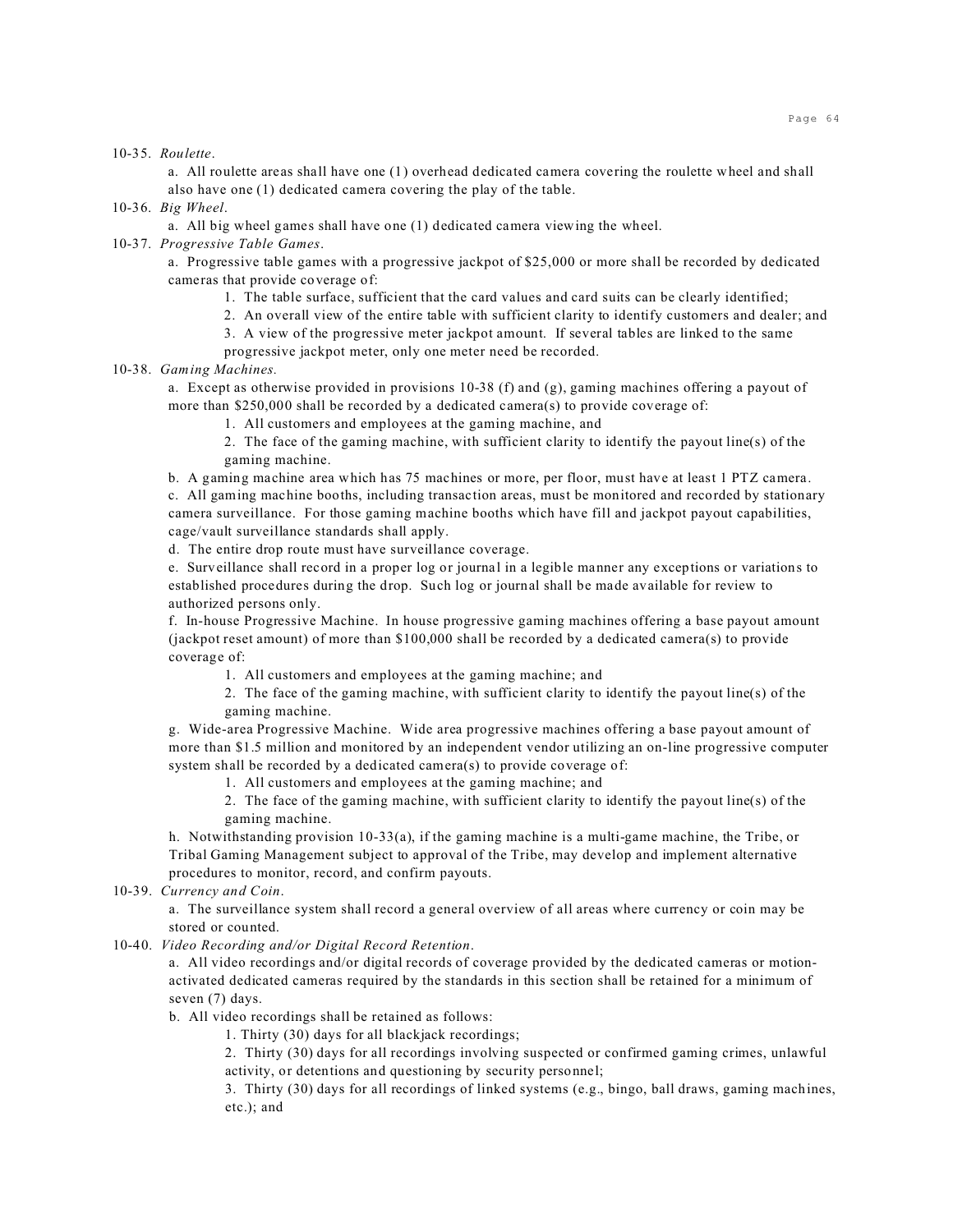4. Seven days for all other recordings.

c. Duly authenticated copies of video recordings and/or digital records shall be provided to the Tribe, or other entity as designated by the Tribe, upon request.

10-41. *Video Library Log*.

a. A video library log, or comparable alternative procedure approved by the Tribe, shall be maintained to demonstrate compliance with the storage, identification, and retention standards required in this section.

10-42. *Malfunction and Repair Log*.

a. Surveillance personnel shall maintain a log or alternative procedure approved by the Tribe that documents each malfunction and repair of the surveillance system as defined in this section.

b. The log shall state the time, date, and nature of each malfunction, the efforts expended to repair the malfunction, and the date of each effort, the reasons for any delays in repairing the malfunction, the date the malfunction is repaired, and where applicable, any alternative security measures that were taken.

10-43. *Cage, Vault, and Count Rooms*.

a. Cameras in the cage should provide views of the door entering the cage, the cage area, the cashier area and the customer filing area. Diagonally opposed cameras with wide angle lenses must be positioned so that all areas of the room to the full height of the employees are within the camera view.

b. Identifying marks shall be placed on the counter so that cashiers know where to place currency and fill/credit documents. A transaction camera must be able to differentiate between bill denominations and chip denominations by edge design and amounts listed on paperwork.

c. Internal hallways to and from count, vault, and cage rooms must have surveillance viewing the approach.

- d. Each vault shall have a stationary camera on each work station.
- e. Two stationary cross views shall be used covering the vault, preventing blind spots.
- f. Each cage, vault, hard count and soft count room must have at least one PTZ camera.

### **ARTICLE XI. Tier B Facilities**.

*Subsection A. Tier B Drop and Count*.

11-1. *Computer Applications*. For any computer applications used, alternate documentation and/or procedures that provide at least the level of control described by the standards in this subsection, as approved by the Tribe, will be acceptable.

11-2. *Table Game Drop Standards*.

a. The setting out of empty table game drop boxes and the drop shall be a continuous process.

b. At the end of each shift:

1. All locked table game drop boxes shall be removed from the tables by a person independent of the pit shift being dropped;

2. A separate drop box shall be placed on each table opened at any time during each shift or a Gaming Facility may utilize a single drop box with separate openings and compartments for each shift; and

3. Upon removal from the tables, table game drop boxes shall be transported directly to the count room or other equivalently secure area with comparable controls and locked in a secure manner until the count takes place.

c. If drop boxes are not placed on all tables, then the pit department shall document which tables were open during the shift.

d. The transporting of table game drop boxes shall be performed by a minimum of two persons, at least one of whom is independent of the pit shift being dropped.

e. All table game drop boxes shall be posted with a number corresponding to a permanent number on the gaming table and marked to indicate game, table number, and shift.

f. Surveillance shall be notified when the drop is to begin so that surveillance may monitor the activities. g. If the drop team accidentally attaches the wrong drop box to a table, the pit supervisor shall be notified and an identification tag, which shows the correct table number, game type and shift, is securely attached to the drop box. This identification tag shall be left on the drop box until the soft count is finished. The pit supervisor shall note the incident, deposits a note in the drop box and records the incident on the pit report.

11-3. *Soft Count Room Personnel*.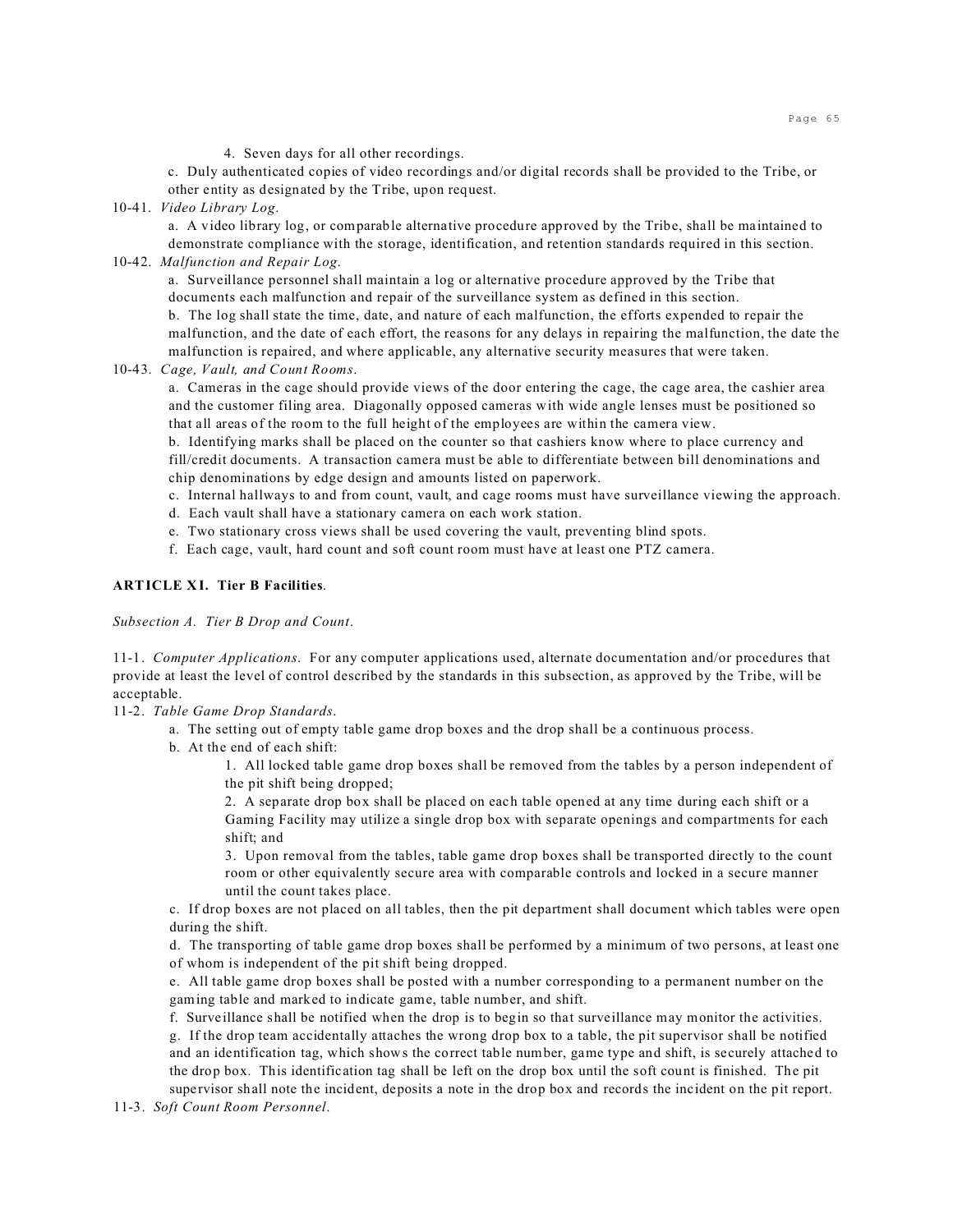a. The table game soft count and the gaming machine bill acceptor count shall be performed by a minimum of two employees.

1. The count shall be viewed live, or on video recording and/or digital record, within seven (7) days by an employee independent of the count.

b. Count room personnel shall not be allowed to exit or enter the count room during the count except for emergencies or scheduled breaks. At no time during the count shall there be fewer than two employees in the count room until the drop proceeds have been accepted into cage/vault accountability. Surveillance shall be notified whenever count room personnel exit or enter the count room during the count.

c. Count team members shall be rotated on a routine basis such that the count team is not consistently the same two persons more than four (4) days per week.

d. The count team shall be independent of transactions being reviewed and counted. The count team shall be independent of the cage/vault departments; however, a dealer or cage cashier may be used if this person is not allowed to perform the recording function. An Accounting representative may be used if there is an independent audit of all soft count documentation.

11-4. *Table Game Soft Count Standards*.

a. The table game soft count shall be performed in a soft count room or other equivalently secure area with comparable controls.

b. Access to the count room during the count shall be restricted to members of the drop and count teams, with the exception of authorized observers, supervisors for resolution of problems, and authorized maintenance personnel.

c. If counts from various Revenue Centers occur simultaneously in the count room, procedures shall be in effect that prevent the commingling of funds from different Revenue Centers.

d. The table game drop boxes shall be individually emptied and counted in such a manner to prevent the commingling of funds between boxes until the count of the box has been recorded.

1. The count of each box shall be recorded in ink or other permanent form of recordation.

2. A second count shall be performed by an employee on the count team who did not perform the initial count.

3. Corrections to information originally recorded by the count team on soft count documentation shall be made by drawing a single line through the error, writing the correct figure above the original figure, and then obtaining the initials of at least two count team members who verified the change, unless the count team has only two (2) members, in which case the initials of only one (1) verifying count team member is required.

e. If currency counters are utilized and the count room table is used only to empty boxes and sort/stack contents, a count team member shall be able to observe the loading and unloading of all currency at the currency counter, including rejected currency.

f. Table game drop boxes, when empty, shall be shown to another member of the count team, or to another person who is observing the count, or to surveillance, provided the count is monitored in its entirety by a person independent of the count.

g. Orders for fill/credit (if applicable) shall be matched to the fill/credit slips. Fills and credits shall be traced to or recorded on the count sheet.

h. The opening/closing table inventory forms (if applicable) shall either be:

1. Examined and traced to or recorded on the count sheet; or

2. If a computerized system is used, Accounting personnel can trace the opening/closing table inventory forms tot he count sheet. Discrepancies shall be investigated with the findings documented and maintained for inspection.

i. The count sheet shall be reconciled to the total drop by a count team member who shall not function as the sole recorder.

j. All members of the count team shall sign the count document or a summary report to attest to their participation in the count.

k. All drop proceeds and cash equivalents that were counted shall be turned over to the cage or vault cashier (who shall be independent of the count team) or to an authorized person/employee independent of the revenue generation and the count process for verification. Such person shall certify by signature as to the accuracy of the drop proceeds delivered and received.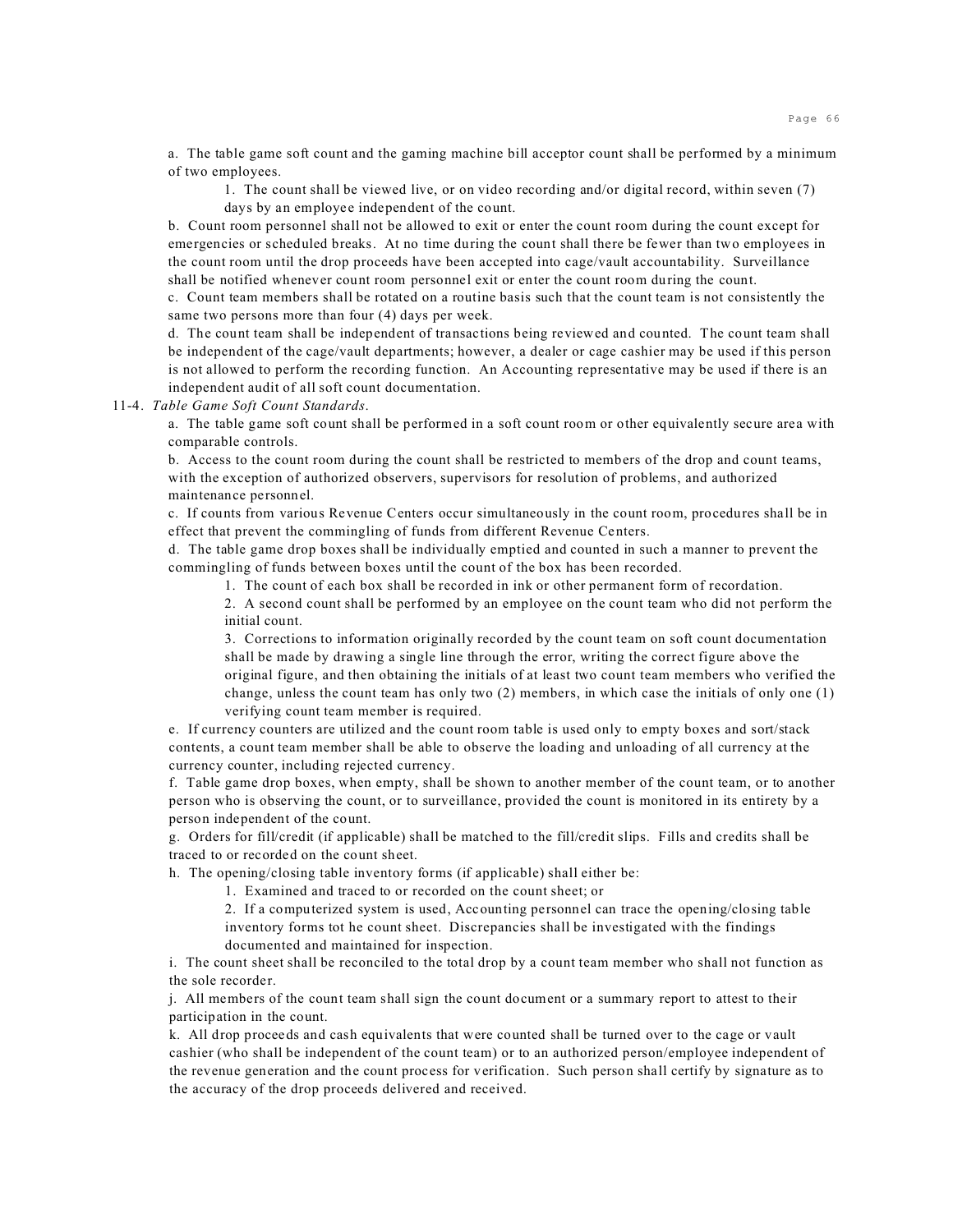l. The count sheet, with all supporting documents, shall be delivered to the Accounting Department by a count team member or a person independent of the cashiers department. Alternatively, it may be adequately secured (e.g., locked container to which only Accounting personnel can gain access) until retrieved by the Accounting Department.

m. Access to stored, full table game drop boxes shall be restricted to authorized members of the drop and count teams.

### 11-5. *Gaming Machine Bill Acceptor Drop Standards*.

a. A minimum of two employees shall be involved in the removal of the gaming machine drop, at least one of who is independent of the gaming machine department.

b. All bill acceptor canisters shall be removed only at the time previously designated by Tribal Gaming Management and reported to the Tribe, except for emergency drops.

c. Surveillance shall be notified when the drop is to begin so that surveillance may monitor the activities.

d. The bill acceptor canisters shall be removed by a person independent of the gaming machine department, then transported directly to the count room or other equivalently secure area with comparable controls and locked in a secure manner until the count takes place.

e. Security in the form of at least one internal security officer shall be provided over the bill acceptor canisters removed from the gaming machines and awaiting transport to the count room.

f. The transporting of bill acceptor canisters shall be performed by a minimum of two persons, at least one of who is independent of the gaming machine department.

g. All bill acceptor canisters shall be posted with a number corresponding to a permanent number on the gaming machine.

## 11-6. *Gaming Machine Bill Acceptor Count Standards*.

a. The gaming machine bill acceptor count shall be performed in a soft count room or other equivalently secure area with comparable controls.

b. Access to the count room during the count shall be restricted to members of the drop and count teams, with the exception of authorized observers, supervisors for resolution of problems, and authorized maintenance personnel.

c. If counts from various Revenue Centers occur simultaneously in the count room, procedures shall be in effect that prevent the commingling of funds from different Revenue Centers.

d. The bill acceptor canisters shall be individually emptied and counted in such a manner to prevent the commingling of funds between canisters until the count of the canister has been recorded.

1. The count of each canister shall be recorded in ink or other permanent form of recordation.

2. A second count shall be performed by an employee on the count team who did not perform the initial count.

3. Corrections to information originally recorded by the count team on soft count documentation shall be made by drawing a single line through the error, writing the correct figure above the original figure, and then obtaining the initials of at least two count team members who verified the change.

e. If currency counters are utilized and the count room table is used only to empty canisters and sort/stack contents, a count team member shall be able to observe the loading and unloading of all currency at the currency counter, including rejected currency.

f. Canisters, when empty, shall be shown to another member of the count team, to another person who is observing the count, or to surveillance, provided the count is monitored in its entirety by a person independent of the count.

g. The count sheet shall be reconciled to the total drop by a count team member who shall not function as the sole recorder.

h. All members of the count team shall sign the count document or a summary report to attest to their participation in the count

i. All drop proceeds and cash equivalents that were counted shall be turned over to the cage or vault cashier (who shall be independent of the count team) or to an authorized person/employee independent of the revenue generation and the count process for verification. Such person shall certify by signature as to the accuracy of the drop proceeds delivered and received.

j. The count sheet, with all supporting documents, shall be delivered to the Accounting Department by a count team member or a person independent of the cashiers department. Alternatively, it may be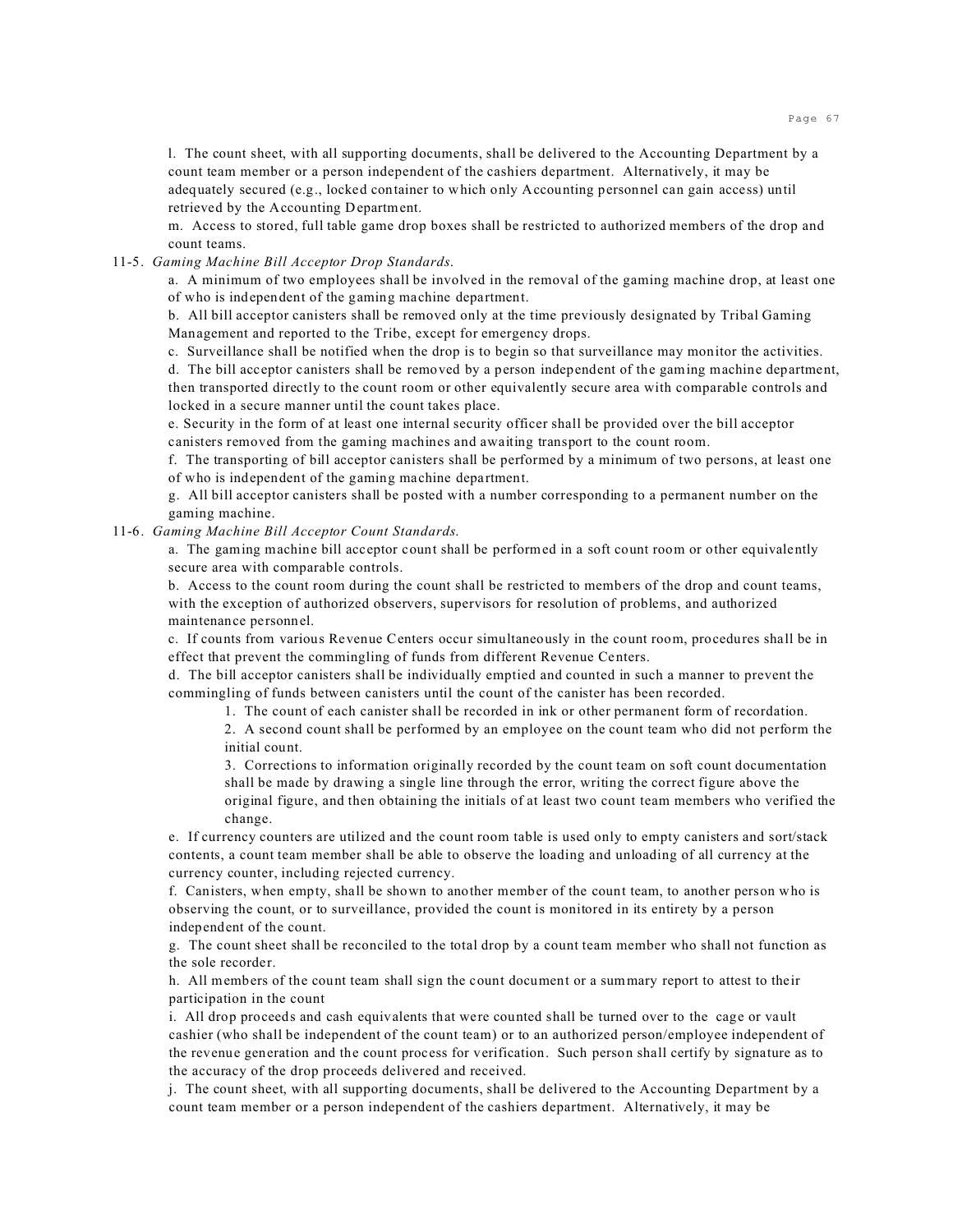adequately secured (e.g., locked container to which only Accounting personnel can gain access) until retrieved by the Accounting Department.

k. Access to stored bill acceptor canisters, full or empty, shall be restricted to:

- 1. Authorized members of the drop and count teams; and
- 2. Authorized personnel in an emergency for the resolution of a problem.

l. All bill acceptor canisters shall be posted with a number corresponding to a permanent number on the gaming machine.

11-7. *Gaming Machine Coin Drop Standards*.

a. A minimum of two employees shall be involved in the removal of the gaming machine drop, at least one of who is independent of the gaming machine department.

b. All drop buckets shall be removed only at the time previously designated by Tribal Gaming Management and reported to the Tribe, except for emergency drops.

c. Surveillance shall be notified when the drop is to begin so that surveillance may monitor the activities. d. Security in the form of at least one internal security officer shall be provided over the buckets removed from the gaming machine drop cabinets and awaiting transport to the count room.

e. As each machine is opened, the contents shall be tagged with its respective machine number if the bucket is not permanently marked with the machine number. The contents shall be transported directly to the area designated for the counting of such drop proceeds. If more than one trip is required to remove the contents of the machines, the filled carts of coins shall be securely locked in the room designed for counting or in another equivalently secure area with comparable controls. There shall be a locked covering on any carts in which the drop route includes passage out of doors.

f. Alternatively, a smart bucket system that electronically identifies and tracks the gaming machine number, and facilitates the proper recognition of gaming revenue, shall satisfy the requirements of (a) through (e).

g. Each drop bucket in use shall be:

1. Housed in a locked compartment separate from any other compartment of the gaming machine and keyed differently than other gaming machine compartments; and

2. Identifiable to the gaming machine from which it is removed. If the gaming machine is identified with a removable tag that is placed in the bucket, the tag shall be placed on top of the bucket when it is collected.

h. Each gaming machine shall have drop buckets into which coins or tokens that are retained by the gamin machine are collected. Drop bucket contents may not be used to make change or pay hand-paid payouts.

i. The collection procedures may include procedures for dropping gaming machines that have trays instead of drop buckets.

## 11-8. *Hard Count Room Personnel*.

a. The weigh/count shall be performed by a minimum of two employees.

1. The count shall be viewed either live, or on video recording and/or digital record within seven (7) days by an employee independent of the count.

b. At no time during the weigh/count shall there be fewer than two employees in the count room until the drop proceeds have been accepted into cage/vault accountability. Surveillance shall be notified whenever count room personnel exit or enter the count room during the count.

1. If the gaming machine count is conducted with a continuous mechanical count meter that is not reset during the count and is verified in writing by at least two employees at the start and end of each denomination count, then one employee may perform the wrap.

c. Count team members shall be rotated on a routine basis such that the count team does not contain the same two persons more than four (4) days per week.

d. The count team shall be independent of transactions being reviewed and counted. The count team shall be independent of the cage/vault departments, unless they are non-supervisory gaming machine employees and perform the laborer function only. (A non-supervisory gaming machine employee is defined as a person below the level of gaming machine supervisor). A cage cashier may be used if this person is not allowed to perform the recording function. An Accounting representative may be used if there is an independent audit of all count documentation.

11-9. *Gaming Machine Coin Count and Wrap Standards*.

a. Coins shall include tokens.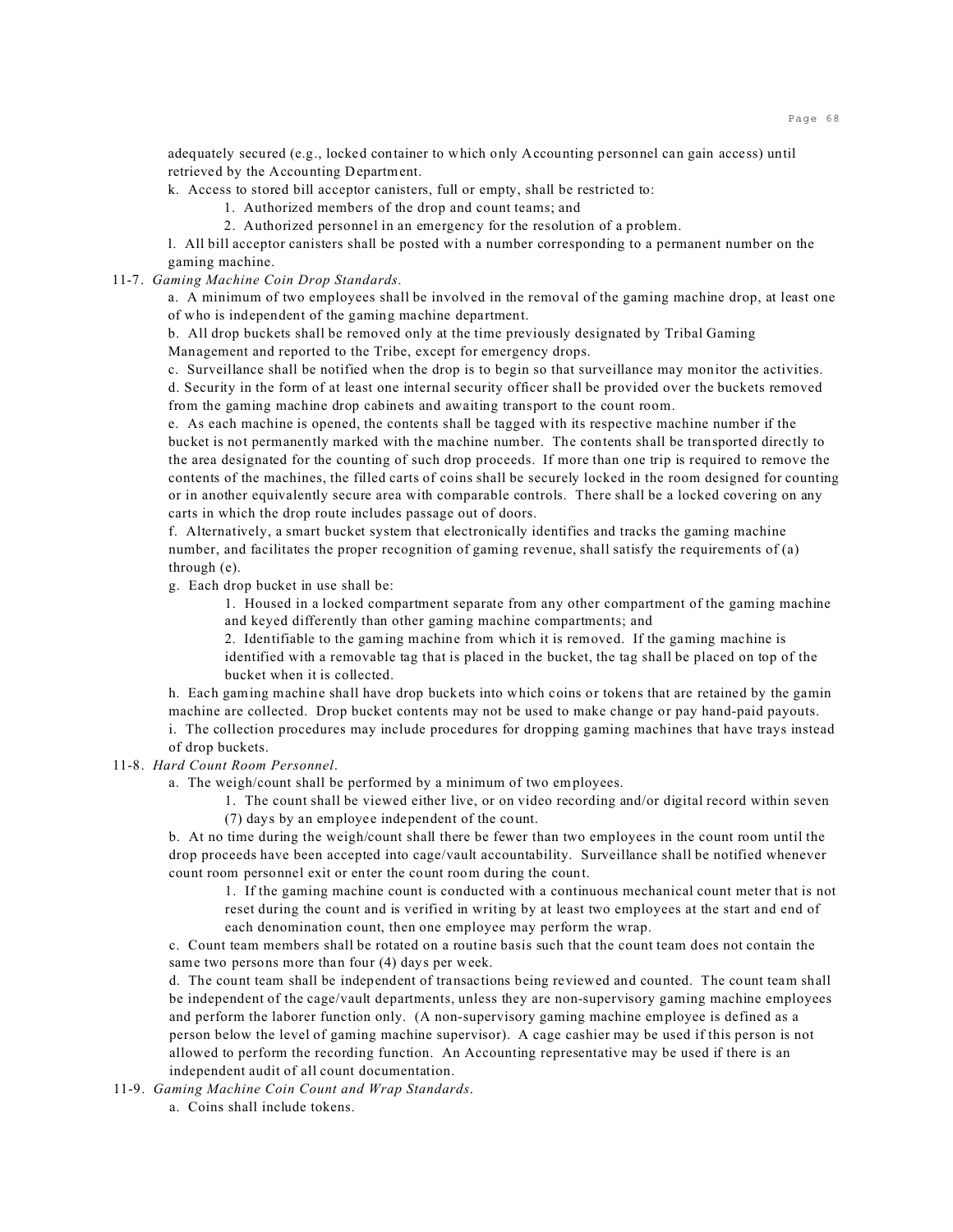b. The gaming machine coin count and wrap shall be performed in a count room or other equivalently secure area with comparable controls.

c. Alternatively, an on-the-floor drop system utilizing a mobile scale shall satisfy the requirements of (b), subject to the following conditions:

1. The Gaming Facility shall utilize and maintain an effective on-line gaming machine monitoring system, as described in provision 5-9(c);

2. Components of the on-the-floor drop system shall include, but not be limited to, a weigh scale, a laptop computer through which weigh/count applications are operated, a security camera available for the mobile scale system, and a VCR to be housed within the video compartment of the mobile scale. The system may include a mule cart used for mobile weigh scale system locomotion;

3. The Gaming Facility must obtain the security camera available with the system, and this camera must be added in such a way as to eliminate tampering;

4. Prior to the drop, the drop/count team shall ensure the scale batteries are charged;

5. Prior to the drop, a videotape shall be inserted into the VCR used to record the drop in

conjunction with the security camera system and the VCR shall be activated;

6. The weigh scale test shall be performed prior to removing the unit from the hard count room for the start of the weigh/drop/count;

7. Surveillance shall be notified when the weigh/drop/count begins and shall be capable of monitoring the entire process;

8. An observer independent of the weigh/drop/count teams (independent observer) shall remain by the weigh scale at all times and shall observe the entire weigh/drop/count process;

9. Physical custody of the key(s) needed to access the laptop and video compartment shall require the involvement of two persons, one of whom is independent of the drop and count team;

10. The mule key (if applicable), the laptop and video compartment keys, and the remote control for the VCR shall be maintained by a department independent of the gaming machine department. The appropriate personnel shall sign out these keys;

11. A person independent of the weigh/drop/count teams shall be required to accompany these keys while they are checked out, and observe each time the laptop compartment is opened;

12. The laptop access panel shall not be opened outside the hard count room, except in instances when the laptop must be rebooted as a result of a crash, lock up, or other situation requiring immediate corrective action;

13. User access to the system shall be limited to those employees required to have full or limited access to complete the weigh/drop/count; and

14. When the weigh/drop/count is completed, the independent observer shall access the laptop compartment, end the recording session, eject the videotape, and deliver the videotape to surveillance.

d. Access to the count room during the count shall be restricted to members of the drop and count teams, with the exception of authorized observers, supervisors for the resolution of problems, and authorized maintenance personnel.

e. If counts from various Revenue Centers occur simultaneously in the count room, procedures shall be in effect that prevent the commingling of funds from different Revenue Centers.

f. The following functions shall be performed in the counting of the gaming machine drop:

1. Recorder function, which involves the recording of the gaming machine count; and

2. Count team supervisor function, which involves the control of the gaming machine weigh and wrap process. The supervisor shall not perform the initial recording of the weigh/count unless a weigh scale with a printer is used.

g. The gaming machine drop shall be counted, wrapped, and reconciled in such a manner to prevent the commingling of gaming machine drop coin with coin (for each denomination) from the next gaming machine drop until the count of the gaming machine drop has been recorded. If the coins are not wrapped immediately after being weighed or counted, they shall be secured and not commingled with other coin.

1. The amount of the gaming machine drop from each machine shall be recorded in ink or other permanent form of recordation on a gaming machine count document by the recorder or mechanically printed by the weigh scale.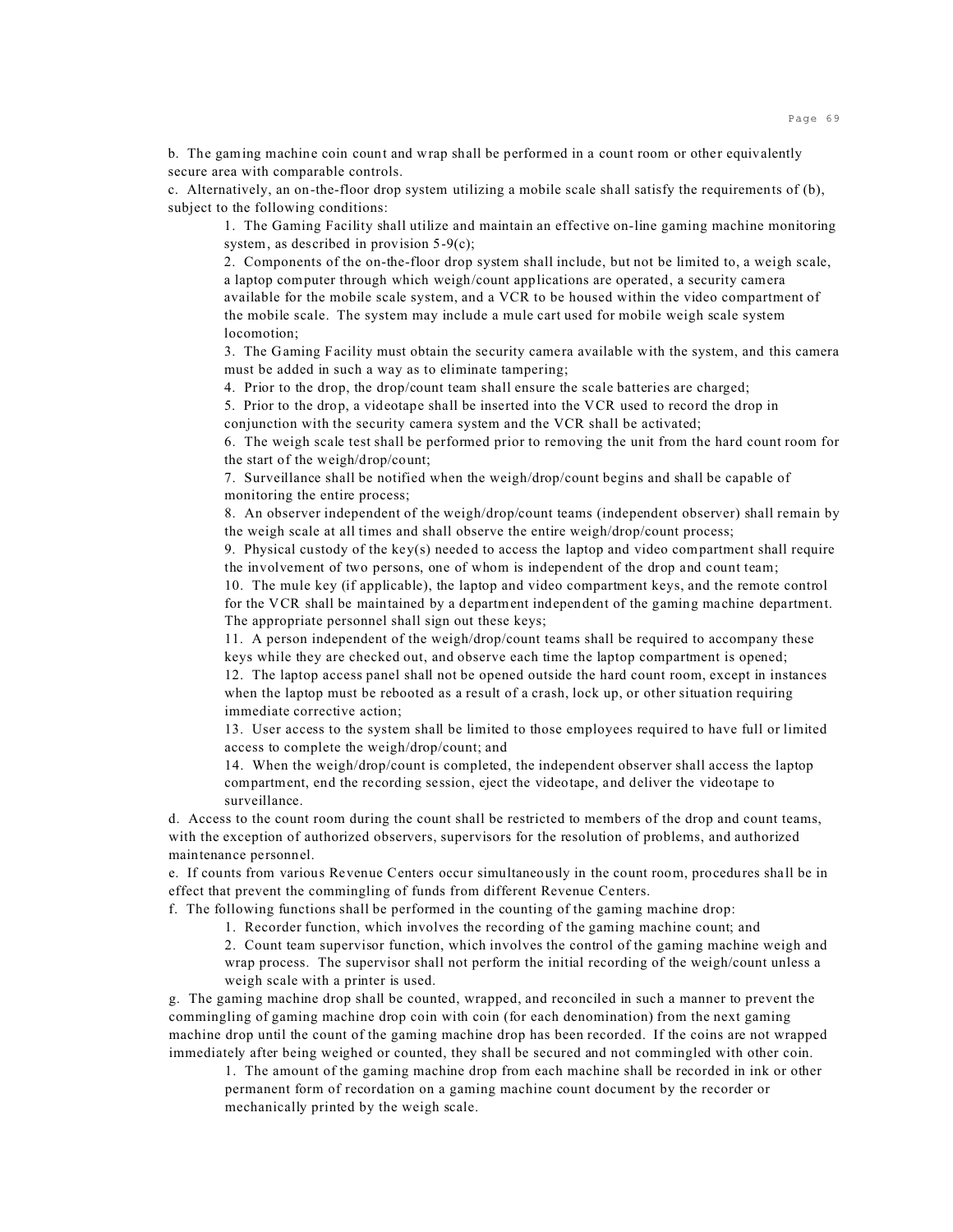2. Corrections to information originally recorded by the count team on gaming machine count documentation shall be made by drawing a single line through the error, writing the correct figure above the original figure, and then obtaining the initials of at least two count team members who verified the change

3. If a weigh scale interface is used, corrections to gaming machine count data shall be made using either of the following:

A. Drawing a single line through the error on the gaming machine document, writing the correct figure above the original figure, and then obtaining the initials of at least two count team employees. If this procedure is used, an employee independent of the gaming machine department and count team shall enter the correct figure into the computer system prior to the generation of related gaming machine reports; or

B. During the count process, correct the error in the computer system and enter the passwords of at least two count team employees. If this procedure is used, an exception report shall be generated by the computer system identifying the gaming machine number, the error, the correction, and the count team employees attesting to the correction.

h. If applicable, the weight shall be converted to dollar amounts before reconciliation of the weigh to the wrap.

i. If a coin meter is used, a count team member shall convert the coin count for each denomination into dollars and shall enter the results on a summary sheet.

j. The recorder and at least one other count team member shall sign the weigh tape and the gaming machine count document attesting to the accuracy of the weigh/count.

k. All members of the count team shall sign the count document or a summary report to attest to their participation in the count.

l. All drop proceeds and cash equivalents that were counted shall be turned over to the cage or vault cashier (who shall be independent of the count team) or to an authorized person/employee independent from the revenue generation and the count process for verification. Such a person shall certify by signature as to the accuracy of the drop proceeds delivered and received.

m. All gaming machine count and wrap documentation, including any applicable computer storage media, shall be delivered to the Accounting Department by a count team member or a person independent of the cashier's department. Alternatively, it may be adequately secured (e.g., locked container to which only Accounting personnel can gain access) until retrieved by the Accounting Department.

n. If the coins are transported off the property, a second (alternative) count procedure shall be performed before the coins leave the property. Any variances shall be documented.

o. Variances. Large (by denomination, either \$1,000 or 2% of the drop, whichever is less) or unusual (e.g., zero for weigh/count or patterned for all counts) variances between the weigh/count and wrap shall be investigated by Tribal Gaming Management personnel independent of the gaming machine department, count team, and the cage/vault functions on a timely basis. The results of such investigation shall be documented, maintained for inspection, and provided to appropriate Tribal personnel upon request.

11-10. *Security of the Coin Room Inventory During the Gaming Machine Coin Count and Wrap*.

a. If the count room serves as a coin room and coin room inventory is not secured so as to preclude access by the count team, then the following standards shall apply:

1. At the commencement of the gaming machine count the following requirements shall be met: A. The coin room inventory shall be counted by at least two employees, one of whom is a member of the count team and the other is independent of the weigh/count and wrap procedures;

B. The count in paragraph  $(1)(A)$  of this section shall be recorded on an appropriate inventory form;

2. Upon completion of the wrap of the gaming machine drop:

A. At least two members of the count team (wrap team), independently from each other, shall count the ending coin room inventory;

B. The counts in paragraph  $(2)(A)$  of this section shall be recorded on a summary report(s) that evidences the calculation of the final wrap by subtracting the beginning inventory from the sum of the ending inventory and transfers in and out of the coin room;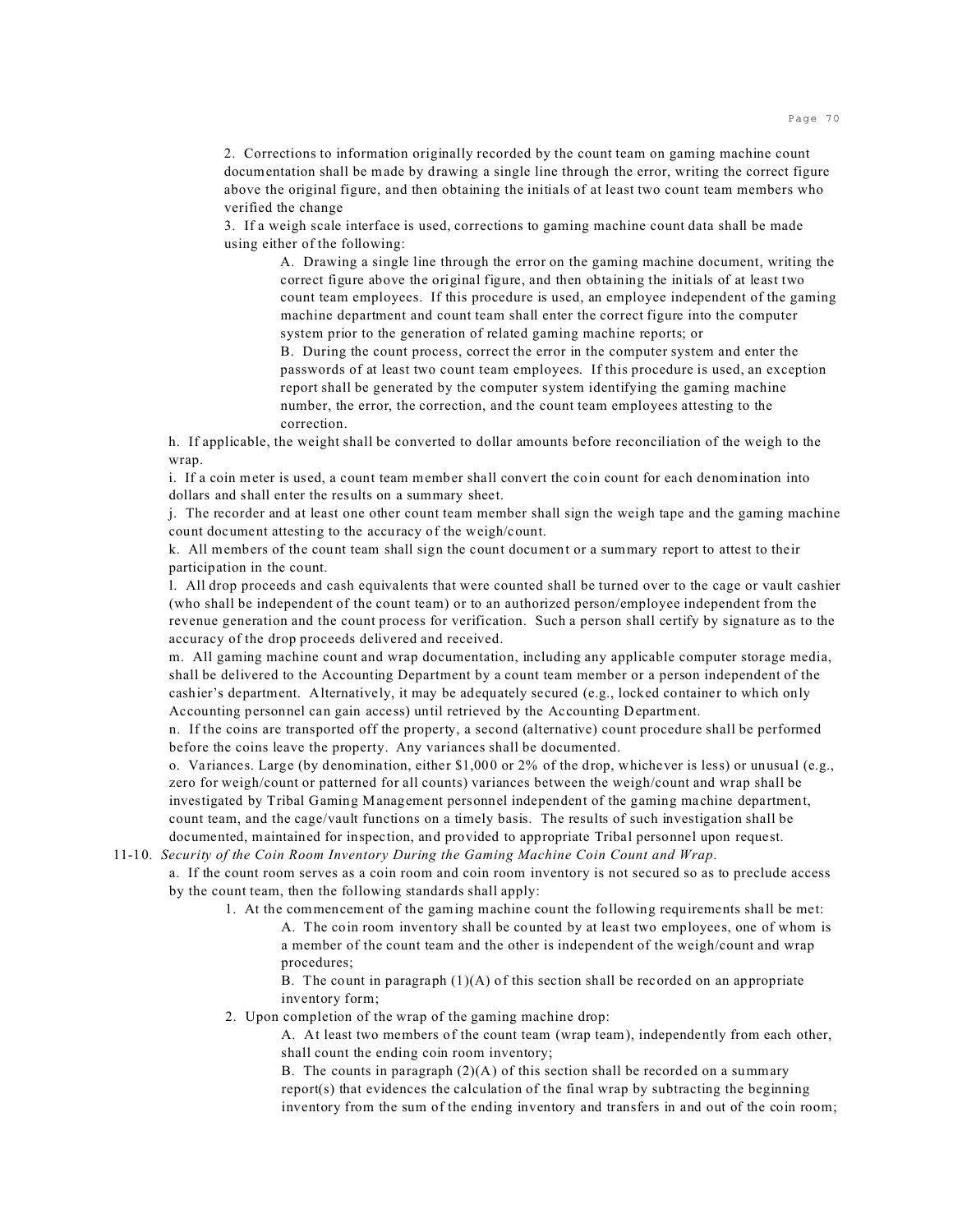C. The same count team members shall compare the calculated wrap to the weigh/count, recording the comparison and noting any variances on the summary report;

D. A member of the cage/vault department shall count the ending coin room inventory by denomination and shall reconcile it to the beginning inventory, wrap, transfers, and weigh/count; and

E. At the conclusion of reconciliation, at least two count/wrap team members and the verifying employee shall sign the summary report(s) attesting to its accuracy.

3. The functions described in paragraphs (A) and (C) of this section may be performed by only one count team member. That count team member must then sign the summary report, along with the verifying employee, as required under paragraph (E).

b. If the count room is segregated from the coin room, or if the coin room is used as a count room and the coin room inventory is secured to preclude access by the count team, all of the following requirements shall be completed, at the conclusion of the count:

1. At least two members of the count/wrap team shall count the final wrapped gaming machine

drop independently from each other;

2. The counts shall be recorded on a summary report;

3. The same count team members (or the Accounting Department) shall compare the final wrap to

the weigh/count, recording the comparison and noting any variances on the summary report; 4. A member of the cage/vault department shall count the wrapped gaming machine drop by denomination and reconcile it to the weigh/count;

5. At the conclusion of the reconciliation, at least two count team members and the cage/vault employee shall sign the summary report attesting to its accuracy; and

6. The wrapped coins (exclusive of proper transfers) shall be transported to the cage, vault or coin vault after the reconciliation of the weigh/count to the wrap.

11-11. *Transfers During the Gaming Machine Coin Count and Wrap (moving coin, by denomination, into the Vault accountability records prior to the completion of the entire count and wrap).*

a. Each transfer shall be recorded on a separate multi-part form with a preprinted or concurrently-printed form number (used solely for gaming machine count transfers) that shall be subsequently reconciled by the Accounting Department to ensure the accuracy of the reconciled gaming machine drop.

b. Each transfer must be counted and signed for by at least two members of the count team and by a person independent of the count team who is responsible for authorizing the transfer.

# 11-12. *Gaming Machine Drop Key Control Standards*.

a. Gaming machine coin drop cabinet keys, including duplicates, shall be maintained by a department independent of the gaming machine department.

b. The physical custody of the keys needed to access gaming machine coin drop cabinets, including duplicates, shall require the involvement of two persons, one of who is independent of the gaming machine department.

c. Two employees (separate from key custodian) shall be required to accompany such keys while checked out and observe each time gaming machine drop cabinets are accessed, unless surveillance is notified each time keys are checked out and surveillance observes the person throughout the period the keys are checked out.

### 11-13. *Table Game Drop Box Key Control Standards*.

a. Procedures shall be developed and implemented to insure that unauthorized access to empty table game drop boxes shall not occur from the time the boxes leave the storage rack until they are placed on the tables. b. The involvement of at least two persons independent of the cage department shall be required to access stored empty table game drop boxes.

c. The release keys shall be separately keyed from the contents keys.

d. At least two count team members are required to be present at the time count room and other count keys are issued for the count.

e. All duplicate keys shall be maintained in a manner that provides the same degree of control as is required for the original keys. Records shall be maintained for each key duplicated that indicate the number of keys made and destroyed.

f. Logs shall be maintained by the custodian of sensitive keys (and duplicates) to document authorization of personnel accessing keys.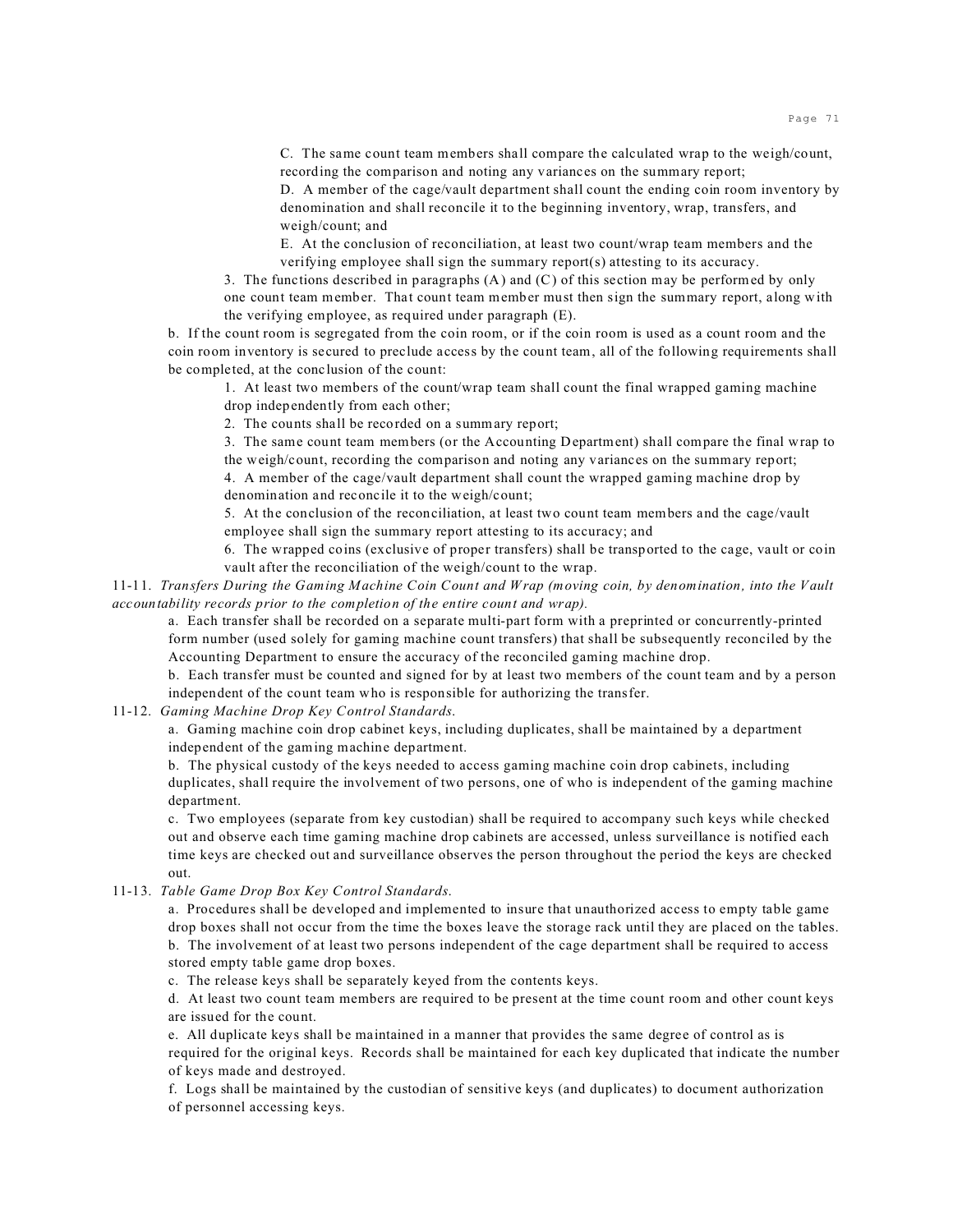11-14. *Table Game Drop Box Release Keys*.

a. The table game drop box release keys shall be maintained by a department independent of the pit department.

b. Only the person(s) authorized to remove table game drop boxes from the tables shall be allowed access to the table game drop box release keys.

c. Persons authorized to remove the table game drop boxes shall be precluded from having simultaneous access to the table game drop box contents keys and release keys.

d. The count team members may have access to the release keys during the count in order to reset the drop boxes if necessary.

e. For situations requiring access to a table game drop box at a time other than the scheduled drop, the date, time, and signature of employee signing out/in the release key must be documented.

#### 11-15. *Bill Acceptor Canister Release Keys*.

a. The bill acceptor canister release keys shall be maintained by a department independent of the gaming machine department.

b. Only the person(s) authorized to remove bill acceptor canisters from the gaming machines shall be allowed access to the release keys.

c. Persons authorized to remove the bill acceptor canisters shall be precluded from having simultaneous access to the bill acceptor canister contents keys and release keys.

d. For situations requiring access to a bill acceptor canister at a time other than the scheduled drop, the date, time, and signature of employee signing out/in the release key must be documented.

### 11-16. *Table Game Drop Box Storage Rack Keys*.

a. Security shall be required to accompany the drop box storage rack keys and observe each time canisters are removed from or placed in storage racks.

b. Persons authorized to obtain table game drop box storage rack keys shall be precluded from having simultaneous access to table game drop box contents keys with the exception of the count team.

## 11-17. *Bill Acceptor Canister Storage Rack Keys*.

a. Security shall be required to accompany the bill acceptor canister storage rack keys and observe each time canisters are removed from or placed in storage racks.

b. Persons authorized to obtain bill acceptor canister storage rack keys shall be precluded from having simultaneous access to bill acceptor canister contents keys with the exception of the count team.

c. Two persons are required to access the bill acceptor drop box storage rack keys.

11-18. *Table Game Drop Box Contents Keys*.

a. The physical custody of the keys needed for accessing stored, full table game drop box contents shall require the involvement of persons from at least two separate departments, with the exception of the count team.

b. Access to the table game drop box contents keys at other than scheduled count times shall require the involvement of at least two persons from separate departments, including management. The reason for access shall be documented with the signatures of all participants and observers.

c. Only count team members shall be allowed access to table game drop box content keys during the count process.

11-19. *Bill Acceptor Canister Contents Keys*.

a. The physical custody of the keys needed for accessing stored, full bill acceptor canister contents shall require involvement of persons from two separate departments, with the exception of the count team. b. Access to the bill acceptor canister contents key at other than scheduled count times shall require the involvement of at least two persons from separate departments, one of whom must be a supervisor. The reason for access shall be documented with the signatures of all participants and observers.

c. Only the count team members shall be allowed access to bill acceptor canister contents keys during the count process.

11-20. *Emergency Drop Procedures*. Emergency drop procedures shall be developed by the Tribe, or Tribal Gaming Management as approved by the Tribe.

11-21. *Equipment Standards for Gaming Machine Count*.

a. Weigh scale calibration modules shall be secured so as to prevent unauthorized access (e.g., prenumbered seal, lock and key, etc.).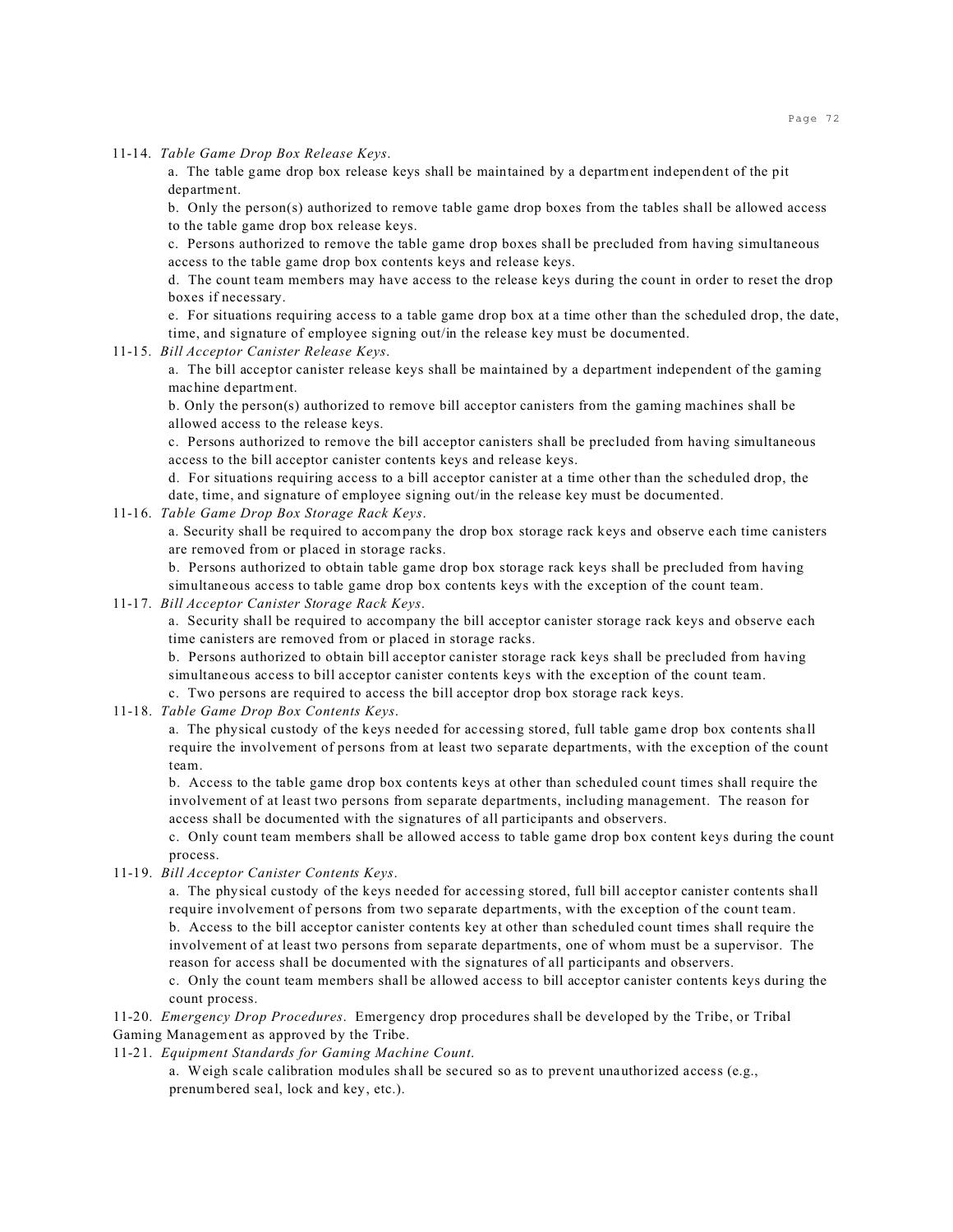b. A person independent of the cage, vault, gaming machine, and count team functions shall be required to be present whenever the calibration module is accessed. Such access shall be documented and maintained. c. If a weigh scale interface is used, it shall be adequately restricted so as to prevent unauthorized access (passwords, keys, etc.).

d. If the weigh scale has a zero adjustment mechanism, it shall be physically limited to minor adjustments (e.g., weight of a bucket) or physically situated such that any unnecessary adjustments to it during the weigh process would be observed by other count team members.

e. The weigh scale and weigh scale interface (if applicable) shall be tested by a person or persons independent of the cage, vault, and gaming machine departments and count team at least quarterly. At least annually, this test shall be performed by internal audit in accordance with the internal audit standards. The result of those tests shall be documented and signed by the person or persons performing the test.

f. Prior to the gaming machine count, at least two employees shall verify the accuracy of the weigh scale with varying weights or with varying amounts of previously counted coin for each denomination to ensure the scale is properly calibrated (varying weights/coin from drop to drop is acceptable).

g. If a mechanical coin counter is used (instead of a weigh scale), the Tribe, or Tribal Gaming Management as approved by the Tribe, shall establish and Tribal Gaming Management shall comply with procedures that are equivalent to those described in (d), (e), and (f) of this section.

h. If a coin meter count machine is used, the count team member shall record the machine number denomination and number of coins in ink on a source document, unless the meter machine automatically records such information.

1. A count team member shall test the coin meter count machine before the actual count to ascertain if the metering device is functioning properly with a predetermined number of coins for each denomination.

# *Subsection B. Tier B Internal Audit.*

#### 11-22. *Internal Audit Personnel*.

a. A separate internal audit department shall be maintained. Alternatively, designating personnel (who are independent with respect to the departments/procedures being examined) to perform internal audit work satisfies the requirements of this paragraph.

b. The internal audit personnel shall report directly to the Tribe, or other entity as designated by the Tribe. 11-23. *Audits*.

a. Internal audit personnel shall perform audits of all major gaming departments of the Gaming Facility, such as the following departments which shall be reviewed at least annually:

1. Bingo, including but not limited to, bingo card control, payout procedures, and cash reconciliation process;

2. Pull tabs, including but not limited to, statistical records, winner verification, perpetual inventory, and accountability of sales versus inventory;

3. Card games, including but not limited to, card games operation, cash exchange procedures, shill transactions, and count procedures;

4. Keno, including but not limited to, game write and payout procedures, sensitive key location and control, and a review of keno auditing procedures;

5. Pari-mutuel wagering, including write and payout procedures, and pari-mutuel auditing procedures;

6. Table games, including but not limited to, fill and credit procedures, soft drop/count procedures and the subsequent transfer of funds, unannounced testing of count room currency counters and/or currency interface, location and control over sensitive keys, the tracing of source documents to summarized documentation and accounting records, and reconciliation to restricted copies; 7. Gaming machines, including but not limited to, jackpot payout and gaming machine fill procedures, gaming machine drop/count and bill acceptor drop/count and subsequent transfer of funds, unannounced testing of weigh scale and weigh scale interface, unannounced testing of count room currency counters and/or currency interface, gaming machine drop cabinet access, tracing of source documents to summarized documentation and accounting records, reconciliation to restricted copies, location and control over sensitive keys, compliance with PSM duplication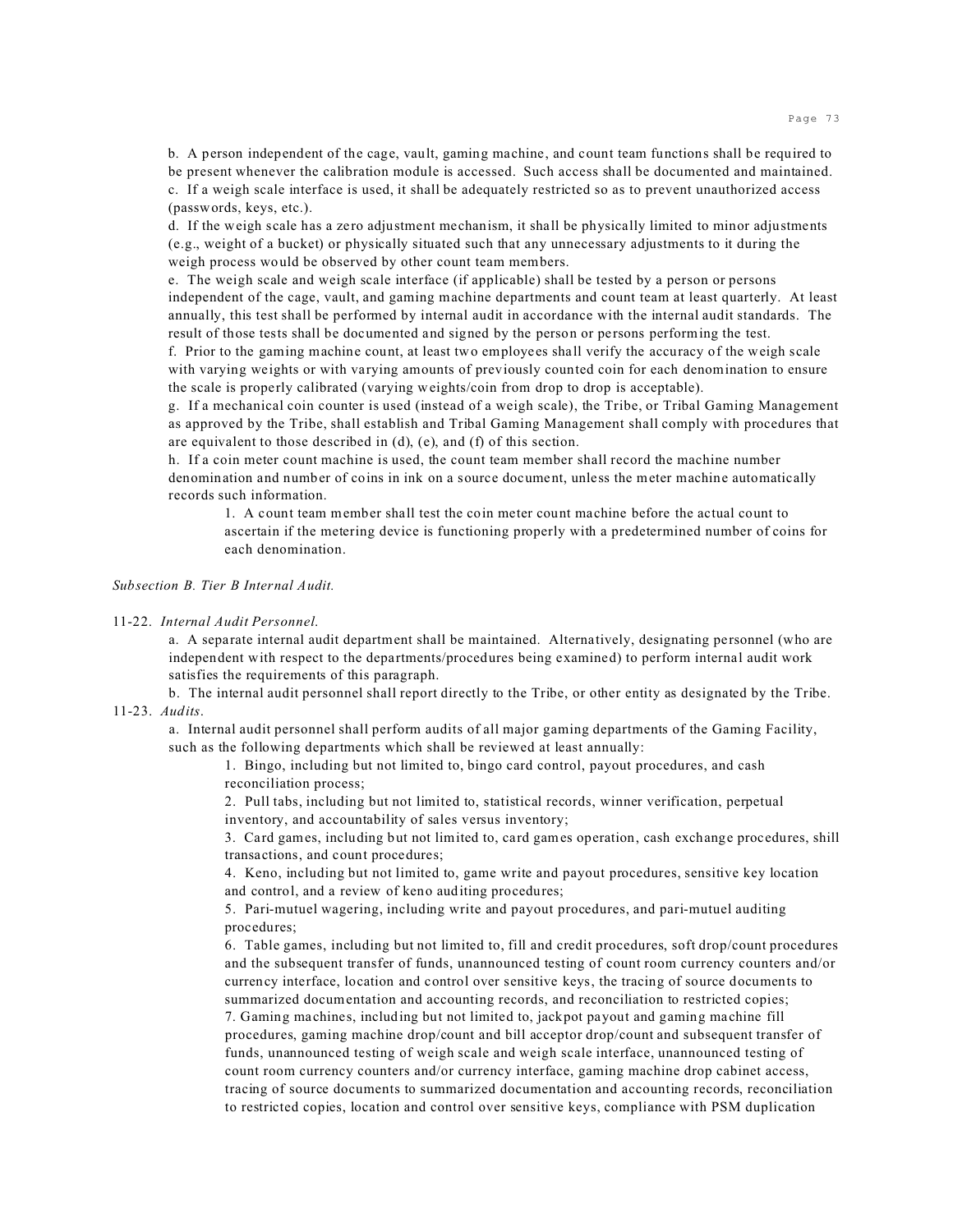procedures, and compliance with OGMICR procedures for gaming machines that accept currency or coin(s) and issue cash-out tickets or gaming machines that do not accept currency or coin(s) and do not return currency or coin(s);

8. All cage procedures including and the reconciliation of trial balances to physical instruments on a sample basis. Cage accountability shall be reconciled to the general ledger;

9. Information technology functions, including review for compliance with information technology standards;

10. Complimentary service or items, including but not limited to, procedures whereby complimentary service items are issued, authorized, and redeemed; and

11. Any other internal audits as required by the Tribe or other entity designated by the Tribe. b. In addition to the observation and examinations performed under 11-23(a) of this section, follow-up observations and examinations shall be performed to verify that corrective action has been taken regarding all instances of noncompliance cited by internal audit, the independent accountant, and/or the Commission. The verification shall be performed within six (6) months following the date of notification.

c. Whenever possible, internal audit observations shall be performed on an unannounced basis (i.e., without the employees being forewarned that their activities will be or are being observed). Additionally, if the independent accountant also performs the internal audit function, the accountant shall perform separate observations of the table games/gaming machine drops and counts to satisfy the internal audit observation requirements and independent accountant tests of controls as required by the American Institute of Certified Public Accountants guide.

11-24. *Documentation*.

a. Documentation (e.g., checklists, programs, reports, etc.) shall be prepared to evidence all internal audit work performed as it relates to the requirements in this section, including all instances of noncompliance. b. The internal audit department shall operate with audit programs, which, at a minimum, address the OGMICR. Additionally, the department shall properly document the work performed, the conclusions reached, and the resolution of all exceptions. Institute of Internal Auditors standards are required.

11-25. *Reports*.

a. Reports documenting audits performed shall be maintained and made available to the Tribe, or such entity as designated by the Tribe, upon request.

## b. Such audit reports shall include the following information:

- 1. Audit objectives;
- 2. Audit procedures and scope;
- 3. Findings and conclusions;
- 4. Recommendations, if applicable; and
- 5. Tribal Gaming Management's response.

11-26. *Material Exceptions*. All material exceptions resulting from internal audit work shall be investigated and resolved with the results of such being documented and retained for seven years.

11-27. *Role of Tribal Gaming Management*.

a. Internal audit findings shall be reported to Tribal Gaming Management.

b. Tribal Gaming Management shall be required to respond to internal audit findings stating corrective measures to be taken to avoid recurrence of the audit exception.

c. Such Tribal Gaming Management responses shall be included in the internal audit report that will be delivered to Tribal Gaming Management, the Tribe, or other entity designated by the Tribe.

11-28. *Title 31.*

a. Minimum procedures to determine compliance with Title 31 and the Minimum Internal Control Regulations relative to Title 31 include:

1. Reviews of established procedures in effect for all departments performed once each calendar year. Procedures for the review shall include:

A. A compliance walk-through of those departments with employees where Title 31 transactions may occur, including interview with employees who handle transactions. The compliance walk-through is performed for all three shifts;

B. Examination of available Title 31 documentation including CTRs, SARs, and MTLs;

C. General observation;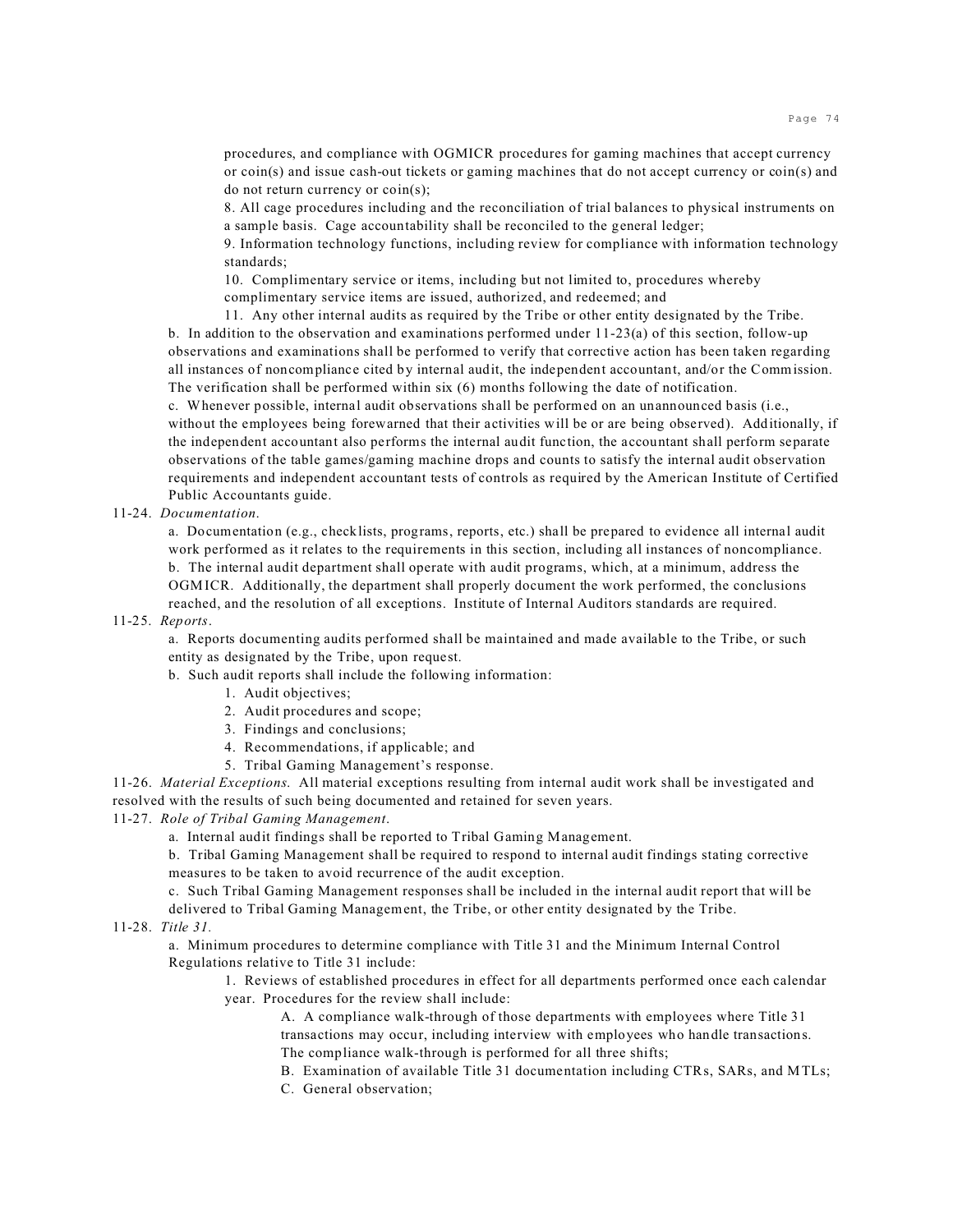D. Sufficient procedures to address prohibited actions for all Gaming Facility departments and banks with more than \$3,000 in currency and coin and safekeeping deposits; and

E. Identification and reporting procedures for reportable transactions that may occur as the result of single, multiple and/or dissimilar transactions.

b. An annual examination of all types of documents prepared pursuant to Title 31 and the Currency Transaction Reporting Minimum Internal Control Standards which include:

1. Examinations of Title 31 documentation including CTRs, SARs, and MTLs with testing done on a quarterly basis which includes samples;

2. Examinations of Gaming Facility records, independent of Title 31 (i.e., safekeeping, cage/vault documentation, bank deposit records, gaming machine payout tickets, cash receipts/disbursements, etc.) On a sample basis to determine whether or not:

A. CTRs were completed and filed for all reportable transactions;

B. SARs were completed and filed for all transactions classified as suspicious transactions;

C. The information contained within the CTRs and SARs was complete; and,

D. Prohibited transactions have occurred;

c. An evaluation of the established policies, procedures, and processes in effect;

d. The performance and results of the internal audit procedures are documented and, all exceptions discovered are also documented and forwarded to Tribal Gaming Management. Tribal Gaming Management is responsible for ensuring corrective action has been taken;

e. Internal Audit will perform follow-up observation and examination to verify corrective action has been taken;

f. Internal audit procedures performed are completed by those employees (or employees of affiliates) designated to perform such duties and who are independent of the functions being examined; and g. An independent accountant may be engaged to perform all or part of the internal audit procedures under this subsection Section 11-28(b).

*Subsection C. Tier B Surveillance*.

11-29. *General*.

a. The surveillance system shall be maintained and operated from a staffed surveillance room and shall provide surveillance over gaming departments.

b. The entrance to the surveillance room shall be located so that it is not readily accessible by either Gaming Facility employees who work primarily on the casino floor, or the general public.

c. Access to the surveillance room shall be limited to surveillance personnel, designated employees, and other persons authorized in accordance with the surveillance department policy. Such policy shall be approved by the Tribe. The surveillance department shall maintain a sign-in log of other authorized persons entering the surveillance room.

d. Surveillance room equipment shall have total override capability over all other satellite surveillance equipment located outside the surveillance room.

e. The surveillance system shall include the date and time generators that possess the capability to display the date and time of recorded events on the video and/or digital recordings. The displayed date and time shall not significantly obstruct the recorded view.

f. The surveillance department shall strive to ensure staff is trained in the use of the equipment, knowledge of the games, and house rules.

g. Each camera required by the standards in this section shall be installed in a manner that will prevent it from being readily obstructed, tampered with, or disabled by customers or employees.

h. Each camera required by the standards in this section shall possess the capability of having its picture displayed on a monitor and recorded. The surveillance system shall include sufficient numbers of monitors and recorders to simultaneously display and record multiple gaming and count room activities, and record the views of all dedicated cameras and motion activated dedicated cameras.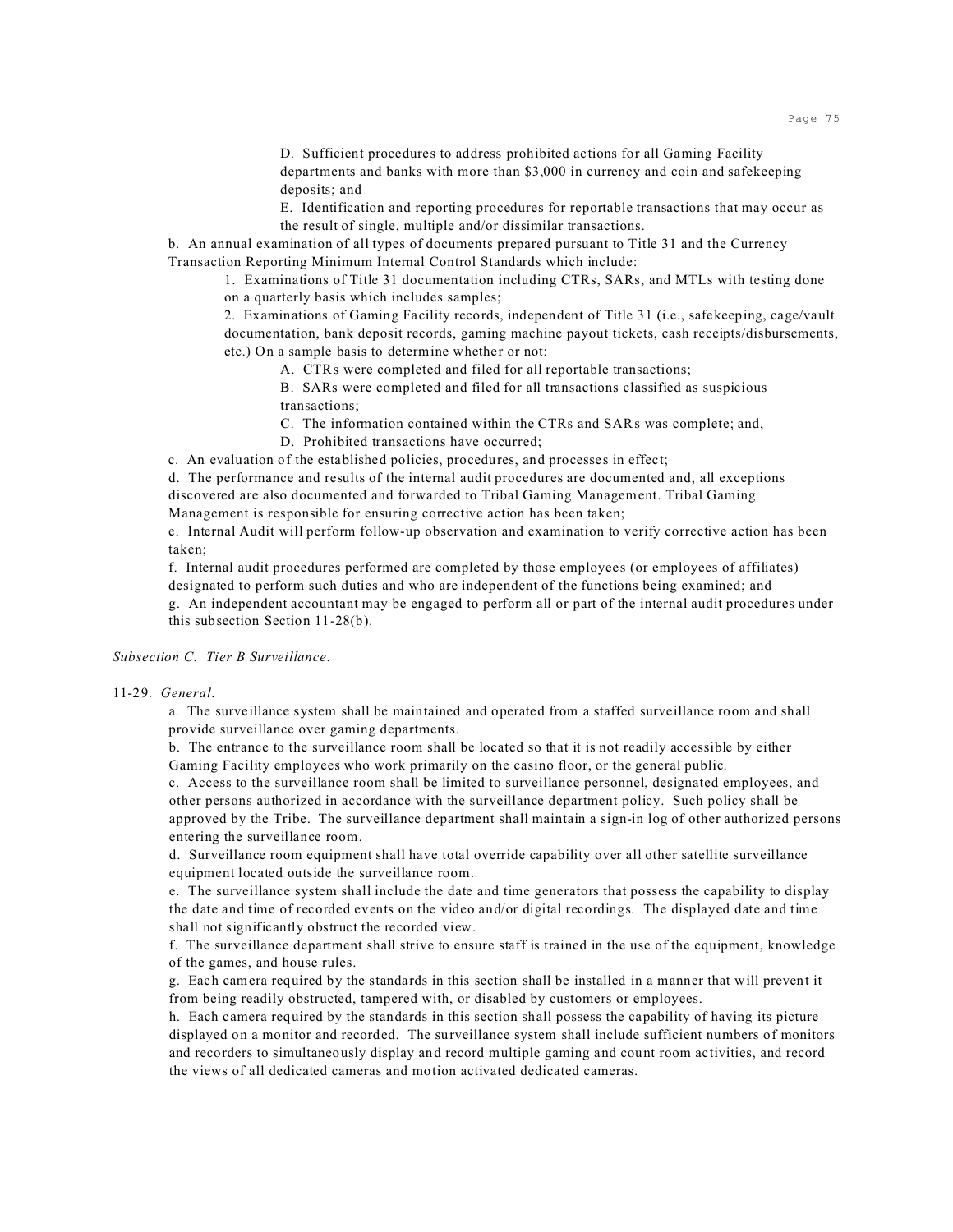i. Reasonable effort shall be made to repair each malfunction of surveillance system equipment required by the standards in this section within seventy-two (72) hours after the malfunction is discovered. The Tribe shall be notified of any camera(s) that has malfunctioned for more than twenty-four (24) hours.

1. In the event of a dedicated camera malfunction, the Gaming Facility and/or the surveillance department shall immediately provide alternative camera coverage or other security measures,

such as additional supervisory or security personnel, to protect the subject activity.

j. Count rooms, vaults, and cages must have room lighting hard wired. There may be no ability to turn off the lights from inside the room or near the doors.

k. A complete index and guide to the casino cameras, monitors and controls must be readily available in the surveillance room. This guide must include, but not be limited to, a map of the camera locations, how to call up each camera and the number of each camera.

l. Each Gaming Facility must be monitored by video surveillance. Surveillance rooms must be separate from other functions and must remain locked.

### 11-30. *Bingo*.

a. The surveillance system shall possess the capability to monitor the bingo ball drawing device or random number generator, which shall be recorded during the course of the draw by a dedicated camera with sufficient clarity to identify the balls drawn or numbers selected.

b. The surveillance system shall monitor and record the game board and the activities of the employees responsible for drawing, calling, and entering the balls drawn or numbers selected.

## 11-31. *Card games*.

a. The surveillance system shall monitor and record general activities in each card room with sufficient clarity to identify the employees performing the different functions.

### 11-32. *Progressive Card Games*.

a. Progressive card games with a progressive jackpot of \$25,000 or more shall be monitored and recorded by dedicated cameras that provide coverage of:

- 1. The table surface, sufficient that the card values and card suits can be clearly identified;
- 2. An overall view of the entire table with sufficient clarity to identify customers and dealer; and
- 3. A view of the posted jackpot amount.

### 11-33. *Keno*.

a. The surveillance system shall possess the capability to monitor the keno ball-drawing device or random number generator, which shall be recorded during the course of the draw by a dedicated camera with sufficient clarity to identify the balls drawn or the numbers selected.

b. The surveillance system shall monitor and record general activities in each keno game area with sufficient clarity to identify the employees performing the different functions.

11-34. *Pari-mutuel*.

a. The surveillance system shall monitor and record general activities in the pari-mutuel area, to include the ticket writer and cashier areas, with sufficient clarity to identify the employees performing the different functions.

## 11-35. *Table games*.

a. Except as otherwise provided in 11-36, 11-37, and 11-38, the surveillance system of Gaming Facilities operating four (4) or more table games shall provide at a minimum one (1) pan-tilt-zoom (PTZ) camera per two (2) tables and surveillance must be capable of taping:

1. With sufficient clarity to identify customers and dealers; and

2. With sufficient coverage and clarity to simultaneously view the table bank and determine the

configuration of wagers, card values, and game outcome.

3. One (1) dedicated camera per table and one (1) pan-tilt-zoom camera per four (4) tables may be an acceptable alternative procedure to satisfy the requirements of this paragraph.

b. The surveillance system of gaming operations operating three (3) or fewer table games shall:

- 1. Comply with the requirements of provision 11-35(a); or
	- 2. Have one (1) overhead camera at each table.

c. Blackjack. At all times during the conduct of blackjack games, the following surveillance shall be required:

1. Domes are required over each video camera that completely enclose each video camera and conceal such cameras' actions, yet accommodate clear, unobstructed camera views;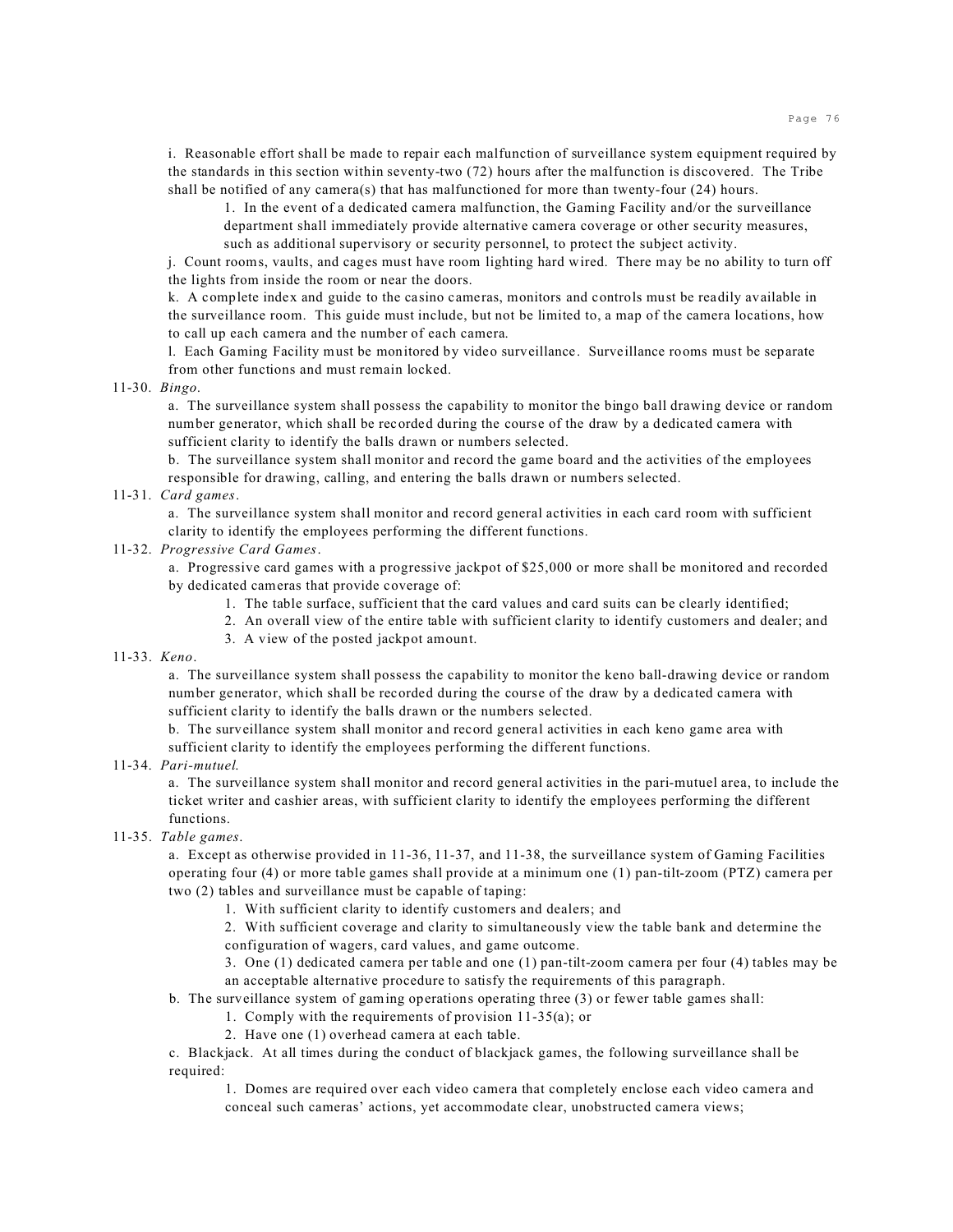2. At least one employee or Tribal Gaming Management official monitoring the video surveillance feed on closed circuit video monitors;

3. Video surveillance camera feed must be recorded;

4. All blackjack tables with limits greater than \$200 after double-down or splitting, and those offering the "double-pitch" variant, must have continuous camera coverage. This camera should be positioned to provide an overview of the whole table; and

5. Blackjack area views may be quadraplexed if the PTZ camera images can be switched to a "call-up" monitor.

#### 11-36. *Craps*.

a. All craps tables shall have two (2) dedicated cross view cameras covering both ends of the table. 11-37. *Roulette*.

a. All roulette areas shall have one (1) overhead dedicated camera covering the roulette wheel and shall also have one (1) dedicated camera covering the play of the table.

#### 11-38. *Big Wheel*.

a. All big wheel games shall have one (1) dedicated camera viewing the wheel.

#### 11-39. *Progressive table games*.

a. Progressive table games with a progressive jackpot of \$25,000 or more shall be monitored and recorded by dedicated cameras that provide coverage of:

1. The table surface, sufficient that the card values and card suites can be clearly identified;

2. An overall view of the entire gaming table with sufficient clarity to identify the customers and dealer; and

3. A view of the progressive meter jackpot amount. If several tables are linked to the same progressive jackpot meter, only one meter need be recorded.

## 11-40. *Gaming Machines.*

a. Except as otherwise provided in 11-40 (f) and (g), gaming machines offering a payout of more than \$250,000 shall be monitored and recorded by a dedicated camera(s) to provide coverage of:

1. All customers and employees at the gaming machine, and

2. The face of the gaming machine, with sufficient clarity to identify the payout line(s) of the gaming machine.

b. A gaming machine area which has 75 machines or more, per floor, must have at least 1 PTZ camera. c. All gaming machine booths, including transaction areas, must be monitored and recorded by stationary camera surveillance. For those gaming machine booths which have fill and jackpot payout capabilities, cage/vault surveillance standards shall apply.

d. The entire drop route must have surveillance coverage.

e. Surveillance shall record in a proper log or journal in a legible manner any exceptions or variations to established procedures during the drop. Such log or journal shall be made available for review to authorized persons only.

f. In-house Progressive Machine. In-house progressive gaming machines offering a base payout amount (jackpot reset amount) of more than \$100,000 shall be monitored and recorded by a dedicated camera(s) to provide coverage of:

1. All customers and employees at the gaming machine; and

2. The face of the gaming machine, with sufficient clarity to identify the payout line(s) of the gaming machine.

g. Wide-area Progressive Machine. Wide area progressive machines offering a base payout amount of more than \$1.5 million and monitored by an independent vendor utilizing an on-line progressive computer system shall be monitored and recorded by a dedicated camera(s) to provide coverage of:

1. All customers and employees at the gaming machine; and

2. The face of the gaming machine, with sufficient clarity to identify the payout line(s) of the gaming machine.

h. Notwithstanding provision 11-40(a), if the gaming machine is a multi-game machine, the Tribe, or Tribal Gaming Management subject to approval of the Tribe, may develop and implement alternative procedures to monitor, record, and confirm payouts.

11-41. *Cage, Vault, and Count Rooms*.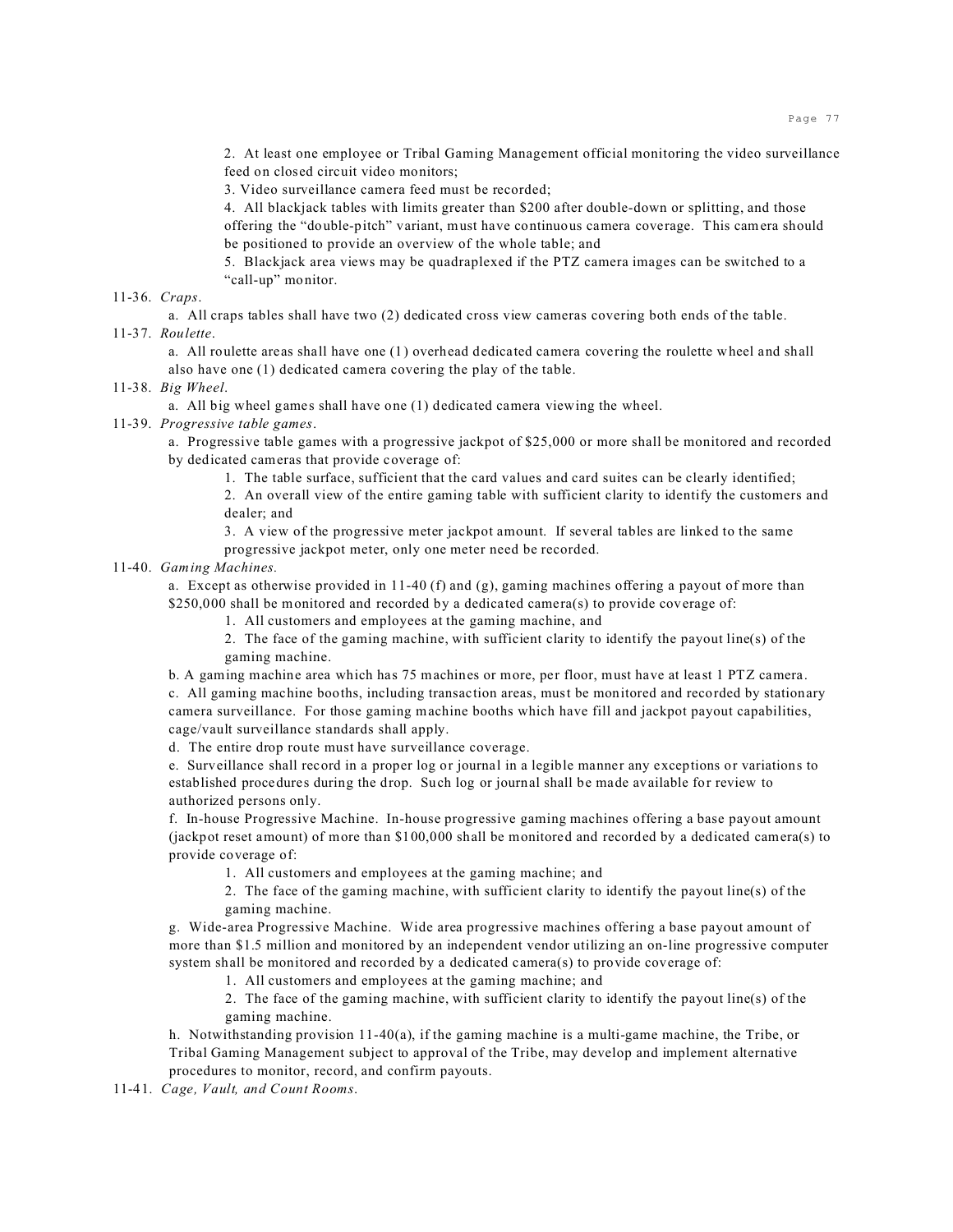a. The surveillance system shall monitor and record a general overview of activities occurring in each cage and vault area with sufficient clarity to identify employees within the cage and customers and employees at the counter areas.

b. Each cashier station shall be equipped with one (1) dedicated overhead camera covering the transaction area.

c. The surveillance system shall provide an overview of cash transactions. This overview should include the customer, the employee, and the surrounding area.

d. Cameras in the cage should provide views of the door entering the cage, the cage area, the cashier area and the customer filing area. Diagonally opposed cameras with wide angle lenses must be positioned so that all areas of the room to the full height of the employees are within the camera view.

e. Identifying marks shall be placed on the counter so that cashiers know where to place currency and fill documents. A transaction camera must be able to differentiate between bill denominations and chip denominations by edge design and amounts listed on paperwork.

f. Internal hallways to and from count, vault, and cage rooms must have surveillance viewing the approach.

g. Each vault shall have a stationary camera on each work station.

h. Two stationary cross views shall be used covering the vault, preventing blind spots.

i. Each cage, vault, hard count and soft count room must have at least one PTZ camera.

## 11-42. *Fills and Credits*.

a. The cage or vault area in which fills and credits are transacted shall be monitored and recorded by a dedicated camera or motion activated dedicated camera that provides coverage with sufficient clarity to identify the chip values and the amounts on the fill and credit slips.

b. Controls provided by a computerized fill and credit system may be deemed an adequate alternative to viewing the fill and credit slips.

## 11-43. *Currency and Coin*.

a. The surveillance system shall monitor and record with sufficient clarity all areas where currency or coin may be stored or counted.

b. The surveillance system shall provide for:

1. Coverage of scales shall be sufficiently clear to view any attempted manipulation of the recorded data.

2. Monitoring and recording of the table game drop box storage rack or area by either a dedicated camera or a motion-detector activated camera.

3. Monitoring and recording of all areas where coin may be stored or counted, including the hard count room, all doors to the hard count room, all scales and wrapping machines, and all areas where uncounted coin may be stored during the drop and count process.

4. Monitoring and recording of soft count room, including all doors to the room, all table game drop boxes, safes, and counting surfaces, and all count team personnel. The counting surface area must be continuously monitored and recorded by a dedicated camera during the soft count.

5. Monitoring and recording of all areas where currency is sorted, stacked, counted, verified, or stored during the soft count process.

11-44. *Change Booths*.

a. The surveillance system shall monitor and record a general overview of the activities occurring in each gaming machine change booth.

### 11-45. *Video Recording and/or Digital Record Retention*.

a. All video recordings and/or digital records of coverage provided by the dedicated cameras or motionactivated dedicated cameras required by the standards in this section shall be retained for a minimum of seven (7) days.

b. All video recordings shall be retained as follows:

1. Thirty (30) days for all blackjack recordings;

2. Thirty (30) days for all recordings involving suspected or confirmed gaming crimes, unlawful activity, or detentions and questioning by security personnel;

3. Thirty (30) days for all recordings of linked systems (e.g., bingo, ball draws, gaming machines, etc.); and

4. Seven days for all other recordings.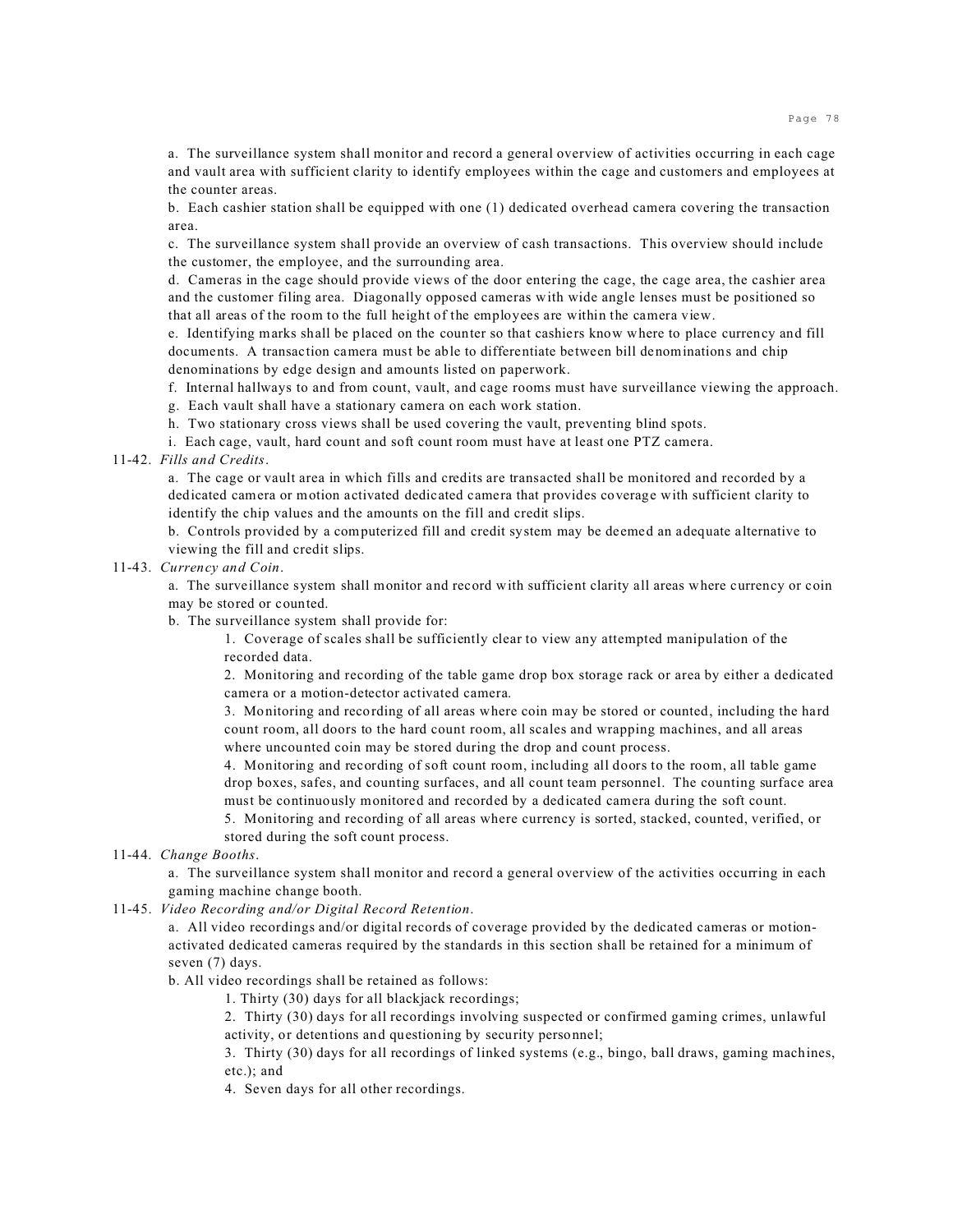c. Duly authenticated copies of video recordings and/or digital records shall be provided to the Tribe, or such entity as designated by the Tribe, upon request.

11-46. *Video Library Log*.

a. A video library log, or comparable alternative procedure approved by the Tribe, shall be maintained to demonstrate compliance with the storage, identification, and retention standards required in this section.

#### 11-47. *Malfunction and Repair Log*.

a. Surveillance personnel shall maintain a log or alternative procedure approved by the Tribe that documents each malfunction and repair of the surveillance system as defined in this section.

b. The log shall state the time, date, and nature of each malfunction, the efforts expended to repair the malfunction, and the date of each effort, the reasons for any delays in repairing the malfunction, the date the malfunction is repaired, and where applicable, any alternative security measures that were taken.

11-48. *Surveillance Log*.

a. Surveillance personnel shall maintain a log of all surveillance activities.

b. Such log shall be maintained by surveillance room personnel and shall be stored securely within the surveillance department.

c. At a minimum, the following information shall be recorded in a surveillance log:

- 1. Date;
- 2. Time commenced and terminated;
- 3. Activity observed or performed; and

4. The name or license credential number of each person who initiates, performs, or supervises the surveillance.

d. Surveillance personnel shall also record a summary of the results of the surveillance of any suspicious activity. This summary may be maintained in a separate log.

### **ARTICLE XII. Tier C Facilities**.

*Subsection A. Tier C Drop and Count*.

12-1. *Computer Applications*. For any computer applications utilized, alternate documentation and/or procedures that provide at least the level of control described by the standards in this subsection, as approved by the Tribe, will be acceptable.

12-2. *Table Game Drop Standards*.

a. The setting out of empty table game drop boxes and the drop shall be a continuous process.

b. At the end of each shift:

1. All locked table game drop boxes shall be removed from the tables by a person independent of the pit shift being dropped;

2. A separate drop box shall be placed on each table opened at any time during each shift or a Gaming Facility may utilize a single drop box with separate openings and compartments for each shift; and

3. Upon removal from the tables, table game drop boxes shall be transported directly to the count room or other equivalently secure area with comparable controls and locked in a secure manner until the count takes place.

c. If drop boxes are not placed on all tables, then the pit department shall document which tables were open during the shift.

d. The transporting of table game drop boxes shall be performed by a minimum of two persons, at least one of whom is independent of the pit shift being dropped.

e. All table game drop boxes shall be posted with a number corresponding to a permanent number on the gaming table and marked to indicate game, table number, and shift.

f. Surveillance shall be notified when the drop is to begin so that surveillance may monitor the activities. g. If the drop team accidentally attaches the wrong drop box to a table, the pit supervisor shall be notified and an identification tag, which shows the correct table number, game type and shift, is securely attached to the drop box. This identification tag shall be left on the drop box until the soft count is finished. The pit supervisor shall note the incident, deposits a note in the drop box and records the incident on the pit report.

12-3. *Soft Count Room Personnel*.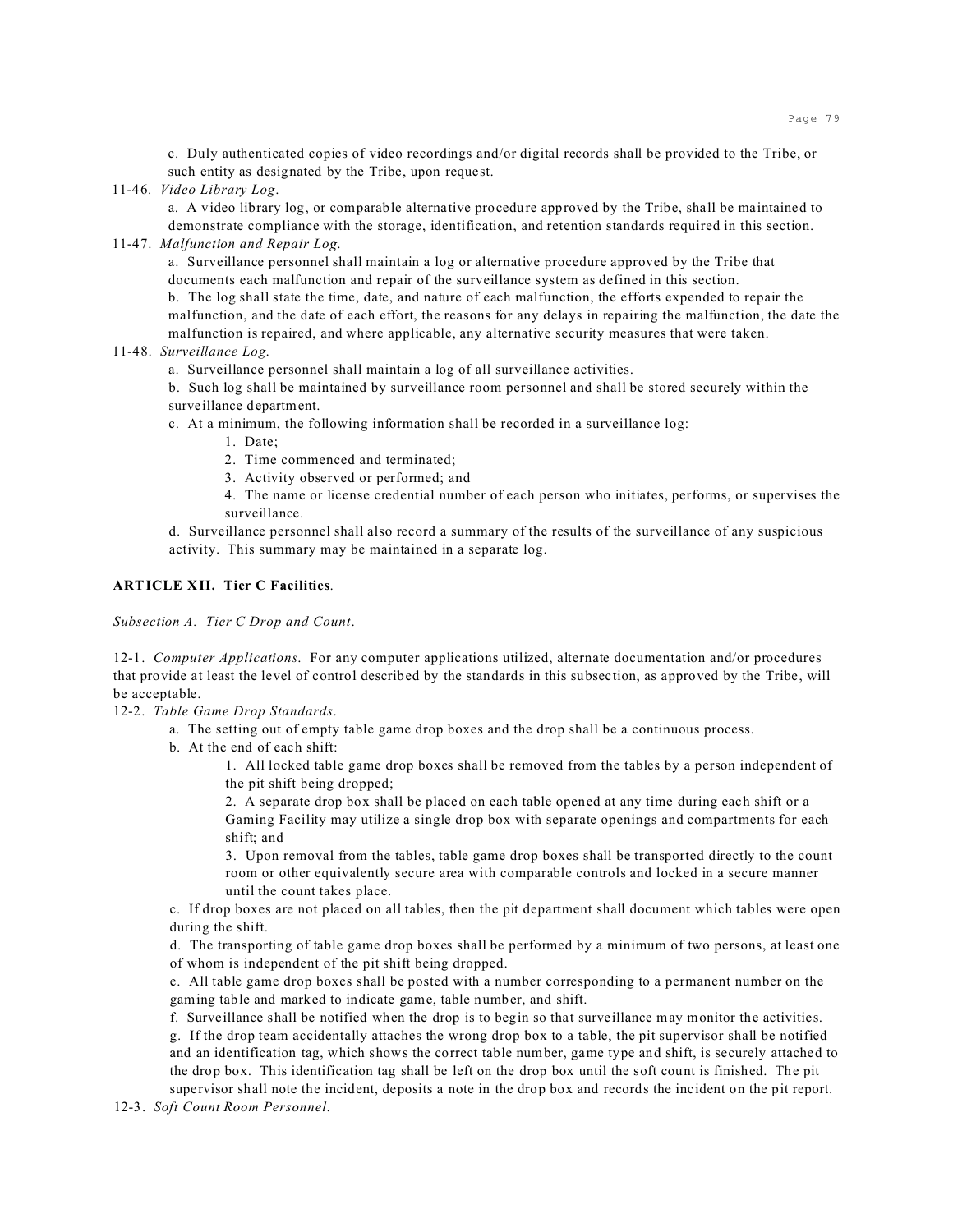a. The table game soft count and the gaming machine bill acceptor count shall be performed by a minimum of three employees.

b. Count room personnel shall not be allowed to exit or enter the count room during the count except for emergencies or scheduled breaks. At no time during the count shall there be fewer than three employees in the count room until the drop proceeds have been accepted into cage/vault accountability. Surveillance shall be notified whenever count room personnel exit or enter the count room during the count.

c. Count team members shall be rotated on a routine basis such that the count team is not consistently the same three persons more than four (4) days per week.

d. The count team shall be independent of transactions being reviewed and counted. The count team shall be independent of the cage/vault departments; however, an Accounting representative may be used if there is an independent audit of all soft count documentation.

#### 12-4. *Table Game Soft Count Standards*.

a. The table game soft count shall be performed in a soft count room or other equivalently secure area with comparable controls.

b. Access to the count room during the count shall be restricted to members of the drop and count teams, with the exception of authorized observers, supervisors for resolution of problems, and authorized maintenance personnel.

c. If counts from various Revenue Centers occur simultaneously in the count room, procedures shall be in effect that prevent the commingling of funds from different Revenue Centers.

d. The table game drop boxes shall be individually emptied and counted in such a manner to prevent the commingling of funds between boxes until the count of the box has been recorded.

1. The count of each box shall be recorded in ink or other permanent form of recordation.

2. A second count shall be performed by an employee on the count team who did not perform the initial count.

3. Corrections to information originally recorded by the count team on soft count documentation shall be made by drawing a single line through the error, writing the correct figure above the original figure, and then obtaining the initials of at least two count team members who verified the change.

e. If currency counters are utilized and the count room table is used only to empty boxes and sort/stack contents, a count team member shall be able to observe the loading and unloading of all currency at the currency counter, including rejected currency.

f. Table game drop boxes, when empty, shall be shown to another member of the count team, or to another person who is observing the count, or to surveillance, provided the count is monitored in its entirety by a person independent of the count.

g. Orders for fill/credit (if applicable) shall be matched to the fill/credit slips. Fills and credits shall be traced to or recorded on the count sheet.

h. The opening/closing table inventory forms (if applicable) shall either be:

1. Examined and traced to or recorded on the count sheet; or

2. If a computerized system is used, Accounting personnel can trace the opening/closing table inventory forms to the count sheet. Discrepancies shall be investigated with the findings documented and maintained for inspection.

i. The count sheet shall be reconciled to the total drop by a count team member who shall not function as the sole recorder.

j. All members of the count team shall sign the count document or a summary report to attest to their participation in the count.

k. All drop proceeds and cash equivalents that were counted shall be turned over to the cage or vault cashier (who shall be independent of the count team) or to an authorized person/employee independent of the revenue generation and the count process for verification. Such person shall certify by signature as to the accuracy of the drop proceeds delivered and received.

l. The count sheet, with all supporting documents, shall be delivered to the Accounting Department by a count team member or a person independent of the cashiers department. Alternatively, it may be adequately secured (e.g., locked container to which only Accounting personnel can gain access) until retrieved by the Accounting Department.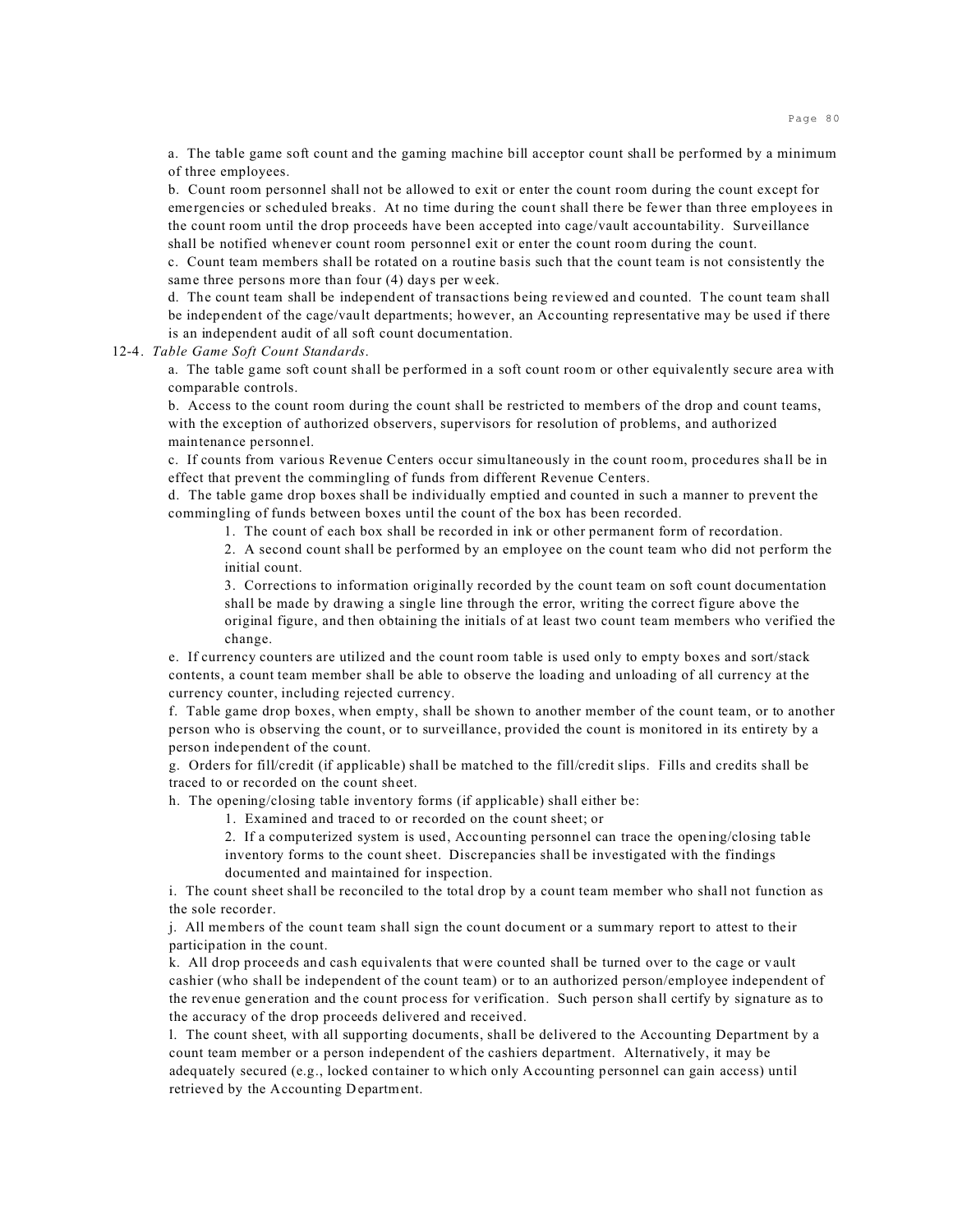m. Access to stored, full table game drop boxes shall be restricted to authorized members of the drop and count teams.

#### 12-5. *Gaming Machine Bill Acceptor Drop Standards*.

a. A minimum of three employees shall be involved in the removal of the gaming machine drop, at least one of who is independent of the gaming machine department.

b. All bill acceptor canisters shall be removed only at the time previously designated by Tribal Gaming Management and reported to the Tribe, except for emergency drops.

c. Surveillance shall be notified when the drop is to begin so that surveillance may monitor the activities.

d. The bill acceptor canisters shall be removed by a person independent of the gaming machine department, then transported directly to the count room or other equivalently secure area with comparable controls and locked in a secure manner until the count takes place.

e. Security in the form of at least one internal security officer shall be provided over the bill acceptor canisters removed from the gaming machines and awaiting transport to the count room.

f. The transporting of bill acceptor canisters shall be performed by a minimum of two persons, at least one of who is independent of the gaming machine department.

g. All bill acceptor canisters shall be posted with a number corresponding to a permanent number on the gaming machine.

12-6. *Gaming Machine Bill Acceptor Count Standards*.

a. The gaming machine bill acceptor count shall be performed in a soft count room or other equivalently secure area with comparable controls.

b. Access to the count room during the count shall be restricted to members of the drop and count teams, with the exception of authorized observers, supervisors for resolution of problems, and authorized maintenance personnel.

c. If counts from various Revenue Centers occur simultaneously in the count room, procedures shall be in effect that prevent the commingling of funds from different Revenue Centers.

d. The bill acceptor canisters shall be individually emptied and counted in such a manner to prevent the commingling of funds between canisters until the count of the canister has been recorded.

1. The count of each canister shall be recorded in ink or other permanent form of recordation.

2. A second count shall be performed by an employee on the count team who did not perform the initial count.

3. Corrections to information originally recorded by the count team on soft count documentation shall be made by drawing a single line through the error, writing the correct figure above the original figure, and then obtaining the initials of at least two count team members who verified the change.

e. If currency counters are utilized and the count room table is used only to empty canisters and sort/stack contents, a count team member shall be able to observe the loading and unloading of all currency at the currency counter, including rejected currency.

f. Canisters, when empty, shall be shown to another member of the count team, or to another person who is observing the count, or to surveillance, provided the count is monitored in its entirety by a person independent of the count.

g. The count sheet shall be reconciled to the total drop by a count team member who shall not function as the sole recorder.

h. All members of the count team shall sign the count document or a summary report to attest to their participation in the count

i. All drop proceeds and cash equivalents that were counted shall be turned over to the cage or vault cashier (who shall be independent of the count team) or to an authorized person/employee independent of the revenue generation and the count process for verification. Such person shall certify by signature as to the accuracy of the drop proceeds delivered and received.

j. The count sheet, with all supporting documents, shall be delivered to the Accounting Department by a count team member or a person independent of the cashiers department. Alternatively, it may be adequately secured (e.g., locked container to which only Accounting personnel can gain access) until retrieved by the Accounting Department.

k. Access to stored bill acceptor canisters, full or empty, shall be restricted to:

1. Authorized members of the drop and count teams; and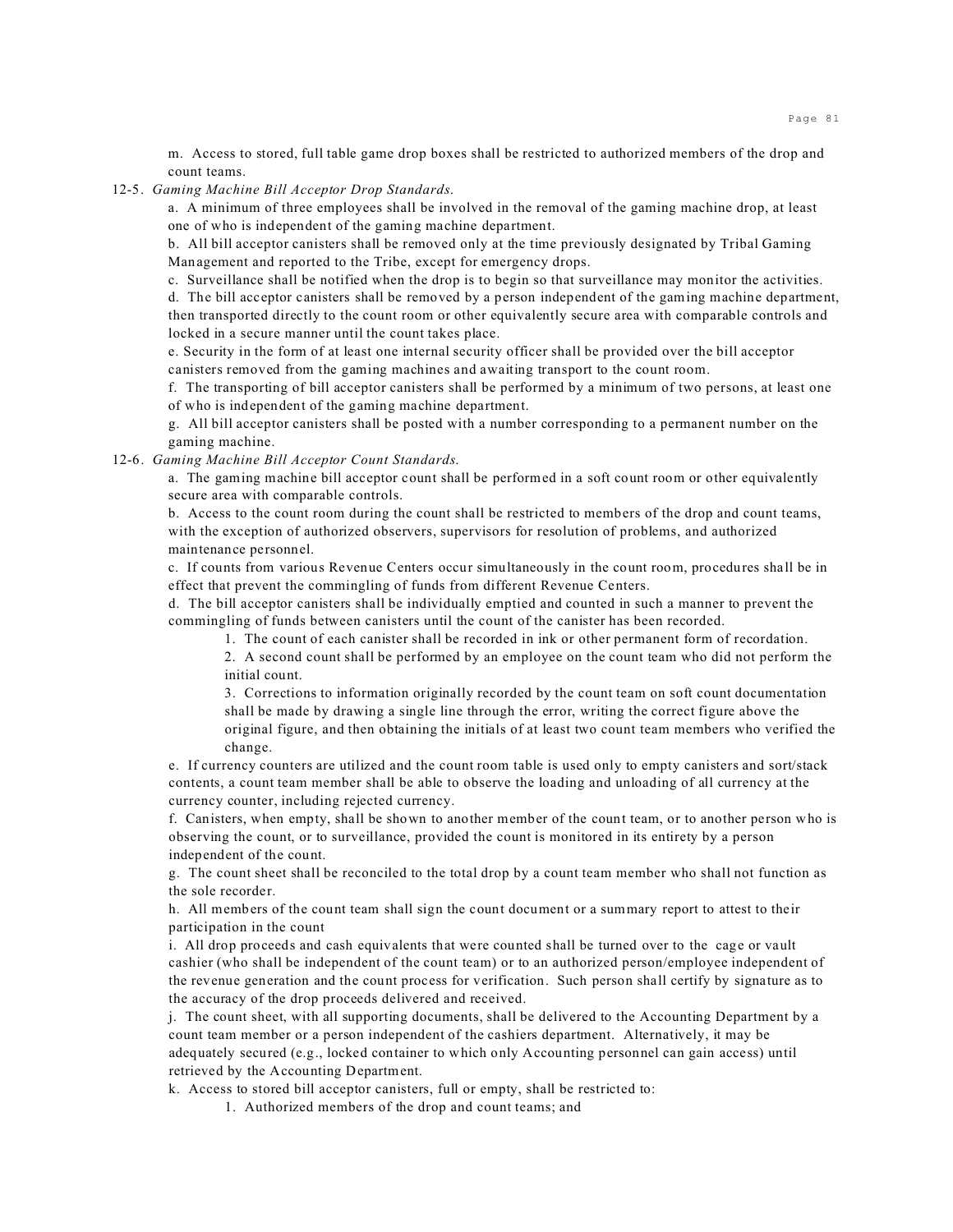2. Authorized personnel in an emergency for the resolution of a problem.

l. All bill acceptor canisters shall be posted with a number corresponding to a permanent number on the gaming machine.

#### 12-7. *Gaming Machine Coin Drop Standards*.

a. A minimum of three employees shall be involved in the removal of the gaming machine drop, at least one of who is independent of the gaming machine department.

b. All drop buckets shall be removed only at the time previously designated by Tribal Gaming Management and reported to the Tribe, except for emergency drops.

c. Surveillance shall be notified when the drop is to begin so that surveillance may monitor the activities. d. Security in the form of at least one internal security officer shall be provided over the buckets removed from the gaming machine drop cabinets and awaiting transport to the count room.

e. As each machine is opened, the contents shall be tagged with its respective machine number if the bucket is not permanently marked with the machine number. The contents shall be transported directly to the area designated for the counting of such drop proceeds. If more than one trip is required to remove the contents of the machines, the filled carts of coins shall be securely locked in the room designed for counting or in another equivalently secure area with comparable controls. There shall be a locked covering on any carts in which the drop route includes passage out of doors.

f. Alternatively, a smart bucket system that electronically identifies and tracks the gaming machine number, and facilitates the proper recognition of gaming revenue, shall satisfy the requirements of (a) through (e).

g. Each drop bucket in use shall be:

1. Housed in a locked compartment separate from any other compartment of the gaming machine and keyed differently than other gaming machine compartments; and

2. Identifiable to the gaming machine from which it is removed. If the gaming machine is identified with a removable tag that is placed in the bucket, the tag shall be placed on top of the bucket when it is collected.

h. Each gaming machine shall have drop buckets into which coins or tokens that are retained by the gamin machine are collected. Drop bucket contents may not be used to make change or pay hand-paid payouts.

i. The collection procedures may include procedures for dropping gaming machines that have trays instead of drop buckets.

# 12-8. *Hard Count Room Personnel*.

a. The weigh/count shall be performed by a minimum of three employees.

b. At no time during the weigh/count shall there be fewer than three employees in the count room until the drop proceeds have been accepted into cage/vault accountability. Surveillance shall be notified whenever count room personnel exit or enter the count room during the count.

1. If the gaming machine count is conducted with a continuous mechanical count meter that is not reset during the count and is verified in writing by at least three employees at the start and end of each denomination count, then one employee may perform the wrap.

c. Count team members shall be rotated on a routine basis such that the count team does not contain the same three persons more than four (4) days per week.

d. The count team shall be independent of transactions being reviewed and counted. The count team shall be independent of the cage/vault departments, unless they are non-supervisory gaming machine employees and perform the laborer function only. (A non-supervisory gaming machine employee is defined as a person below the level of gaming machine supervisor). A cage cashier may be used if this person is not allowed to perform the recording function. An Accounting representative may be used if there is an independent audit of all count documentation.

#### 12-9. *Gaming Machine Coin Count and Wrap Standards*.

a. Coins shall include tokens.

b. The gaming machine coin count and wrap shall be performed in a count room or other equivalently secure area with comparable controls.

c. Alternatively, an on-the-floor drop system utilizing a mobile scale shall satisfy the requirements of (b), subject to the following conditions:

1. The Gaming Facility shall utilize and maintain an effective on-line gaming machine monitoring system, as described in provision 5-9(c);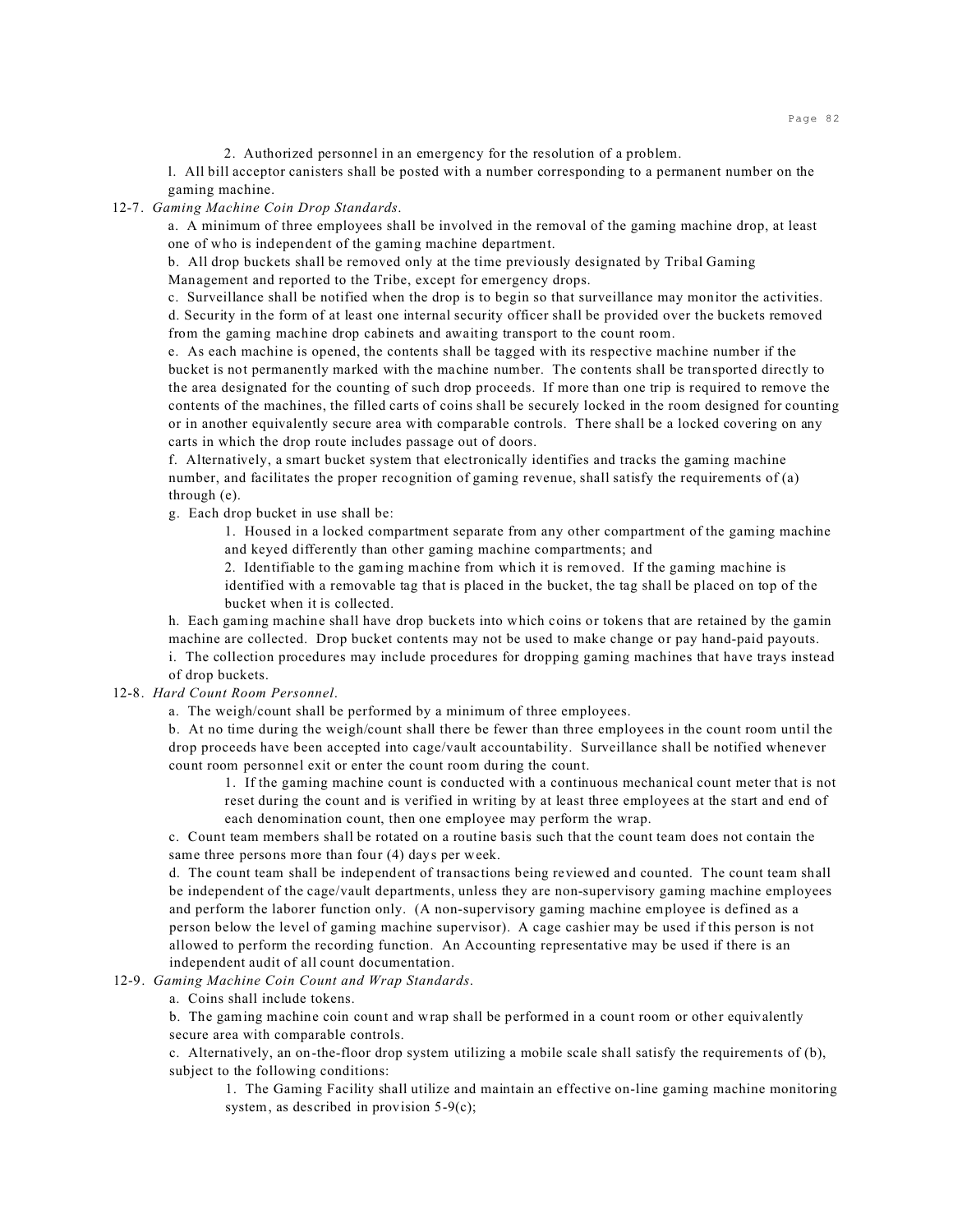2. Components of the on-the-floor drop system shall include, but not be limited to, a weigh scale, a laptop computer through which weigh/count applications are operated, a security camera available for the mobile scale system, and a VCR to be housed within the video compartment of the mobile scale. The system may include a mule cart used for mobile weigh scale system locomotion;

3. The Gaming Facility must obtain the security camera available with the system, and this camera must be added in such a way as to eliminate tampering;

4. Prior to the drop, the drop/count team shall ensure the scale batteries are charged;

5. Prior to the drop, a videotape shall be inserted into the VCR used to record the drop in conjunction with the security camera system and the VCR shall be activated;

6. The weigh scale test shall be performed prior to removing the unit from the hard count room for the start of the weigh/drop/count;

7. Surveillance shall be notified when the weigh/drop/count begins and shall be capable of monitoring the entire process;

8. An observer independent of the weigh/drop/count teams (independent observer) shall remain by the weigh scale at all times and shall observe the entire weigh/drop/count process;

9. Physical custody of the key(s) needed to access the laptop and video compartment shall require the involvement of two persons, one of whom is independent of the drop and count team;

10. The mule key (if applicable), the laptop and video compartment keys, and the remote control for the VCR shall be maintained by a department independent of the gaming machine department. The appropriate personnel shall sign out these keys;

11. A person independent of the weigh/drop/count teams shall be required to accompany these keys while they are checked out, and observe each time the laptop compartment is opened;

12. The laptop access panel shall not be opened outside the hard count room, except in instances when the laptop must be rebooted as a result of a crash, lock up, or other situation requiring immediate corrective action;

13. User access to the system shall be limited to those employees required to have full or limited access to complete the weigh/drop/count; and

14. When the weigh/drop/count is completed, the independent observer shall access the laptop compartment, end the recording session, eject the videotape, and deliver the videotape to surveillance.

d. Access to the count room during the count shall be restricted to members of the drop and count teams, with the exception of authorized observers, supervisors for the resolution of problems, and authorized maintenance personnel.

e. If counts from various Revenue Centers occur simultaneously in the count room, procedures shall be in effect that prevent the commingling of funds from different Revenue Centers.

f. The following functions shall be performed in the counting of the gaming machine drop:

1. Recorder function, which involves the recording of the gaming machine count; and

2. Count team supervisor function, which involves the control of the gaming machine weigh and wrap process. The supervisor shall not perform the initial recording of the weigh/count unless a weigh scale with a printer is used.

g. The gaming machine drop shall be counted, wrapped, and reconciled in such a manner to prevent the commingling of gaming machine drop coin with coin (for each denomination) from the next gaming machine drop until the count of the gaming machine drop has been recorded. If the coins are not wrapped immediately after being weighed or counted, they shall be secured and not commingled with other coin.

1. The amount of the gaming machine drop from each machine shall be recorded in ink or other permanent form of recordation on a gaming machine count document by the recorder or mechanically printed by the weigh scale.

2. Corrections to information originally recorded by the count team on gaming machine count documentation shall be made by drawing a single line through the error, writing the correct figure above the original figure, and then obtaining the initials of at least two count team members who verified the change

3. If a weigh scale interface is used, corrections to gaming machine count data shall be made using either of the following: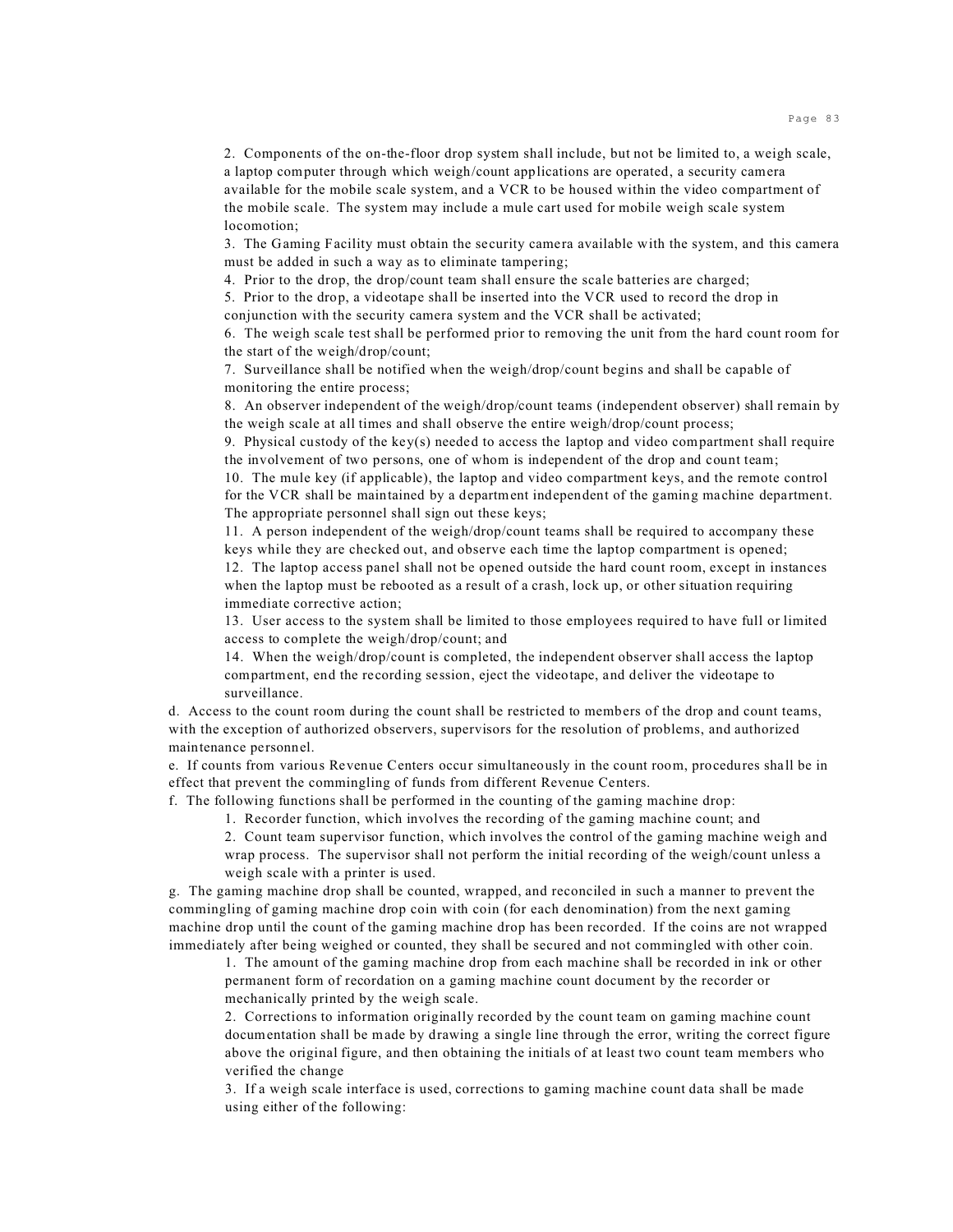A. Drawing a single line through the error on the gaming machine document, writing the correct figure above the original figure, and then obtaining the initials of at least two count team employees. If this procedure is used, an employee independent of the gaming machine department and count team shall enter the correct figure into the computer system prior to the generation of related gaming machine reports; or

B. During the count process, correct the error in the computer system and enter the passwords of at least two count team employees. If this procedure is used, an exception report shall be generated by the computer system identifying the gaming machine number, the error, the correction, and the count team employees attesting to the correction.

h. If applicable, the weight shall be converted to dollar amounts before reconciliation of the weigh to the wrap.

i. If a coin meter is used, a count team member shall convert the coin count for each denomination into dollars and shall enter the results on a summary sheet.

j. The recorder and at least one other count team member shall sign the weigh tape and the gaming machine count document attesting to the accuracy of the weigh/count.

k. All members of the count team shall sign the count document or a summary report to attest to their participation in the count.

l. All drop proceeds and cash equivalents that were counted shall be turned over to the cage or vault cashier (who shall be independent of the count team) or to an authorized person/employee independent from the revenue generation and the count process for verification. Such a person shall certify by signature as to the accuracy of the drop proceeds delivered and received.

m. All gaming machine count and wrap documentation, including any applicable computer storage media, shall be delivered to the Accounting Department by a count team member or a person independent of the cashier's department. Alternatively, it may be adequately secured (e.g., locked container to which only Accounting personnel can gain access) until retrieved by the Accounting Department.

n. If the coins are transported off the property, a second (alternative) count procedure shall be performed before the coins leave the property. Any variances shall be documented.

o. Variances. Large (by denomination, either \$1,000 or 2% of the drop, whichever is less) or unusual (e.g., zero for weigh/count or patterned for all counts) variances between the weigh/count and wrap shall be investigated by Tribal Gaming Management personnel independent of the gaming machine department, count team, and the cage/vault functions on a timely basis. The results of such investigation shall be documented, maintained for inspection, and provided to appropriate Tribal personnel upon request.

#### 12-10. *Security of the Coin Room Inventory During the Gaming Machine Coin Count and Wrap*.

a. If the count room serves as a coin room and coin room inventory is not secured so as to preclude access by the count team, then the following standards shall apply:

1. At the commencement of the gaming machine count the following requirements shall be met: A. The coin room inventory shall be counted by at least two employees, one of whom is a member of the count team and the other is independent of the weigh/count and wrap procedures;

B. The count in paragraph (1)(A) of this section shall be recorded on an appropriate inventory form;

2. Upon completion of the wrap of the gaming machine drop:

A. At least two members of the count team (wrap team), independently from each other, shall count the ending coin room inventory;

B. The counts in paragraph  $(2)(A)$  of this section shall be recorded on a summary report(s) that evidences the calculation of the final wrap by subtracting the beginning inventory from the sum of the ending inventory and transfers in and out of the coin room; C. The same count team members shall compare the calculated wrap to the weigh/count, recording the comparison and noting any variances on the summary report;

D. A member of the cage/vault department shall count the ending coin room inventory by denomination and shall reconcile it to the beginning inventory, wrap, transfers, and weigh/count; and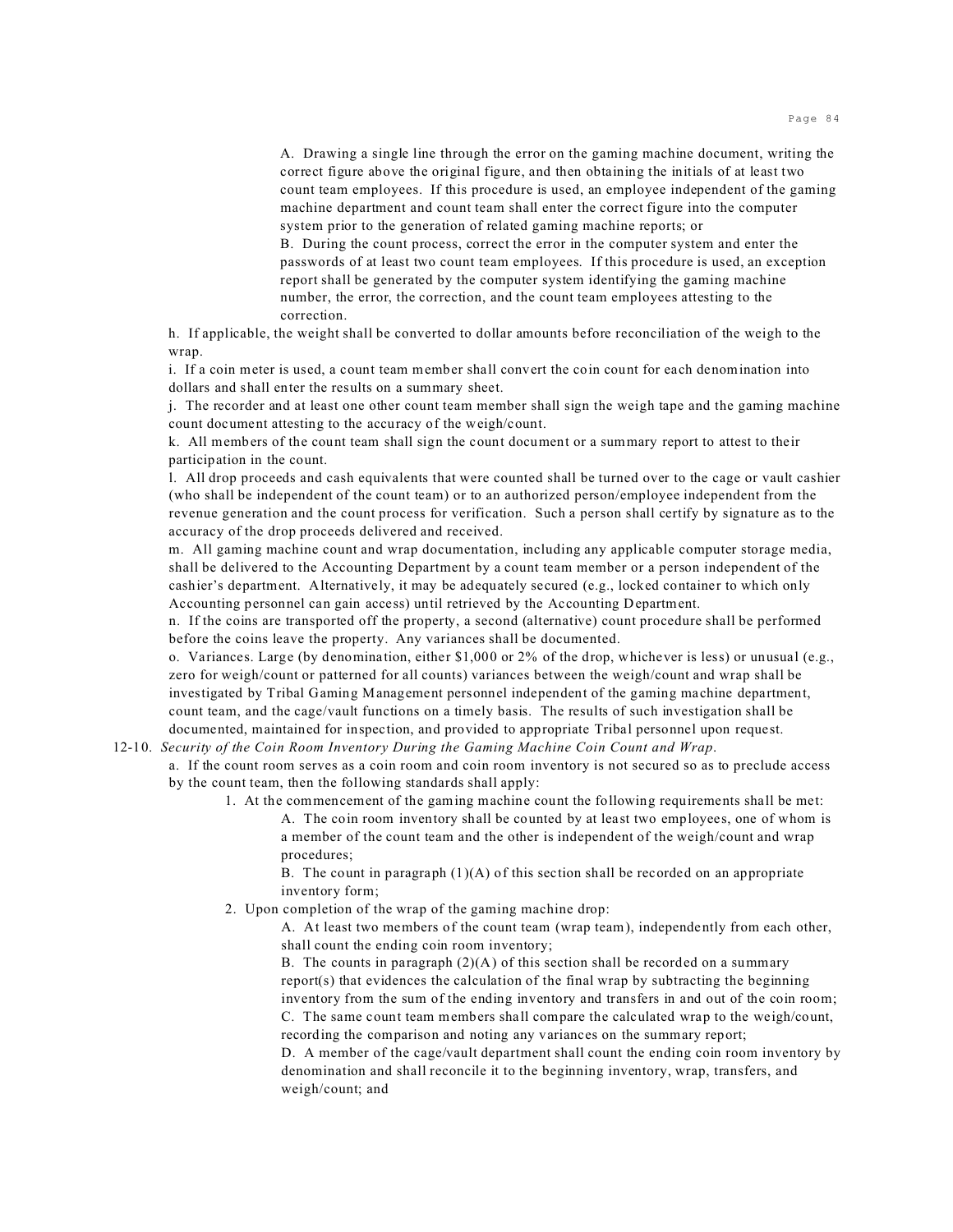E. At the conclusion of reconciliation, at least two count/wrap team members and the verifying employee shall sign the summary report(s) attesting to its accuracy.

b. If the count room is segregated from the coin room, or if the coin room is used as a count room and the coin room inventory is secured to preclude access by the count team, all of the following requirements shall be completed, at the conclusion of the count:

1. At least two members of the count/wrap team shall count the final wrapped gaming machine drop independently from each other;

2. The counts shall be recorded on a summary report;

3. The same count team members (or the Accounting Department) shall compare the final wrap to the weigh/count, recording the comparison and noting any variances on the summary;

4. A member of the cage/vault department shall count the wrapped gaming machine drop by denomination and reconcile it to the weigh/count;

5. At the conclusion of the reconciliation, at least two count team members and the cage/vault employee shall sign the summary report attesting to its accuracy; and

6. The wrapped coins (exclusive of proper transfers) shall be transported to the cage, vault or coin vault after the reconciliation of the weigh/count to the wrap.

12-11. *Transfers During the Gaming Machine Coin Count and Wrap (moving coin, by denomination, into the Vault accountability records prior to the completion of the entire count and wrap).*

a. Each transfer shall be recorded on a separate multi-part form with a preprinted or concurrently-printed form number (used solely for gaming machine count transfers) that shall be subsequently reconciled by the Accounting Department to ensure the accuracy of the reconciled gaming machine drop.

b. Each transfer must be counted and signed for by at least two members of the count team and by a person independent of the count team who is responsible for authorizing the transfer.

12-12. *Gaming Machine Drop Key Control Standards*.

a. Gaming machine coin drop cabinet keys, including duplicates, shall be maintained by a department independent of the gaming machine department.

b. The physical custody of the keys needed to access gaming machine coin drop cabinets, including duplicates, shall require the involvement of two persons, one of who is independent of the gaming machine department.

c. Two employees (separate from key custodian) shall be required to accompany such keys while checked out and observe each time gaming machine drop cabinets are accessed, unless surveillance is notified each time keys are checked out and surveillance observes the person throughout the period the keys are checked out.

12-13. *Table Game Drop Box Key Control Standards*.

a. Procedures shall be developed and implemented to insure that unauthorized access to empty table game drop boxes shall not occur from the time the boxes leave the storage rack until they are placed on the tables. b. The involvement of at least two persons independent of the cage department shall be required to access stored empty table game drop boxes.

c. The release keys shall be separately keyed from the contents keys.

d. At least three (two for table game drop box keys in facilities with three tables or fewer) count team members are required to be present at the time count room and other count keys are issued for the count. e. All duplicate keys shall be maintained in a manner that provides the same degree of control as is required for the original keys. Records shall be maintained for each key duplicated that indicate the number of keys made and destroyed.

f. Logs shall be maintained by the custodian of sensitive keys (and duplicates) to document authorization of personnel accessing keys.

12-14. *Table Game Drop Box Release Keys*.

a. The table game drop box release keys shall be maintained by a department independent of the pit department.

b. Only the person(s) authorized to remove table game drop boxes from the tables shall be allowed access to the table game drop box release keys.

c. Persons authorized to remove the table game drop boxes shall be precluded from having simultaneous access to the table game drop box contents keys and release keys.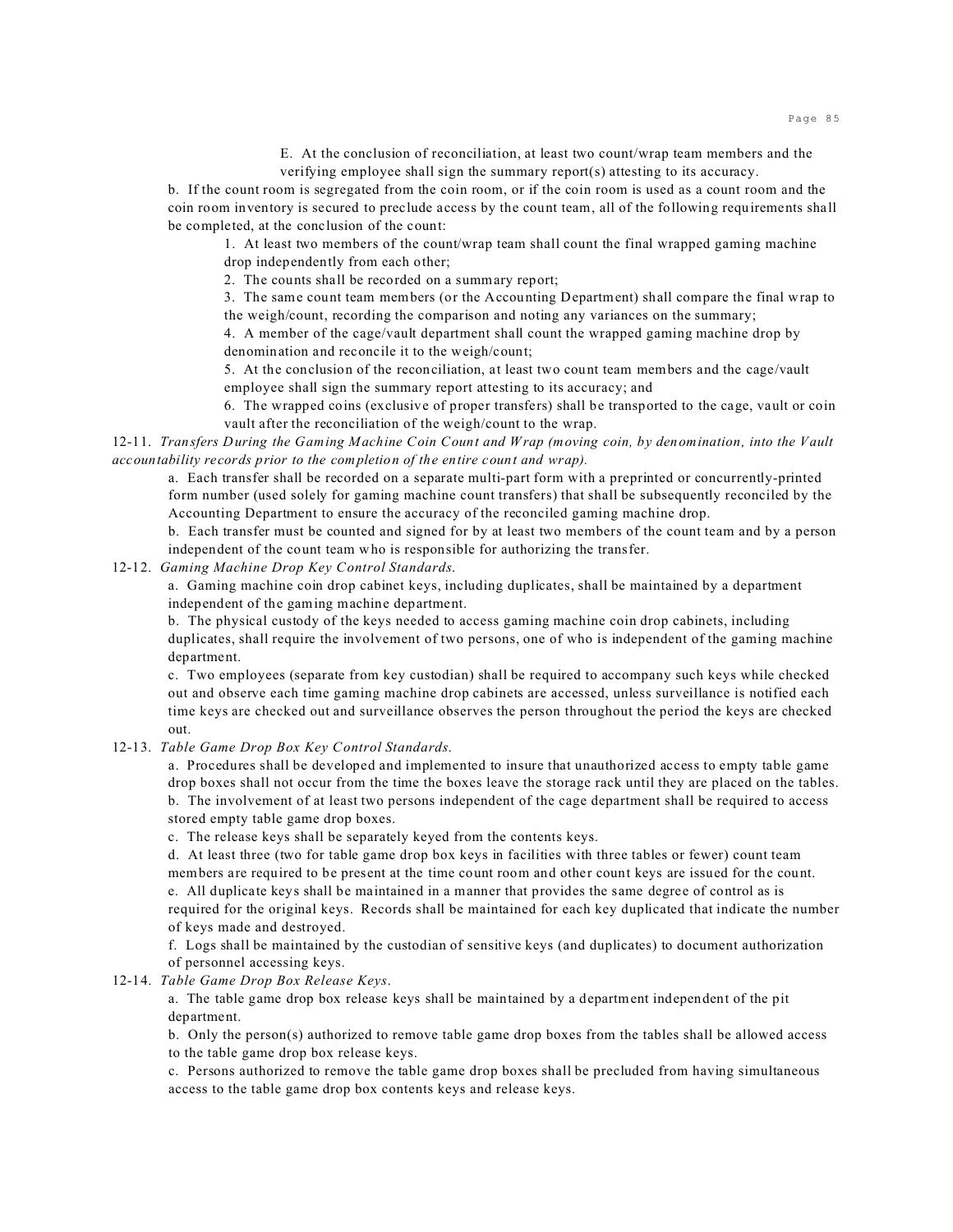d. The count team members may have access to the release keys during the count in order to reset the drop boxes if necessary.

e. For situations requiring access to a table game drop box at a time other than the scheduled drop, the date, time, and signature of employee signing out/in the release key must be documented.

#### 12-15. *Bill Acceptor Canister Release Keys*.

a. The bill acceptor canister release keys shall be maintained by a department independent of the gaming machine department.

b. Only the person(s) authorized to remove bill acceptor canisters from the gaming machines shall be allowed access to the release keys.

c. Persons authorized to remove the bill acceptor canisters shall be precluded from having simultaneous access to the bill acceptor canister contents keys and release keys.

d. For situations requiring access to a bill acceptor canister at a time other than the scheduled drop, the date, time, and signature of employee signing out/in the release key must be documented.

## 12-16. *Table Game Drop Box Storage Rack Keys*.

a. Security shall be required to accompany the table game drop box storage rack keys and observe each time table game drop boxes are removed from or placed in storage racks.

b. Persons authorized to obtain table game drop box storage rack keys shall be precluded from having simultaneous access to table game drop box contents keys with the exception of the count team.

## 12-17. *Bill Acceptor Canister Storage Rack Keys*.

a. Security shall be required to accompany the bill acceptor canister storage rack keys and observe each time canisters are removed from or placed in storage racks.

b. Persons authorized to obtain bill acceptor canister storage rack keys shall be precluded from having simultaneous access to bill acceptor canister contents keys with the exception of the count team.

c. Two persons are required to access the currency acceptor drop box storage rack keys.

### 12-18. *Table Game Drop Box Contents Keys*.

a. The physical custody of the keys needed for accessing stored, full table game drop box contents shall require the involvement of persons from at least two separate departments, with the exception of the count team.

b. Access to the table game drop box contents keys at other than scheduled count times shall require the involvement of at least three persons from separate departments, including Tribal Gaming Management. The reason for access shall be documented with the signatures of all participants and observers.

c. Only count team members shall be allowed access to table game drop box content keys during the count process.

12-19. *Bill Acceptor Canister Contents Keys*.

a. The physical custody of the keys needed for accessing stored, full bill acceptor canister contents shall require involvement of persons from two separate departments, with the exception of the count team. b. Access to the bill acceptor canister contents key at other than scheduled count times shall require the involvement of at least three persons from separate departments, one of whom must be a supervisor. The

reason for access shall be documented with the signatures of all participants and observers. c. Only the count team members shall be allowed access to bill acceptor canister contents keys during the count process.

12-20. *Emergency Drop Procedures*. Emergency drop procedures shall be developed by the Tribe, or Tribal Gaming Management as approved by the Tribe.

12-21. *Equipment Standards for Gaming Machine Count*.

a. Weigh scale calibration modules shall be secured so as to prevent unauthorized access (e.g., prenumbered seal, lock and key, etc.).

b. A person independent of the cage, vault, gaming machine, and count team functions shall be required to be present whenever the calibration module is accessed. Such access shall be documented and maintained. c. If a weigh scale interface is used, it shall be adequately restricted so as to prevent unauthorized access (passwords, keys, etc.).

d. If the weigh scale has a zero adjustment mechanism, it shall be physically limited to minor adjustments (e.g., weight of a bucket) or physically situated such that any unnecessary adjustments to it during the weigh process would be observed by other count team members.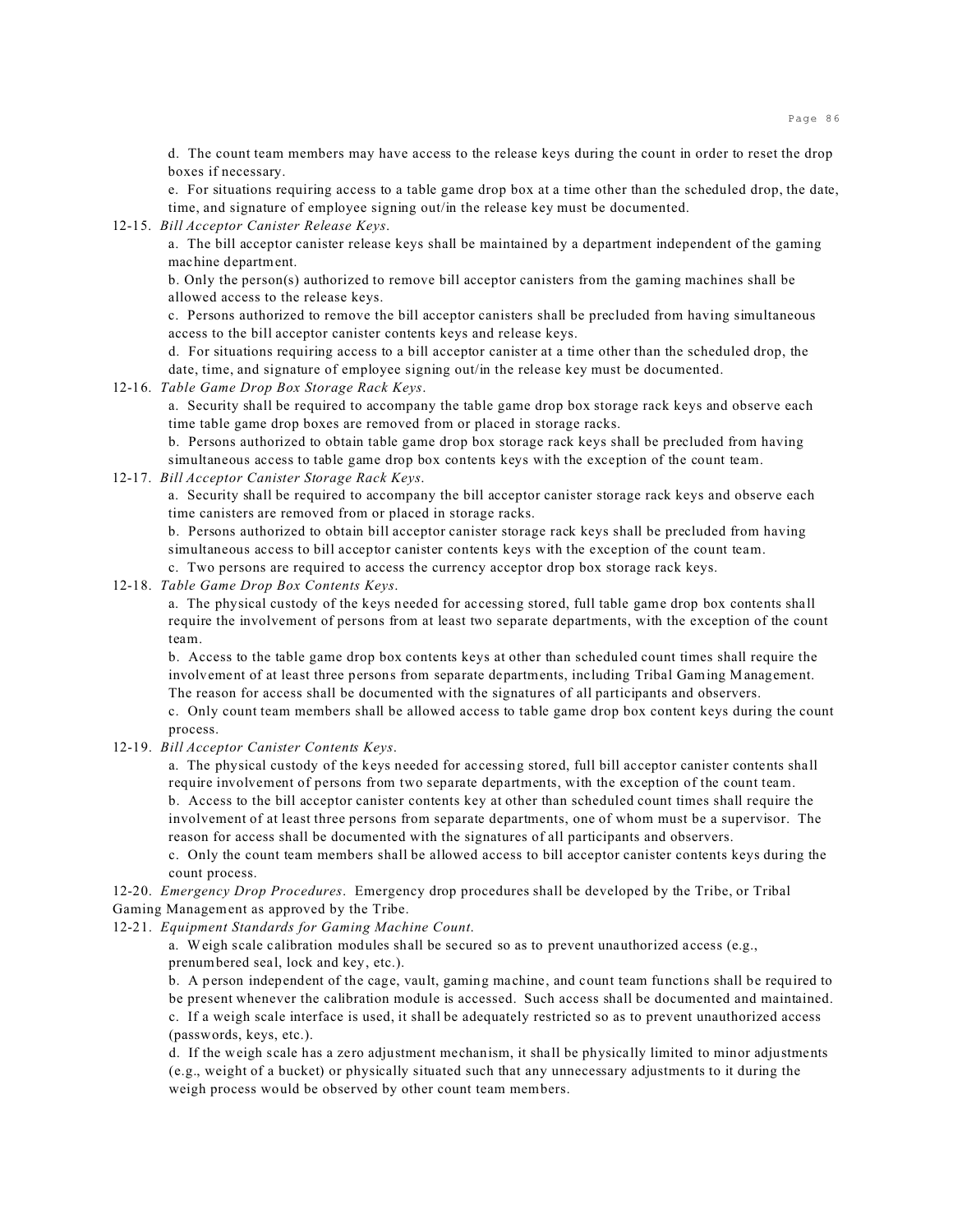e. The weigh scale and weigh scale interface (if applicable) shall be tested by a person or persons independent of the cage, vault, and gaming machine departments and count team at least quarterly. At least annually, this test shall be performed by internal audit in accordance with the internal audit standards. The result of those tests shall be documented and signed by the person or persons performing the test.

f. Prior to the gaming machine count, at least two employees shall verify the accuracy of the weigh scale with varying weights or with varying amounts of previously counted coin for each denomination to ensure the scale is properly calibrated (varying weights/coin from drop to drop is acceptable).

g. If a mechanical coin counter is used (instead of a weigh scale), the Tribe, or Tribal Gaming Management as approved by the Tribe, shall establish and Tribal Gaming Management shall comply with procedures that are equivalent to those described in (d), (e), and (f) of this section.

h. If a coin meter count machine is used, the count team member shall record the machine number denomination and number of coins in ink on a source document, unless the meter machine automatically records such information.

1. A count team member shall test the coin meter count machine before the actual count to ascertain if the metering device is functioning properly with a predetermined number of coins for each denomination.

*Subsection B. Tier C Internal Audit.*

#### 12-22. *Internal Audit Personnel*.

a. A separate internal audit department shall be maintained whose primary function is performing internal audit work and that is independent with respect to the departments subject to audit.

b. The internal audit personnel shall report directly to the Tribe, or other entity as designated by the Tribe. 12-23. *Audits*.

a. Internal audit personnel shall perform audits of all major gaming departments of the Gaming Facility, such as the following departments which shall be reviewed at least annually:

1. Bingo, including but not limited to, bingo card control, payout procedures, and cash reconciliation process;

2. Pull tabs, including but not limited to, statistical records, winner verification, perpetual inventory, and accountability of sales versus inventory;

3. Card games, including but not limited to, card games operation, cash exchange procedures, shill transactions, and count procedures;

4. Keno, including but not limited to, game write and payout procedures, sensitive key location and control, and a review of keno auditing procedures;

5. Pari-mutuel wagering, including write and payout procedures, and pari-mutuel auditing procedures;

6. Table games, including but not limited to, fill and credit procedures, soft drop/count procedures and the subsequent transfer of funds, unannounced testing of count room currency counters and/or currency interface, location and control over sensitive keys, the tracing of source documents to summarized documentation and accounting records, and reconciliation to restricted copies; 7. Gaming machines, including but not limited to, jackpot payout and gaming machine fill procedures, gaming machine drop/count and bill acceptor drop/count and subsequent transfer of funds, unannounced testing of weigh scale and weigh scale interface, unannounced testing of count room currency counters and/or currency interface, gaming machine drop cabinet access, tracing of source documents to summarized documentation and accounting records, reconciliation to restricted copies, location and control over sensitive keys, compliance with PSM duplication procedures, and compliance with OGMICR procedures for gaming machines that accept currency or coin(s) and issue cash-out tickets or gaming machines that do not accept currency or coin(s) and do not return currency or coin(s);

8. All cage procedures including and the reconciliation of trial balances to physical instruments on a sample basis. Cage accountability shall be reconciled to the general ledger;

9. Information technology functions, including review for compliance with information technology standards;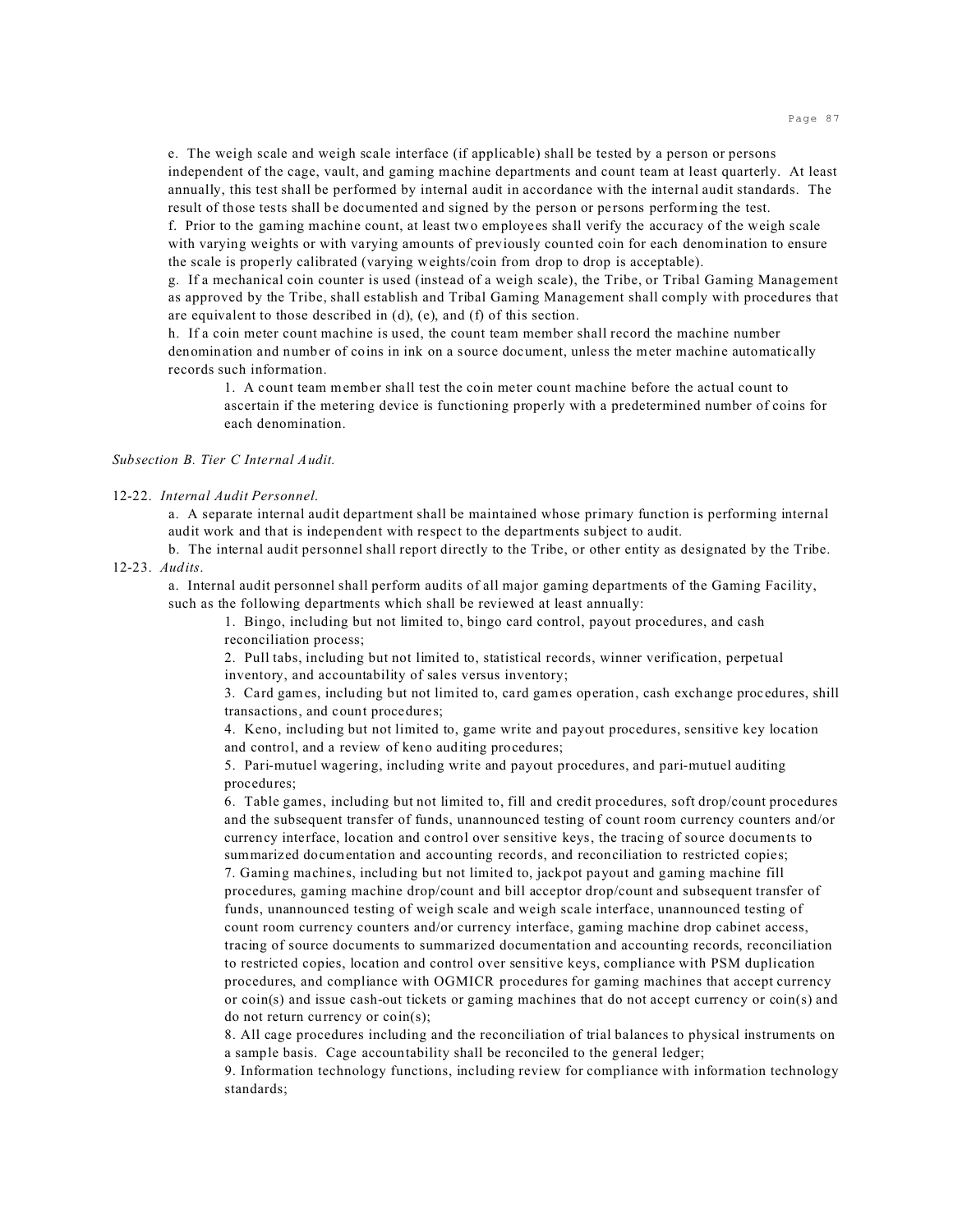10. Complimentary service or items, including but not limited to, procedures whereby complimentary service items are issued, authorized, and redeemed; and

11. Any other internal audits as required by the Tribe or other entity designated by the Tribe. b. In addition to the observation and examinations performed under 12-23(a), follow-up observations and examinations shall be performed to verify that corrective action has been taken regarding all instances of noncompliance cited by internal audit, the independent accountant, and/or the Commission. The verification shall be performed within six (6) months following the date of notification.

c. Whenever possible, internal audit observations shall be performed on an unannounced basis (i.e., without the employees being forewarned that their activities will be or are being observed). Additionally, if the independent accountant also performs the internal audit function, the accountant shall perform separate observations of the table games/gaming machine drops and counts to satisfy the internal audit observation requirements and independent accountant tests of controls as required by the American Institute of Certified Public Accountants guide.

### 12-24. *Documentation*.

a. Documentation (e.g., checklists, programs, reports, etc.) shall be prepared to evidence all internal audit work performed as it relates to the requirements in this section, including all instances of noncompliance. b. The internal audit department shall operate with audit programs, which, at a minimum, address the OGMICR. Additionally, the department shall properly document the work performed, the conclusions reached, and the resolution of all exceptions. Institute of Internal Auditors standards are required.

### 12-25. *Reports*.

a. Reports documenting audits performed shall be maintained and made available to the Tribe, or such entity as designated by the Tribe, upon request.

# b. Such audit reports shall include the following information:

- 1. Audit objectives;
- 2. Audit procedures and scope;
- 3. Findings and conclusions;
- 4. Recommendations, if applicable; and
- 5. Tribal Gaming Management's response.

12-26. *Material exceptions*. All material exceptions resulting from internal audit work shall be investigated and resolved with the results of such being documented and retained for seven years.

## 12-27. *Role of Tribal Gaming Management*.

a. Internal audit findings shall be reported to Tribal Gaming Management .

b. Tribal Gaming Management shall be required to respond to internal audit findings stating corrective measures to be taken to avoid recurrence of the audit exception.

c. Such management responses shall be included in the internal audit report that will be delivered to Tribal Gaming Management, the Tribe, or other entity designated by the Tribe.

12-28. *Title 31.*

a. Minimum procedures to determine compliance with Title 31 and the Minimum Internal Control Regulations relative to Title 31 include:

1. Reviews of established procedures in effect for all departments performed once each calendar year. Procedures for the review shall include:

A. A compliance walk-through of those departments with employees where Title 31 transactions may occur, including interview with employees who handle transactions. The compliance walk-through is performed for all three shifts;

B. Examination of available Title 31 documentation including CTRs, SARs, and MTLs;

C. General observation;

D. Sufficient procedures to address prohibited actions for all Gaming Facility departments and banks with more than \$3,000 in currency and coin and safekeeping deposits; and

E. Identification and reporting procedures for reportable transactions that may occur as the result of single, multiple and/or dissimilar transactions.

b. An annual examination of all types of documents prepared pursuant to Title 31 and the Currency Transaction Reporting Minimum Internal Control Standards which include: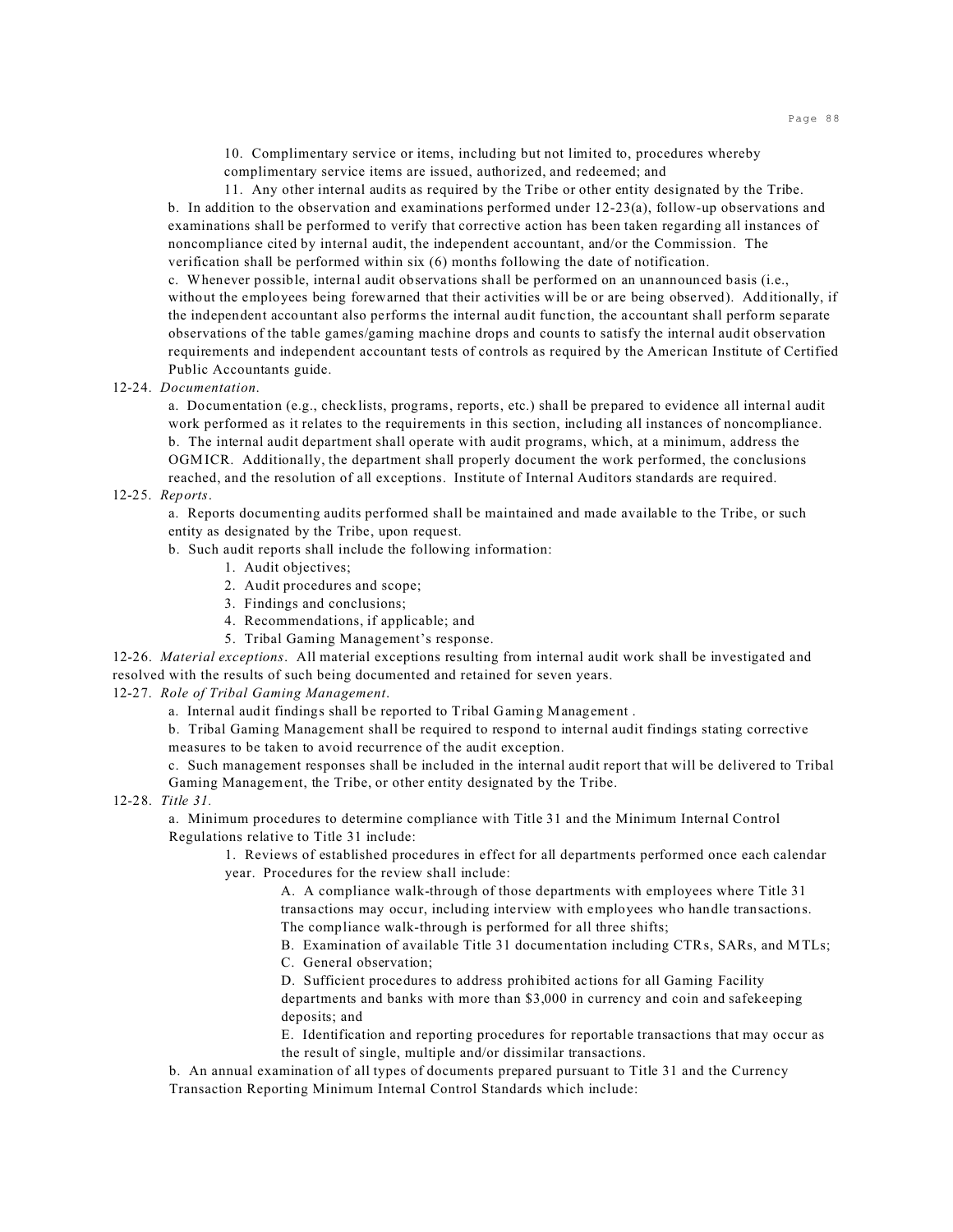1. Examinations of Title 31 documentation including CTRs, SARs, and MTLs with testing done on a quarterly basis which includes samples.

2. Examinations of Gaming Facility records, independent of Title 31 (i.e. safekeeping, cage/vault documentation, bank deposit records, gaming machine payout tickets, cash receipts/disbursements, etc.) On a sample basis to determine whether or not:

A. CTRs were completed and filed for all reportable transactions;

B. SARs were completed and filed for all transactions classified as suspicious transactions;

C. The information contained within the CTRs and SARs was complete; and,

D. Prohibited transactions have occurred.

c. An evaluation of the established policies, procedures, and processes in effect.

d. The performance and results of the internal audit procedures are documented and, all exceptions discovered are also documented and forwarded to Tribal Gaming Management. Tribal Gaming Management is responsible for ensuring corrective action has been taken.

e. Internal Audit will perform follow-up observation and examination to verify corrective action has been taken.

f. Internal audit procedures performed are completed by those employees (or employees of affiliates) designated to perform such duties and who are independent of the functions being examined.

g. An independent accountant may be engaged to perform all or part of the internal audit procedures under  $12-28(b)$ .

## *Subsection C. Tier C Surveillance*.

12-29. *General*.

a. The surveillance system shall be maintained and operated from a staffed surveillance room and shall provide surveillance over gaming departments.

b. The entrance to the surveillance room shall be located so that it is not readily accessible by either Gaming Facility employees who work primarily on the casino floor, or the general public.

c. Access to the surveillance room shall be limited to surveillance personnel, designated employees, and other persons authorized in accordance with the surveillance department policy. Such policy shall be approved by the Tribe. The surveillance department shall maintain a sign-in log of other authorized persons entering the surveillance room.

d. Surveillance room equipment shall have total override capability over all other satellite surveillance equipment located outside the surveillance room.

e. In the event of power loss to the surveillance system, an auxiliary or backup power source shall be available and capable of providing immediate restoration of power to all elements of the surveillance system that enable surveillance personnel to observe the table games remaining open for play and all areas covered by dedicated cameras. Auxiliary or backup power sources such as a UPS System, backup generator, or an alternate utility supplier, satisfy this requirement.

f. The surveillance system shall include the date and time generators that possess the capability to display the date and time of recorded events on the video and/or digital recordings. The displayed date and time shall not significantly obstruct the recorded view.

g. The surveillance department shall strive to ensure staff is trained in the use of the equipment, knowledge of the games, and house rules.

h. Each camera required by the standards in this section shall be installed in a manner that will prevent it from being readily obstructed, tampered with, or disabled by customers or employees.

i. Each camera required by the standards in this section shall possess the capability of having its picture displayed on a monitor and recorded. The surveillance system shall include sufficient numbers of monitors and recorders to simultaneously display and record multiple gaming and count room activities, and record the views of all dedicated cameras and motion activated dedicated cameras.

j. Reasonable effort shall be made to repair each malfunction of surveillance system equipment required by the standards in this section within seventy-two (72) hours after the malfunction is discovered. The Tribe shall be notified of any camera(s) that has malfunctioned for more than twenty-four (24) hours.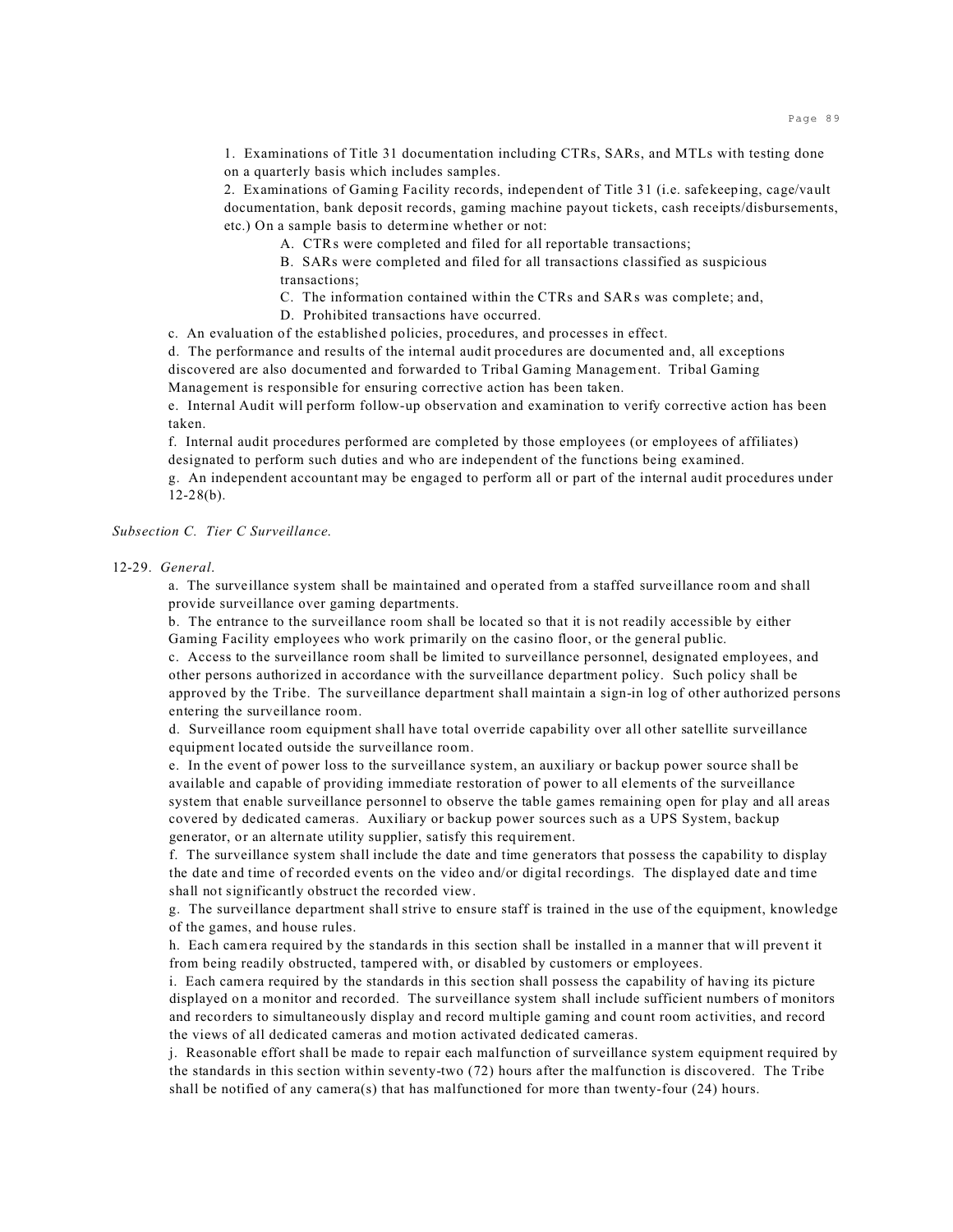1. In the event of a dedicated camera malfunction, the Gaming Facility and/or the surveillance department shall immediately provide alternative camera coverage or other security measures, such as additional supervisory or security personnel, to protect the subject activity.

k. Count rooms, vaults, and cages must have room lighting hard wired. There may be no ability to turn off the lights from inside the room or near the doors.

l. A complete index and guide to the casino cameras, monitors and controls must be readily available in the surveillance room. This guide must include, but not be limited to, a map of the camera locations, how to call up each camera and the number of each camera.

m. Each Gaming Facility must be monitored by video surveillance. Surveillance rooms must be separate from other functions and must remain locked.

#### 12-30. *Bingo*.

a. The surveillance system shall possess the capability to monitor the bingo ball drawing device or random number generator, which shall be recorded during the course of the draw by a dedicated camera with sufficient clarity to identify the balls drawn or numbers selected.

b. The surveillance system shall monitor and record the game board and the activities of the employees responsible for drawing, calling, and entering the balls drawn or numbers selected.

# 12-31. *Card games*.

a. The surveillance system shall monitor and record general activities in each card room with sufficient clarity to identify the employees performing the different functions.

# 12-32. *Progressive card games*.

a. Progressive card games with a progressive jackpot of \$25,000 or more shall be monitored and recorded by dedicated cameras that provide coverage of:

- 1. The table surface, sufficient that the card values and card suits can be clearly identified;
- 2. An overall view of the entire table with sufficient clarity to identify customers and dealer; and
- 3. A view of the posted jackpot amount.
- 12-33. *Keno*.

a. The surveillance system shall possess the capability to monitor the keno ball-drawing device or random number generator, which shall be recorded during the course of the draw by a dedicated camera with sufficient clarity to identify the balls drawn or numbers selected.

b. The surveillance system shall monitor and record general activities in each keno game area with sufficient clarity to identify the employees performing the different functions.

#### 12-34. *Pari-mutuel*.

a. The surveillance system shall monitor and record general activities in the pari-mutuel area, to include the ticket writer and cashier areas, with sufficient clarity to identify the employees performing the different functions.

#### 12-35. *Table games*.

a. Except as otherwise provided in 12-36, 12-37 and 12-38, the surveillance system of gaming facilities operating four (4) or more table games shall provide at a minimum one (1) pan-tilt-zoom camera per two (2) tables and surveillance must be capable of taping:

1. With sufficient clarity to identify customers and dealers;

2. With sufficient coverage and clarity to simultaneously view the table bank and determine the configuration of wagers, card values, and game outcome; and

3. One (1) dedicated camera per table and one (1) pan-tilt-zoom camera per four (4) tables may be an acceptable alternative procedure to satisfy the requirements of this paragraph.

b. The surveillance system of gaming operations operating three (3) or fewer table games shall:

- 1. Comply with the requirements of provision 12-35(a); or
	- 2. Have one (1) overhead camera at each table.

c. Blackjack. At all times during the conduct of blackjack games, the following surveillance shall be required:

1. Domes are required over each video camera that completely enclose each video camera and conceal such cameras' actions, yet accommodate clear, unobstructed camera views;

2. At least one employee or Tribal Gaming Management official monitoring the video surveillance feed on closed circuit video monitors;

3. Video surveillance camera feed must be recorded;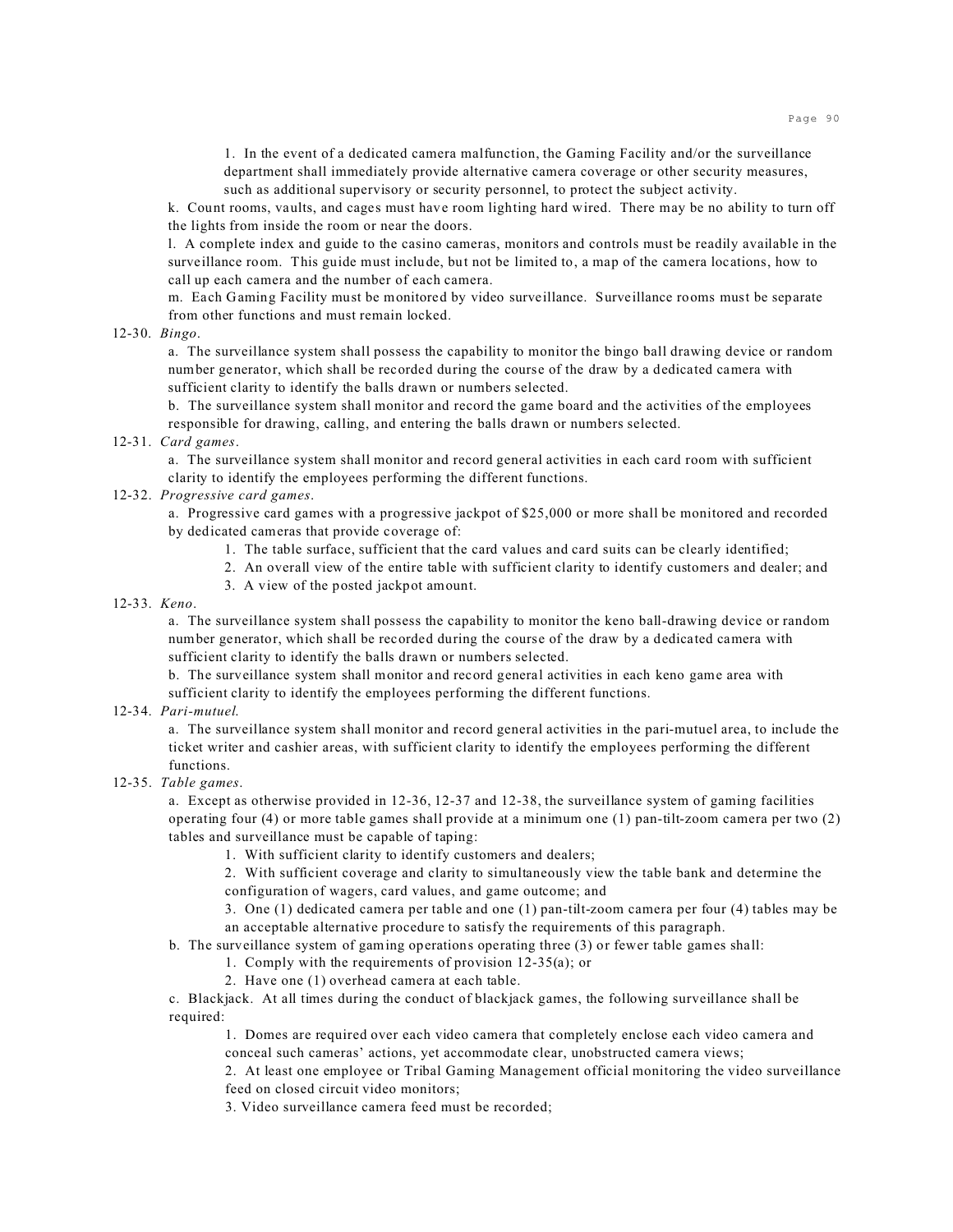4. All tables with limits greater than \$200 after double-down or splitting, and those offering the "double-pitch" variant, must have continuous camera coverage. This camera should be positioned to provide an overview of the whole table; and

5. Blackjack area views may be quadraplexed if the pan-tilt-zoom (PTZ) camera images can be switched to a "call-up" monitor.

12-36. *Craps*.

a. All craps tables shall have two (2) dedicated cross view cameras covering both ends of the table. 12-37. *Roulette*.

a. All roulette areas shall have one (1) overhead dedicated camera covering the roulette wheel and shall also have one (1) dedicated camera covering the play of the table.

### 12-38. *Big wheel*.

a. All big wheel games shall have one (1) dedicated camera viewing the wheel.

### 12-39. *Progressive table games*.

a. Progressive table games with a progressive jackpot of \$25,000 or more shall be monitored and recorded by dedicated cameras that provide coverage of:

1. The table surface, sufficient that the card values and card suits can be clearly identified;

2. An overall view of the entire table with sufficient clarity to identify the customers and the dealer; and

3. A view of the progressive meter jackpot amount. If several tables are linked to the same progressive jackpot meter, only one meter need be recorded.

## 12-40. *Gaming Machines.*

a. Except as otherwise provided in provisions 12-40 (f) and (g), gaming machines offering a payout of more than \$250,000 shall be monitored and recorded by a dedicated camera(s) to provide coverage of:

1. All customers and employees at the gaming machine, and

2. The face of the gaming machine, with sufficient clarity to identify the payout line(s) of the gaming machine.

b. A gaming machine area which has 75 machines or more, per floor, must have at least 1 PTZ camera. c. All gaming machine booths, including transaction areas, must be monitored and recorded by stationary camera surveillance. For those gaming machine booths which have fill and jackpot payout capabilities, cage/vault surveillance standards shall apply.

d. The entire drop route must have surveillance coverage.

e. Surveillance shall record in a proper log or journal in a legible manner any exceptions or variations to established procedures during the drop. Such log or journal shall be made available for review to authorized persons only.

f. In-house Progressive Machine. In house progressive gaming machines offering a base payout amount (jackpot reset amount) of more than \$100,000 shall be monitored and recorded by a dedicated camera(s) to provide coverage of:

1. All customers and employees at the gaming machine; and

2. The face of the gaming machine, with sufficient clarity to identify the payout line(s) of the gaming machine.

g. Wide-area Progressive Machine. Wide area progressive machines offering a base payout amount of more than \$1.5 million and monitored by an independent vendor utilizing an on-line progressive computer system shall be monitored and recorded by a dedicated camera(s) to provide coverage of:

1. All customers and employees at the gaming machine; and

2. The face of the gaming machine, with sufficient clarity to identify the payout line(s) of the gaming machine.

h. Notwithstanding provision 12-40(a), if the gaming machine is a multi-game machine, the Tribe, or Tribal Gaming Management subject to approval of the Tribe, may develop and implement alternative procedures to monitor, record, and confirm payouts.

12-41. *Cage, Vault, and Count Rooms*.

a. The surveillance system shall monitor and record a general overview of activities occurring in each cage and vault area with sufficient clarity to identify employees within the cage and customers and employees at the counter areas.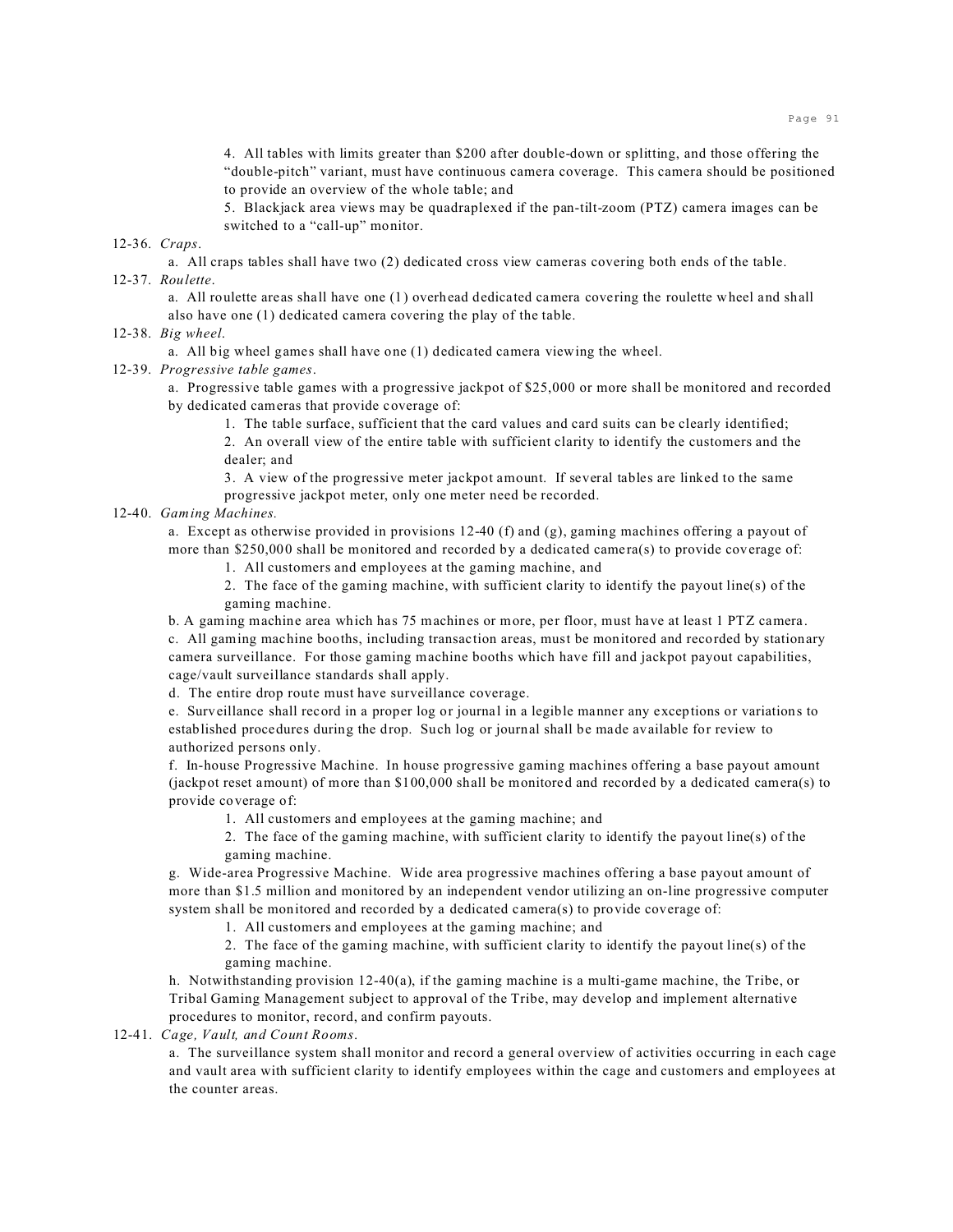b. Each cashier station shall be equipped with one (1) dedicated overhead camera covering the transaction area.

c. The surveillance system shall provide an overview of cash transactions. This overview should include the customer, the employee, and the surrounding area.

d. Cameras in the cage should provide views of the door entering the cage, the cage area, the cashier area and the customer filing area. Diagonally opposed cameras with wide angle lenses must be positioned so that all areas of the room to the full height of the employees are within the camera view.

e. Identifying marks shall be placed on the counter so that cashiers know where to place currency and fill/credit documents. A transaction camera must be able to differentiate between bill denominations and chip denominations by edge design and amounts listed on paperwork.

f. Internal hallways to and from count, vault, and cage rooms must have surveillance viewing the approach.

g. Each vault shall have a stationary camera on each work station.

h. Two stationary cross views shall be used covering the vault, preventing blind spots.

i. Each cage, vault, hard count and soft count room must have at least one PTZ camera.

#### 12-42. *Fills and Credits*.

a. The cage or vault area in which fills and credits are transacted shall be monitored and recorded by a dedicated camera or motion activated dedicated camera that provides coverage with sufficient clarity to identify the chip values and the amounts on the fill and credit slips.

b. Controls provided by a computerized fill and credit system may be deemed an adequate alternative to viewing the fill and credit slips.

## 12-43. *Currency and Coin*.

a. The surveillance system shall monitor and record with sufficient clarity all areas where currency or coin may be stored or counted.

- b. Audio capability of the soft count room shall also be maintained.
- c. The surveillance system shall provide for:

1. Coverage of scales shall be sufficiently clear to view any attempted manipulation of the recorded data.

2. Monitoring and recording of the table game drop box storage rack or area by either a dedicated camera or a motion-detector activated camera.

3. Monitoring and recording of all areas where coin may be stored or counted, including the hard count room, all doors to the hard count room, all scales and wrapping machines, and all areas where uncounted coin may be stored during the drop and count process.

4. Monitoring and recording of soft count room, including all doors to the room, all table game drop boxes, safes, and counting surfaces, and all count team personnel. The counting surface area must be continuously monitored and recorded by a dedicated camera during the soft count.

5. Monitoring and recording of all areas where currency is sorted, stacked, counted, verified, or stored during the soft count process.

12-44. *Change Booths*.

a. The surveillance system shall monitor and record a general overview of the activities occurring in each gaming machine change booth.

## 12-45. *Video Recording and/or Digital Record Retention*.

a. All video recordings and/or digital records of coverage provided by the dedicated cameras or motionactivated dedicated cameras required by the standards in this section shall be retained for a minimum of seven (7) days.

b. All video recordings shall be retained as follows:

1. Thirty (30) days for all blackjack recordings;

2. Thirty (30) days for all recordings involving suspected or confirmed gaming crimes, unlawful activity, or detentions and questioning by security personnel;

3. Thirty (30) days for all recordings of linked systems (e.g., bingo, ball draws, gaming machines, etc.); and

4. Seven days for all other recordings.

c. Duly authenticated copies of video recordings and/or digital records shall be provided to the Tribe, or such entity as designated by the Tribe, upon request.

12-46. *Video Library Log*.